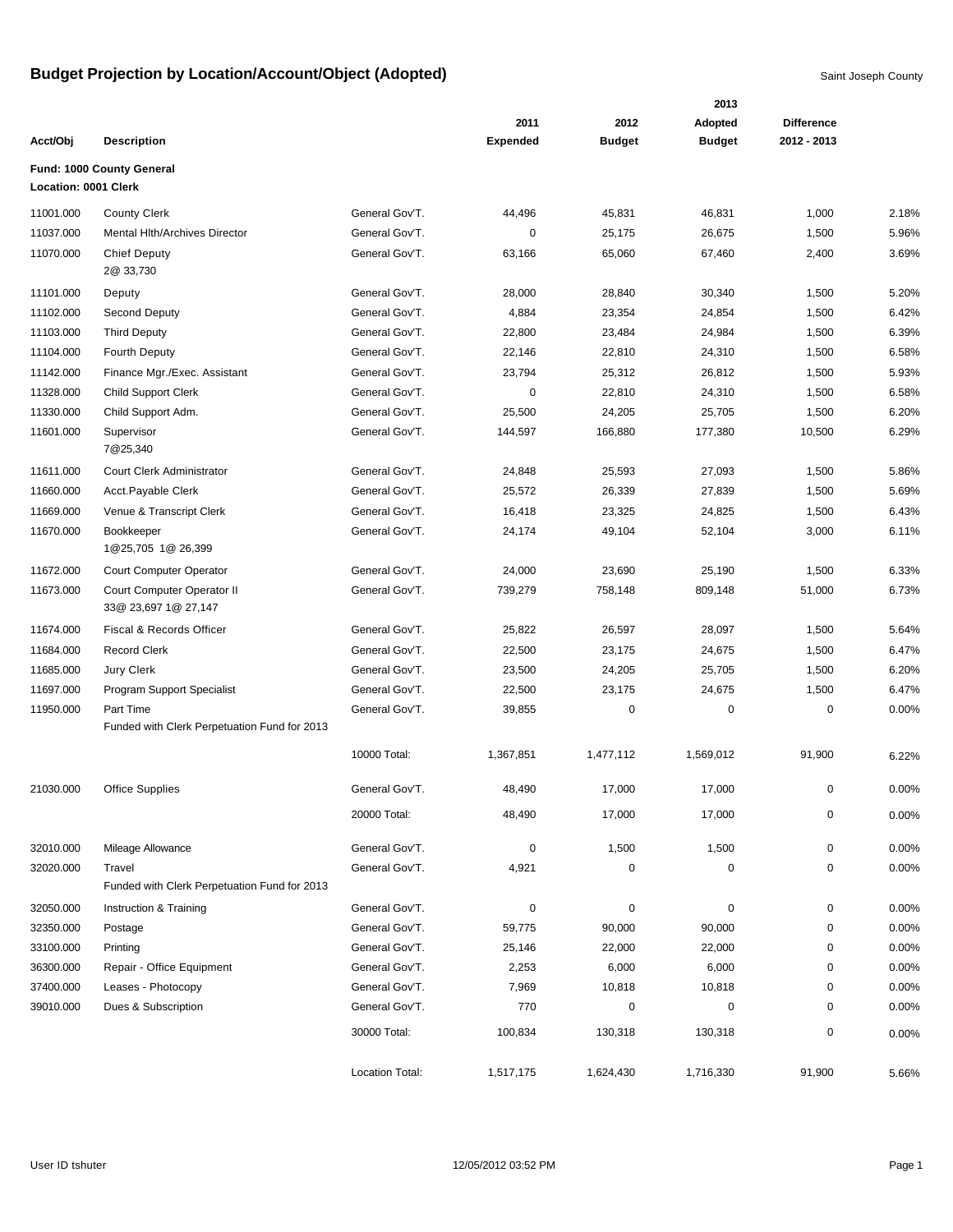|           |                                                                                               |                 |                 |               | 2013          |                   |              |
|-----------|-----------------------------------------------------------------------------------------------|-----------------|-----------------|---------------|---------------|-------------------|--------------|
|           |                                                                                               |                 | 2011            | 2012          | Adopted       | <b>Difference</b> |              |
| Acct/Obj  | <b>Description</b>                                                                            |                 | <b>Expended</b> | <b>Budget</b> | <b>Budget</b> | 2012 - 2013       |              |
|           | Fund: 1000 County General                                                                     |                 |                 |               |               |                   |              |
|           | Location: 0002 Auditor                                                                        |                 |                 |               |               |                   |              |
| 11002.000 | <b>County Auditor</b>                                                                         | General Gov'T.  | 48,500          | 49,955        | 50,955        | 1,000             | 2.00%        |
| 11070.000 | <b>Chief Deputy</b>                                                                           | General Gov'T.  | 49,643          | 51,132        | 52,132        | 1,000             | 1.96%        |
| 11077.000 | Admin. Assistant                                                                              | General Gov'T.  | 30,330          | 25,754        | 0             | (25, 754)         | $(100.00)\%$ |
| 11080.000 | Chief Of Admin/Finance                                                                        | General Gov'T.  | 0               | $\mathbf 0$   | $\mathbf 0$   | 0                 | 0.00%        |
| 11082.000 | Adm. Assistant - I.T. Liaison                                                                 | General Gov'T.  | 0               | $\mathbf 0$   | 31,200        | 31,200            | 0.00%        |
| 11083.000 | County Budget Administrator                                                                   | General Gov'T.  | 33,264          | 34,262        | 35,462        | 1,200             | 3.50%        |
| 11084.000 | Acct Pay/Payroll Manager                                                                      | General Gov'T.  | 38,000          | 39,140        | 40,340        | 1,200             | 3.07%        |
| 11109.000 | Real Mapping & Transfer Deputy                                                                | General Gov'T.  | 30,500          | 31,415        | 32,615        | 1,200             | 3.82%        |
| 11207.000 | <b>Grant Coordinator</b>                                                                      | General Gov'T.  | 0               | $\mathbf 0$   | 49,500        | 49,500            | 0.00%        |
| 11602.000 | Office Mgr/Settlmnt Specialist                                                                | General Gov'T.  | 0               | 33,978        | 35,178        | 1,200             | 3.53%        |
| 11603.000 | Property Tax Supervisor                                                                       | General Gov'T.  | 26,000          | 30,000        | 31,200        | 1,200             | 4.00%        |
| 11605.000 | <b>Transfer Deputy</b>                                                                        | General Gov'T.  | 20,000          | 21,424        | 26,951        | 5,527             | 25.80%       |
| 11609.000 | Plat Room Supervisor                                                                          | General Gov'T.  | 34,264          | 30,000        | 31,200        | 1,200             | 4.00%        |
|           | 1/2 Funded from Plat Book Maintenance Fund 1181 - Funds to be transferred to the General Fund |                 |                 |               |               |                   |              |
| 11660.000 | Acct.Payable Clerk                                                                            | General Gov'T.  | 24,644          | 25,518        | 28,000        | 2,482             | 9.73%        |
| 11661.000 | <b>Demand Clerk</b>                                                                           | General Gov'T.  | 25,383          | 26,144        | 27,644        | 1,500             | 5.74%        |
| 11663.000 | Tax Sales Manager                                                                             | General Gov'T.  | 25,004          | 31,240        | 32,440        | 1,200             | 3.84%        |
| 11664.000 | <b>Property Tax Clerk</b>                                                                     | General Gov'T.  | 108,035         | 127,257       | 134,755       | 7,498             | 5.89%        |
|           | 5@26,951                                                                                      |                 |                 |               |               |                   |              |
| 11950.000 | Part Time                                                                                     | General Gov'T.  | 9,000           | 3,762         | 6,000         | 2,238             | 59.49%       |
| 14800.000 | <b>Fica Contribution</b>                                                                      | General Gov'T.  | 1,956,261       | 2,100,335     | 2,100,335     | 0                 | 0.00%        |
| 14810.000 | P.E.R.F.                                                                                      | General Gov'T.  | 1,035,919       | 1,266,000     | 1,400,000     | 134,000           | 10.58%       |
|           | 8.0%                                                                                          |                 |                 |               |               |                   |              |
| 14850.000 | Unemployment                                                                                  | General Gov'T.  | 161,421         | 250,000       | 250,000       | 0                 | 0.00%        |
|           |                                                                                               | 10000 Total:    | 3,656,168       | 4,177,316     | 4,395,907     | 218,591           | 5.23%        |
|           |                                                                                               |                 |                 |               |               |                   |              |
| 21020.000 | <b>Official Forms &amp; Records</b>                                                           | General Gov'T.  | 324             | 500           | 500           | 0                 | 0.00%        |
| 21030.000 | <b>Office Supplies</b>                                                                        | General Gov'T.  | 2,257           | 1,500         | 1,500         | 0                 | 0.00%        |
|           |                                                                                               | 20000 Total:    | 2,581           | 2,000         | 2,000         | 0                 | 0.00%        |
| 32350.000 | Postage                                                                                       | General Gov'T.  | 6,987           | 9,100         | 9,100         | 0                 | 0.00%        |
| 33238.000 | <b>Travel Expense</b>                                                                         | General Gov'T.  | 3,092           | 2,500         | 3,500         | 1,000             | 40.00%       |
| 36300.000 | Repair - Office Equipment                                                                     | General Gov'T.  | 57              | 75            | 75            | 0                 | 0.00%        |
| 39600.000 | Refunds, Awards & Indemnities                                                                 | General Gov'T.  | 0               | $\pmb{0}$     | $\mathbf 0$   | 0                 | 0.00%        |
| 39750.000 | Data Processing                                                                               | General Gov'T.  | 801,626         | 680,000       | 760,000       | 80,000            | 11.76%       |
|           |                                                                                               | 30000 Total:    | 811,762         | 691,675       | 772,675       | 81,000            | 11.71%       |
|           |                                                                                               |                 |                 |               |               |                   |              |
|           |                                                                                               | Location Total: | 4,470,511       | 4,870,991     | 5,170,582     | 299,591           | 6.15%        |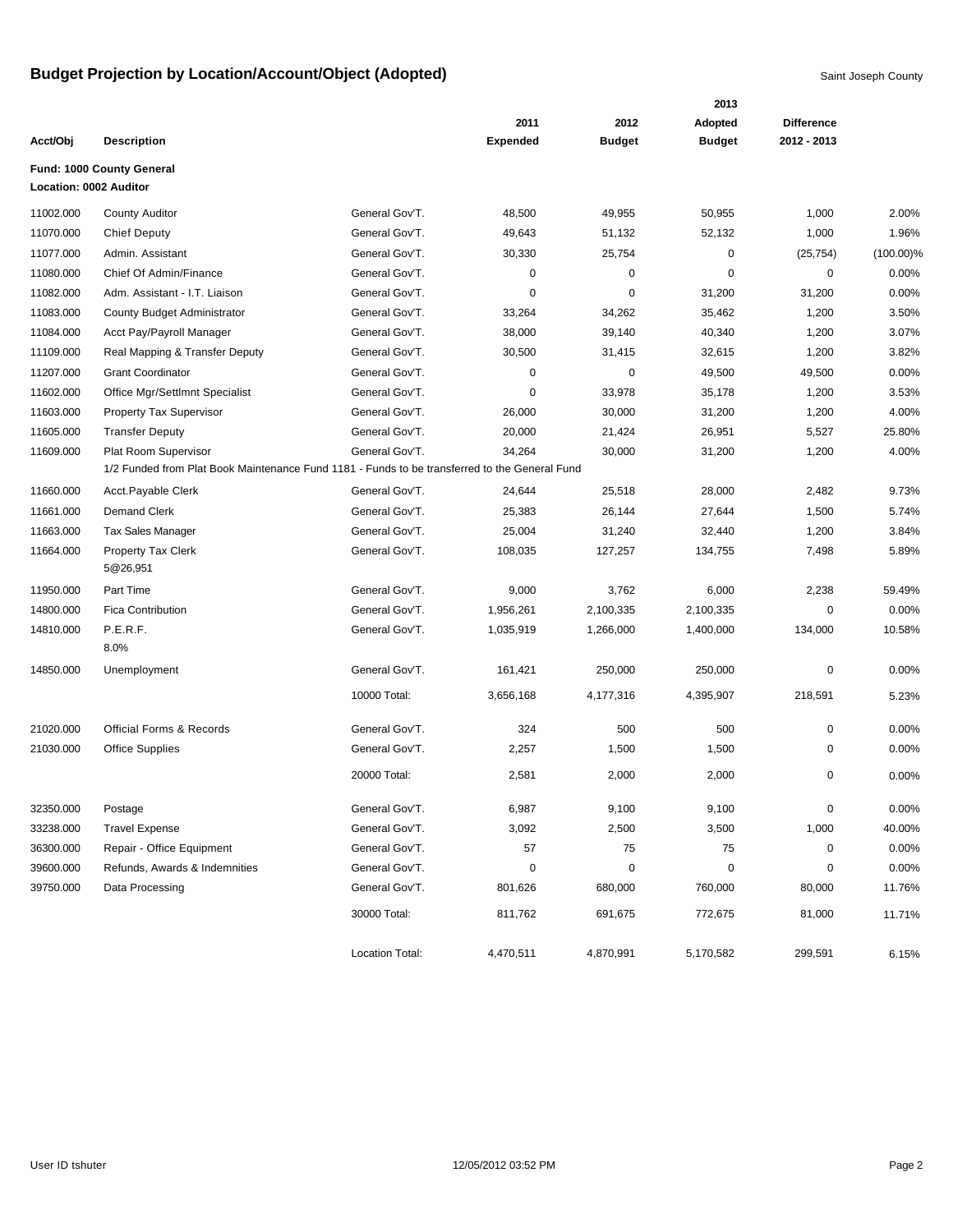|           |                                     |                        |                 |               | 2013          |                   |            |
|-----------|-------------------------------------|------------------------|-----------------|---------------|---------------|-------------------|------------|
|           |                                     |                        | 2011            | 2012          | Adopted       | <b>Difference</b> |            |
| Acct/Obj  | <b>Description</b>                  |                        | <b>Expended</b> | <b>Budget</b> | <b>Budget</b> | 2012 - 2013       |            |
|           | Fund: 1000 County General           |                        |                 |               |               |                   |            |
|           | Location: 0003 Treasurer            |                        |                 |               |               |                   |            |
| 11003.000 | <b>County Treasurer</b>             | General Gov'T.         | 45,300          | 46,659        | 47,659        | 1,000             | 2.14%      |
| 11070.000 | <b>Chief Deputy</b>                 | General Gov'T.         | 42,400          | 43,672        | 44,672        | 1,000             | 2.29%      |
| 11608.000 | Dep Treas/Finance                   | General Gov'T.         | 37,000          | 38,110        | 39,310        | 1,200             | 3.15%      |
| 11610.000 | Office Mgr                          | General Gov'T.         | 30,500          | 31,415        | 32,615        | 1,200             | 3.82%      |
| 11675.000 | Senior Clerk                        | General Gov'T.         | 26,100          | 26,883        | 28,383        | 1,500             | 5.58%      |
| 11677.000 | Mortgage Clerk                      | General Gov'T.         | 25,800          | 26,574        | 28,074        | 1,500             | 5.64%      |
| 11681.000 | <b>Accounting Clerk</b>             | General Gov'T.         | 26,000          | 26,780        | 28,280        | 1,500             | 5.60%      |
| 11682.000 | Cashier/Clerk                       | General Gov'T.         | 90,861          | 97,232        | 103,232       | 6,000             | 6.17%      |
|           | 4@\$25,808                          |                        |                 |               |               |                   |            |
| 11683.000 | Senior Cashier                      | General Gov'T.         | 25,200          | 25,956        | 27,456        | 1,500             | 5.78%      |
| 11950.000 | Part Time                           | General Gov'T.         | 223             | 0             | 3,000         | 3,000             | 0.00%      |
|           |                                     | 10000 Total:           | 349,384         | 363,281       | 382,681       | 19,400            | 5.34%      |
| 21020.000 | <b>Official Forms &amp; Records</b> | General Gov'T.         | 11,214          | 2,500         | 2,500         | $\mathbf 0$       | 0.00%      |
| 21030.000 | <b>Office Supplies</b>              | General Gov'T.         | 4,492           | 3,000         | 4,000         | 1,000             | 33.33%     |
|           |                                     | 20000 Total:           | 15,706          | 5,500         | 6,500         | 1,000             | 18.18%     |
| 31070.000 | <b>Other Contractual Services</b>   | General Gov'T.         | 6,366           | 40,000        | 37,250        | (2,750)           | (6.88)%    |
| 32020.000 | Travel                              | General Gov'T.         | 465             | $\mathbf 0$   | 250           | 250               | 0.00%      |
| 32050.000 | Instruction & Training              | General Gov'T.         | $\mathbf 0$     | $\mathbf 0$   | 250           | 250               | 0.00%      |
| 32350.000 | Postage                             | General Gov'T.         | 51,946          | 48,000        | 46,000        | (2,000)           | $(4.17)\%$ |
| 36300.000 | Repair - Office Equipment           | General Gov'T.         | 3,776           | 3,600         | 3,850         | 250               | 6.94%      |
| 39010.000 | Dues & Subscription                 | General Gov'T.         | 237             | 250           | 300           | 50                | 20.00%     |
|           |                                     | 30000 Total:           | 62,790          | 91,850        | 87,900        | (3,950)           | $(4.30)\%$ |
|           |                                     | <b>Location Total:</b> | 427,880         | 460,631       | 477,081       | 16,450            | 3.57%      |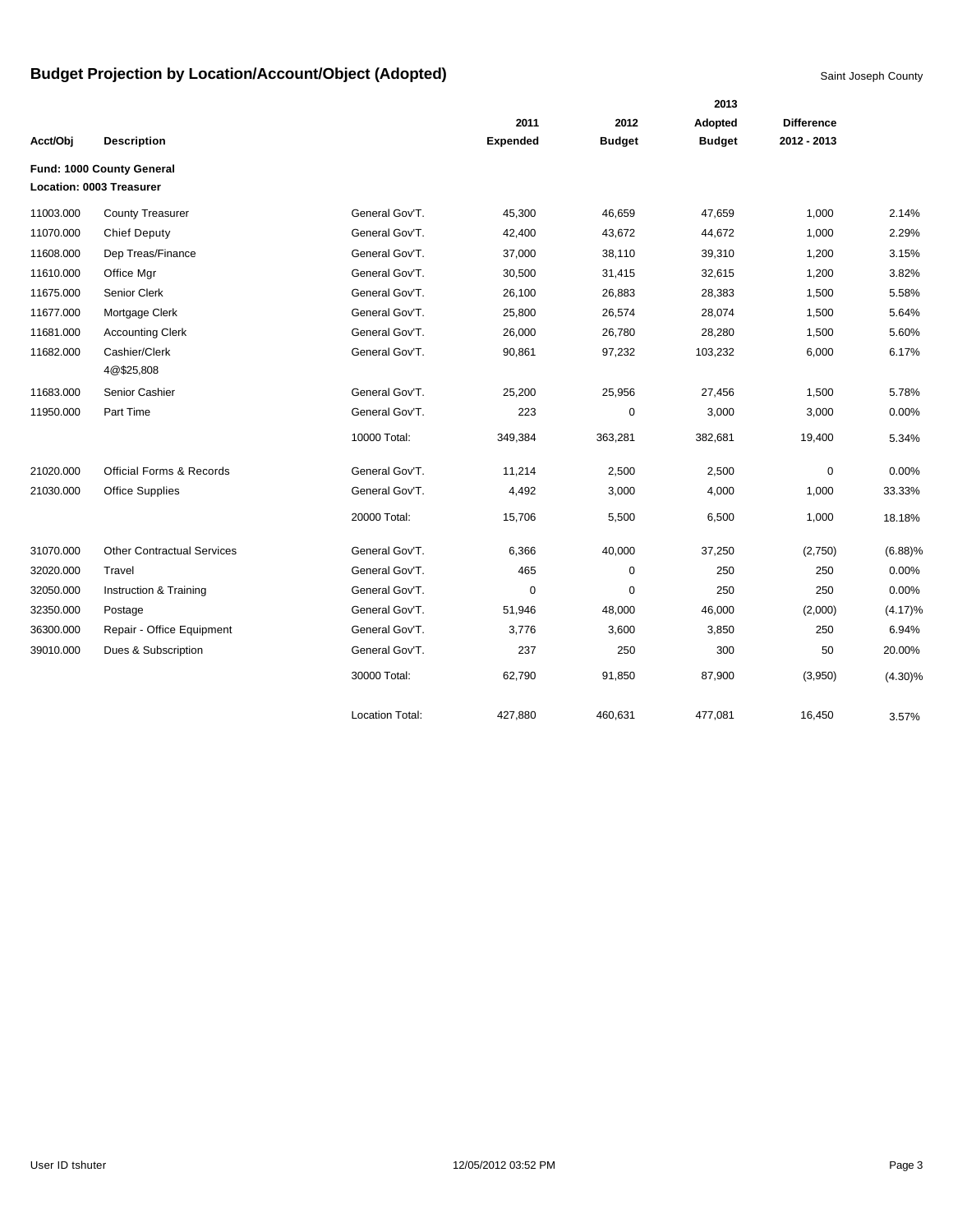|           |                                                                               |                        |                 |               | 2013          |                   |              |
|-----------|-------------------------------------------------------------------------------|------------------------|-----------------|---------------|---------------|-------------------|--------------|
|           |                                                                               |                        | 2011            | 2012          | Adopted       | <b>Difference</b> |              |
| Acct/Obj  | <b>Description</b>                                                            |                        | <b>Expended</b> | <b>Budget</b> | <b>Budget</b> | 2012 - 2013       |              |
|           | Fund: 1000 County General<br>Location: 0004 Recorder                          |                        |                 |               |               |                   |              |
| 11004.000 | County Recorder                                                               | General Gov'T.         | 40,393          | 41,605        | 42,605        | 1,000             | 2.40%        |
| 11070.000 | <b>Chief Deputy</b>                                                           | General Gov'T.         | 31,440          | 32,383        | 33,583        | 1,200             | 3.71%        |
| 11360.000 | Technician I                                                                  | General Gov'T.         | 27,320          | 28,140        | 0             | (28, 140)         | $(100.00)\%$ |
|           | Position, FICA and PERF to be funded with Recorder Perpetuation Fund for 2013 |                        |                 |               |               |                   |              |
| 11607.000 | Cashier Bookkeeper                                                            | General Gov'T.         | 21,621          | 24,957        | 27,454        | 2,497             | 10.01%       |
| 11676.000 | <b>Counter Clerk</b>                                                          | General Gov'T.         | 47,430          | 48,853        | 50,852        | 1,999             | 4.09%        |
|           | 2@ 25,426                                                                     |                        |                 |               |               |                   |              |
|           |                                                                               | 10000 Total:           | 168,204         | 175,938       | 154,494       | (21, 444)         | $(12.19)\%$  |
| 32050.000 | Instruction & Training                                                        | General Gov'T.         | 0               | 0             | 0             | 0                 | 0.00%        |
|           |                                                                               | 30000 Total:           | $\mathbf 0$     | 0             | $\pmb{0}$     | 0                 | 0.00%        |
|           |                                                                               | <b>Location Total:</b> | 168,204         | 175,938       | 154,494       | (21, 444)         | $(12.19)\%$  |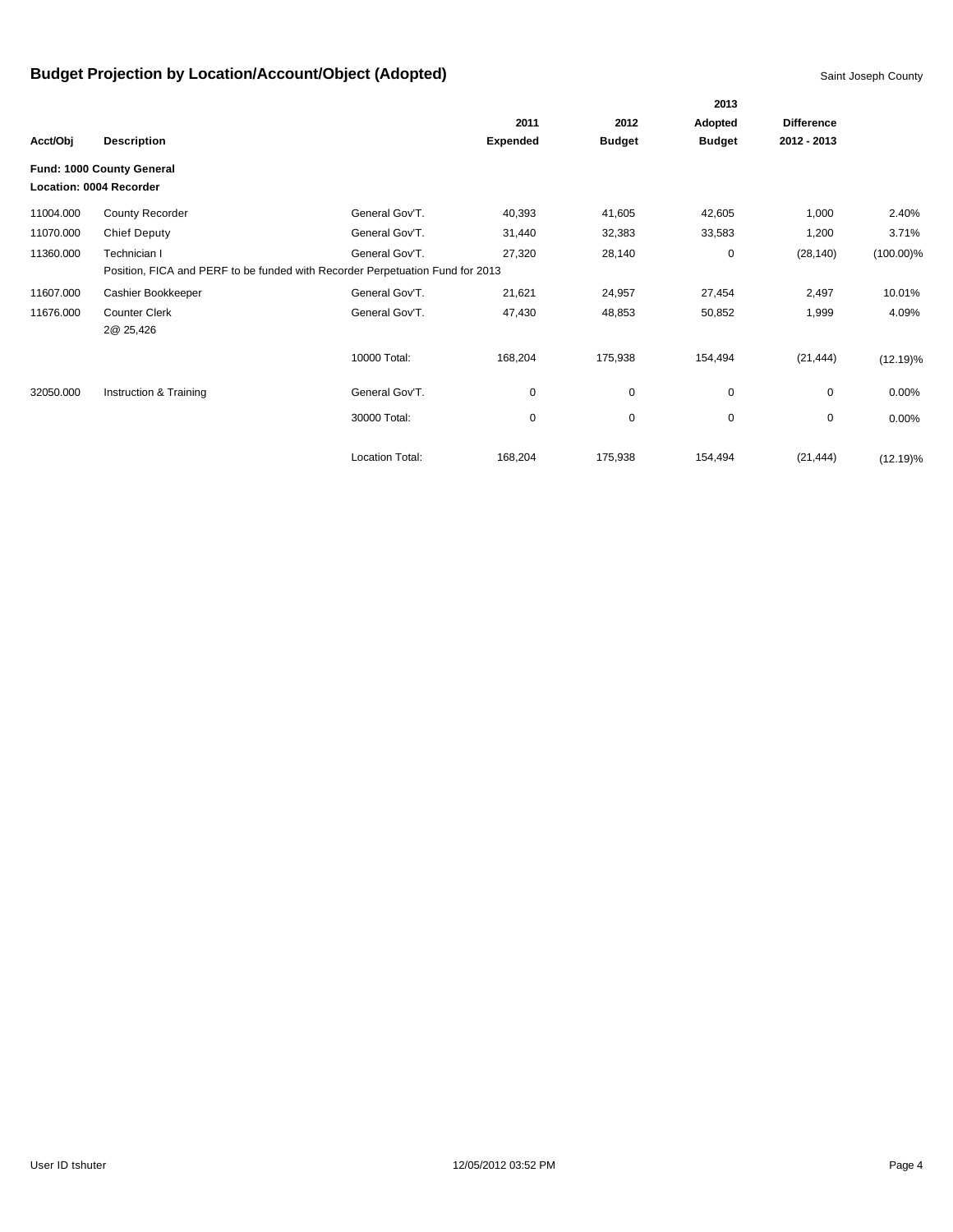|                        |                                                                                                                                   |                |                 | 2013          |               |                   |              |
|------------------------|-----------------------------------------------------------------------------------------------------------------------------------|----------------|-----------------|---------------|---------------|-------------------|--------------|
|                        |                                                                                                                                   |                | 2011            | 2012          | Adopted       | <b>Difference</b> |              |
| Acct/Obj               | <b>Description</b>                                                                                                                |                | <b>Expended</b> | <b>Budget</b> | <b>Budget</b> | 2012 - 2013       |              |
|                        | Fund: 1000 County General                                                                                                         |                |                 |               |               |                   |              |
|                        | <b>Location: 0005 County Police</b>                                                                                               |                |                 |               |               |                   |              |
| 11005.000              | <b>County Sheriff</b>                                                                                                             | General Gov'T. | 125,647         | 127,280       | 132,309       | 5,029             | 3.95%        |
|                        | 130,080 Mandated by State and 2,228 adjustment                                                                                    |                |                 |               |               |                   |              |
| 11040.000              | <b>Board Member</b>                                                                                                               | General Gov'T. | 3,840           | 5,400         | 5,400         | $\mathbf 0$       | 0.00%        |
|                        | 5 Board Members. - \$63 per meeting                                                                                               |                |                 |               |               |                   |              |
| 11041.000              | <b>Attorney Part Time</b>                                                                                                         | General Gov'T. | 47,999          | 65,920        | 66,920        | 1,000             | 1.52%        |
|                        | 24 Hour on call. POSITION MADE FULL TIME IN 2011 WITH \$40,000 INCREASE                                                           |                |                 |               |               |                   |              |
| 11077.000              | Admin. Assistant                                                                                                                  | General Gov'T. | 26,557          | 27,354        | 30,089        | 2,735             | 10.00%       |
| 11312.000              | I.T. Manager                                                                                                                      | General Gov'T. | 0               | 45,000        | 46,000        | 1,000             | 2.22%        |
|                        | New in 2012                                                                                                                       |                |                 |               |               |                   |              |
| 11400.000              | Payroll Adm/Adm Assistant                                                                                                         | General Gov'T. | 26,557          | 29,057        | 30,557        | 1,500             | 5.16%        |
|                        | \$2,500 Increase approved by council for 2012- Added duties                                                                       |                |                 |               |               |                   |              |
| 11452.000              | <b>Administrative Secretary</b>                                                                                                   | General Gov'T. | 69,441          | 71,523        | 78,675        | 7,152             | 10.00%       |
|                        | 3 @ \$26,225                                                                                                                      |                |                 |               |               |                   |              |
| 11501.000              | Chief Of Police                                                                                                                   | General Gov'T. | 67,583          | 73,683        | 74,683        | 1,000             | 1.36%        |
| 11502.000              | Asst. Chief Of Police                                                                                                             | General Gov'T. | 60,557          | 69,557        | 70,557        | 1,000             | 1.44%        |
| 11504.000              | Major                                                                                                                             | General Gov'T. | 56,716          | 61,875        | 62,875        | 1,000             | 1.62%        |
| 11505.000              | Captain                                                                                                                           | General Gov'T. | 241,851         | 399,091       | 406,091       | 7,000             | 1.75%        |
|                        | 7 @ 58,013                                                                                                                        |                |                 |               |               |                   |              |
| 11508.000              | Lieutenant<br>7@ 53,318                                                                                                           | General Gov'T. | 256,135         | 366,226       | 373,226       | 7,000             | 1.91%        |
|                        |                                                                                                                                   | General Gov'T. | 0               | 0             | 0             | 0                 | 0.00%        |
| 11511.000<br>11512.000 | Sergeant-Middle<br>Sergeant - Senior                                                                                              | General Gov'T. | 901,923         | 1,096,436     | 1,118,436     | 22,000            | 2.01%        |
|                        | 22 @ 50,838                                                                                                                       |                |                 |               |               |                   |              |
| 11515.000              | Corporal II Base                                                                                                                  | General Gov'T. | 694,675         | 837,846       | 760,752       | (77,094)          | (9.20)%      |
|                        | 16 @ 47,547                                                                                                                       |                |                 |               |               |                   |              |
| 11516.000              | Corporal II Senior                                                                                                                | General Gov'T. | 1,367,726       | 1,510,944     | 1,687,595     | 176,651           | 11.69%       |
|                        | 35 @ 48,217                                                                                                                       |                |                 |               |               |                   |              |
| 11517.000              | <b>Corporal Base</b>                                                                                                              | General Gov'T. | 243,388         | 219,895       | 224,895       | 5,000             | 2.27%        |
|                        | 5 @ 44,979                                                                                                                        |                |                 |               |               |                   |              |
| 11518.000              | <b>Corporal Middle</b>                                                                                                            | General Gov'T. | 439,461         | 179,232       | 91,616        | (87, 616)         | $(48.88)\%$  |
|                        | 2 @ 45,808                                                                                                                        |                |                 |               |               |                   |              |
| 11520.000              | Patrolman                                                                                                                         | General Gov'T. | 606,378         | 717,587       | 777,798       | 60,211            | 8.39%        |
|                        | 18 @ 43,211                                                                                                                       |                |                 |               |               |                   |              |
| 11535.000              | <b>Special Deputy</b>                                                                                                             | General Gov'T. | 0               | 111,232       | 443,928       | 332,696           | 299.10%      |
|                        | 1@ 38,478 1@30,006 3@ 29,808 4@ 29,308 2@ 28,778 4@ 27,808 INCLUDES 4 NEW SPECIAL DEPUTIES & 7 DEPUTIES TRANSFERRED FROM THE JAIL |                |                 |               |               |                   |              |
|                        | BUDGET FOR CIVIL DIVISION EMPLOYEES                                                                                               |                |                 |               |               |                   |              |
| 11540.000              | Radio Dispatcher II<br>15@29,715                                                                                                  | General Gov'T. | 175,429         | 197,505       | 445,725       | 248,220           | 125.68%      |
|                        |                                                                                                                                   |                |                 |               |               |                   |              |
| 11540.675              | Radio Dispatcher II                                                                                                               | Icji Lea Grant | 214,094         | 225,720       | 0             | (225, 720)        | $(100.00)\%$ |
| 11547.000              | School Patrol<br>11 @ \$4,088                                                                                                     | General Gov'T. | 41,580          | 42,823        | 44,964        | 2,141             | 5.00%        |
|                        |                                                                                                                                   |                |                 |               |               |                   |              |
| 11560.000              | Mechanic Full Time<br>1@ 37,169 1@ 35,172                                                                                         | General Gov'T. | 67,905          | 69,941        | 72,341        | 2,400             | 3.43%        |
| 11571.000              | Overtime                                                                                                                          | General Gov'T. | 326,221         | 225,000       | 225,000       | 0                 | 0.00%        |
| 11572.000              | Holiday Pay                                                                                                                       | General Gov'T. | 58,636          | 49,400        | 49,400        | 0                 | 0.00%        |
|                        |                                                                                                                                   |                |                 |               |               |                   |              |

Uniformed Officers (including Probationary Patrolman) \$12.50 per hour; Special Deputies - \$9.00 per hour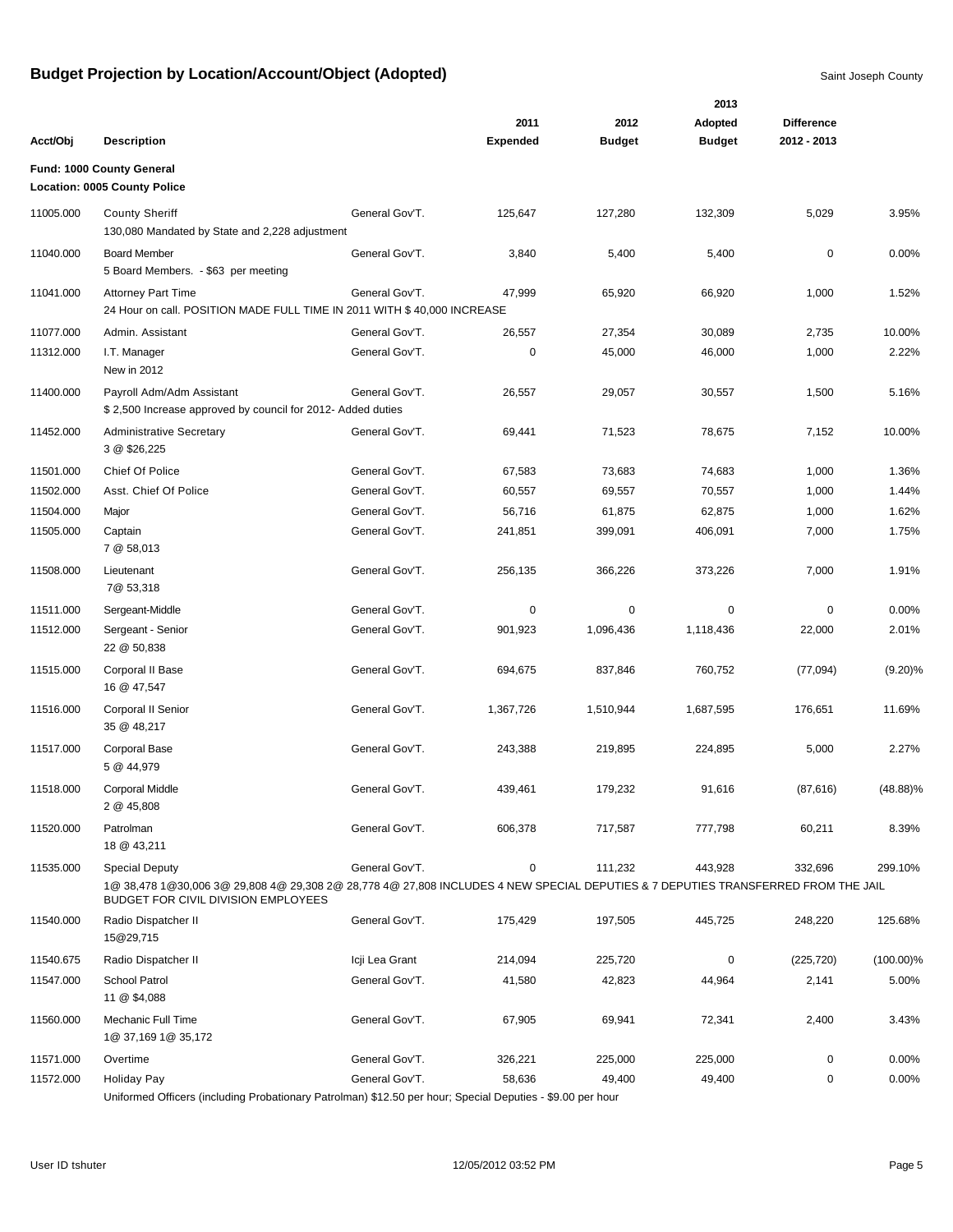|           |                                                                                                                                                                                                  |                 |                 |               | 2013          |                   |         |
|-----------|--------------------------------------------------------------------------------------------------------------------------------------------------------------------------------------------------|-----------------|-----------------|---------------|---------------|-------------------|---------|
|           |                                                                                                                                                                                                  |                 | 2011            | 2012          | Adopted       | <b>Difference</b> |         |
| Acct/Obj  | <b>Description</b>                                                                                                                                                                               |                 | <b>Expended</b> | <b>Budget</b> | <b>Budget</b> | 2012 - 2013       |         |
|           | Fund: 1000 County General<br><b>Location: 0005 County Police</b>                                                                                                                                 |                 |                 |               |               |                   |         |
| 11576.000 | Night Incentive<br>Uniformed Officers (incl Prob Patrolman) \$3.30 per day; Civilian Emp \$1.50 day                                                                                              | General Gov'T.  | 28,427          | 29,135        | 29,135        | $\mathbf 0$       | 0.00%   |
| 11577.000 | <b>Special Service</b><br>\$1,100 per yr; K-9; SWAT; Divers; Techs; Accident Inv; Drug Unit; \$2500 per yr; Undercover Ofcer's                                                                   | General Gov'T.  | 17,884          | 18,000        | 42,900        | 24,900            | 138.33% |
| 11647.000 | TAX & A/R MANAGER                                                                                                                                                                                | General Gov'T.  | 24,152          | 24,783        | 27,261        | 2,478             | 10.00%  |
| 11654.000 | Secretary III<br>2 @ \$25,206                                                                                                                                                                    | General Gov'T.  | 44,418          | 45,830        | 50,412        | 4,582             | 10.00%  |
| 11657.000 | Clerk<br>5@\$24,753                                                                                                                                                                              | General Gov'T.  | 110,374         | 112,515       | 123,765       | 11,250            | 10.00%  |
| 11950.000 | Part Time<br>10 P/T Special Deputies 18.40 HOUR                                                                                                                                                  | General Gov'T.  | 18,630          | 104,832       | 267,904       | 163,072           | 155.56% |
| 14830.000 | Police Pension<br>Recommended County Contribution \$1,990,633 less \$300,000 coming from dedicated fund (53) Police Pension Fund Balance to be funded with Public Safety LOIT<br><b>Fund 215</b> | General Gov'T.  | 0               | 0             | $\mathbf 0$   | $\mathbf 0$       | 0.00%   |
| 14900.000 | Uniforms<br>1,200 PER MERIT EMPLOYEE                                                                                                                                                             | General Gov'T.  | 89,795          | 88,000        | 159,000       | 71,000            | 80.68%  |
|           |                                                                                                                                                                                                  | 10000 Total:    | 6,453,979       | 7,248,622     | 8,020,209     | 771,587           | 10.64%  |
| 21030.000 | <b>Office Supplies</b>                                                                                                                                                                           | General Gov'T.  | 29,630          | 21,700        | 21,700        | 0                 | 0.00%   |
| 21100.000 | Photographic Supplies                                                                                                                                                                            | General Gov'T.  | 295             | 1,000         | 1,000         | 0                 | 0.00%   |
| 22010.000 | Gas Oil & Lubricants                                                                                                                                                                             | General Gov'T.  | 420,536         | 360,000       | 480,000       | 120,000           | 33.33%  |
| 22100.000 | Tires & Tubes                                                                                                                                                                                    | General Gov'T.  | 24,443          | 20,000        | 25,000        | 5,000             | 25.00%  |
| 22120.000 | Garage & Motor Supplies                                                                                                                                                                          | General Gov'T.  | 79,288          | 81,000        | 85,000        | 4,000             | 4.94%   |
| 22400.000 | Ammunition                                                                                                                                                                                       | General Gov'T.  | 12,652          | 3,000         | 19,000        | 16,000            | 533.33% |
| 22401.000 | Flares                                                                                                                                                                                           | General Gov'T.  | 2,653           | 2,500         | 2,500         | $\mathbf 0$       | 0.00%   |
| 22404.000 | <b>Canine Supplies</b>                                                                                                                                                                           | General Gov'T.  | 0               | 800           | 800           | 0                 | 0.00%   |
| 22417.000 | <b>General Supplies</b>                                                                                                                                                                          | General Gov'T.  | 0               | 0             | 0             | $\mathbf 0$       | 0.00%   |
|           |                                                                                                                                                                                                  | 20000 Total:    | 569,497         | 490,000       | 635,000       | 145,000           | 29.59%  |
| 31158.000 | <b>Veterinary Services</b>                                                                                                                                                                       | General Gov'T.  | 2,556           | 2,000         | 2,000         | 0                 | 0.00%   |
| 32200.000 | Telephone                                                                                                                                                                                        | General Gov'T.  | 32,574          | 73,000        | 73,000        | $\pmb{0}$         | 0.00%   |
| 32350.000 | Postage                                                                                                                                                                                          | General Gov'T.  | 20,052          | 17,000        | 17,000        | 0                 | 0.00%   |
| 36100.000 | Repairs - Auto & Truck                                                                                                                                                                           | General Gov'T.  | 31,183          | 24,000        | 45,000        | 21,000            | 87.50%  |
| 36200.000 | Repairs - Other Equipment                                                                                                                                                                        | General Gov'T.  | 23,470          | 20,000        | 20,000        | $\pmb{0}$         | 0.00%   |
| 37010.000 | Rent - Bldgs & Office Space                                                                                                                                                                      | General Gov'T.  | 35,800          | 25,000        | 25,000        | 0                 | 0.00%   |
| 39750.000 | Data Processing                                                                                                                                                                                  | General Gov'T.  | 112,873         | 111,000       | 111,000       | 0                 | 0.00%   |
|           |                                                                                                                                                                                                  | 30000 Total:    | 258,508         | 272,000       | 293,000       | 21,000            | 7.72%   |
| 44010.000 | Equipment                                                                                                                                                                                        | General Gov'T.  | 0               | 0             | $\mathbf 0$   | $\pmb{0}$         | 0.00%   |
| 45010.000 | Autos                                                                                                                                                                                            | General Gov'T.  | 0               | 0             | 0             | 0                 | 0.00%   |
|           |                                                                                                                                                                                                  | 40000 Total:    | 0               | 0             | $\pmb{0}$     | 0                 | 0.00%   |
|           |                                                                                                                                                                                                  | Location Total: | 7,281,984       | 8,010,622     | 8,948,209     | 937,587           | 11.70%  |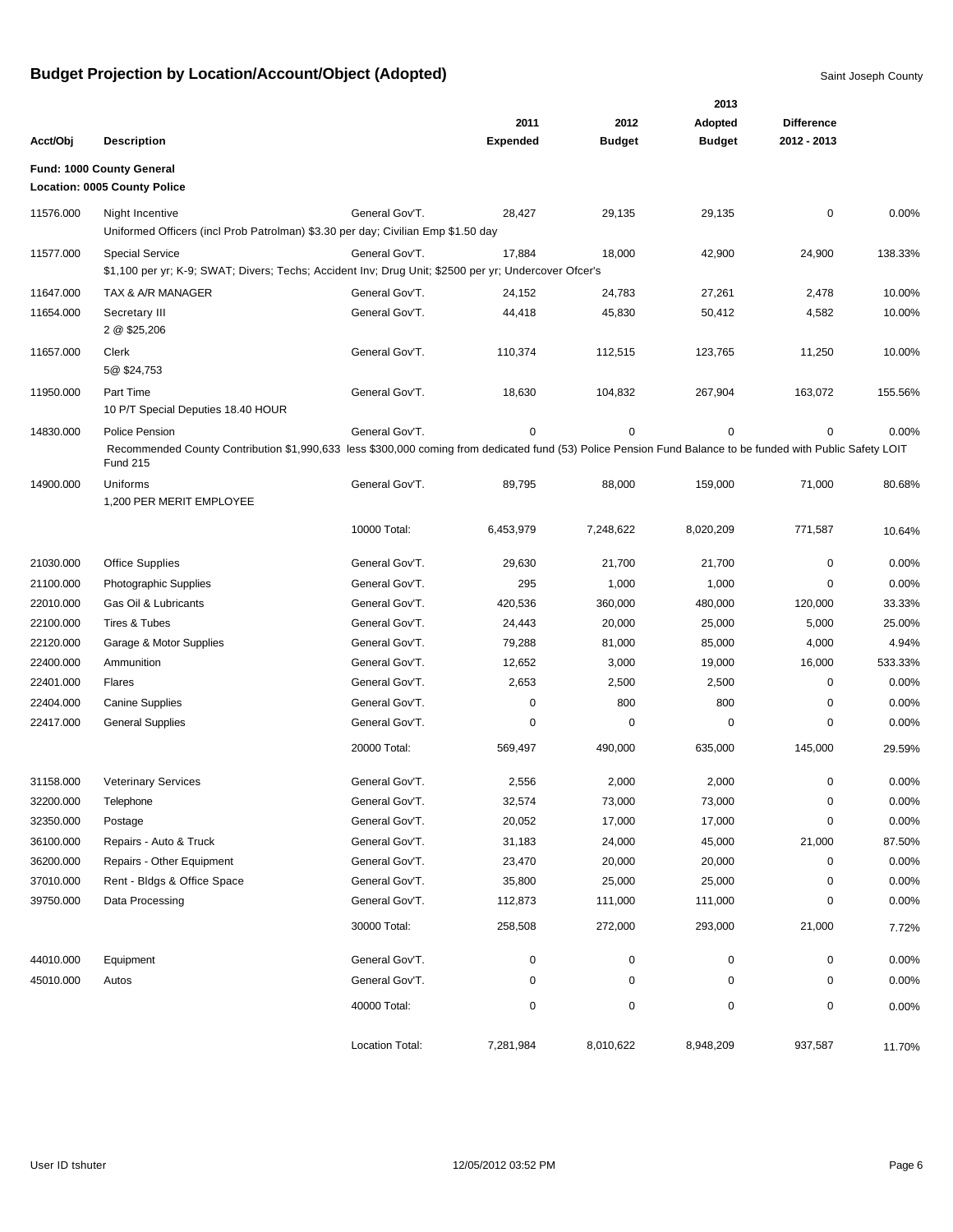|           |                                                                                                                                       |                 |                 |               | 2013          |                   |              |
|-----------|---------------------------------------------------------------------------------------------------------------------------------------|-----------------|-----------------|---------------|---------------|-------------------|--------------|
|           |                                                                                                                                       |                 | 2011            | 2012          | Adopted       | <b>Difference</b> |              |
| Acct/Obj  | <b>Description</b>                                                                                                                    |                 | <b>Expended</b> | <b>Budget</b> | <b>Budget</b> | 2012 - 2013       |              |
|           | Fund: 1000 County General<br>Location: 0006 Cty Jail Admin                                                                            |                 |                 |               |               |                   |              |
| 11312.000 | I.T. Manager<br>NEW POSITION IN 2013                                                                                                  | General Gov'T.  | 0               | 0             | 45,000        | 45,000            | 0.00%        |
| 11503.000 | Jail Commander-Major                                                                                                                  | General Gov'T.  | 50,680          | 52,200        | 53,200        | 1,000             | 1.92%        |
| 11507.000 | Deputy Jail Commander                                                                                                                 | General Gov'T.  | 47,000          | 48,410        | 49,410        | 1,000             | 2.07%        |
| 11530.000 | Matrons                                                                                                                               | General Gov'T.  | 38,578          | 39,735        | 40,935        | 1,200             | 3.02%        |
| 11531.000 | Cooks<br>5 @ \$26,524                                                                                                                 | General Gov'T.  | 120,213         | 125,120       | 132,620       | 7,500             | 5.99%        |
| 11534.000 | <b>Correction Officer Sergeant</b><br>4@ 41,379 2@ 38,979 3@ 36,579 Includes 1 NEW POSITION @ 41,379                                  | General Gov'T.  | 237,308         | 290,232       | 353,211       | 62,979            | 21.70%       |
| 11535.000 | <b>Special Deputy</b>                                                                                                                 | General Gov'T.  | 189,388         | 204,036       | 0             | (204, 036)        | $(100.00)\%$ |
| 11536.000 | <b>Correction Officer Lieutenant</b><br>3@ 43,879                                                                                     | General Gov'T.  | 120,852         | 128,037       | 131,637       | 3,600             | 2.81%        |
| 11537.000 | <b>Head Cook</b>                                                                                                                      | General Gov'T.  | 25,395          | 26,157        | 27,657        | 1,500             | 5.73%        |
| 11538.000 | Prg/Grant Admin. - Chaplain                                                                                                           | General Gov'T.  | 27,575          | 28,402        | 29,902        | 1,500             | 5.28%        |
| 11541.000 | <b>Correction Officers</b><br>16@ 38,879 8@ 36,479 10@ 34,079 34@31,679 28@ 29,579 6@ 28,779                                          | General Gov'T.  | 2,748,560       | 3,100,858     | 3,332,658     | 231,800           | 7.48%        |
| 11571.000 | Overtime                                                                                                                              | General Gov'T.  | 250,104         | 200,000       | 200,000       | 0                 | 0.00%        |
| 11572.000 | <b>Holiday Pay</b><br>Uniformed Ofcrs (incl Prob Patrol & Matron) -\$12.50 per hour; Other employees - \$9.00 per hour                | General Gov'T.  | 66,443          | 78,672        | 78,672        | 0                 | 0.00%        |
| 11576.000 | Night Incentive<br>Uniformed Officers (including Prob Patrolman & Matrons) - \$3.30 per day Special Deputies & Cooks - \$1.50 per day | General Gov'T.  | 20,540          | 16,084        | 16,084        | $\mathbf 0$       | 0.00%        |
| 11577.000 | <b>Special Service</b><br>DETENTION RESPONSE TEAM                                                                                     | General Gov'T.  | 4,250           | 6,300         | 15,000        | 8,700             | 138.10%      |
| 11674.000 | Fiscal & Records Officer                                                                                                              | General Gov'T.  | 28,273          | 30,773        | 31,973        | 1,200             | 3.90%        |
| 11706.000 | Food Service Supervisor                                                                                                               | General Gov'T.  | 39,958          | 41,157        | 42,157        | 1,000             | 2.43%        |
| 14900.000 | Uniforms                                                                                                                              | General Gov'T.  | 7,008           | 7,000         | 15,000        | 8,000             | 114.29%      |
|           |                                                                                                                                       | 10000 Total:    | 4,022,125       | 4,423,173     | 4,595,116     | 171,943           | 3.89%        |
| 21010.000 | <b>Stationery &amp; Printing</b>                                                                                                      | General Gov'T.  | 1,933           | 1,000         | 1,000         | 0                 | 0.00%        |
| 22010.000 | Gas Oil & Lubricants<br>Prisoner Transport Vans.                                                                                      | General Gov'T.  | 14,000          | 9,000         | 9,000         | 0                 | 0.00%        |
| 24010.000 | <b>Other Supplies</b><br>Kitchen Cleaning Chemicals                                                                                   | General Gov'T.  | 18,437          | 17,625        | 20,150        | 2,525             | 14.33%       |
| 24100.000 | Food                                                                                                                                  | General Gov'T.  | 209,952         | 830,000       | 930,000       | 100,000           | 12.05%       |
| 24110.000 | Clothing                                                                                                                              | General Gov'T.  | 3,823           | 8,000         | 8,000         | $\mathbf 0$       | 0.00%        |
| 24115.000 | <b>Expenses For Jail Inmates</b>                                                                                                      | General Gov'T.  | 22,670          | 35,000        | 35,000        | 0                 | 0.00%        |
|           |                                                                                                                                       | 20000 Total:    | 270,815         | 900,625       | 1,003,150     | 102,525           | 11.38%       |
| 31150.000 | <b>Medical Services</b>                                                                                                               | General Gov'T.  | 528,709         | 0             | 0             | 0                 | 0.00%        |
|           |                                                                                                                                       | 30000 Total:    | 528,709         | 0             | $\mathbf 0$   | $\pmb{0}$         | 0.00%        |
|           |                                                                                                                                       | Location Total: | 4,821,649       | 5,323,798     | 5,598,266     | 274,468           | 5.16%        |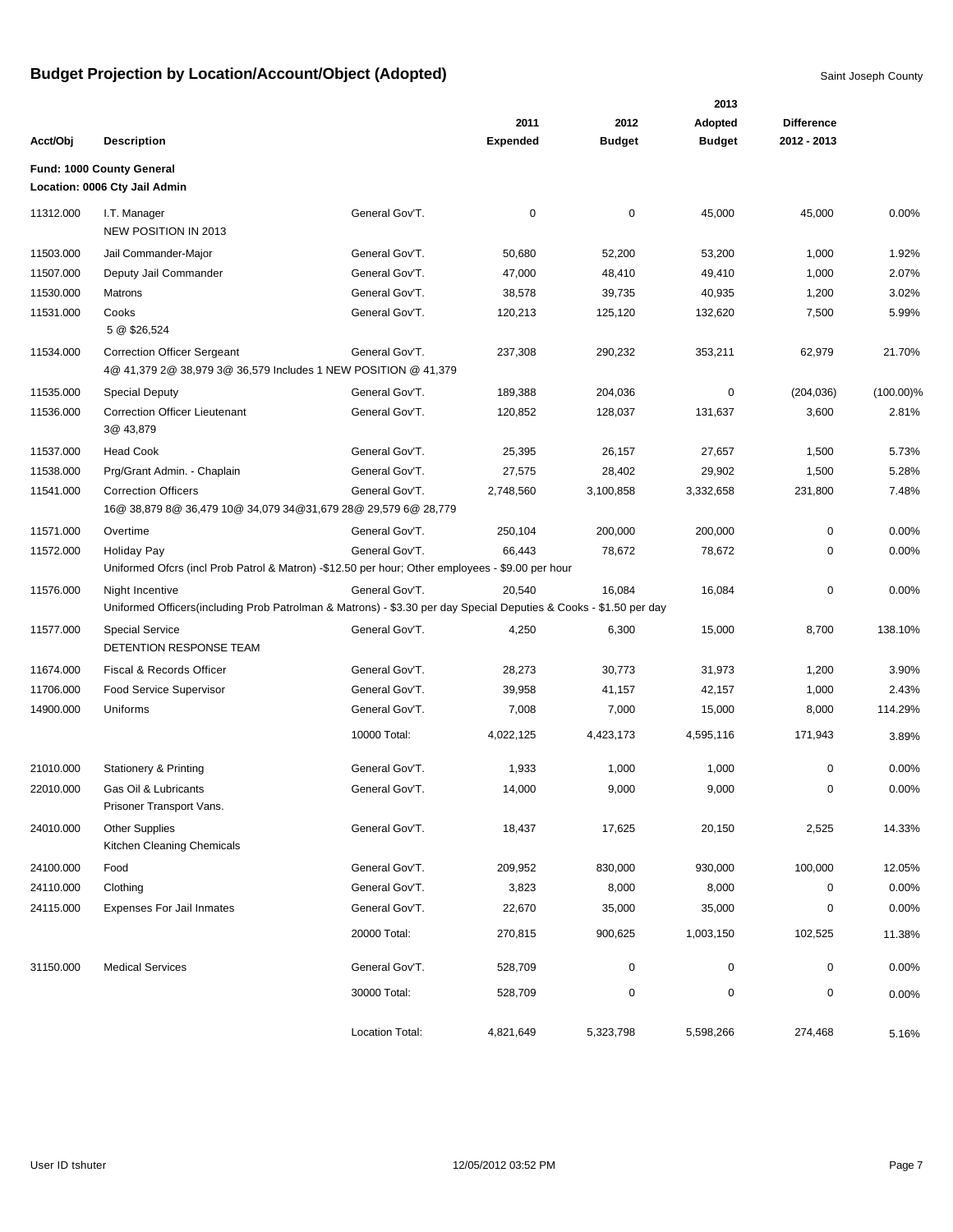|           |                                                       |                        |                 |               | 2013          |                   |        |
|-----------|-------------------------------------------------------|------------------------|-----------------|---------------|---------------|-------------------|--------|
|           |                                                       |                        | 2011            | 2012          | Adopted       | <b>Difference</b> |        |
| Acct/Obj  | <b>Description</b>                                    |                        | <b>Expended</b> | <b>Budget</b> | <b>Budget</b> | 2012 - 2013       |        |
|           | Fund: 1000 County General                             |                        |                 |               |               |                   |        |
|           | Location: 0008 Agri Agent                             |                        |                 |               |               |                   |        |
| 11610.000 | Office Mgr                                            | General Gov'T.         | 23,001          | 23,691        | 25,191        | 1,500             | 6.33%  |
| 11652.000 | Secretary I                                           | General Gov'T.         | 21,584          | 22,232        | 23,732        | 1,500             | 6.75%  |
| 11653.000 | Secretary II                                          | General Gov'T.         | 9,842           | 11,484        | 19,344        | 7,860             | 68.44% |
|           | PART TIME POSITION REQUESTED TO BE FULL TIME FOR 2013 |                        |                 |               |               |                   |        |
| 11654.000 | Secretary III                                         | General Gov'T.         | 0               | 500           | 500           | 0                 | 0.00%  |
|           |                                                       | 10000 Total:           | 54,427          | 57,907        | 68,767        | 10,860            | 18.75% |
| 21030.000 | <b>Office Supplies</b>                                | General Gov'T.         | 3,839           | 4,000         | 4,000         | 0                 | 0.00%  |
|           |                                                       | 20000 Total:           | 3,839           | 4,000         | 4,000         | 0                 | 0.00%  |
| 32020.000 | Travel                                                | General Gov'T.         | 7,464           | 6,685         | 6,685         | 0                 | 0.00%  |
| 32350.000 | Postage                                               | General Gov'T.         | 3,096           | 3,500         | 3,500         | 0                 | 0.00%  |
| 36015.000 | <b>Contractual Services</b>                           | General Gov'T.         | 103,490         | 104,525       | 105,585       | 1,060             | 1.01%  |
| 36200.000 | Repairs - Other Equipment                             | General Gov'T.         | 3,837           | 5,000         | 5,000         | 0                 | 0.00%  |
| 39010.000 | Dues & Subscription                                   | General Gov'T.         | 162             | 200           | 200           | 0                 | 0.00%  |
| 39750.000 | Data Processing                                       | General Gov'T.         | 697             | 1,100         | 1,100         | 0                 | 0.00%  |
|           |                                                       | 30000 Total:           | 118,746         | 121,010       | 122,070       | 1,060             | 0.88%  |
|           |                                                       | <b>Location Total:</b> | 177,012         | 182.917       | 194,837       | 11,920            | 6.52%  |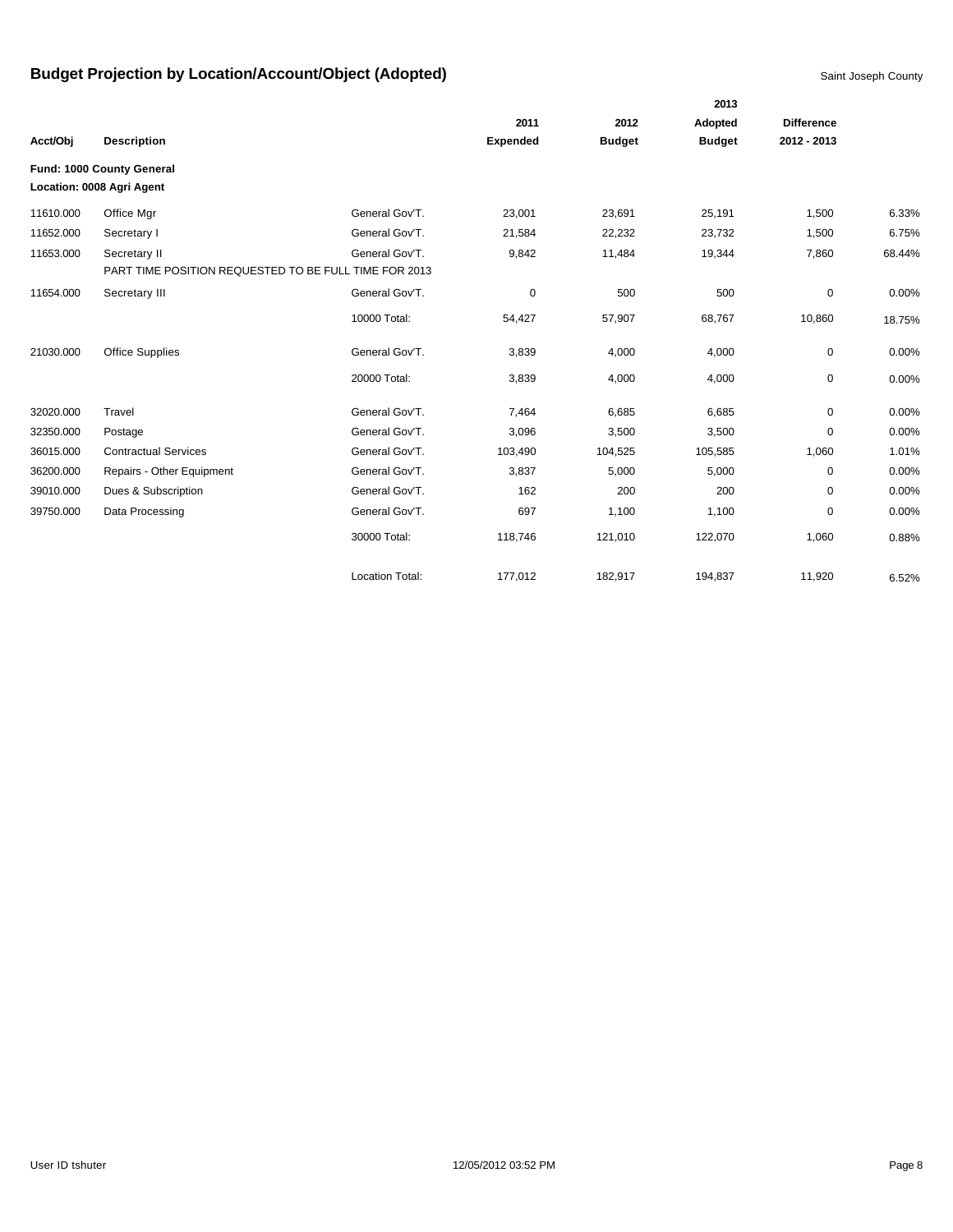|           |                                                                        |                        | 2011            | 2012          | 2013<br>Adopted | <b>Difference</b> |         |
|-----------|------------------------------------------------------------------------|------------------------|-----------------|---------------|-----------------|-------------------|---------|
| Acct/Obj  | <b>Description</b>                                                     |                        | <b>Expended</b> | <b>Budget</b> | <b>Budget</b>   | 2012 - 2013       |         |
|           | Fund: 1000 County General                                              |                        |                 |               |                 |                   |         |
|           | Location: 0009 Emergency Management Agency                             |                        |                 |               |                 |                   |         |
| 11009.000 | Director                                                               | General Gov'T.         | 33,730          | 37,730        | 38,930          | 1,200             | 3.18%   |
|           | Reimbursed at a rate of 50% from the State - \$4,000 Increase for 2012 |                        |                 |               |                 |                   |         |
| 11077.000 | Admin. Assistant                                                       | General Gov'T.         | 25,762          | 26,535        | 28,035          | 1,500             | 5.65%   |
|           | Reimbursed at a rate of 50% from the State                             |                        |                 |               |                 |                   |         |
| 11101.000 | Deputy                                                                 | General Gov'T.         | 0               | 30,900        | 32,100          | 1,200             | 3.88%   |
|           | Reimbursed at a rate of 50% from the State                             |                        |                 |               |                 |                   |         |
|           |                                                                        | 10000 Total:           | 59,492          | 95,165        | 99,065          | 3,900             | 4.10%   |
| 21030.000 | <b>Office Supplies</b>                                                 | General Gov'T.         | 854             | 900           | 900             | $\mathbf 0$       | 0.00%   |
| 22010.000 | Gas Oil & Lubricants                                                   | General Gov'T.         | 1,561           | 2,500         | 3,000           | 500               | 20.00%  |
| 24010.000 | <b>Other Supplies</b>                                                  | General Gov'T.         | 931             | 900           | 900             | $\mathbf 0$       | 0.00%   |
|           |                                                                        | 20000 Total:           | 3,346           | 4,300         | 4,800           | 500               | 11.63%  |
| 31070.000 | <b>Other Contractual Services</b>                                      | General Gov'T.         | 1,284           | 1,300         | 1,300           | 0                 | 0.00%   |
| 32020.000 | Travel                                                                 | General Gov'T.         | 587             | 1,000         | 1,000           | 0                 | 0.00%   |
| 32050.000 | Instruction & Training                                                 | General Gov'T.         | 59              | 300           | 300             | 0                 | 0.00%   |
| 32200.000 | Telephone                                                              | General Gov'T.         | 2,119           | 4,000         | 4,500           | 500               | 12.50%  |
|           | Radio Frequencies                                                      |                        |                 |               |                 |                   |         |
| 32350.000 | Postage                                                                | General Gov'T.         | 136             | 250           | 250             | 0                 | 0.00%   |
| 33100.000 | Printing                                                               | General Gov'T.         | 250             | 250           | 250             | 0                 | 0.00%   |
| 34030.000 | <b>Insurance Coverage</b>                                              | General Gov'T.         | 200             | 250           | 250             | 0                 | 0.00%   |
| 35015.000 | <b>Utilities</b>                                                       | General Gov'T.         | 5,928           | 6,000         | 6,500           | 500               | 8.33%   |
|           | <b>Sirens</b>                                                          |                        |                 |               |                 |                   |         |
| 36100.000 | Repairs - Auto & Truck                                                 | General Gov'T.         | 891             | 1,000         | 1,000           | 0                 | 0.00%   |
| 36200.000 | Repairs - Other Equipment<br>Sirens                                    | General Gov'T.         | 12,200          | 12,000        | 30,000          | 18,000            | 150.00% |
| 36300.000 | Repair - Office Equipment                                              | General Gov'T.         | 162             | 250           | 250             | 0                 | 0.00%   |
| 37010.000 | Rent - Bldgs & Office Space                                            | General Gov'T.         | 5,000           | 5,000         | 5,000           | $\mathbf 0$       | 0.00%   |
| 39010.000 | Dues & Subscription                                                    | General Gov'T.         | 120             | 80            | 80              | $\mathbf 0$       | 0.00%   |
|           |                                                                        | 30000 Total:           | 28,936          | 31,680        | 50,680          | 19,000            | 59.97%  |
|           |                                                                        | <b>Location Total:</b> | 91.774          | 131.145       | 154.545         | 23.400            | 17.84%  |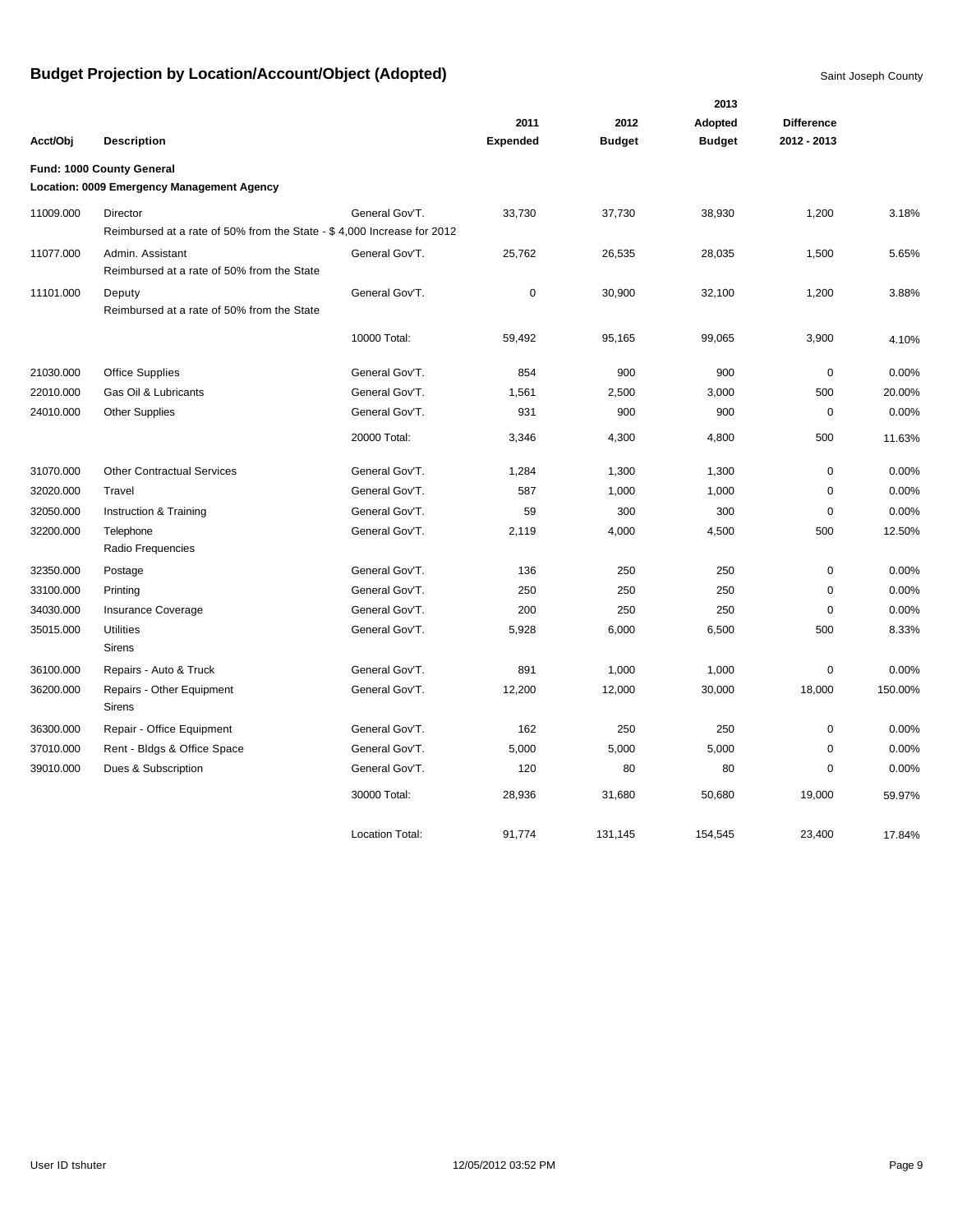|           |                                                                      |                        |                 |               | 2013          |                   |             |
|-----------|----------------------------------------------------------------------|------------------------|-----------------|---------------|---------------|-------------------|-------------|
|           |                                                                      |                        | 2011            | 2012          | Adopted       | <b>Difference</b> |             |
| Acct/Obj  | <b>Description</b>                                                   |                        | <b>Expended</b> | <b>Budget</b> | <b>Budget</b> | 2012 - 2013       |             |
|           | Fund: 1000 County General                                            |                        |                 |               |               |                   |             |
|           | Location: 0010 County/South Bend Archives                            |                        |                 |               |               |                   |             |
| 11033.000 | Archivist/Records Director                                           | General Gov'T.         | 37,721          | 38,853        | 40,053        | 1,200             | 3.09%       |
| 11628.000 | Records Center Coordinator                                           | General Gov'T.         | 25,757          | 26,530        | 28,030        | 1,500             | 5.65%       |
| 11629.000 | Microfilm Coordinator                                                | General Gov'T.         | 25,757          | 26,530        | 28,030        | 1,500             | 5.65%       |
| 11630.000 | Warehouse Manager                                                    | General Gov'T.         | 23,292          | 24,271        | 25,571        | 1,300             | 5.36%       |
| 11633.000 | <b>Inventory Specialist</b><br>REQUEST FOR P/T TO FULL TIME FOR 2013 | General Gov'T.         | 13,348          | 15,450        | 22,000        | 6,550             | 42.39%      |
| 11950.000 | Part Time                                                            | General Gov'T.         | 0               | 0             | 0             | 0                 | 0.00%       |
| 14800.000 | <b>Fica Contribution</b>                                             | General Gov'T.         | 9,285           | 9,779         | 11,753        | 1,974             | 20.19%      |
| 14810.000 | P.E.R.F.                                                             | General Gov'T.         | 6,058           | 5,921         | 12,290        | 6,369             | 107.57%     |
| 14840.000 | Group Insurance                                                      | General Gov'T.         | 13,039          | 40,060        | 35,000        | (5,060)           | $(12.63)\%$ |
|           |                                                                      | 10000 Total:           | 154,257         | 187,394       | 202,727       | 15,333            | 8.18%       |
| 21030.000 | <b>Office Supplies</b>                                               | General Gov'T.         | 1,216           | 1,000         | 1,000         | 0                 | 0.00%       |
| 22010.000 | Gas Oil & Lubricants                                                 | General Gov'T.         | 327             | 500           | 500           | 0                 | 0.00%       |
| 22210.000 | <b>Institutional Supplies</b>                                        | General Gov'T.         | 283             | 400           | 400           | 0                 | 0.00%       |
| 22225.000 | <b>Archival Supplies</b>                                             | General Gov'T.         | 18              | 500           | 500           | 0                 | 0.00%       |
| 22226.000 | <b>Microfilm Supplies</b>                                            | General Gov'T.         | 3,549           | 3,200         | 3,200         | 0                 | 0.00%       |
| 24010.000 | <b>Other Supplies</b>                                                | General Gov'T.         | 7,116           | 3,460         | 3,460         | 0                 | 0.00%       |
|           |                                                                      | 20000 Total:           | 12,509          | 9,060         | 9,060         | 0                 | 0.00%       |
| 32020.000 | Travel                                                               | General Gov'T.         | 80              | 80            | 80            | 0                 | 0.00%       |
| 32200.000 | Telephone                                                            | General Gov'T.         | 339             | 415           | 415           | 0                 | 0.00%       |
| 32350.000 | Postage                                                              | General Gov'T.         | 75              | 100           | 100           | 0                 | 0.00%       |
| 33100.000 | Printing                                                             | General Gov'T.         | 0               | 100           | 100           | 0                 | 0.00%       |
| 34030.000 | Insurance Coverage                                                   | General Gov'T.         | 1,500           | 1,500         | 1,500         | 0                 | 0.00%       |
| 35015.000 | <b>Utilities</b>                                                     | General Gov'T.         | 15,498          | 19,000        | 19,000        | 0                 | 0.00%       |
| 36010.000 | Repairs-Bldgs & Structures                                           | General Gov'T.         | 164             | 350           | 350           | 0                 | 0.00%       |
| 36011.000 | <b>Bldg Maintenance</b>                                              | General Gov'T.         | 40              | 1,076         | 1,076         | 0                 | 0.00%       |
| 36015.000 | <b>Contractual Services</b>                                          | General Gov'T.         | 4,268           | 2,500         | 2,500         | 0                 | 0.00%       |
| 36100.000 | Repairs - Auto & Truck                                               | General Gov'T.         | 0               | 300           | 300           | 0                 | 0.00%       |
| 36200.000 | Repairs - Other Equipment                                            | General Gov'T.         | 170             | 500           | 500           | 0                 | 0.00%       |
| 36300.000 | Repair - Office Equipment                                            | General Gov'T.         | 550             | 500           | 500           | 0                 | 0.00%       |
| 37010.000 | Rent - Bldgs & Office Space                                          | General Gov'T.         | 44,945          | 47,460        | 47,460        | 0                 | 0.00%       |
|           |                                                                      | 30000 Total:           | 67,629          | 73,881        | 73,881        | 0                 | 0.00%       |
|           |                                                                      | <b>Location Total:</b> | 234,395         | 270,335       | 285,668       | 15,333            | 5.67%       |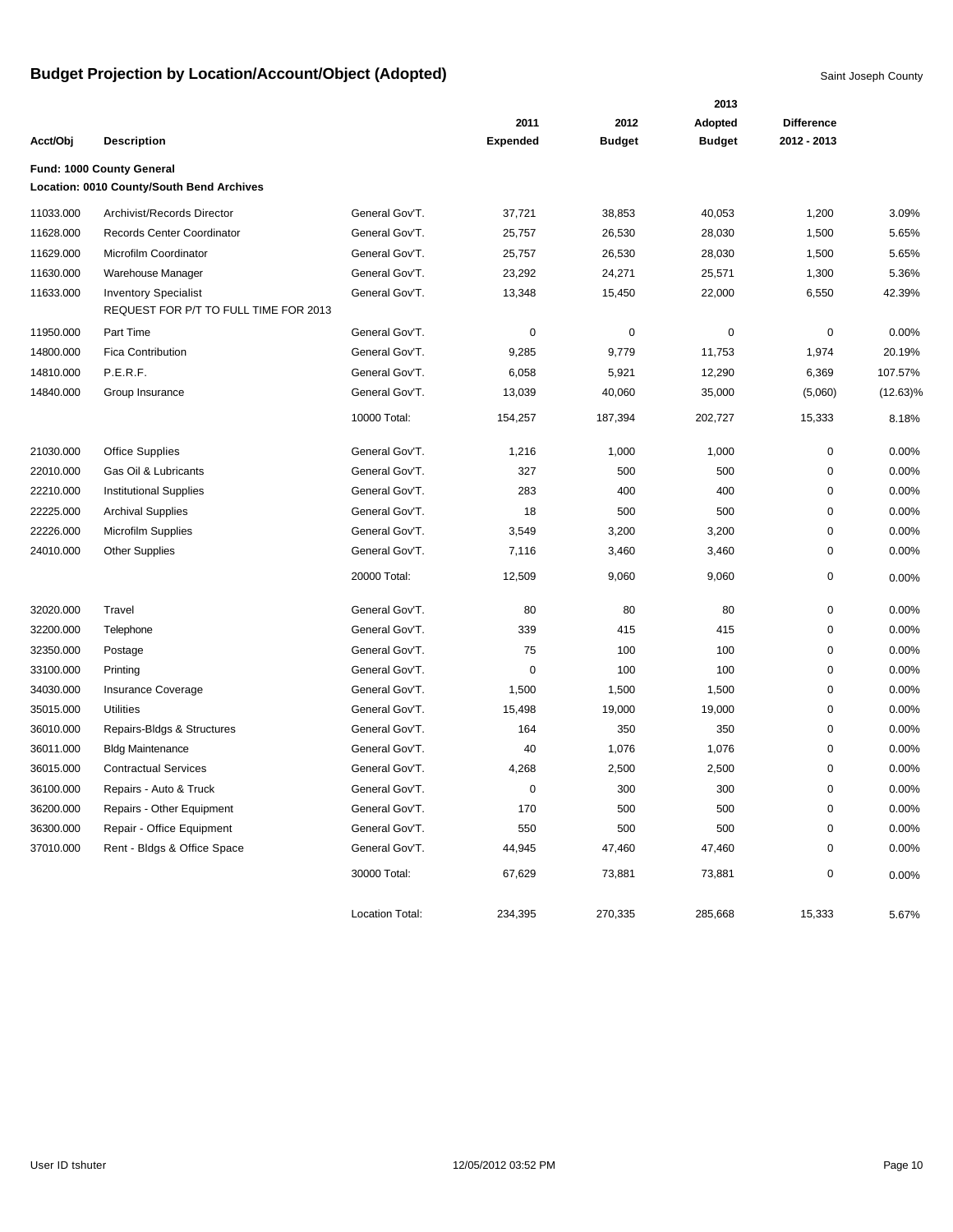|           |                              |                        |                 |               | 2013          |                   |        |
|-----------|------------------------------|------------------------|-----------------|---------------|---------------|-------------------|--------|
|           |                              |                        | 2011            | 2012          | Adopted       | <b>Difference</b> |        |
| Acct/Obj  | <b>Description</b>           |                        | <b>Expended</b> | <b>Budget</b> | <b>Budget</b> | 2012 - 2013       |        |
|           | Fund: 1000 County General    |                        |                 |               |               |                   |        |
|           | Location: 0011 Coroner       |                        |                 |               |               |                   |        |
| 11011.000 | <b>County Coroner</b>        | General Gov'T.         | 25,000          | 25,750        | 27,250        | 1,500             | 5.83%  |
| 11070.000 | <b>Chief Deputy</b>          | General Gov'T.         | 22,000          | 22,660        | 24,160        | 1,500             | 6.62%  |
| 11101.000 | Deputy<br>2 @ \$17,912       | General Gov'T.         | 33,326          | 34,326        | 35,824        | 1,498             | 4.36%  |
| 11656.000 | Clerk/Typist<br>9.14 HR      | General Gov'T.         | 8,828           | 9,093         | 9,506         | 413               | 4.54%  |
|           |                              | 10000 Total:           | 89,154          | 91,829        | 96,740        | 4,911             | 5.35%  |
| 21030.000 | <b>Office Supplies</b>       | General Gov'T.         | 297             | 350           | 350           | 0                 | 0.00%  |
|           |                              | 20000 Total:           | 297             | 350           | 350           | 0                 | 0.00%  |
| 31200.000 | <b>Autopsy Fees</b>          | General Gov'T.         | 228,676         | 282,000       | 282,000       | $\mathbf{0}$      | 0.00%  |
| 31210.000 | <b>Pathological Services</b> | General Gov'T.         | 83,454          | 95,000        | 95,000        | 0                 | 0.00%  |
| 31212.000 | Ambulance Fees               | General Gov'T.         | 31,791          | 32,000        | 32,000        | 0                 | 0.00%  |
| 32200.000 | Telephone                    | General Gov'T.         | 2,322           | 2,400         | 3,000         | 600               | 25.00% |
| 32350.000 | Postage                      | General Gov'T.         | 167             | 240           | 240           | $\mathbf 0$       | 0.00%  |
| 32550.000 | <b>Miscellaneous Costs</b>   | General Gov'T.         | 3,000           | 3,000         | 3,000         | 0                 | 0.00%  |
|           |                              | 30000 Total:           | 349,410         | 414,640       | 415,240       | 600               | 0.14%  |
|           |                              | <b>Location Total:</b> | 438,861         | 506,819       | 512,330       | 5,511             | 1.09%  |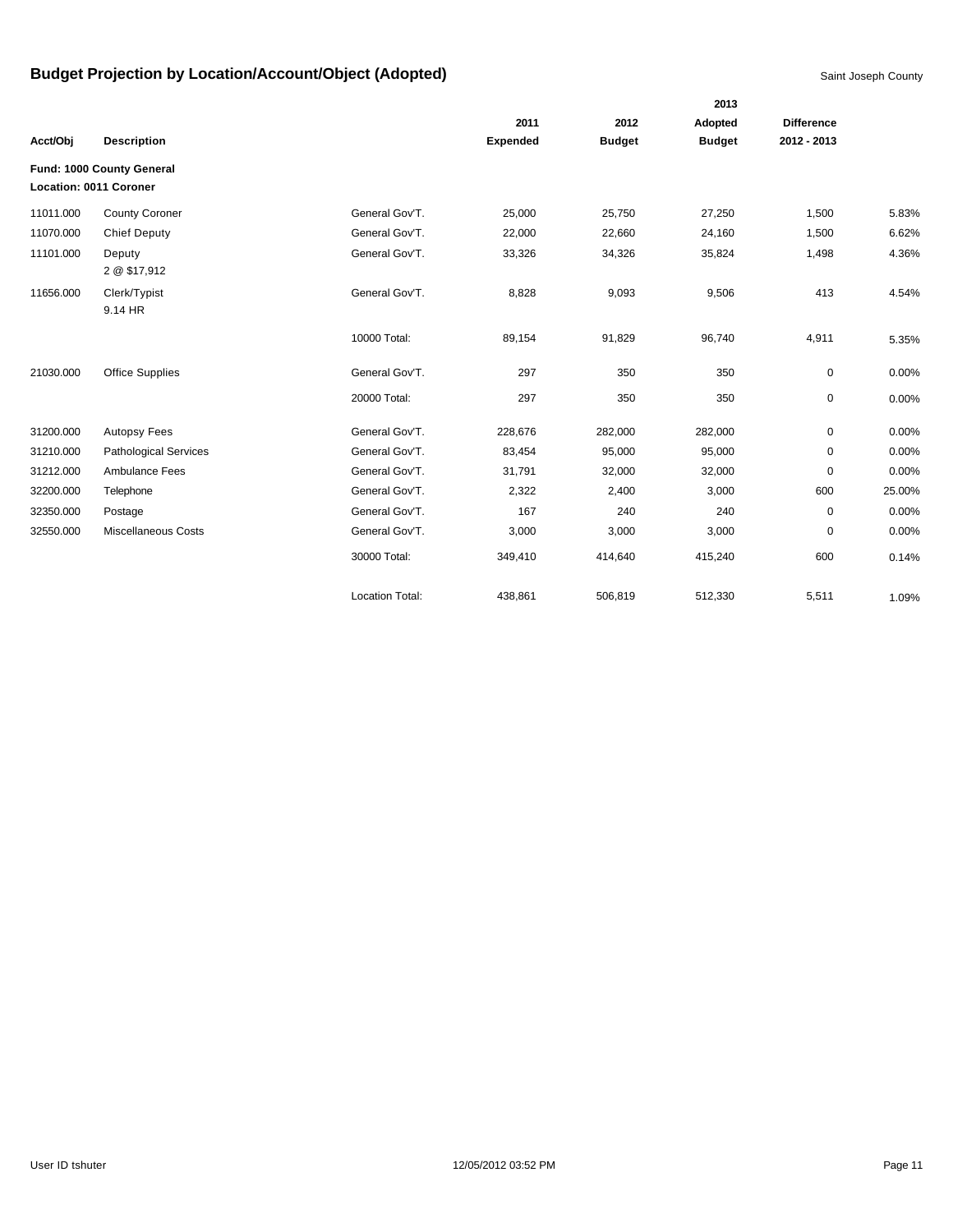|           |                                                                                                                                                 |                 |                 |               | 2013          |                   |             |
|-----------|-------------------------------------------------------------------------------------------------------------------------------------------------|-----------------|-----------------|---------------|---------------|-------------------|-------------|
|           |                                                                                                                                                 |                 | 2011            | 2012          | Adopted       | <b>Difference</b> |             |
| Acct/Obj  | <b>Description</b>                                                                                                                              |                 | <b>Expended</b> | <b>Budget</b> | <b>Budget</b> | 2012 - 2013       |             |
|           | Fund: 1000 County General                                                                                                                       |                 |                 |               |               |                   |             |
|           | Location: 0012 County Assessor                                                                                                                  |                 |                 |               |               |                   |             |
| 11012.000 | <b>County Assessor</b>                                                                                                                          | General Gov'T.  | 45,049          | 46,400        | 47,400        | 1,000             | 2.16%       |
| 11070.000 | <b>Chief Deputy</b>                                                                                                                             | General Gov'T.  | 34,991          | 37,500        | 38,700        | 1,200             | 3.20%       |
| 11076.000 | Inheritance Tax Manager                                                                                                                         | General Gov'T.  | 29,763          | 31,000        | 32,200        | 1,200             | 3.87%       |
| 11100.000 | Director of Assessments                                                                                                                         | General Gov'T.  | 36,116          | 39,332        | 40,532        | 1,200             | 3.05%       |
| 11101.000 | Deputy<br>1@25,066 1@25,110 1@ 26,138                                                                                                           | General Gov'T.  | 227,871         | 385,082       | 76,314        | (308, 768)        | $(80.18)\%$ |
| 11102.000 | Second Deputy<br>4@ 29,000                                                                                                                      | General Gov'T.  | 0               | 0             | 116,000       | 116,000           | 0.00%       |
| 11103.000 | <b>Third Deputy</b><br>4@32,200 2@ 37,440                                                                                                       | General Gov'T.  | 0               | 0             | 203,680       | 203,680           | 0.00%       |
| 11950.000 | Part Time                                                                                                                                       | General Gov'T.  | 0               | 73,560        | 77,948        | 4,388             | 5.97%       |
|           | \$7,000 Certification Pay By Statute with Certificates Provided \$70,948 for Part Time Hourly Paid Employees paid \$8.00-20.00 per hour maximum |                 |                 |               |               |                   |             |
|           |                                                                                                                                                 | 10000 Total:    | 373,790         | 612,874       | 632,774       | 19,900            | 3.25%       |
| 21010.000 | <b>Stationery &amp; Printing</b><br>Subsidized by Reassessment Funds                                                                            | General Gov'T.  | 0               | 10            | 10            | 0                 | 0.00%       |
| 21020.000 | <b>Official Forms &amp; Records</b><br>Subsidized by Reassessment Funds                                                                         | General Gov'T.  | 0               | 10            | 10            | 0                 | 0.00%       |
| 21030.000 | Office Supplies<br>Subsidized by Reassessment Fund                                                                                              | General Gov'T.  | 2,745           | 3,500         | 3,500         | 0                 | 0.00%       |
|           |                                                                                                                                                 | 20000 Total:    | 2,745           | 3,520         | 3,520         | 0                 | 0.00%       |
| 32010.000 | Mileage Allowance<br>Inheritance Tax Duties.                                                                                                    | General Gov'T.  | 0               | 1,000         | 1,000         | 0                 | 0.00%       |
| 32020.000 | Travel<br>State Called Meetings and Training.                                                                                                   | General Gov'T.  | 0               | 1,000         | 1,000         | 0                 | 0.00%       |
| 32200.000 | Telephone                                                                                                                                       | General Gov'T.  | 0               | 100           | 100           | 0                 | 0.00%       |
| 32350.000 | Postage<br>Subsidized by Reassessment Fund                                                                                                      | General Gov'T.  | 215             | 2,000         | 2,000         | 0                 | 0.00%       |
| 36300.000 | Repair - Office Equipment<br>Subsidized by Reassessment Fund                                                                                    | General Gov'T.  | 0               | 270           | 270           | 0                 | 0.00%       |
| 37400.000 | Leases - Photocopy<br>Subsidized by Reassessment Fund                                                                                           | General Gov'T.  | 0               | 10            | 10            | $\mathbf 0$       | 0.00%       |
| 39010.000 | Dues & Subscription<br>Subsidized by Reassessment Fund                                                                                          | General Gov'T.  | 175             | 710           | 710           | 0                 | 0.00%       |
|           |                                                                                                                                                 | 30000 Total:    | 390             | 5,090         | 5,090         | 0                 | 0.00%       |
|           |                                                                                                                                                 | Location Total: | 376,925         | 621,484       | 641,384       | 19,900            | 3.20%       |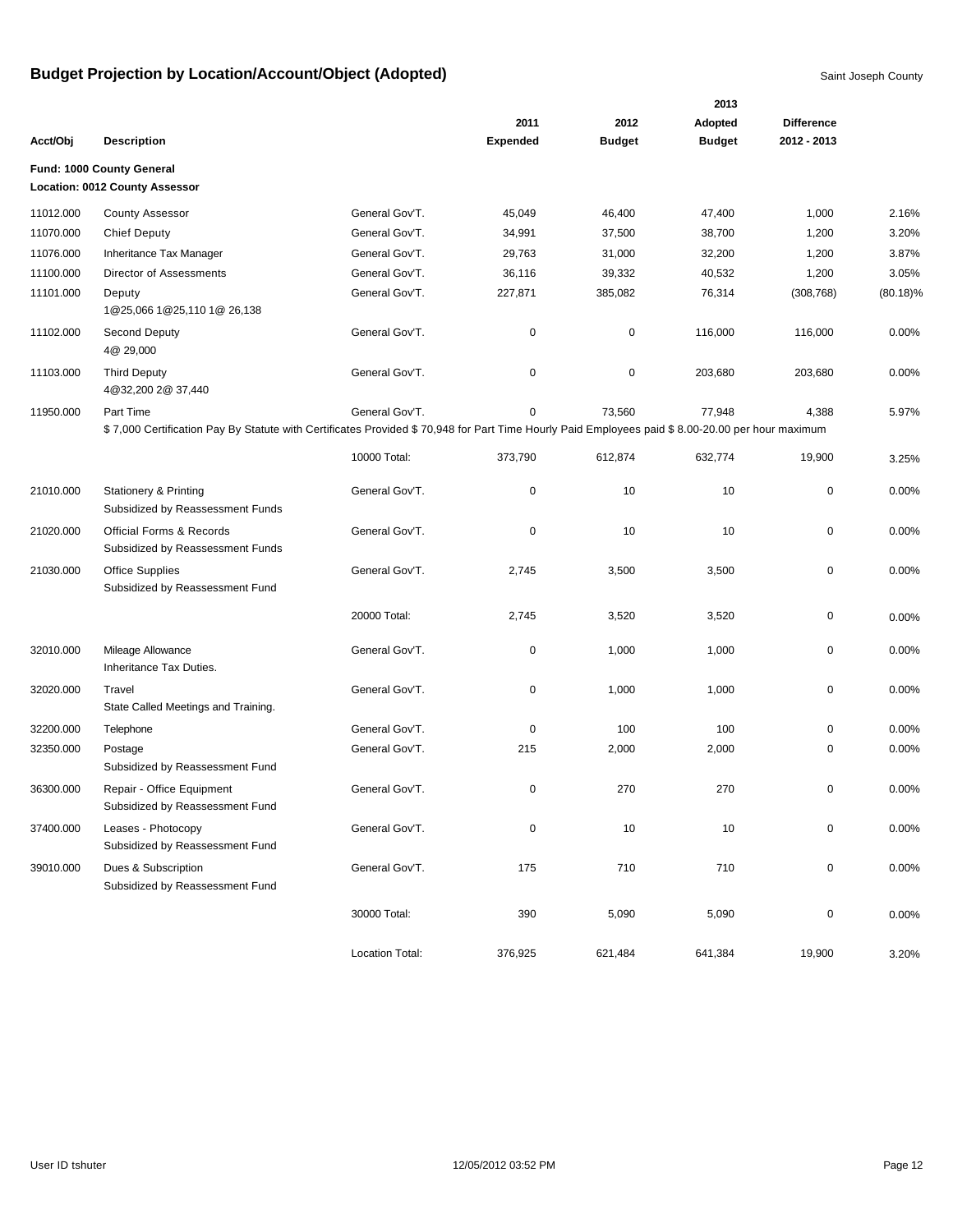|           |                                                              |                        |             |               | 2013          |                   |       |
|-----------|--------------------------------------------------------------|------------------------|-------------|---------------|---------------|-------------------|-------|
|           |                                                              |                        | 2011        | 2012          | Adopted       | <b>Difference</b> |       |
| Acct/Obj  | <b>Description</b>                                           |                        | Expended    | <b>Budget</b> | <b>Budget</b> | 2012 - 2013       |       |
|           | Fund: 1000 County General<br>Location: 0017 Board Of Review  |                        |             |               |               |                   |       |
| 11040.000 | <b>Board Member</b><br>\$12 per hour                         | General Gov'T.         | $\pmb{0}$   | 3,000         | 3,000         | $\mathbf 0$       | 0.00% |
| 11657.000 | Clerk<br>\$8 per hour                                        | General Gov'T.         | $\pmb{0}$   | 10            | 10            | $\mathsf{O}$      | 0.00% |
|           |                                                              | 10000 Total:           | $\pmb{0}$   | 3,010         | 3,010         | $\mathbf 0$       | 0.00% |
| 21010.000 | <b>Stationery &amp; Printing</b><br>Subsidized by Reass Fund | General Gov'T.         | 0           | 10            | 10            | $\mathbf 0$       | 0.00% |
| 21020.000 | Official Forms & Records<br>Subsidized by Reass Fund         | General Gov'T.         | 0           | 10            | 10            | 0                 | 0.00% |
| 21030.000 | <b>Office Supplies</b><br>Subsidized by Reass Fund           | General Gov'T.         | $\pmb{0}$   | 10            | 10            | $\mathbf 0$       | 0.00% |
|           |                                                              | 20000 Total:           | $\pmb{0}$   | 30            | 30            | $\mathbf 0$       | 0.00% |
| 32010.000 | Mileage Allowance<br>Subsidized by Reass Fund                | General Gov'T.         | $\pmb{0}$   | 10            | 10            | $\mathsf{O}$      | 0.00% |
| 32350.000 | Postage<br>Subsidized by Reass Fund                          | General Gov'T.         | $\pmb{0}$   | 10            | 10            | $\mathbf 0$       | 0.00% |
|           |                                                              | 30000 Total:           | 0           | 20            | 20            | $\pmb{0}$         | 0.00% |
|           |                                                              | <b>Location Total:</b> | $\mathbf 0$ | 3,060         | 3,060         | $\mathbf 0$       | 0.00% |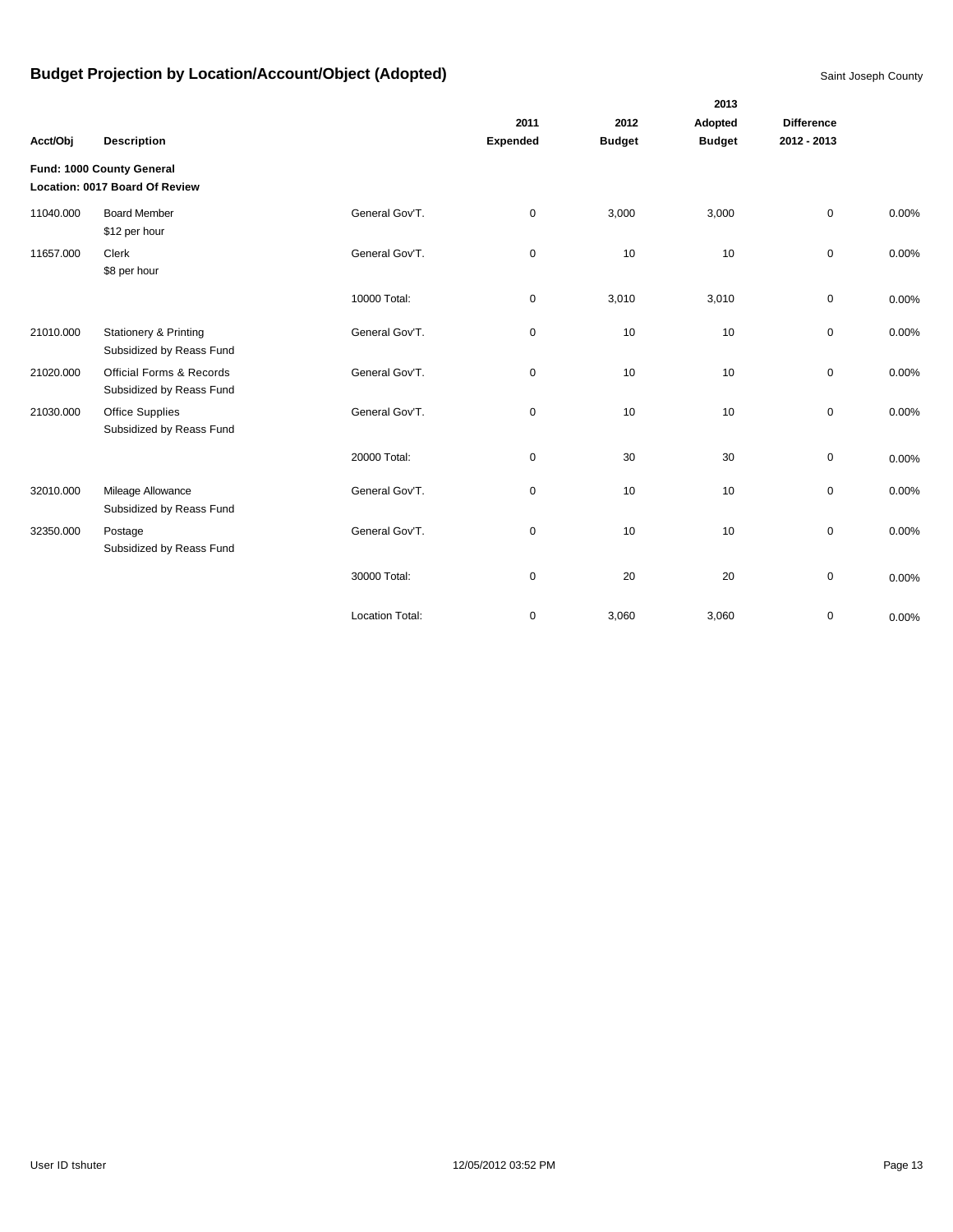|           |                                                                                                                                                                                                                           |                        |                 |         | 2013          |                   |              |
|-----------|---------------------------------------------------------------------------------------------------------------------------------------------------------------------------------------------------------------------------|------------------------|-----------------|---------|---------------|-------------------|--------------|
|           |                                                                                                                                                                                                                           |                        | 2011            | 2012    | Adopted       | <b>Difference</b> |              |
| Acct/Obj  | <b>Description</b>                                                                                                                                                                                                        |                        | <b>Expended</b> | Budget  | <b>Budget</b> | 2012 - 2013       |              |
|           | <b>Fund: 1000 County General</b><br>Location: 0018 Prosecutor                                                                                                                                                             |                        |                 |         |               |                   |              |
| 11018.000 | Prosecutor                                                                                                                                                                                                                | General Gov'T.         | 5,000           | 5,000   | 5,000         | 0                 | 0.00%        |
| 11070.000 | <b>Chief Deputy</b><br>1@100,423 1@58,813 1@ 7,000 One Chief Deputy also paid from Location 48                                                                                                                            | General Gov'T.         | 160,991         | 162,993 | 166,236       | 3,243             | 1.99%        |
| 11077.000 | Admin. Assistant                                                                                                                                                                                                          | General Gov'T.         | 28,817          | 38,110  | 39,310        | 1,200             | 3.15%        |
| 11080.000 | Chief Of Admin/Finance<br>Position also paid from Location 48                                                                                                                                                             | General Gov'T.         | 39,400          | 40,582  | 41,082        | 500               | 1.23%        |
| 11081.000 | Asst. Chief - Admin./Finance<br>Position also paid from Location 48                                                                                                                                                       | General Gov'T.         | 16,854          | 17,360  | 17,960        | 600               | 3.46%        |
| 11101.000 | Deputy                                                                                                                                                                                                                    | General Gov'T.         | 974,714         | 184,573 | 1,212,453     | 1,027,880         | 556.90%      |
|           | DPA'S ARE PAID WITHIN A RANGE OF 3,785-74,750 BASED ON EXPERIENCE SALARIES AS FOLLOWS 1@ 74,750 2@ 61,000 1@ 57,500 1@ 56,000 8@ 53,500<br>1@ 52,626 3@ 47,645 1@ 47,124 3@ 46,745 1@ 41,139 1@ 30,145 1@ 16,214 1@ 3,785 |                        |                 |         |               |                   |              |
| 11102.000 | Second Deputy                                                                                                                                                                                                             | General Gov'T.         | 0               | 197,789 | 0             | (197, 789)        | $(100.00)\%$ |
| 11103.000 | <b>Third Deputy</b>                                                                                                                                                                                                       | General Gov'T.         | 0               | 274,465 | 0             | (274, 465)        | $(100.00)\%$ |
| 11104.000 | <b>Fourth Deputy</b>                                                                                                                                                                                                      | General Gov'T.         | 0               | 354,312 | $\Omega$      | (354, 312)        | $(100.00)\%$ |
| 11120.605 | Commander<br><b>CMHU-NOT A GRANT</b>                                                                                                                                                                                      | C.M.H.U.               | 60,550          | 62,367  | 63,367        | 1,000             | 1.60%        |
| 11120.618 | Commander<br>SVU GRANT - COUNTY SUPPLEMENT FOR SVU PROGRAM                                                                                                                                                                | Spcl.Victims           | 24,313          | 26,912  | 27,912        | 1,000             | 3.72%        |
| 11121.000 | Victim Advocate                                                                                                                                                                                                           | General Gov'T.         | 0               | 30,900  | 32,100        | 1,200             | 3.88%        |
| 11121.618 | Victim Advocate<br>SVU GRANT - COUNTY SUPPLEMENT FOR SVU PROGRAM - 1@ 29,619 1@ 15,645 1@ 14,349                                                                                                                          | Spcl. Victims          | 52,896          | 55,413  | 59,613        | 4,200             | 7.58%        |
| 11295.616 | Community Prosecution Coord.<br>COMMUNITY PROSECUTION-NOT A GRANT                                                                                                                                                         | <b>Community Pros.</b> | 31,550          | 32,497  | 33,697        | 1,200             | 3.69%        |
| 11317.620 | Director Victim Witness Prog<br>VICTIM WITNESS GRANT - COUNTY SUPPLEMENT FOR VICTIM WITNESS PROGRAM                                                                                                                       | <b>Victim Witness</b>  | 32,550          | 33,527  | 2,727         | (30, 800)         | $(91.87)\%$  |
| 11318.610 | <b>Investigator Aps</b><br>APS GRANT - COUNTY SUPPLEMENT FOR APS PROGRAM 1@ 3,436 1@ 2,192 1@ 2,160 1@ 2,100 1@ 1,394                                                                                                     | A.P.S Grant            | 143,629         | 148,167 | 11,282        | (136, 885)        | $(92.39)\%$  |
| 11319.610 | Director Aps<br>APS GRANT - COUNTY SUPPLEMENT FOR APS PROGRAM                                                                                                                                                             | A.P.S Grant            | 48,000          | 49,440  | 8,440         | (41,000)          | $(82.93)\%$  |
| 11320.600 | <b>Coordinator Pre-Trial</b><br>FUNDED WITH PRE-TRIAL DEFERRAL-NOT A GRANT                                                                                                                                                | <b>Pretrial Div</b>    | 27,000          | 28,325  | 29,825        | 1,500             | 5.30%        |
| 11321.600 | Dir. Str. Pros./Diversion<br>FUNDED WITH PRE-TRIAL DEFERRAL-NOT A GRANT                                                                                                                                                   | <b>Pretrial Div</b>    | 32,550          | 33,527  | 34,727        | 1,200             | 3.58%        |
| 11324.000 | Asst. Dir. St. Pros/Grnt                                                                                                                                                                                                  | General Gov'T.         | 27,000          | 27,810  | 29,310        | 1,500             | 5.39%        |
| 11329.620 | Coordinator-Victim Witness<br>VICTIM WITNESS GRANT - COUNTY SUPPLEMENT FOR VICTIM WITNESS PROGRAM                                                                                                                         | <b>Victim Witness</b>  | 26,994          | 28,019  | 6,281         | (21, 738)         | $(77.58)\%$  |
| 11348.000 | Comms. & I.T. Coordinator<br>Position also paid from Location 48                                                                                                                                                          | General Gov'T.         | 28,550          | 29,407  | 29,907        | 500               | 1.70%        |
| 11351.000 | Para Legals<br>2@ 41,350 3@ 34,200 1@ 33,645                                                                                                                                                                              | General Gov'T.         | 165,465         | 215,109 | 218,945       | 3,836             | 1.78%        |
| 11351.618 | Para Legals<br>SVU GRANT - COUNTY SUPPLEMENT TO SVU PROGRAM - 1@ 27,470 1@ 16,226 1@ 14,928                                                                                                                               | Spcl.Victims           | 52,077          | 54,775  | 58,624        | 3,849             | 7.03%        |
| 11355.000 | Investigator<br>1@ 15,020 1@ 42,767 One Investigator also paid from Location 48                                                                                                                                           | General Gov'T.         | 51,011          | 56,187  | 57,787        | 1,600             | 2.85%        |
| 11355.605 | Investigator<br>CMHU-NOT A GRANT                                                                                                                                                                                          | C.M.H.U.               | 32,904          | 48,977  | 49,977        | 1,000             | 2.04%        |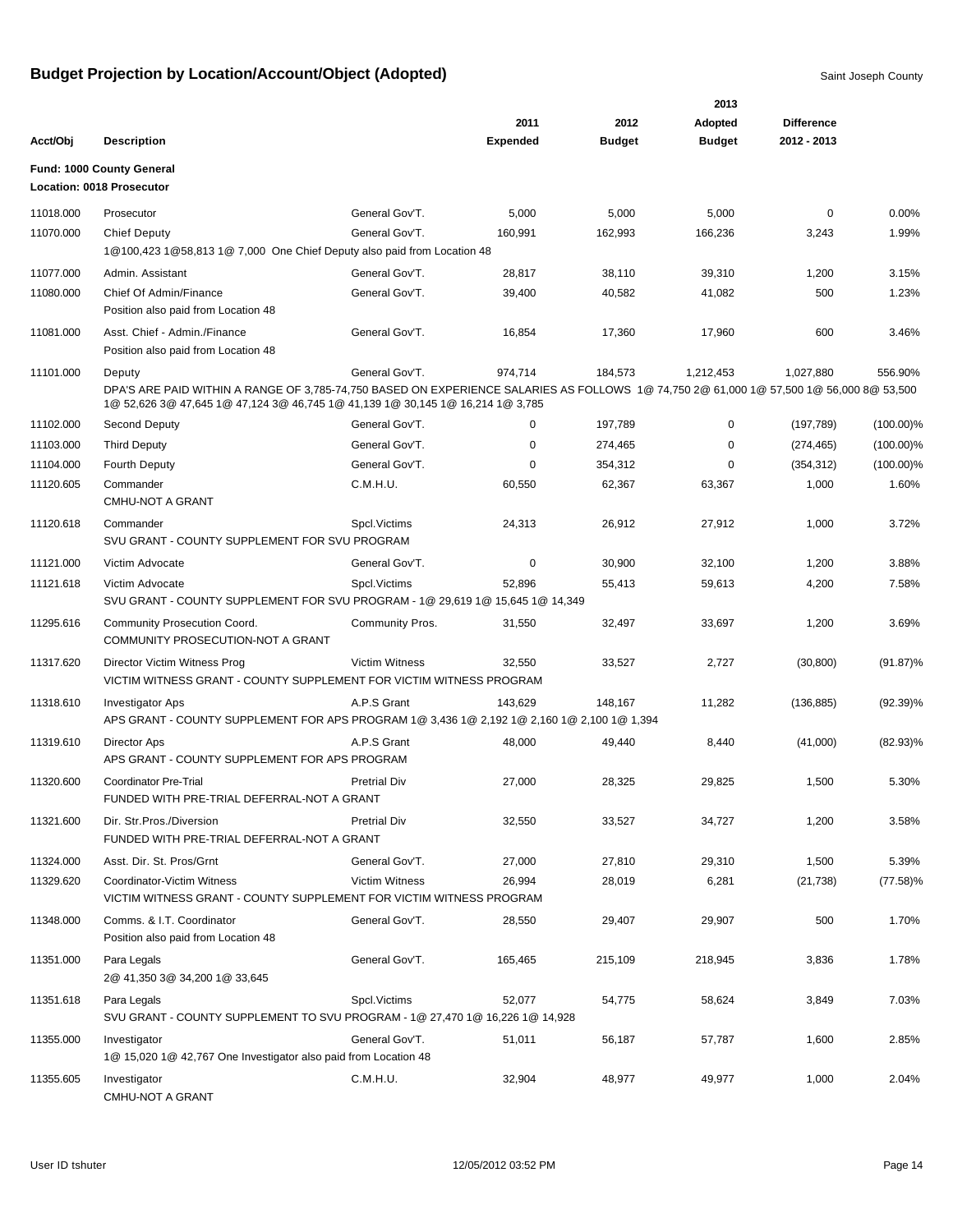|           |                                                                                    |                       |                         |                       | 2013                     |                                  |             |
|-----------|------------------------------------------------------------------------------------|-----------------------|-------------------------|-----------------------|--------------------------|----------------------------------|-------------|
| Acct/Obj  | <b>Description</b>                                                                 |                       | 2011<br><b>Expended</b> | 2012<br><b>Budget</b> | Adopted<br><b>Budget</b> | <b>Difference</b><br>2012 - 2013 |             |
|           | Fund: 1000 County General                                                          |                       |                         |                       |                          |                                  |             |
|           | Location: 0018 Prosecutor                                                          |                       |                         |                       |                          |                                  |             |
| 11355.618 | Investigator<br>SVU GRANT - COUNTY SUPPLEMENT FOR SVU PROGRAM                      | Spcl. Victims         | 21,550                  | 22,197                | 35,623                   | 13,426                           | 60.49%      |
| 11652.000 | Secretary I<br>1@ 34,071 1@ 29,310 1@ 27,765 4@ 26,735 3@ 26,220                   | General Gov'T.        | 248,645                 | 262,046               | 276,746                  | 14,700                           | 5.61%       |
| 11652.605 | Secretary I<br>CMHU-NOT A GRANT                                                    | C.M.H.U.              | 26,520                  | 27,316                | 28,816                   | 1,500                            | 5.49%       |
| 11652.610 | Secretary I<br>APS GRANT - COUNTY SUPPLEMENT FOR APS PROGRAM                       | A.P.S Grant           | 26,775                  | 27,578                | 1,328                    | (26, 250)                        | $(95.18)\%$ |
| 11652.618 | Secretary I<br>SVU GRANT - COUNTY SUPPLEMENT FOR SVU PROGRAM 2@ 26,220             | Spcl. Victims         | 47,383                  | 49,440                | 52,440                   | 3,000                            | 6.07%       |
| 11652.620 | Secretary I<br>VICTIM WITNESS GRANT - COUNTY SUPPLEMENT FOR VICTIM WITNESS PROGRAM | <b>Victim Witness</b> | 28,550                  | 29,407                | 4,346                    | (25,061)                         | $(85.22)\%$ |
| 11694.600 | P T D Program Secretary<br>FUNDED WITH PRE-TRIAL DEFERRAL-NOT A GRANT              | <b>Pretrial Div</b>   | 31,550                  | 32,497                | 33,697                   | 1,200                            | 3.69%       |
| 11957.000 | <b>Interns Part Time</b>                                                           | General Gov'T.        | 18,148                  | 7,210                 | 7,210                    | $\mathbf 0$                      | 0.00%       |
| 16300.000 | <b>Witness Fees</b>                                                                | General Gov'T.        | 6,067                   | 15,000                | 15,000                   | 0                                | 0.00%       |
|           |                                                                                    | 10000 Total:          | 2,518,003               | 2,709,234             | 2,691,768                | (17, 466)                        | (0.64)%     |
| 21010.000 | <b>Stationery &amp; Printing</b>                                                   | General Gov'T.        | 4,753                   | 4,500                 | 4,500                    | $\mathbf 0$                      | 0.00%       |
| 21020.000 | <b>Official Forms &amp; Records</b>                                                | General Gov'T.        | 24,971                  | 26,000                | 26,000                   | $\mathbf 0$                      | 0.00%       |
| 21030.000 | <b>Office Supplies</b><br>INCLUDES \$2,800 FOR APS GRANT                           | General Gov'T.        | 19,188                  | 17,000                | 19,800                   | 2,800                            | 16.47%      |
| 21030.605 | <b>Office Supplies</b><br><b>CMHU-NOT A GRANT</b>                                  | C.M.H.U.              | 8,328                   | 7,000                 | 7,000                    | 0                                | 0.00%       |
| 21100.605 | Photographic Supplies<br><b>CMHU-NOT A GRANT</b>                                   | C.M.H.U.              | 37                      | 750                   | 750                      | 0                                | 0.00%       |
| 22010.000 | Gas Oil & Lubricants<br>INCLUDES \$3,200 FOR SVU GRANT                             | General Gov'T.        | 10,678                  | 12,000                | 15,200                   | 3,200                            | 26.67%      |
| 22010.605 | Gas Oil & Lubricants<br><b>CMHU-NOT A GRANT</b>                                    | C.M.H.U.              | 3,455                   | 5,000                 | 5,000                    | 0                                | 0.00%       |
| 22402.000 | <b>Investigative Supplies</b>                                                      | General Gov'T.        | 6,330                   | 3,700                 | 3,700                    | $\pmb{0}$                        | 0.00%       |
| 22402.605 | <b>Investigative Supplies</b><br>CMHU-NOT A GRANT                                  | C.M.H.U.              | 2,986                   | 3,500                 | 3,500                    | 0                                | 0.00%       |
| 24010.000 | <b>Other Supplies</b>                                                              | General Gov'T.        | 16,696                  | 14,000                | 14,000                   | $\pmb{0}$                        | 0.00%       |
|           |                                                                                    | 20000 Total:          | 97,422                  | 93,450                | 99,450                   | 6,000                            | 6.42%       |
| 31070.000 | <b>Other Contractual Services</b>                                                  | General Gov'T.        | 4,342                   | 5,300                 | 5,300                    | 0                                | 0.00%       |
| 32020.000 | Travel<br>INCLUDES \$4,000 FOR SVU GRANT                                           | General Gov'T.        | 14,590                  | 15,500                | 19,500                   | 4,000                            | 25.81%      |
| 32020.605 | Travel<br>CMHU-NOT A GRANT                                                         | C.M.H.U.              | 2,784                   | 5,000                 | 5,000                    | 0                                | 0.00%       |
| 32050.000 | Instruction & Training                                                             | General Gov'T.        | 8,565                   | 9,500                 | 9,500                    | $\pmb{0}$                        | 0.00%       |
| 32050.605 | Instruction & Training<br>CMHU-NOT A GRANT                                         | C.M.H.U.              | 1,621                   | 1,400                 | 1,400                    | 0                                | 0.00%       |
| 32200.000 | Telephone<br>INCLUDES \$18,000 FOR SVU GRANT AND \$1,200 FOR COMMUNITY PROSECUTION | General Gov'T.        | 18,790                  | 19,000                | 38,200                   | 19,200                           | 101.05%     |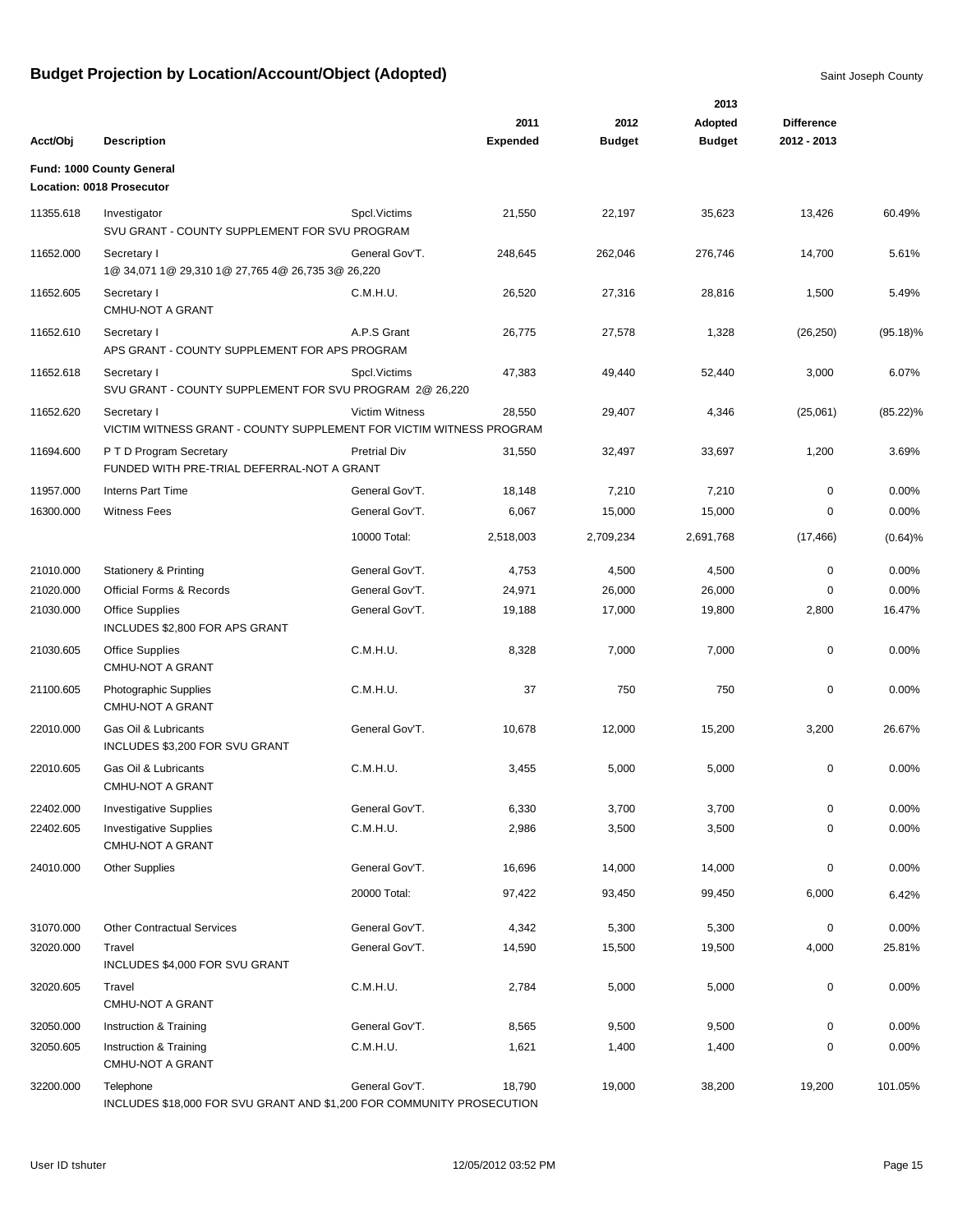|           |                                                                              | 2013            |                 |               |               |                   |        |  |  |
|-----------|------------------------------------------------------------------------------|-----------------|-----------------|---------------|---------------|-------------------|--------|--|--|
|           |                                                                              |                 | 2011            | 2012          | Adopted       | <b>Difference</b> |        |  |  |
| Acct/Obj  | <b>Description</b>                                                           |                 | <b>Expended</b> | <b>Budget</b> | <b>Budget</b> | 2012 - 2013       |        |  |  |
|           | Fund: 1000 County General                                                    |                 |                 |               |               |                   |        |  |  |
|           | Location: 0018 Prosecutor                                                    |                 |                 |               |               |                   |        |  |  |
| 32200.605 | Telephone<br>CMHU-NOT A GRANT                                                | C.M.H.U.        | 12,681          | 17,000        | 17,000        | 0                 | 0.00%  |  |  |
| 32350.000 | Postage<br>INCLUDES \$2,200 FOR SVU GRANT                                    | General Gov'T.  | 6,255           | 9,000         | 11,200        | 2,200             | 24.44% |  |  |
| 32350.605 | Postage<br>CMHU-NOT A GRANT                                                  | C.M.H.U.        | 65              | 500           | 500           | 0                 | 0.00%  |  |  |
| 35015.605 | <b>Utilities</b><br>CMHU-NOT A GRANT                                         | C.M.H.U.        | 7,225           | 14,000        | 14,000        | 0                 | 0.00%  |  |  |
| 36015.000 | <b>Contractual Services</b>                                                  | General Gov'T.  | 4,859           | 4,000         | 4,000         | 0                 | 0.00%  |  |  |
| 36015.605 | <b>Contractual Services</b><br><b>CMHU-NOT A GRANT</b>                       | C.M.H.U.        | 5,923           | 4,800         | 4,800         | 0                 | 0.00%  |  |  |
| 36100.000 | Repairs - Auto & Truck                                                       | General Gov'T.  | 3,514           | 3,500         | 3,500         | 0                 | 0.00%  |  |  |
| 36300.000 | Repair - Office Equipment                                                    | General Gov'T.  | 4,997           | 6,000         | 6,000         | 0                 | 0.00%  |  |  |
| 37010.000 | Rent - Bldgs & Office Space<br>APS GRANT- COUNTY SUPPLEMENT FOR APS PROGRAM  | General Gov'T.  | 0               | $\pmb{0}$     | 8,000         | 8,000             | 0.00%  |  |  |
| 37010.605 | Rent - Bldgs & Office Space<br>CMHU-NOT A GRANT                              | C.M.H.U.        | 42,048          | 42,048        | 42,048        | 0                 | 0.00%  |  |  |
| 37010.618 | Rent - Bldgs & Office Space<br>SVU GRANT - COUNTY SUPPLEMENT FOR SVU PROGRAM | Spcl. Victims   | 0               | $\pmb{0}$     | 50,000        | 50,000            | 0.00%  |  |  |
| 37100.000 | Auto Lease<br>INCLUDES \$4,080 FOR SVU GRANT                                 | General Gov'T.  | 15,130          | 12,000        | 16,080        | 4,080             | 34.00% |  |  |
| 39010.000 | Dues & Subscription                                                          | General Gov'T.  | 30,402          | 21,000        | 24,000        | 3,000             | 14.29% |  |  |
| 39010.605 | Dues & Subscription<br>CMHU-NOT A GRANT                                      | C.M.H.U.        | 500             | 500           | 500           | $\mathbf 0$       | 0.00%  |  |  |
| 39605.605 | Informer Fees & Buy Money<br>INCLUDES \$400 FOR SVU GRANT                    | C.M.H.U.        | 500             | 500           | 900           | 400               | 80.00% |  |  |
| 39750.000 | Data Processing                                                              | General Gov'T.  | 45,077          | 39,500        | 64,000        | 24,500            | 62.03% |  |  |
|           |                                                                              | 30000 Total:    | 229,868         | 230,048       | 345,428       | 115,380           | 50.15% |  |  |
| 44250.605 | <b>Office Machines</b><br>CMHU-NOT A GRANT                                   | C.M.H.U.        | 1,000           | 1,000         | 1,000         | 0                 | 0.00%  |  |  |
| 44600.605 | Special Equipment<br>CMHU-NOT A GRANT                                        | C.M.H.U.        | 4,827           | 2,500         | 2,500         | 0                 | 0.00%  |  |  |
| 45510.000 | Furniture & Fixtures                                                         | General Gov'T.  | $\pmb{0}$       | $\pmb{0}$     | $\pmb{0}$     | 0                 | 0.00%  |  |  |
|           |                                                                              | 40000 Total:    | 5,827           | 3,500         | 3,500         | 0                 | 0.00%  |  |  |
|           |                                                                              | Location Total: | 2,851,120       | 3,036,232     | 3,140,146     | 103,914           | 3.42%  |  |  |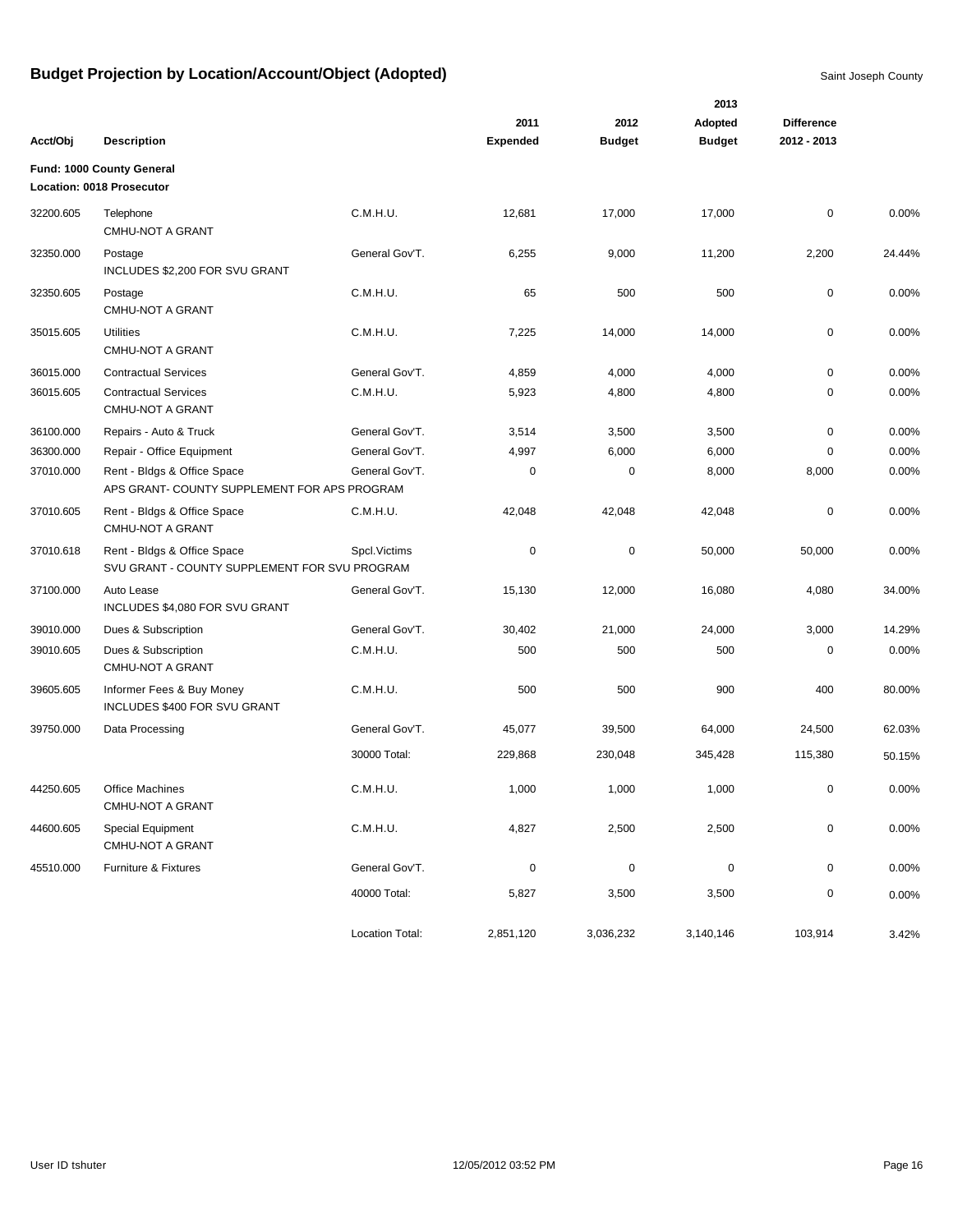|           |                                                                     |                 |                 |               | 2013          |                   |        |
|-----------|---------------------------------------------------------------------|-----------------|-----------------|---------------|---------------|-------------------|--------|
|           |                                                                     |                 | 2011            | 2012          | Adopted       | <b>Difference</b> |        |
| Acct/Obj  | <b>Description</b>                                                  |                 | <b>Expended</b> | <b>Budget</b> | <b>Budget</b> | 2012 - 2013       |        |
|           | Fund: 1000 County General                                           |                 |                 |               |               |                   |        |
|           | <b>Location: 0019 Circuit Court</b>                                 |                 |                 |               |               |                   |        |
| 11019.000 | Judge Circuit Court<br>2011 Max Co Share per Statute                | General Gov'T.  | 5,000           | 5,000         | 5,000         | $\mathbf 0$       | 0.00%  |
| 11065.000 | <b>Court Magistrate</b><br>2 @ 4,000 ea Maximum County Contribution | General Gov'T.  | 8,000           | 8,000         | 8,000         | $\mathbf 0$       | 0.00%  |
| 11077.000 | Admin, Assistant<br>1@\$31,4712@27,577                              | General Gov'T.  | 80,026          | 84,425        | 86,625        | 2,200             | 2.61%  |
| 11079.000 | Court Administrator<br>2013 - \$7,317to be paid from ADR fund       | General Gov'T.  | 36,000          | 37,080        | 38,280        | 1,200             | 3.24%  |
| 11302.000 | <b>Court Reporters</b><br>3 @ \$44,783                              | General Gov'T.  | 120,984         | 131,349       | 134,349       | 3,000             | 2.28%  |
| 11352.000 | <b>Court Bailiff</b><br>2 @ \$26,021                                | General Gov'T.  | 50,634          | 49,042        | 52,042        | 3,000             | 6.12%  |
| 16100.000 | <b>Grand Jurors</b>                                                 | General Gov'T.  | 0               | 1,000         | 1,000         | $\mathbf 0$       | 0.00%  |
| 16200.000 | Petit Jurors                                                        | General Gov'T.  | 8,447           | 15,000        | 15,000        | 0                 | 0.00%  |
|           |                                                                     | 10000 Total:    | 309,091         | 330,896       | 340,296       | 9,400             | 2.84%  |
| 21030.000 | <b>Office Supplies</b>                                              | General Gov'T.  | 3,773           | 3,750         | 5,000         | 1,250             | 33.33% |
|           |                                                                     | 20000 Total:    | 3,773           | 3,750         | 5,000         | 1,250             | 33.33% |
| 32050.000 | Instruction & Training                                              | General Gov'T.  | 1,815           | 1,800         | 3,000         | 1,200             | 66.67% |
| 32200.000 | Telephone                                                           | General Gov'T.  | 829             | 900           | 1,200         | 300               | 33.33% |
| 32350.000 | Postage                                                             | General Gov'T.  | 3,427           | 5,000         | 5,000         | 0                 | 0.00%  |
| 36300.000 | Repair - Office Equipment                                           | General Gov'T.  | 750             | 800           | 800           | 0                 | 0.00%  |
| 39010.000 | Dues & Subscription                                                 | General Gov'T.  | 1,143           | 950           | 1,050         | 100               | 10.53% |
| 39015.000 | Legal Books & Report Services                                       | General Gov'T.  | 9,066           | 7,000         | 10,000        | 3,000             | 42.86% |
|           |                                                                     | 30000 Total:    | 17,030          | 16,450        | 21,050        | 4,600             | 27.96% |
|           |                                                                     | Location Total: | 329,894         | 351,096       | 366,346       | 15,250            | 4.34%  |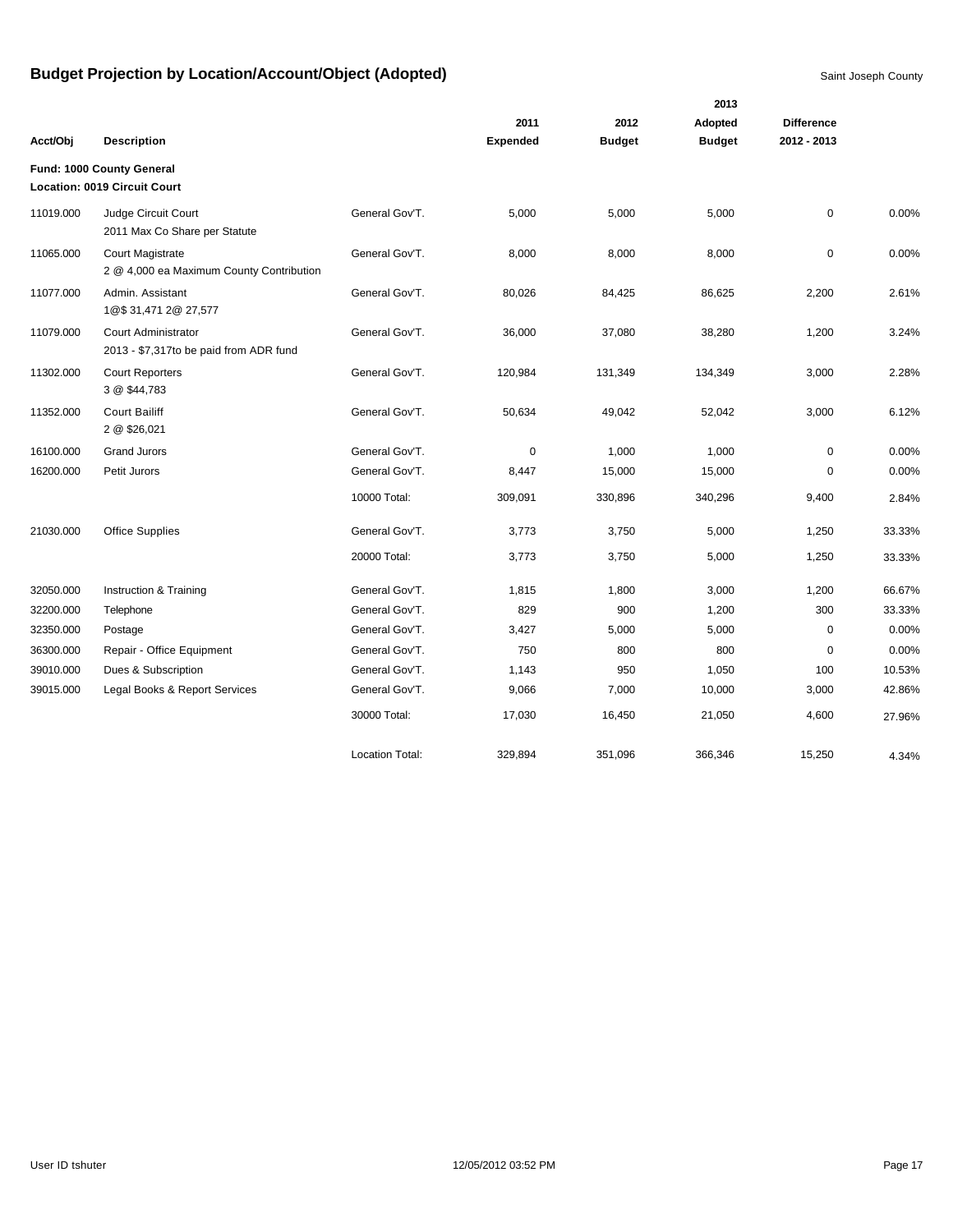|           |                                                                        |                 |                 |               | 2013          |                   |              |
|-----------|------------------------------------------------------------------------|-----------------|-----------------|---------------|---------------|-------------------|--------------|
|           |                                                                        |                 | 2011            | 2012          | Adopted       | <b>Difference</b> |              |
| Acct/Obj  | <b>Description</b>                                                     |                 | <b>Expended</b> | <b>Budget</b> | <b>Budget</b> | 2012 - 2013       |              |
|           | Fund: 1000 County General<br>Location: 0020 Superior Court             |                 |                 |               |               |                   |              |
|           |                                                                        |                 |                 |               |               |                   |              |
| 11020.000 | Judge Superior Court<br>8 @ \$5000.; Maximum County Share per statute. | General Gov'T.  | 40,000          | 40,000        | 40,000        | 0                 | 0.00%        |
| 11065.000 | Court Magistrate<br>2 @ \$4,000; Maximum County Share per Statute.     | General Gov'T.  | 8,000           | 8,000         | 8,000         | 0                 | 0.00%        |
| 11071.000 | Asst. To Chief Judge                                                   | General Gov'T.  | 36,270          | 37,358        | 0             | (37, 358)         | $(100.00)\%$ |
| 11077.000 | Admin. Assistant<br>1@ 31,804 8 @ 31,471                               | General Gov'T.  | 267,207         | 272,778       | 283,572       | 10,794            | 3.96%        |
| 11079.000 | Court Administrator<br>New title to replace Asst. to Chief Judge       | General Gov'T.  | 0               | $\mathbf 0$   | 38,558        | 38,558            | 0.00%        |
| 11302.000 | <b>Court Reporters</b><br>8@ 44,295                                    | General Gov'T.  | 336,272         | 346,360       | 354,360       | 8,000             | 2.31%        |
| 11352.000 | <b>Court Bailiff</b><br>10@ 28,012                                     | General Gov'T.  | 257,895         | 265,122       | 280,120       | 14,998            | 5.66%        |
| 11950.000 | Part Time<br>12.00 per hour                                            | General Gov'T.  | 0               | $\pmb{0}$     | 18,000        | 18,000            | 0.00%        |
| 16019.000 | Judge Pro Tem                                                          | General Gov'T.  | 175             | 500           | 500           | 0                 | 0.00%        |
| 16023.000 | <b>Emergency Employees</b>                                             | General Gov'T.  | 16,491          | 5,000         | 5,000         | 0                 | 0.00%        |
| 16200.000 | Petit Jurors                                                           | General Gov'T.  | 171,657         | 163,500       | 163,500       | 0                 | 0.00%        |
| 16400.000 | Meals & Etc Jurors & Witnesses                                         | General Gov'T.  | 3,942           | 6,000         | 6,000         | 0                 | 0.00%        |
|           |                                                                        | 10000 Total:    | 1,137,909       | 1,144,618     | 1,197,610     | 52,992            | 4.63%        |
| 21010.000 | <b>Stationery &amp; Printing</b>                                       | General Gov'T.  | 461             | 500           | 1,500         | 1,000             | 200.00%      |
| 21020.000 | <b>Official Forms &amp; Records</b>                                    | General Gov'T.  | 4,070           | 5,900         | 5,900         | 0                 | 0.00%        |
| 21030.000 | <b>Office Supplies</b>                                                 | General Gov'T.  | 15,511          | 19,500        | 19,500        | 0                 | 0.00%        |
|           |                                                                        | 20000 Total:    | 20,042          | 25,900        | 26,900        | 1,000             | 3.86%        |
| 32050.000 | Instruction & Training                                                 | General Gov'T.  | 7,930           | 10,000        | 10,000        | 0                 | 0.00%        |
| 32350.000 | Postage                                                                | General Gov'T.  | 20,922          | 23,000        | 23,000        | 0                 | 0.00%        |
| 36300.000 | Repair - Office Equipment                                              | General Gov'T.  | 7,105           | 5,500         | 5,500         | 0                 | 0.00%        |
| 39010.000 | Dues & Subscription                                                    | General Gov'T.  | 2,000           | 2,000         | 2,000         | 0                 | 0.00%        |
| 39015.000 | Legal Books & Report Services                                          | General Gov'T.  | 52,490          | 47,500        | 47,500        | 0                 | 0.00%        |
|           |                                                                        | 30000 Total:    | 90,447          | 88,000        | 88,000        | 0                 | 0.00%        |
| 44250.000 | Office Machines                                                        | General Gov'T.  | 0               | $\pmb{0}$     | 1,500         | 1,500             | 0.00%        |
| 45500.000 | Office Furniture                                                       | General Gov'T.  | 0               | 0             | $\pmb{0}$     | 0                 | 0.00%        |
|           |                                                                        | 40000 Total:    | 0               | $\pmb{0}$     | 1,500         | 1,500             | 0.00%        |
|           |                                                                        | Location Total: | 1,248,398       | 1,258,518     | 1,314,010     | 55,492            | 4.41%        |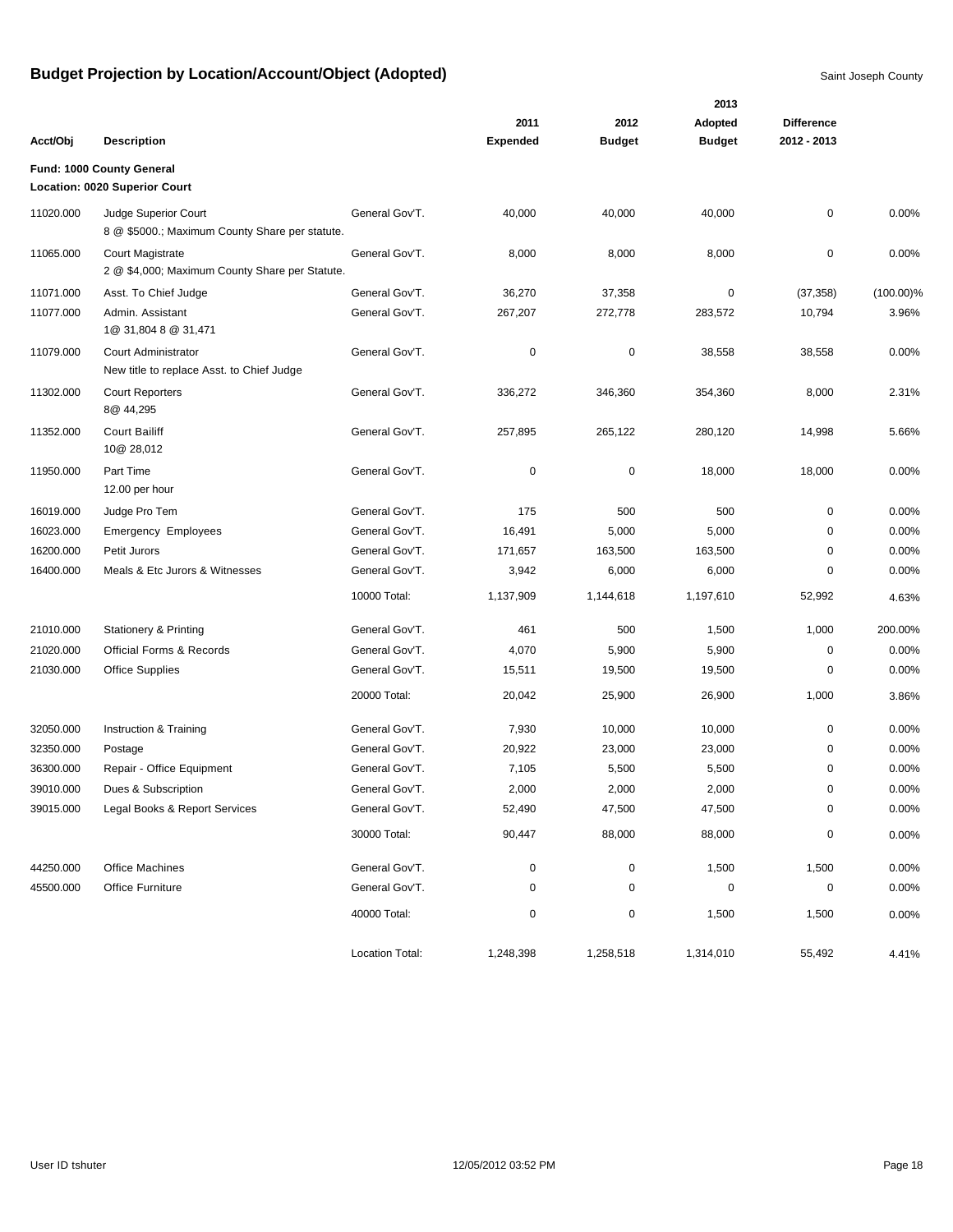|           |                                                                                                                                                                                               |                        |                 |               | 2013          |                   |         |
|-----------|-----------------------------------------------------------------------------------------------------------------------------------------------------------------------------------------------|------------------------|-----------------|---------------|---------------|-------------------|---------|
|           |                                                                                                                                                                                               |                        | 2011            | 2012          | Adopted       | <b>Difference</b> |         |
| Acct/Obj  | <b>Description</b>                                                                                                                                                                            |                        | <b>Expended</b> | <b>Budget</b> | <b>Budget</b> | 2012 - 2013       |         |
|           | Fund: 1000 County General<br>Location: 0021 County-City Bldg.                                                                                                                                 |                        |                 |               |               |                   |         |
| 11021.000 | <b>Buildings Engineer</b><br>68% of Salary; 32% in Dept. 038. Ord 64-06                                                                                                                       | General Gov'T.         | 40,829          | 42,054        | 43,054        | 1,000             | 2.38%   |
| 11374.000 | <b>Telephone Coordinator</b>                                                                                                                                                                  | General Gov'T.         | 20,200          | 20,806        | 22,306        | 1,500             | 7.21%   |
| 11407.000 | Supervisor                                                                                                                                                                                    | General Gov'T.         | $\mathbf 0$     | 15,907        | 17,407        | 1,500             | 9.43%   |
| 11650.000 | <b>Executive Secretary</b>                                                                                                                                                                    | General Gov'T.         | 26,290          | 27,079        | 28,579        | 1,500             | 5.54%   |
| 11657.000 | Clerk                                                                                                                                                                                         | General Gov'T.         | 20,127          | 20,806        | 22,306        | 1,500             | 7.21%   |
| 11689.000 | Lead Maintenance Man                                                                                                                                                                          | General Gov'T.         | 31,219          | 32,156        | 33,356        | 1,200             | 3.73%   |
| 11691.000 | Maintenance Man Class I<br>7@ 29,111                                                                                                                                                          | General Gov'T.         | 186,818         | 193,278       | 203,777       | 10,499            | 5.43%   |
| 11780.000 | Housekeeper/Security<br>9 Part Time Housekeepers @ 7.87 per hour 1300 hours each Total of 11,700 hours                                                                                        | General Gov'T.         | 0               | 87,370        | 92,079        | 4,709             | 5.39%   |
| 11959.000 | Maintenance Part Time Class 3<br>8 Part Time Housekeepers @ 7.87 hr 1300 hrs each for a total of 10,400 hours and 2 Part Time Security @ 9.16 hr @ 1921 hours each for a total of 3,842 hours | General Gov'T.         | 104,585         | 111,324       | 117,041       | 5,717             | 5.14%   |
| 14800.000 | <b>Fica Contribution</b>                                                                                                                                                                      | General Gov'T.         | 33,611          | 33,024        | 42,135        | 9,111             | 27.59%  |
| 14810.000 | P.E.R.F.                                                                                                                                                                                      | General Gov'T.         | 17,941          | 17,945        | 44,062        | 26,117            | 145.54% |
| 14840.000 | Group Insurance                                                                                                                                                                               | General Gov'T.         | 61,654          | 140,160       | 140,160       | 0                 | 0.00%   |
| 14900.000 | Uniforms                                                                                                                                                                                      | General Gov'T.         | 933             | 1,000         | 1,000         | 0                 | 0.00%   |
|           |                                                                                                                                                                                               | 10000 Total:           | 544,207         | 742,909       | 807,262       | 64,353            | 8.66%   |
| 22417.000 | <b>General Supplies</b>                                                                                                                                                                       | General Gov'T.         | 77,800          | 80,000        | 80,000        | 0                 | 0.00%   |
| 23460.000 | <b>Other Materials</b>                                                                                                                                                                        | General Gov'T.         | $\mathbf 0$     | 0             | 60,000        | 60,000            | 0.00%   |
|           |                                                                                                                                                                                               | 20000 Total:           | 77,800          | 80,000        | 140,000       | 60,000            | 75.00%  |
| 34030.000 | Insurance Coverage                                                                                                                                                                            | General Gov'T.         | 30,000          | 30,000        | 30,000        | 0                 | 0.00%   |
| 35015.000 | <b>Utilities</b>                                                                                                                                                                              | General Gov'T.         | 433,630         | 765,000       | 765,000       | 0                 | 0.00%   |
| 36010.000 | Repairs-Bldgs & Structures                                                                                                                                                                    | General Gov'T.         | 2,500           | 2,500         | 2,500         | $\mathbf 0$       | 0.00%   |
| 36011.000 | <b>Bldg Maintenance</b>                                                                                                                                                                       | General Gov'T.         | 5,000           | 5,000         | 5,000         | $\mathbf 0$       | 0.00%   |
| 36200.000 | Repairs - Other Equipment                                                                                                                                                                     | General Gov'T.         | 92,056          | 90,000        | 90,000        | $\mathbf 0$       | 0.00%   |
| 39750.000 | Data Processing                                                                                                                                                                               | General Gov'T.         | 0               | 0             | 0             | $\mathbf 0$       | 0.00%   |
|           |                                                                                                                                                                                               | 30000 Total:           | 563,186         | 892,500       | 892,500       | 0                 | 0.00%   |
|           |                                                                                                                                                                                               | <b>Location Total:</b> | 1,185,193       | 1,715,409     | 1,839,762     | 124.353           | 7.25%   |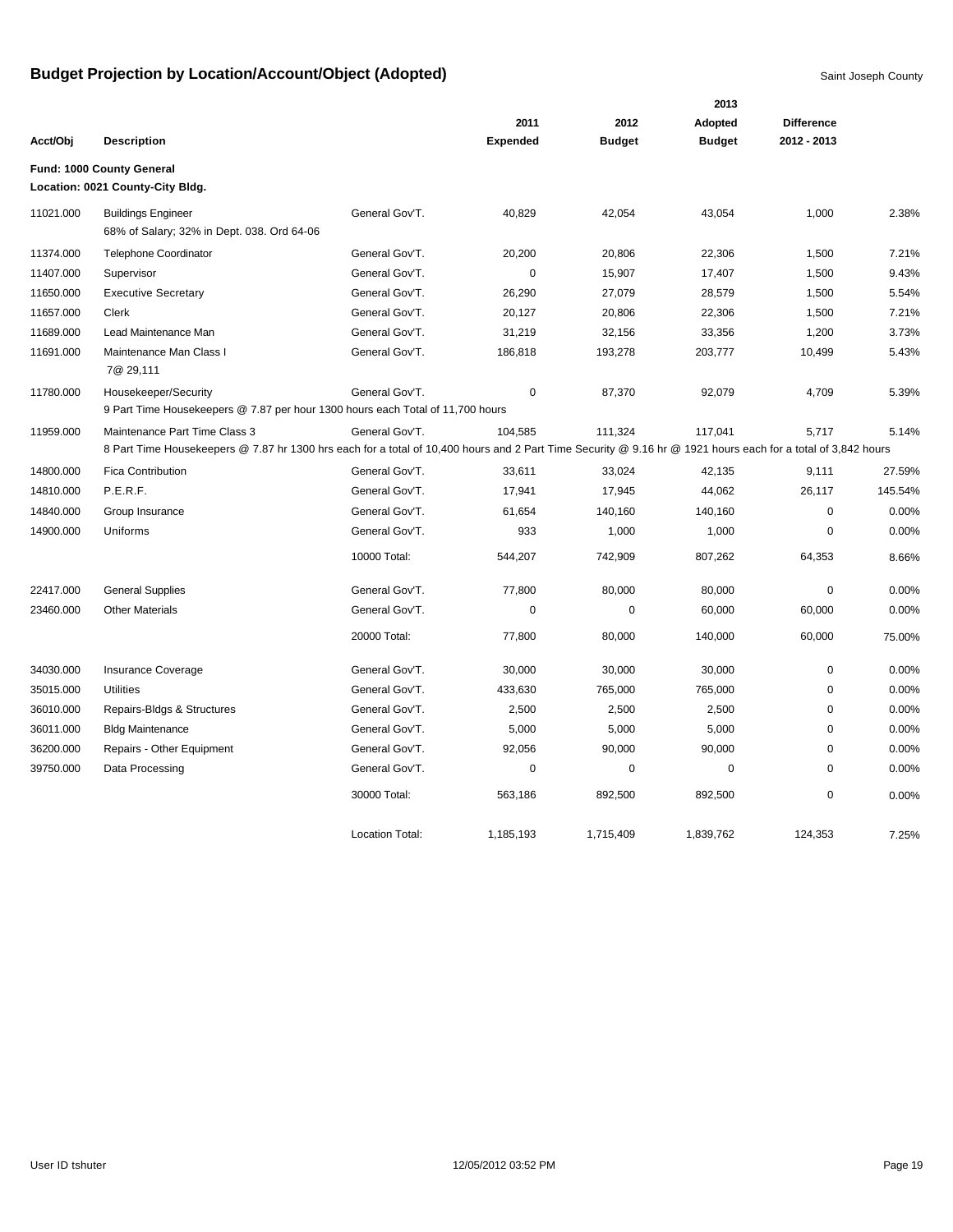|           |                                                                            |                 |                 |               | 2013          |                   |             |
|-----------|----------------------------------------------------------------------------|-----------------|-----------------|---------------|---------------|-------------------|-------------|
|           |                                                                            |                 | 2011            | 2012          | Adopted       | <b>Difference</b> |             |
| Acct/Obj  | <b>Description</b>                                                         |                 | <b>Expended</b> | <b>Budget</b> | <b>Budget</b> | 2012 - 2013       |             |
|           | Fund: 1000 County General                                                  |                 |                 |               |               |                   |             |
|           | Location: 0023 County Engineer                                             |                 |                 |               |               |                   |             |
| 11007.000 | <b>County Surveyor</b>                                                     | General Gov'T.  | 56,781          | 58,484        | 59,484        | 1,000             | 1.71%       |
| 11023.000 | <b>County Engineer</b>                                                     | General Gov'T.  | 74,710          | 76,951        | 77,951        | 1,000             | 1.30%       |
|           | 2013 \$32,000 from MBF and \$28,000 from LRSA                              |                 |                 |               |               |                   |             |
| 11040.000 | <b>Board Member</b><br>4@ \$1224                                           | General Gov'T.  | 4,896           | 4,896         | 4,896         | $\mathbf 0$       | 0.00%       |
| 11344.000 | <b>MS4 Conservationist</b><br>Reimbursed from CEDIT funds MS4 Approp       | General Gov'T.  | 32,038          | 32,999        | 34,199        | 1,200             | 3.64%       |
| 11401.000 | <b>Highway Engineer</b><br>2013 - 4,200 Funded from Major Bridge Fund      | General Gov'T.  | 0               | 4,326         | 4,326         | 0                 | 0.00%       |
| 11440.000 | Chief Design Engineer<br>2013 - \$15,750 from MBF                          | General Gov'T.  | 57,200          | 64,890        | 65,890        | 1,000             | 1.54%       |
| 11441.000 | <b>Construction Manager</b><br>2013 - \$13,000 from MBF                    | General Gov'T.  | 52,750          | 54,332        | 55,332        | 1,000             | 1.84%       |
| 11442.000 | Proj Engineer I-III<br>2013 - 1@ 52,500 1@ 61,000 \$13,000 Funded from MBF | General Gov'T.  | 78,600          | 110,416       | 113,500       | 3,084             | 2.79%       |
| 11444.000 | <b>Construction Supervisor</b>                                             | General Gov'T.  | 50,280          | 51,788        | 52,788        | 1,000             | 1.93%       |
| 11446.000 | <b>Project Manager</b><br>2013 - \$22,600 from MBF & \$18,000 from LRSA    | General Gov'T.  | 57,200          | 58,916        | 66,000        | 7,084             | 12.02%      |
| 11447.000 | <b>Construction Technician IV</b><br>1@ 42,037 1@ 50,903                   | General Gov'T.  | 48,450          | 98,108        | 92,940        | (5, 168)          | (5.27)%     |
| 11610.000 | Office Mgr                                                                 | General Gov'T.  | 34,680          | 35,720        | 36,920        | 1,200             | 3.36%       |
| 11650.000 | <b>Executive Secretary</b>                                                 | General Gov'T.  | 29,580          | 30,467        | 31,667        | 1,200             | 3.94%       |
|           |                                                                            | 10000 Total:    | 577,165         | 682,293       | 695,893       | 13,600            | 1.99%       |
| 21030.000 | <b>Office Supplies</b>                                                     | General Gov'T.  | 400             | 400           | 800           | 400               | 100.00%     |
| 22010.000 | Gas Oil & Lubricants                                                       | General Gov'T.  | 4,156           | 4,500         | 5,000         | 500               | 11.11%      |
| 22100.000 | Tires & Tubes                                                              | General Gov'T.  | 0               | 500           | 800           | 300               | 60.00%      |
| 24010.000 | <b>Other Supplies</b>                                                      | General Gov'T.  | 819             | 1,000         | 1,000         | 0                 | 0.00%       |
|           |                                                                            | 20000 Total:    | 5,375           | 6,400         | 7,600         | 1,200             | 18.75%      |
| 32020.000 | Travel                                                                     | General Gov'T.  | 340             | 300           | 300           | 0                 | 0.00%       |
| 32350.000 | Postage                                                                    | General Gov'T.  | 113             | 350           | 350           | 0                 | 0.00%       |
| 33010.000 | <b>Publication Of Legal Notices</b>                                        | General Gov'T.  | 50              | 300           | 300           | 0                 | 0.00%       |
| 33200.000 | Photo & Blueprinting                                                       | General Gov'T.  | 0               | 100           | 100           | 0                 | 0.00%       |
| 36100.000 | Repairs - Auto & Truck                                                     | General Gov'T.  | 2,230           | 800           | 1,500         | 700               | 87.50%      |
| 36200.000 | Repairs - Other Equipment                                                  | General Gov'T.  | 0               | 330           | 330           | 0                 | 0.00%       |
| 37100.000 | Auto Lease                                                                 | General Gov'T.  | 7,273           | 6,900         | 5,000         | (1,900)           | $(27.54)\%$ |
| 39010.000 | Dues & Subscription                                                        | General Gov'T.  | 307             | 500           | 500           | 0                 | 0.00%       |
| 39431.000 | Repair Drainage System                                                     | General Gov'T.  | 1,462           | 2,000         | 2,000         | 0                 | 0.00%       |
|           |                                                                            | 30000 Total:    | 11,775          | 11,580        | 10,380        | (1,200)           | $(10.36)\%$ |
|           |                                                                            | Location Total: | 594,315         | 700,273       | 713,873       | 13,600            | 1.94%       |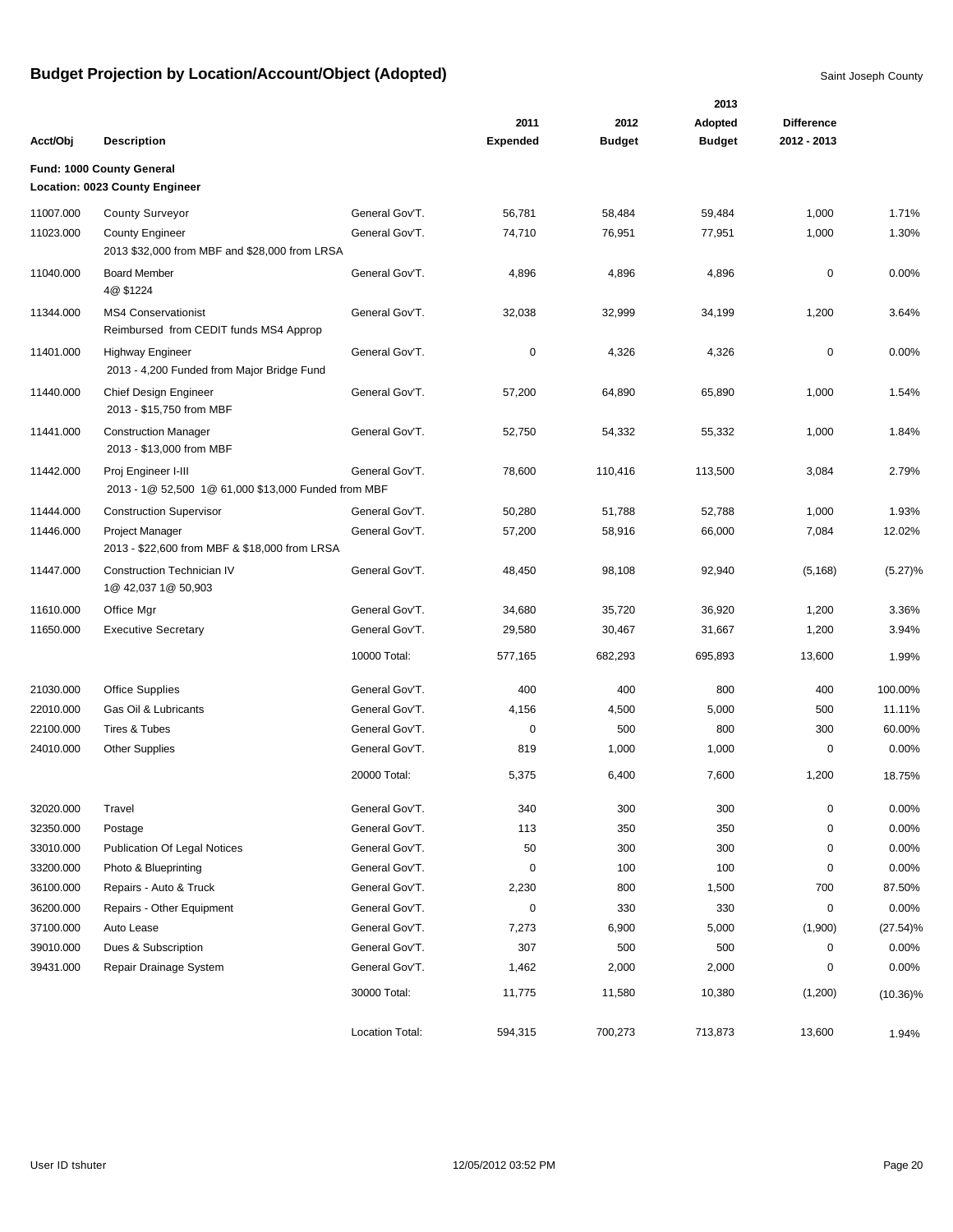|           |                                                                                                           |                        |                 |               | 2013          |                   |              |
|-----------|-----------------------------------------------------------------------------------------------------------|------------------------|-----------------|---------------|---------------|-------------------|--------------|
|           |                                                                                                           |                        | 2011            | 2012          | Adopted       | <b>Difference</b> |              |
| Acct/Obj  | <b>Description</b>                                                                                        |                        | <b>Expended</b> | <b>Budget</b> | <b>Budget</b> | 2012 - 2013       |              |
|           | Fund: 1000 County General<br>Location: 0024 Adult Probation                                               |                        |                 |               |               |                   |              |
| 11024.000 | <b>Chief Probation Officer</b>                                                                            | General Gov'T.         | 68,833          | 65,000        | 66,100        | 1,100             | 1.69%        |
| 11077.000 | Admin. Assistant                                                                                          | General Gov'T.         | 30,958          | 31,887        | 33,087        | 1,200             | 3.76%        |
| 11320.625 | <b>Coordinator Pre-Trial</b><br>State Mabdated Wage same as PO                                            | Tasc Pgm. (Dui)        | 48,940          | 48,940        | 50,017        | 1,077             | 2.20%        |
| 11385.000 | <b>Probation Officer I</b>                                                                                | General Gov'T.         | 53,833          | 53,833        | 55,017        | 1,184             | 2.20%        |
| 11386.000 | <b>Probation Officer II</b>                                                                               | General Gov'T.         | 48,940          | 48,940        | 51,222        | 2,282             | 4.66%        |
| 11386.650 | <b>Probation Officer II</b>                                                                               | Int.Serv. Pgm.         | 53,176          | 53,833        | 55,017        | 1,184             | 2.20%        |
| 11387.000 | <b>Probation Officer III</b>                                                                              | General Gov'T.         | 43,720          | 46,233        | 50,017        | 3,784             | 8.18%        |
| 11388.000 | Probation Officer IV                                                                                      | General Gov'T.         | 47,551          | 49,490        | 50,469        | 979               | 1.98%        |
| 11389.000 | Probation Officer V                                                                                       | General Gov'T.         | 30,889          | 37,544        | 40,822        | 3,278             | 8.73%        |
| 11393.650 | Intensive Service Prob Officer                                                                            | Int.Serv. Pgm.         | 53,833          | 53,833        | 55,017        | 1,184             | 2.20%        |
| 11612.000 | <b>Asst Chief Adult Probation</b>                                                                         | General Gov'T.         | 50,689          | 54,490        | 55,469        | 979               | 1.80%        |
| 11613.000 | <b>Probation Officer VI</b>                                                                               | General Gov'T.         | 54,795          | 58,833        | 60,017        | 1,184             | 2.01%        |
| 11614.000 | Probation Officer VII<br>2@ 50,017 1@ 41,337                                                              | General Gov'T.         | 134,767         | 137,673       | 141,371       | 3,698             | 2.69%        |
| 11615.000 | Probation Officer VIII<br>1@ 50,017 1@ 45,469 1@ 55,017 1@ 35,818 2@ 45,016 1@ 48,404 1@ 36,268 1@ 50,469 | General Gov'T.         | 336,573         | 388,757       | 411,494       | 22,737            | 5.85%        |
| 11619.000 | Probation Officer IX<br>1@ 35,659 1@ 41,337                                                               | General Gov'T.         | 0               | $\mathbf 0$   | 76,996        | 76,996            | 0.00%        |
| 11652.000 | Secretary I                                                                                               | General Gov'T.         | 23,209          | 23,905        | 25,405        | 1,500             | 6.27%        |
| 11653.000 | Secretary II                                                                                              | General Gov'T.         | 8,277           | 24,628        | 26,128        | 1,500             | 6.09%        |
| 11654.000 | Secretary III                                                                                             | General Gov'T.         | 8,416           | 25,041        | 26,541        | 1,500             | 5.99%        |
| 11696.650 | <b>Intensive Service Secretary</b>                                                                        | Int.Serv. Pgm.         | 23,209          | 23,905        | 25,405        | 1,500             | 6.27%        |
| 11960.000 | <b>Probation Officer Part Time</b>                                                                        | General Gov'T.         | 6,267           | 7,210         | 0             | (7, 210)          | $(100.00)\%$ |
|           |                                                                                                           | 10000 Total:           | 1,126,875       | 1,233,975     | 1,355,611     | 121,636           | 9.86%        |
| 21020.000 | <b>Official Forms &amp; Records</b>                                                                       | General Gov'T.         | 650             | 1,500         | 1,500         | 0                 | 0.00%        |
| 21030.000 | <b>Office Supplies</b>                                                                                    | General Gov'T.         | 8,809           | 7,500         | 7,500         | $\mathbf 0$       | 0.00%        |
| 22215.000 | <b>Drug Testing Supplies</b>                                                                              | General Gov'T.         | 2,400           | 2,400         | 2,400         | $\mathbf 0$       | 0.00%        |
|           |                                                                                                           | 20000 Total:           | 11,859          | 11,400        | 11,400        | $\mathbf 0$       | 0.00%        |
|           |                                                                                                           | <b>Location Total:</b> | 1,138,734       | 1,245,375     | 1,367,011     | 121,636           | 9.77%        |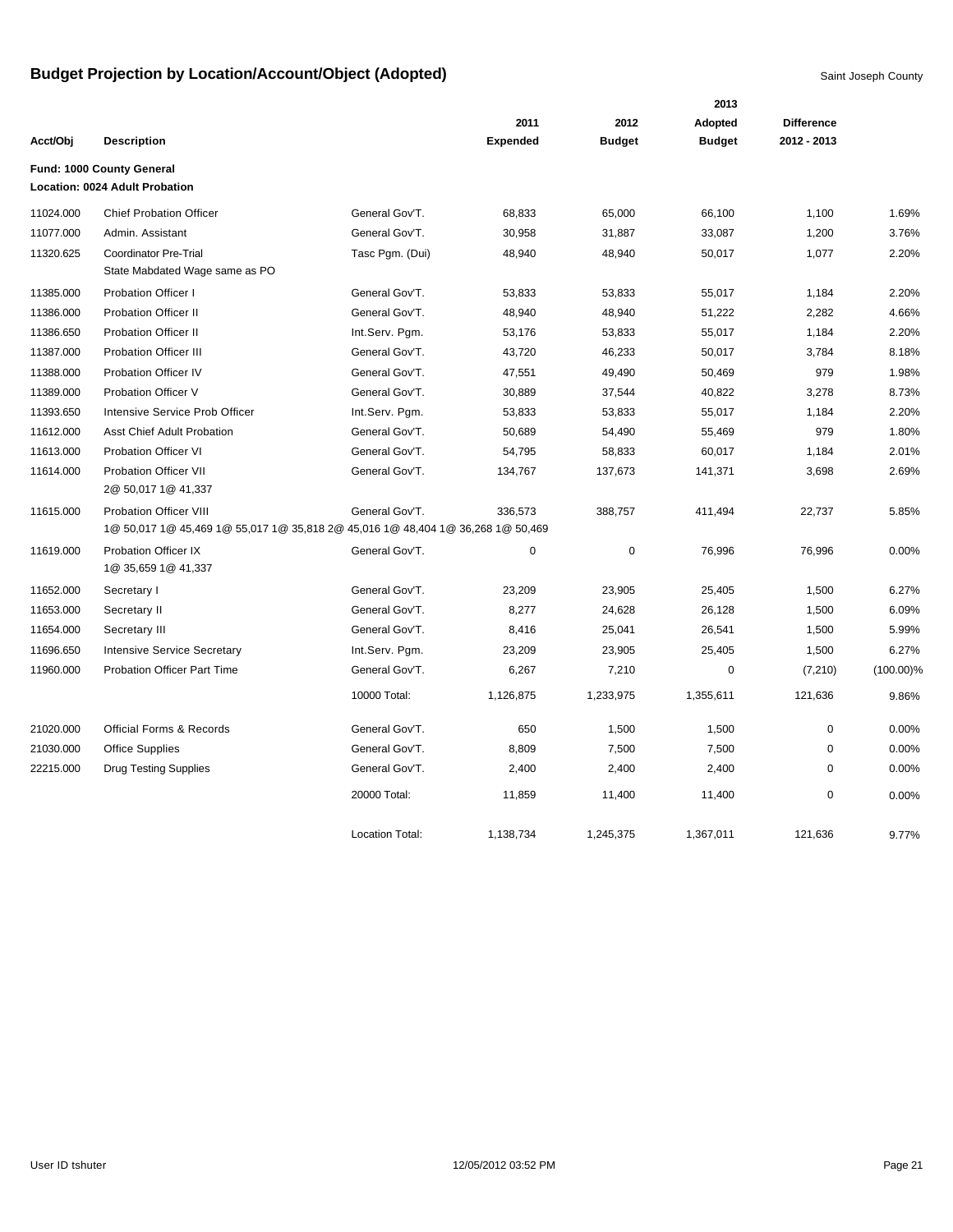|           |                                                                                                             |                |                 |               | 2013          |                   |              |
|-----------|-------------------------------------------------------------------------------------------------------------|----------------|-----------------|---------------|---------------|-------------------|--------------|
|           |                                                                                                             |                | 2011            | 2012          | Adopted       | <b>Difference</b> |              |
| Acct/Obj  | <b>Description</b>                                                                                          |                | <b>Expended</b> | <b>Budget</b> | <b>Budget</b> | 2012 - 2013       |              |
|           | Fund: 1000 County General                                                                                   |                |                 |               |               |                   |              |
|           | Location: 0025 Juvenile & Probate Court                                                                     |                |                 |               |               |                   |              |
| 11026.000 | Judge Probate Court<br>Maximum County Share by Statute.                                                     | General Gov'T. | 5,000           | 5,000         | 5,000         | $\mathbf 0$       | 0.00%        |
| 11065.000 | <b>Court Magistrate</b><br>3 @ \$4000 max share per statute                                                 | General Gov'T. | 12,225          | 12,000        | 12,000        | $\mathbf 0$       | 0.00%        |
| 11078.000 | <b>Chief Probation Officer</b><br>Chief PO per State Mandated Schedule                                      | General Gov'T. | 68,833          | 68,833        | 70,017        | 1,184             | 1.72%        |
| 11302.000 | <b>Court Reporters</b><br>1@ 48,350 3@ 37,220                                                               | General Gov'T. | 145,824         | 151,410       | 160,010       | 8,600             | 5.68%        |
| 11347.000 | Accelerated Academy Teacher<br>1 @ \$60,000 funded by Probation User Fees                                   | General Gov'T. | 45,668          | 60,000        | $\mathbf 0$   | (60,000)          | $(100.00)\%$ |
| 11349.000 | <b>Truancy Probation Officer</b><br>State Mandated Schedule.                                                | General Gov'T. | 44,490          | 48,940        | 50,017        | 1,077             | 2.20%        |
| 11350.000 | Stenographer<br>4@ 25,650                                                                                   | General Gov'T. | 82,955          | 96,602        | 102,600       | 5,998             | 6.21%        |
| 11352.000 | <b>Court Bailiff</b><br>4@ 26,021                                                                           | General Gov'T. | 89,718          | 98,085        | 104,084       | 5,999             | 6.12%        |
| 11385.000 | <b>Probation Officer I</b><br>1@ 57,768 1@ 60,017 1@ 51,518 3@ 50,017 2@47,742 8@ 45,469 1@42,034 4@ 41,337 | General Gov'T. | 822,765         | 902,717       | 985,972       | 83,255            | 9.22%        |
| 11388.000 | <b>Probation Officer IV</b><br>Assistant Chief P.O. Per State Mandated Schedule.                            | General Gov'T. | 63,833          | 63,833        | 65,017        | 1,184             | 1.85%        |
| 11616.000 | Supervisor Of Probation<br>Per State Mandated Schedule                                                      | General Gov'T. | 49,490          | 49,490        | 49,490        | $\mathbf 0$       | 0.00%        |
| 11650.000 | <b>Executive Secretary</b>                                                                                  | General Gov'T. | 24,913          | 30,058        | 31,258        | 1,200             | 3.99%        |
| 11657.000 | Clerk                                                                                                       | General Gov'T. | 23,815          | 24,720        | 26,220        | 1,500             | 6.07%        |
| 11667.000 | Fiscal Ofcr/Bookkeeper                                                                                      | General Gov'T. | 28,594          | 30,376        | 31,576        | 1,200             | 3.95%        |
| 11770.000 | Casa Executive Director<br>County Match for State CASA grant                                                | General Gov'T. | 43,000          | 43,000        | 44,000        | 1,000             | 2.33%        |
| 11771.000 | Casa Program Coordinator<br>County Match for State CASA grant                                               | General Gov'T. | 28,178          | 32,000        | 33,200        | 1,200             | 3.75%        |
| 11772.000 | Casa Volunteer Supervisor I<br>3 @\$35,200 County Match for State CASA grant                                | General Gov'T. | 83,931          | 102,000       | 105.600       | 3,600             | 3.53%        |
| 11773.000 | Casa Recruiter/Trainer<br>County Match for State CASA Grant                                                 | General Gov'T. | 28,906          | 34,000        | 35,200        | 1,200             | 3.53%        |
| 11791.000 | Electronic File Clerk Suppl.                                                                                | General Gov'T. | 10,000          | 10,300        | 10,300        | $\pmb{0}$         | 0.00%        |
| 11960.000 | <b>Probation Officer Part Time</b>                                                                          | General Gov'T. | 0               | 0             | 21,533        | 21,533            | 0.00%        |
| 16020.000 | Per Diem - Special Judges                                                                                   | General Gov'T. | 0               | 500           | 500           | 0                 | 0.00%        |
|           |                                                                                                             | 10000 Total:   | 1,702,138       | 1,863,864     | 1,943,594     | 79,730            | 4.28%        |
| 21010.000 | <b>Stationery &amp; Printing</b>                                                                            | General Gov'T. | 2,720           | 2,000         | 2,000         | 0                 | 0.00%        |
| 21020.000 | Official Forms & Records                                                                                    | General Gov'T. | 480             | 500           | 500           | 0                 | 0.00%        |
| 21030.000 | <b>Office Supplies</b>                                                                                      | General Gov'T. | 18,588          | 23,000        | 23,000        | 0                 | 0.00%        |
| 24100.000 | Food                                                                                                        | General Gov'T. | 0               | 0             | $\pmb{0}$     | 0                 | 0.00%        |
| 24110.000 | Clothing                                                                                                    | General Gov'T. | 0               | 0             | 2,000         | 2,000             | 0.00%        |
|           |                                                                                                             | 20000 Total:   | 21,788          | 25,500        | 27,500        | 2,000             | 7.84%        |
| 32010.000 | Mileage Allowance                                                                                           | General Gov'T. | 4,450           | 4,000         | 4,000         | 0                 | 0.00%        |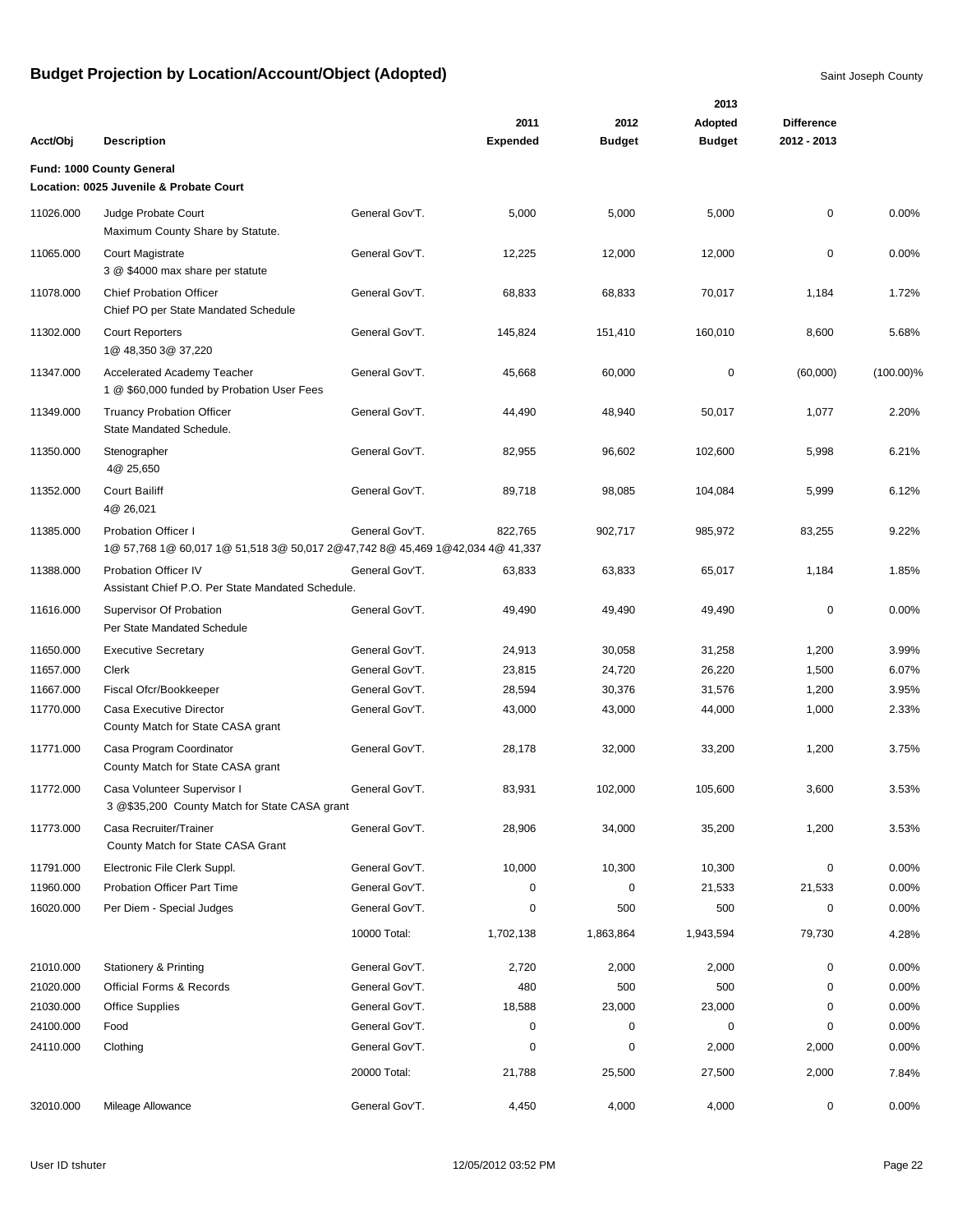|           |                                         |                        |                 |               | 2013          |                   |          |
|-----------|-----------------------------------------|------------------------|-----------------|---------------|---------------|-------------------|----------|
|           |                                         |                        | 2011            | 2012          | Adopted       | <b>Difference</b> |          |
| Acct/Obj  | <b>Description</b>                      |                        | <b>Expended</b> | <b>Budget</b> | <b>Budget</b> | 2012 - 2013       |          |
|           | Fund: 1000 County General               |                        |                 |               |               |                   |          |
|           | Location: 0025 Juvenile & Probate Court |                        |                 |               |               |                   |          |
| 32020.000 | Travel                                  | General Gov'T.         | 3,982           | 10,000        | 10,000        | 0                 | $0.00\%$ |
| 32051.710 | Promotion                               | CASA - CAPTA           | 0               | 0             | 0             | 0                 | 0.00%    |
| 32350.000 | Postage                                 | General Gov'T.         | 9,014           | 8,000         | 8,000         | 0                 | 0.00%    |
| 36010.000 | Repairs-Bldgs & Structures              | General Gov'T.         | 0               | 0             | 0             | 0                 | 0.00%    |
| 36015.000 | <b>Contractual Services</b>             | General Gov'T.         | 0               | 0             | 8,000         | 8,000             | $0.00\%$ |
| 36016.000 | <b>Professional Contracts</b>           | General Gov'T.         | 0               | $\mathbf 0$   | $\mathbf 0$   | 0                 | 0.00%    |
| 36300.000 | Repair - Office Equipment               | General Gov'T.         | 495             | 1,500         | 1,500         | 0                 | $0.00\%$ |
| 36500.000 | Service Contract                        | General Gov'T.         | 13,262          | 10,000        | 10,000        | 0                 | 0.00%    |
| 39010.000 | Dues & Subscription                     | General Gov'T.         | 3,863           | 2,000         | 2,000         | $\Omega$          | 0.00%    |
| 39015.000 | Legal Books & Report Services           | General Gov'T.         | 4,880           | 7,500         | 7,500         | $\Omega$          | 0.00%    |
| 39750.000 | Data Processing                         | General Gov'T.         | 14,829          | 10,000        | 10,000        | 0                 | 0.00%    |
|           |                                         | 30000 Total:           | 54,775          | 53,000        | 61,000        | 8,000             | 15.09%   |
|           |                                         | <b>Location Total:</b> | 1,778,701       | 1,942,364     | 2,032,094     | 89,730            | 4.62%    |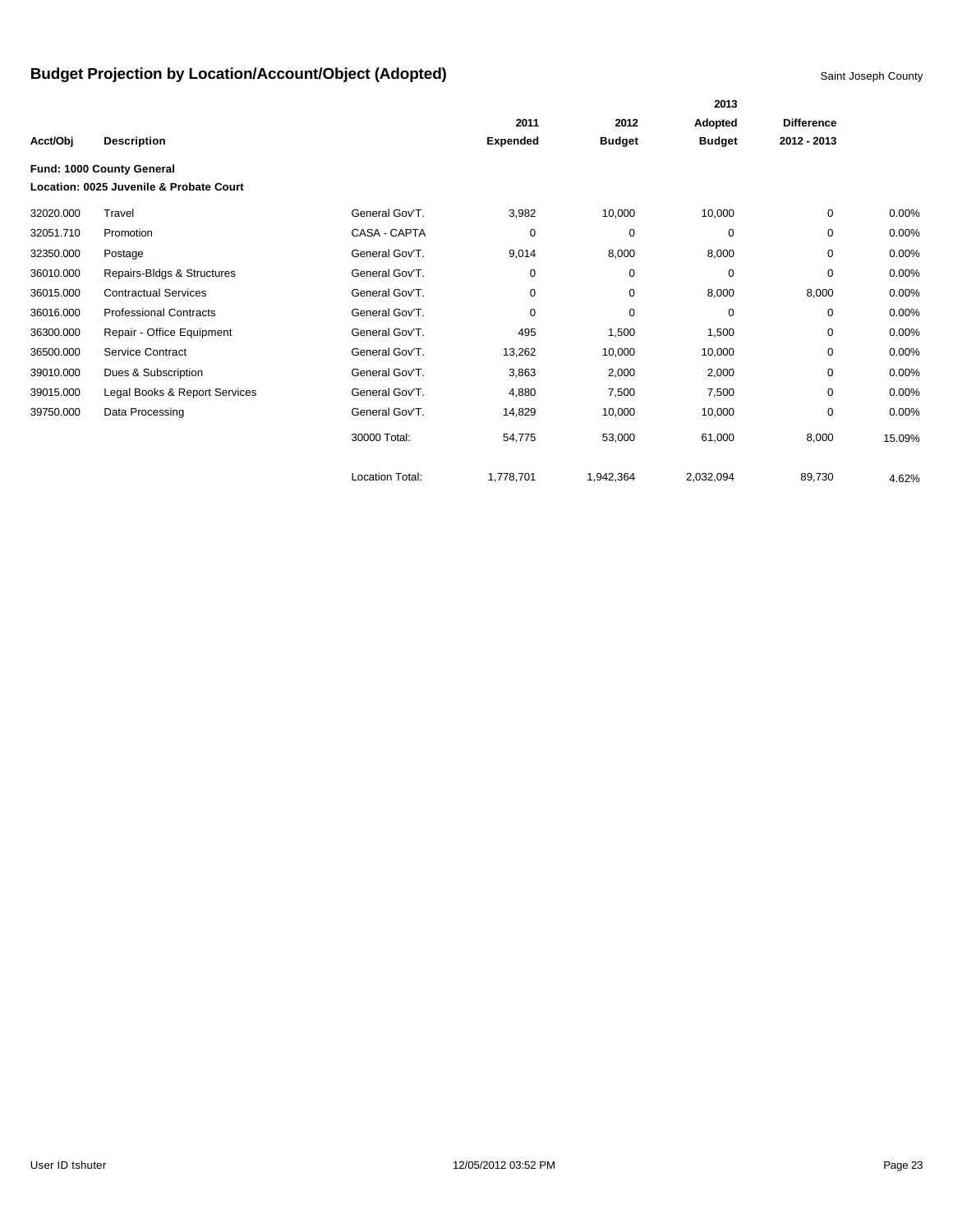| Acct/Obj  |                               |                        |                 |               | 2013<br>Adopted |                   |       |
|-----------|-------------------------------|------------------------|-----------------|---------------|-----------------|-------------------|-------|
|           | <b>Description</b>            |                        | 2011            | 2012          |                 | <b>Difference</b> |       |
|           |                               |                        | <b>Expended</b> | <b>Budget</b> | <b>Budget</b>   | 2012 - 2013       |       |
|           | Fund: 1000 County General     |                        |                 |               |                 |                   |       |
|           | Location: 0026 Soil & Water   |                        |                 |               |                 |                   |       |
| 11308.000 | Co Conservationist            | General Gov'T.         | 32,038          | 32,999        | 34,199          | 1,200             | 3.64% |
| 11310.000 | Soil&Water Coord-Environ Cord | General Gov'T.         | 31,137          | 32,071        | 33,271          | 1,200             | 3.74% |
| 11679.000 | Soil & Water Secretary        | General Gov'T.         | 21,818          | 22,473        | 23,973          | 1,500             | 6.67% |
|           |                               | 10000 Total:           | 84,993          | 87,543        | 91,443          | 3,900             | 4.45% |
|           |                               | <b>Location Total:</b> | 84,993          | 87,543        | 91,443          | 3,900             | 4.45% |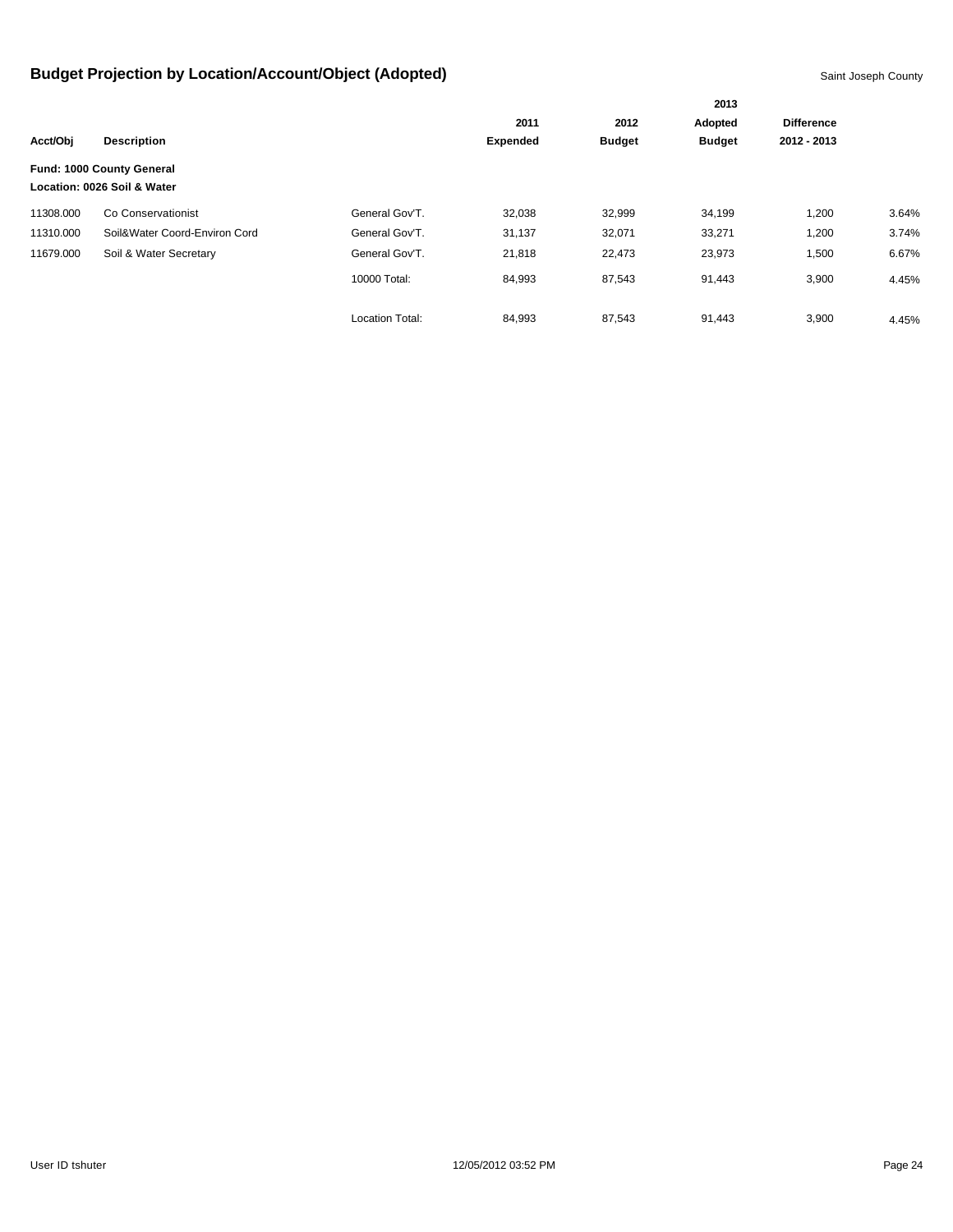|           |                                                                                                        |                 | 2011            | 2012          | 2013<br>Adopted | <b>Difference</b> |              |
|-----------|--------------------------------------------------------------------------------------------------------|-----------------|-----------------|---------------|-----------------|-------------------|--------------|
| Acct/Obj  | <b>Description</b>                                                                                     |                 | <b>Expended</b> | <b>Budget</b> | <b>Budget</b>   | 2012 - 2013       |              |
|           | Fund: 1000 County General                                                                              |                 |                 |               |                 |                   |              |
|           | Location: 0027 Election Board                                                                          |                 |                 |               |                 |                   |              |
| 11042.000 | <b>Election Board Members</b><br>3@ \$4,250                                                            | General Gov'T.  | 11,250          | 11,250        | 12,750          | 1,500             | 13.33%       |
| 11044.000 | Absentee Voter Board<br>45.00 per day/Deliver Ballots                                                  | General Gov'T.  | 3,735           | 9,545         | $\pmb{0}$       | (9, 545)          | $(100.00)\%$ |
| 11045.000 | <b>Clerical Assistants</b><br>Overtime for Clerk's Staff/Extra Hire for lobby at 9.00 per hour maximum | General Gov'T.  | 76,303          | 139,095       | 5,000           | (134,095)         | $(96.41)\%$  |
| 11047.000 | Voting MacHine Technicians<br>Paid by Contract Agreement                                               | General Gov'T.  | 42,690          | 65,153        | 20,000          | (45, 153)         | $(69.30)\%$  |
| 11313.000 | G.I.S. Technician                                                                                      | General Gov'T.  | 12,000          | 12,360        | 12,360          | $\mathbf 0$       | 0.00%        |
| 11900.000 | Inspector - Primary<br>125.00 per day                                                                  | General Gov'T.  | 16,875          | 29,400        | $\mathbf 0$     | (29, 400)         | $(100.00)\%$ |
| 11901.000 | Inspector - General<br>125.00 per day                                                                  | General Gov'T.  | 17,250          | 29,400        | $\pmb{0}$       | (29, 400)         | $(100.00)\%$ |
| 11910.000 | Judge-Primary<br>80.00 per day                                                                         | General Gov'T.  | 21,600          | 37,128        | $\pmb{0}$       | (37, 128)         | $(100.00)\%$ |
| 11911.000 | Judge-General<br>80.00 per day                                                                         | General Gov'T.  | 21,760          | 37,128        | $\pmb{0}$       | (37, 128)         | $(100.00)\%$ |
| 11920.000 | Sheriff-Primary<br>80.00 per day                                                                       | General Gov'T.  | 19,840          | 37,128        | $\mathbf 0$     | (37, 128)         | $(100.00)\%$ |
| 11921.000 | Sheriff-General<br>80.00 per day                                                                       | General Gov'T.  | 20,120          | 37,128        | $\pmb{0}$       | (37, 128)         | $(100.00)\%$ |
| 11930.000 | Clerk-Primary<br>80.00 per day                                                                         | General Gov'T.  | 21,400          | 37,128        | $\mathbf 0$     | (37, 128)         | $(100.00)\%$ |
| 11931.000 | Clerk-General<br>80.00 per day                                                                         | General Gov'T.  | 21,440          | 37,128        | $\mathbf 0$     | (37, 128)         | $(100.00)\%$ |
|           |                                                                                                        | 10000 Total:    | 306,263         | 518,971       | 50,110          | (468, 861)        | $(90.34)\%$  |
| 21021.000 | <b>Election Supplies</b>                                                                               | General Gov'T.  | 1,833           | 30,712        | 5,000           | (25, 712)         | $(83.72)\%$  |
| 21030.000 | <b>Office Supplies</b>                                                                                 | General Gov'T.  | 2,014           | 6,111         | 3,000           | (3, 111)          | $(50.91)\%$  |
| 24500.000 | <b>Meals For Precinct Board</b><br>5.50 per person/per day                                             | General Gov'T.  | 11,836          | 19,404        | $\mathbf 0$     | (19, 404)         | $(100.00)\%$ |
|           |                                                                                                        | 20000 Total:    | 15,683          | 56,227        | 8,000           | (48, 227)         | (85.77)%     |
| 31070.000 | <b>Other Contractual Services</b>                                                                      | General Gov'T.  | 145,000         | 247,988       | 35,000          | (212,988)         | $(85.89)\%$  |
| 32010.000 | Mileage Allowance                                                                                      | General Gov'T.  | 953             | 2,843         | 0               | (2, 843)          | $(100.00)\%$ |
| 32050.000 | Instruction & Training                                                                                 | General Gov'T.  | 600             | $\pmb{0}$     | $\mathbf 0$     | 0                 | 0.00%        |
| 32350.000 | Postage                                                                                                | General Gov'T.  | 6,100           | 19,263        | 5,000           | (14,263)          | $(74.04)\%$  |
| 33100.000 | Printing                                                                                               | General Gov'T.  | 95,623          | 100,000       | 4,000           | (96,000)          | $(96.00)\%$  |
| 36210.000 | Voting MacHine Repairs                                                                                 | General Gov'T.  | 631             | 3,143         | 10,000          | 6,857             | 218.17%      |
| 37900.000 | Polling Places                                                                                         | General Gov'T.  | 3,115           | 7,014         | 0               | (7,014)           | $(100.00)\%$ |
| 39980.000 | Funds W/O Approp.                                                                                      | General Gov'T.  | 8,905           | $\pmb{0}$     | $\mathbf 0$     | $\pmb{0}$         | 0.00%        |
|           |                                                                                                        | 30000 Total:    | 260,927         | 380,251       | 54,000          | (326, 251)        | $(85.80)\%$  |
|           |                                                                                                        | Location Total: | 582,873         | 955,449       | 112,110         | (843, 339)        | $(88.27)\%$  |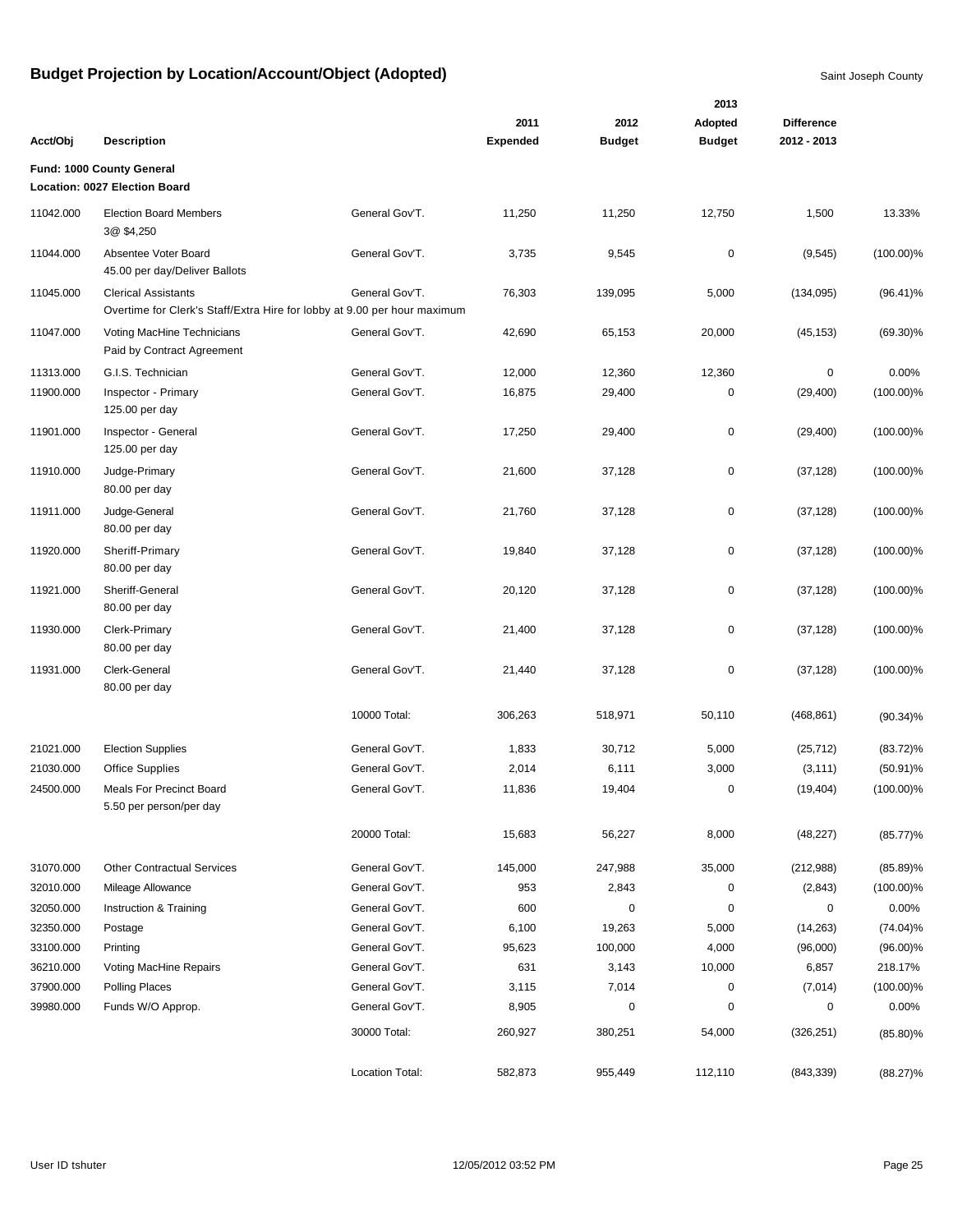|           |                                                          |                 |                 |               | 2013          |                   |       |
|-----------|----------------------------------------------------------|-----------------|-----------------|---------------|---------------|-------------------|-------|
|           |                                                          |                 | 2011            | 2012          | Adopted       | <b>Difference</b> |       |
| Acct/Obj  | <b>Description</b>                                       |                 | <b>Expended</b> | <b>Budget</b> | <b>Budget</b> | 2012 - 2013       |       |
|           | Fund: 1000 County General<br>Location: 0028 Registration |                 |                 |               |               |                   |       |
| 11040.000 | <b>Board Member</b><br>2@ 32,205                         | General Gov'T.  | 60,204          | 62,010        | 64,410        | 2,400             | 3.87% |
| 11101.000 | Deputy<br>2@ 23,816                                      | General Gov'T.  | 43,332          | 44,632        | 47,632        | 3,000             | 6.72% |
| 11102.000 | Second Deputy<br>6 @ 23,481                              | General Gov'T.  | 128,044         | 131,887       | 140,886       | 8,999             | 6.82% |
|           |                                                          | 10000 Total:    | 231,580         | 238,529       | 252,928       | 14,399            | 6.04% |
| 21030.000 | <b>Office Supplies</b>                                   | General Gov'T.  | 2,388           | 2,500         | 2,500         | 0                 | 0.00% |
|           |                                                          | 20000 Total:    | 2,388           | 2,500         | 2,500         | 0                 | 0.00% |
| 32350.000 | Postage                                                  | General Gov'T.  | 6,714           | 10,000        | 10,000        | 0                 | 0.00% |
| 33100.000 | Printing                                                 | General Gov'T.  | 2,662           | 5,000         | 5,000         | 0                 | 0.00% |
| 36300.000 | Repair - Office Equipment                                | General Gov'T.  | 531             | 2,096         | 2,096         | 0                 | 0.00% |
|           |                                                          | 30000 Total:    | 9,907           | 17,096        | 17,096        | 0                 | 0.00% |
|           |                                                          | Location Total: | 243,875         | 258,125       | 272,524       | 14,399            | 5.58% |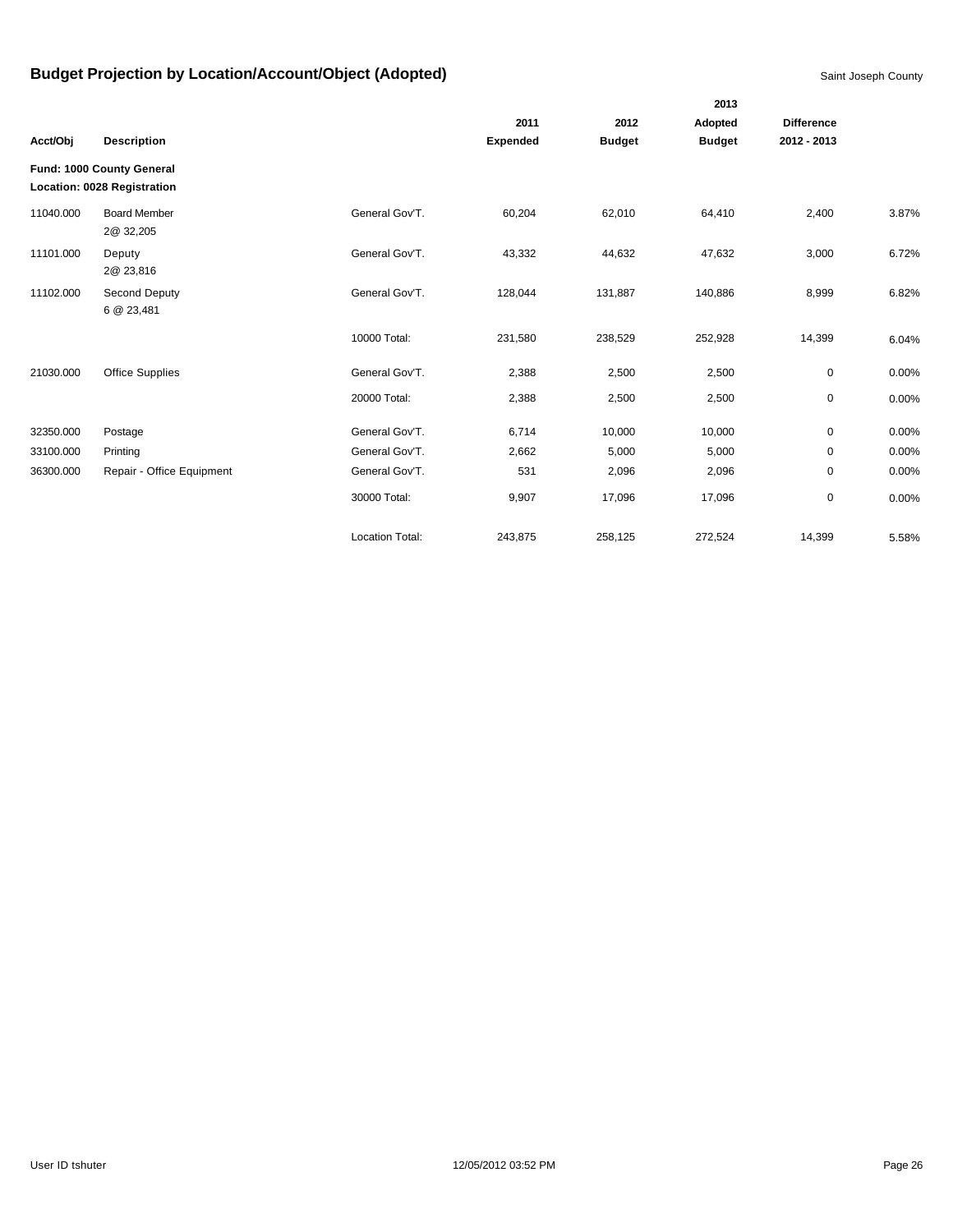|           |                                                                              |                        |                 |               | 2013          |                   |            |
|-----------|------------------------------------------------------------------------------|------------------------|-----------------|---------------|---------------|-------------------|------------|
|           |                                                                              |                        | 2011            | 2012          | Adopted       | <b>Difference</b> |            |
| Acct/Obj  | <b>Description</b>                                                           |                        | <b>Expended</b> | <b>Budget</b> | <b>Budget</b> | 2012 - 2013       |            |
|           | Fund: 1000 County General                                                    |                        |                 |               |               |                   |            |
|           | Location: 0029 Co. Jail Maint.                                               |                        |                 |               |               |                   |            |
| 11022.000 | Assistant Buildings Engineer                                                 | General Gov'T.         | 40,060          | 51,500        | 52,500        | 1,000             | 1.94%      |
| 11650.000 | <b>Executive Secretary</b><br>Total salary in Dept 021                       | General Gov'T.         | $\mathbf 0$     | $\mathbf 0$   | $\mathbf 0$   | $\mathbf 0$       | 0.00%      |
| 11689.000 | Lead Maintenance Man                                                         | General Gov'T.         | 31,219          | 32,156        | 33,356        | 1,200             | 3.73%      |
| 11690.000 | Maintenance Man<br>2 @ \$30,483                                              | General Gov'T.         | 56,278          | 57,966        | 60,966        | 3,000             | 5.18%      |
| 11959.000 | Maintenance Part Time Class 3                                                | General Gov'T.         | 27,314          | 29,123        | 30,693        | 1,570             | 5.39%      |
|           | 3 Part Time Housekeepers @7.87 hr @ 1300 hrs each for a total of 3,900 hours |                        |                 |               |               |                   |            |
| 14900.000 | Uniforms                                                                     | General Gov'T.         | 700             | 700           | 700           | $\mathbf 0$       | 0.00%      |
|           |                                                                              | 10000 Total:           | 155,571         | 171,445       | 178,215       | 6,770             | 3.95%      |
| 22011.000 | <b>Diesel Fuel</b>                                                           | General Gov'T.         | 1,325           | 1,325         | 1,325         | $\mathbf 0$       | 0.00%      |
| 22210.000 | <b>Institutional Supplies</b>                                                | General Gov'T.         | 68,516          | 80,000        | 80,000        | 0                 | 0.00%      |
| 22417.000 | <b>General Supplies</b>                                                      | General Gov'T.         | 37,009          | 42,000        | 42,000        | $\Omega$          | 0.00%      |
| 23460.000 | <b>Other Materials</b>                                                       | General Gov'T.         | $\Omega$        | $\mathbf 0$   | 50,000        | 50,000            | 0.00%      |
|           |                                                                              | 20000 Total:           | 106,850         | 123,325       | 173,325       | 50,000            | 40.54%     |
| 35010.000 | Electric                                                                     | General Gov'T.         | 252,555         | 336,200       | 306,200       | (30,000)          | $(8.92)\%$ |
|           | \$19,200 for Power at four shelters for the tower sites for Communications   |                        |                 |               |               |                   |            |
| 35020.000 | Gas                                                                          | General Gov'T.         | 130,451         | 314,509       | 284,509       | (30,000)          | (9.54)%    |
| 35030.000 | Water & Sewage                                                               | General Gov'T.         | 60,000          | 60,000        | 90,000        | 30,000            | 50.00%     |
| 35090.000 | <b>Trash Removal</b>                                                         | General Gov'T.         | 17,309          | 20,000        | 20,000        | $\mathbf 0$       | 0.00%      |
| 36011.000 | <b>Bldg Maintenance</b>                                                      | General Gov'T.         | 17,000          | 17,000        | 17,000        | $\Omega$          | 0.00%      |
| 36200.000 | Repairs - Other Equipment                                                    | General Gov'T.         | 64,090          | 70,000        | 100,000       | 30,000            | 42.86%     |
|           |                                                                              | 30000 Total:           | 541,405         | 817,709       | 817,709       | $\mathbf 0$       | 0.00%      |
|           |                                                                              | <b>Location Total:</b> | 803,826         | 1,112,479     | 1,169,249     | 56,770            | 5.10%      |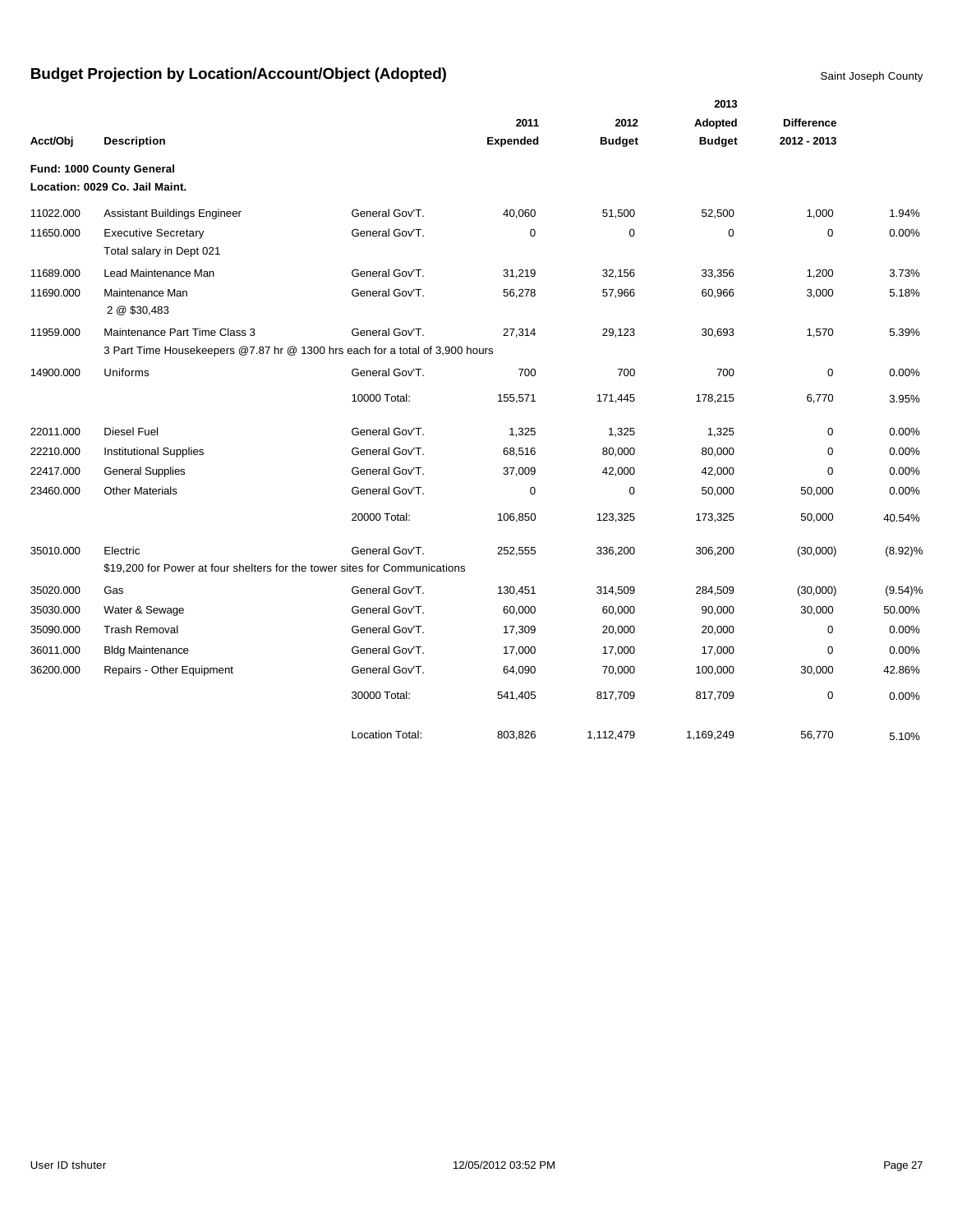|           |                                                                |                        |                 |               | 2013          |                   |             |
|-----------|----------------------------------------------------------------|------------------------|-----------------|---------------|---------------|-------------------|-------------|
|           |                                                                |                        | 2011            | 2012          | Adopted       | <b>Difference</b> |             |
| Acct/Obj  | <b>Description</b>                                             |                        | <b>Expended</b> | <b>Budget</b> | <b>Budget</b> | 2012 - 2013       |             |
|           | Fund: 1000 County General<br>Location: 0031 Weights & Measures |                        |                 |               |               |                   |             |
| 11031.000 | Inspector-Weights & Measures                                   | General Gov'T.         | 33,750          | 34,762        | 35,962        | 1,200             | 3.45%       |
| 11051.000 | Dep. Inspector-Wghts.&Measures                                 | General Gov'T.         | 30,425          | 31,338        | 32,538        | 1,200             | 3.83%       |
| 11950.000 | Part Time                                                      | General Gov'T.         |                 |               |               |                   | 0.00%       |
|           | 10.40 per hour                                                 |                        | 1,512           | 2,803         | 2,803         | 0                 |             |
| 14800.000 | <b>Fica Contribution</b>                                       | General Gov'T.         | 5,019           | 5,118         | 5,271         | 153               | 2.99%       |
| 14810.000 | P.E.R.F.                                                       | General Gov'T.         | 3,326           | 3,369         | 5,288         | 1,919             | 56.96%      |
|           | 8.0%                                                           |                        |                 |               |               |                   |             |
| 14840.000 | Group Insurance                                                | General Gov'T.         | 3,240           | 20,030        | 5,500         | (14, 530)         | $(72.54)\%$ |
| 14900.000 | Uniforms                                                       | General Gov'T.         | 244             | 300           | 300           | 0                 | 0.00%       |
|           |                                                                | 10000 Total:           | 77,516          | 97,720        | 87,662        | (10,058)          | $(10.29)\%$ |
| 21022.000 | Seals & Seal Plug                                              | General Gov'T.         | 478             | 500           | 500           | $\mathbf 0$       | 0.00%       |
| 21030.000 | <b>Office Supplies</b>                                         | General Gov'T.         | 203             | 200           | 200           | 0                 | 0.00%       |
| 22010.000 | Gas Oil & Lubricants                                           | General Gov'T.         | 3,101           | 3,600         | 3,600         | $\Omega$          | 0.00%       |
|           |                                                                | 20000 Total:           | 3,782           | 4,300         | 4,300         | $\mathbf 0$       | 0.00%       |
| 31070.000 | <b>Other Contractual Services</b>                              | General Gov'T.         | $\mathbf 0$     | 0             | 7,500         | 7,500             | 0.00%       |
| 32020.000 | Travel                                                         | General Gov'T.         | $\mathbf 0$     | 600           | 600           | $\mathbf 0$       | 0.00%       |
| 32350.000 | Postage                                                        | General Gov'T.         | 5               | 100           | 100           | $\mathbf 0$       | 0.00%       |
| 36100.000 | Repairs - Auto & Truck                                         | General Gov'T.         | 1,001           | 1,000         | 1,000         | 0                 | 0.00%       |
| 36200.000 | Repairs - Other Equipment                                      | General Gov'T.         | 176             | 200           | 200           | $\mathbf 0$       | 0.00%       |
|           |                                                                | 30000 Total:           | 1,182           | 1,900         | 9,400         | 7,500             | 394.74%     |
| 44250.000 | <b>Office Machines</b>                                         | General Gov'T.         | $\mathbf 0$     | $\pmb{0}$     | 600           | 600               | 0.00%       |
|           |                                                                | 40000 Total:           | 0               | $\pmb{0}$     | 600           | 600               | 0.00%       |
|           |                                                                | <b>Location Total:</b> | 82,480          | 103,920       | 101,962       | (1,958)           | (1.88)%     |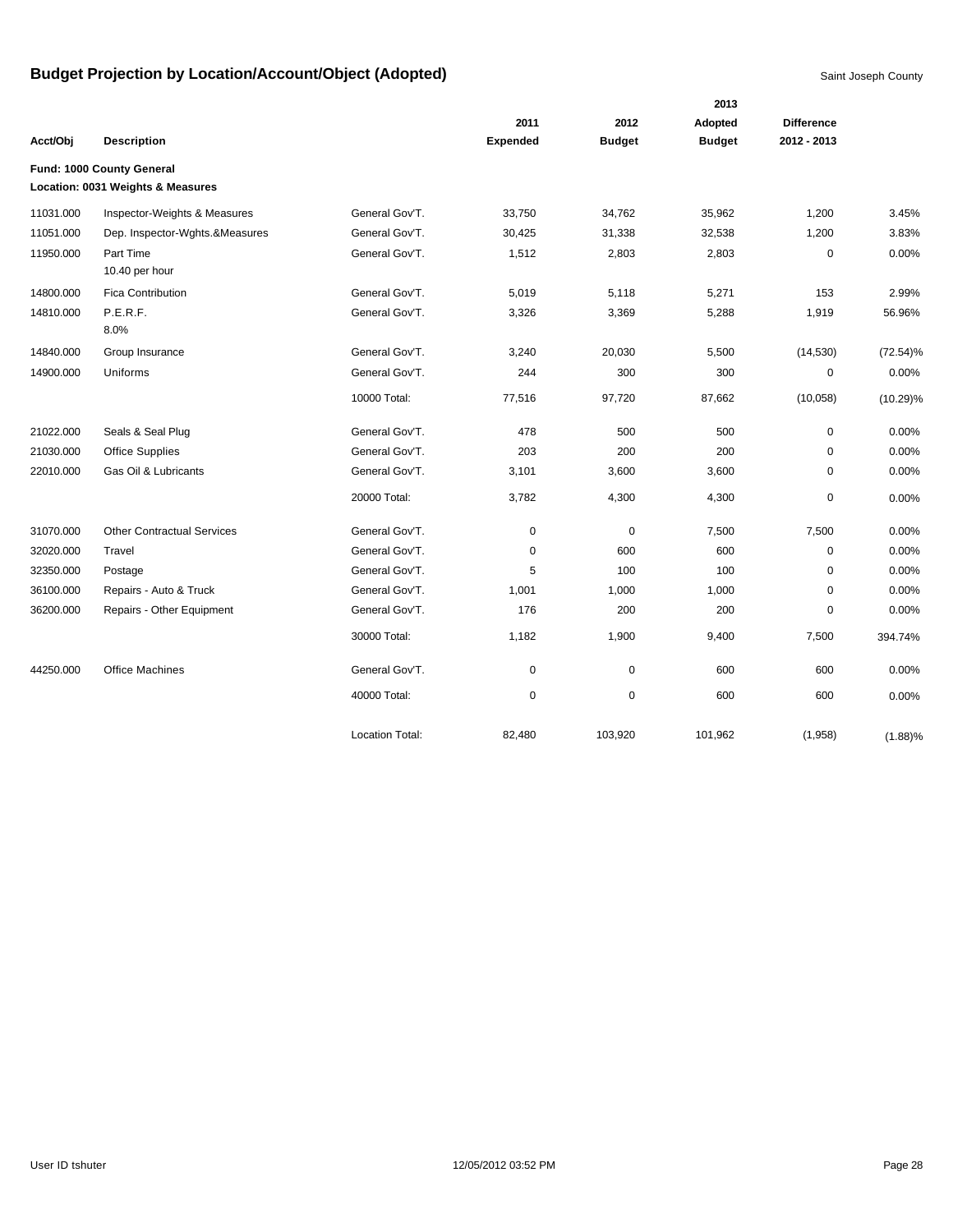|           |                                     |                        |                 |               | 2013          |                   |       |
|-----------|-------------------------------------|------------------------|-----------------|---------------|---------------|-------------------|-------|
|           |                                     |                        | 2011            | 2012          | Adopted       | <b>Difference</b> |       |
| Acct/Obj  | <b>Description</b>                  |                        | <b>Expended</b> | <b>Budget</b> | <b>Budget</b> | 2012 - 2013       |       |
|           | Fund: 1000 County General           |                        |                 |               |               |                   |       |
|           | Location: 0032 Area Plan            |                        |                 |               |               |                   |       |
| 11032.000 | <b>Executive Director</b>           | General Gov'T.         | 63,948          | 65,866        | 66,866        | 1,000             | 1.52% |
| 11075.000 | Deputy Director                     | General Gov'T.         | 55,284          | 56,943        | 57,943        | 1,000             | 1.76% |
| 11313.000 | G.I.S. Technician                   | General Gov'T.         | 36,600          | 37,698        | 38,898        | 1,200             | 3.18% |
| 11366.000 | Planner                             | General Gov'T.         | 95,298          | 108,150       | 111,750       | 3,600             | 3.33% |
|           | 3@ 37,250                           |                        |                 |               |               |                   |       |
| 11610.000 | Office Mgr                          | General Gov'T.         | 27,710          | 28,541        | 30,041        | 1,500             | 5.26% |
|           |                                     | 10000 Total:           | 278,840         | 297,198       | 305,498       | 8,300             | 2.79% |
| 21030.000 | <b>Office Supplies</b>              | General Gov'T.         | 1,147           | 1,700         | 1,700         | $\mathbf 0$       | 0.00% |
| 22010.000 | Gas Oil & Lubricants                | General Gov'T.         | 425             | 800           | 800           | $\mathbf 0$       | 0.00% |
| 22100.000 | Tires & Tubes                       | General Gov'T.         | 0               | 100           | 100           | $\mathbf 0$       | 0.00% |
| 22120.000 | Garage & Motor Supplies             | General Gov'T.         | 10              | 100           | 100           | 0                 | 0.00% |
| 24010.000 | <b>Other Supplies</b>               | General Gov'T.         | 1,195           | 2,000         | 2,000         | 0                 | 0.00% |
|           |                                     | 20000 Total:           | 2,777           | 4,700         | 4,700         | 0                 | 0.00% |
| 32050.000 | Instruction & Training              | General Gov'T.         | 0               | 500           | 500           | 0                 | 0.00% |
| 32350.000 | Postage                             | General Gov'T.         | 727             | 1,200         | 1,200         | 0                 | 0.00% |
| 33010.000 | <b>Publication Of Legal Notices</b> | General Gov'T.         | 335             | 1,000         | 1,000         | $\mathbf 0$       | 0.00% |
| 33200.000 | Photo & Blueprinting                | General Gov'T.         | 694             | 600           | 600           | $\mathbf 0$       | 0.00% |
| 36300.000 | Repair - Office Equipment           | General Gov'T.         | 477             | 1,400         | 1,400         | 0                 | 0.00% |
| 37100.000 | Auto Lease                          | General Gov'T.         | 0               | 1             | $\mathbf{1}$  | $\mathbf 0$       | 0.00% |
| 39010.000 | Dues & Subscription                 | General Gov'T.         | 170             | 400           | 400           | 0                 | 0.00% |
| 39750.000 | Data Processing                     | General Gov'T.         | $\mathbf 0$     | 2,567         | 2,567         | 0                 | 0.00% |
|           |                                     | 30000 Total:           | 2,403           | 7,668         | 7,668         | $\mathbf 0$       | 0.00% |
|           |                                     | <b>Location Total:</b> | 284,020         | 309,566       | 317,866       | 8,300             | 2.68% |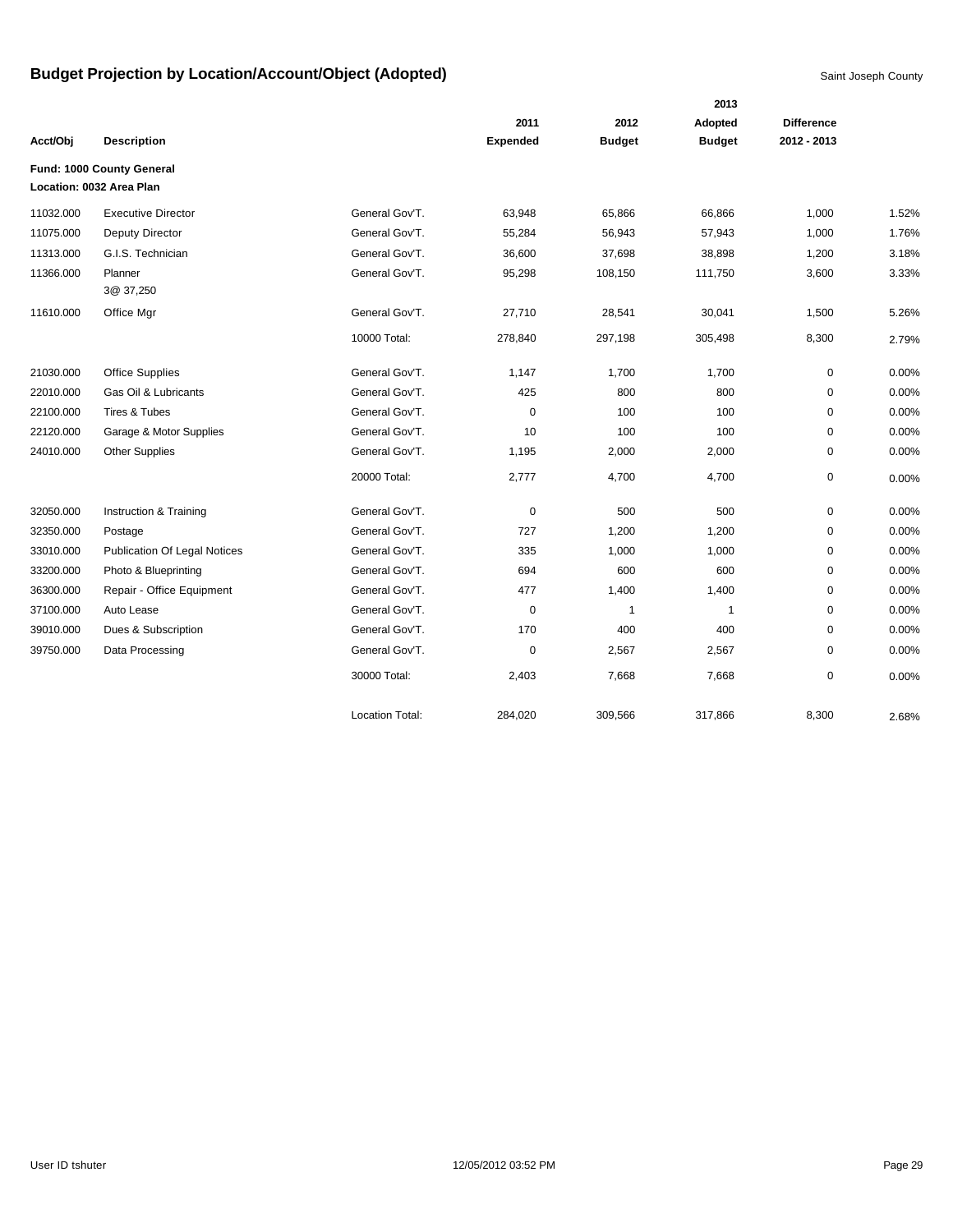|           |                                                             |                 |                 |               | 2013          |                   |          |  |  |
|-----------|-------------------------------------------------------------|-----------------|-----------------|---------------|---------------|-------------------|----------|--|--|
|           |                                                             |                 | 2011            | 2012          | Adopted       | <b>Difference</b> |          |  |  |
| Acct/Obj  | <b>Description</b>                                          |                 | <b>Expended</b> | <b>Budget</b> | <b>Budget</b> | 2012 - 2013       |          |  |  |
|           | Fund: 1000 County General<br>Location: 0033 N.I.H.S. Museum |                 |                 |               |               |                   |          |  |  |
| 11009.000 | Director                                                    | General Gov'T.  | 28,641          | 29,500        | 31,000        | 1,500             | 5.08%    |  |  |
| 11365.000 | Curator                                                     | General Gov'T.  | 19,749          | 20,341        | 21,841        | 1,500             | 7.37%    |  |  |
| 11954.000 | <b>Registrar Part Time</b>                                  | General Gov'T.  | 8,232           | 8,479         | 9,229         | 750               | 8.85%    |  |  |
|           |                                                             | 10000 Total:    | 56,622          | 58,320        | 62,070        | 3,750             | 6.43%    |  |  |
| 35015.000 | <b>Utilities</b>                                            | General Gov'T.  | 0               | $\mathbf 0$   | 5,000         | 5,000             | $0.00\%$ |  |  |
|           |                                                             | 30000 Total:    | 0               | $\mathbf 0$   | 5,000         | 5,000             | 0.00%    |  |  |
|           |                                                             | Location Total: | 56,622          | 58,320        | 67,070        | 8,750             | 15.00%   |  |  |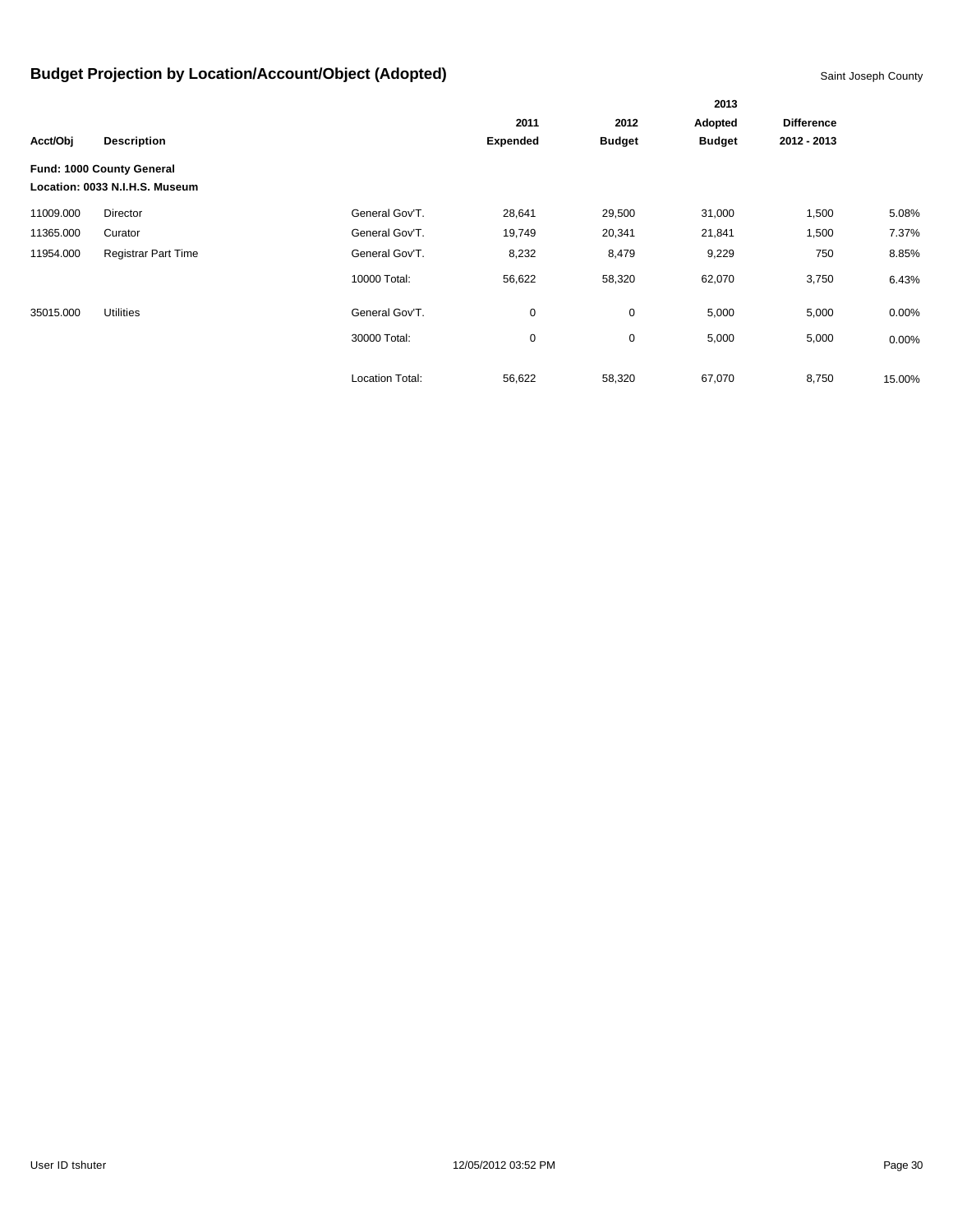|           |                                                                                              |                |                 |               | 2013          |                   |             |
|-----------|----------------------------------------------------------------------------------------------|----------------|-----------------|---------------|---------------|-------------------|-------------|
|           |                                                                                              |                | 2011            | 2012          | Adopted       | <b>Difference</b> |             |
| Acct/Obj  | <b>Description</b>                                                                           |                | <b>Expended</b> | <b>Budget</b> | <b>Budget</b> | 2012 - 2013       |             |
|           | Fund: 1000 County General                                                                    |                |                 |               |               |                   |             |
|           | <b>Location: 0034 Commissioners</b>                                                          |                |                 |               |               |                   |             |
| 11034.000 | <b>County Commissioner</b><br>3@ 37,752                                                      | General Gov'T. | 108,210         | 111,456       | 113,256       | 1,800             | 1.61%       |
| 11077.000 | Admin. Assistant<br>1@35881 1@ 25,350 INCLUDES 1 NEW POSITION @ 25,350                       | General Gov'T. | 33,681          | 34,691        | 61,231        | 26,540            | 76.50%      |
| 11303.000 | <b>County Attorney</b>                                                                       | General Gov'T. | 24,940          | 24,940        | 25,940        | 1,000             | 4.01%       |
| 11304.000 | <b>Asst County Attorney</b>                                                                  | General Gov'T. | 17,682          | 17,682        | 18,682        | 1,000             | 5.66%       |
| 11305.000 | Deputy County Attorney<br>5 @ \$13,809                                                       | General Gov'T. | 64,045          | 64,045        | 69,045        | 5,000             | 7.81%       |
| 11306.000 | County Personnel Mgr                                                                         | General Gov'T. | 44,250          | 45,578        | 46,578        | 1,000             | 2.19%       |
| 11307.000 | County Purchasing Mgr                                                                        | General Gov'T. | 36,808          | 38,108        | 39,308        | 1,200             | 3.15%       |
| 11316.000 | Veterans' Service Officer                                                                    | General Gov'T. | 23,639          | 24,348        | 26,500        | 2,152             | 8.84%       |
| 11346.000 | <b>HR Generalist</b>                                                                         | General Gov'T. | 27,546          | 28,967        | 30,873        | 1,906             | 6.58%       |
| 11600.000 | <b>Fixed Asset Specialist</b>                                                                | General Gov'T. | 27,373          | 29,373        | 31,473        | 2,100             | 7.15%       |
| 11606.000 | <b>Clerk Supervisor</b>                                                                      | General Gov'T. | 20,450          | 21,064        | 22,564        | 1,500             | 7.12%       |
| 11650.000 | <b>Executive Secretary</b>                                                                   | General Gov'T. | 27,850          | 28,686        | 30,186        | 1,500             | 5.23%       |
| 11657.000 | Clerk<br>\$7.65 per hr @ 710 hrs Veteran Service Clerk                                       | General Gov'T. | 4,988           | 5,150         | 5,432         | 282               | 5.48%       |
| 11658.000 | Supply/Stock Clerk<br>\$12,40 per hr @ 1666 hours                                            | General Gov'T. | 0               | 20,000        | 20,658        | 658               | 3.29%       |
| 11698.000 | Human Resources Specialist                                                                   | General Gov'T. | 0               | 29,373        | 30,467        | 1,094             | 3.72%       |
| 11945.000 | Insurance Investigator P.T.<br>1@ 18,260 1@ 17510 INCLUDES 1 NEW PART TIME POSITION @ 17,510 | General Gov'T. | 17,000          | 17,510        | 35,770        | 18,260            | 104.28%     |
| 11950.000 | Part Time                                                                                    | General Gov'T. | 31,804          | 12,000        | 20,000        | 8,000             | 66.67%      |
| 14840.000 | Group Insurance                                                                              | General Gov'T. | 11,908,892      | 12,747,310    | 1,747,310     | (11,000,000)      | $(86.29)\%$ |
|           |                                                                                              | 10000 Total:   | 12,419,158      | 13,300,281    | 2,375,273     | (10,925,008)      | $(82.14)\%$ |
| 21020.000 | <b>Official Forms &amp; Records</b>                                                          | General Gov'T. | 408             | 600           | 600           | 0                 | 0.00%       |
| 21030.000 | <b>Office Supplies</b>                                                                       | General Gov'T. | 72,808          | 70,000        | 70,000        | 0                 | 0.00%       |
| 21110.000 | <b>Duplicating Supplies</b>                                                                  | General Gov'T. | 1,687           | 2,300         | 2,300         | 0                 | 0.00%       |
| 22010.000 | Gas Oil & Lubricants                                                                         | General Gov'T. | 3,149           | 6,000         | 6,000         | 0                 | 0.00%       |
|           |                                                                                              | 20000 Total:   | 78,052          | 78,900        | 78,900        | 0                 | 0.00%       |
| 31010.000 | <b>Legal Services</b>                                                                        | General Gov'T. | 1,562           | 23,000        | 23,000        | 0                 | 0.00%       |
| 31070.000 | <b>Other Contractual Services</b>                                                            | General Gov'T. | 215,237         | 230,000       | 230,000       | 0                 | 0.00%       |
| 31152.000 | <b>Paramedic Services</b>                                                                    | General Gov'T. | 2,051,350       | 2,120,000     | 2,120,000     | 0                 | 0.00%       |
| 32020.000 | Travel                                                                                       | General Gov'T. | 7,592           | 10,000        | 10,000        | 0                 | 0.00%       |
| 32022.000 | <b>Return Of Fugitives</b><br>Transferred back from Sheriff                                  | General Gov'T. | 22,490          | 25,000        | 25,000        | 0                 | 0.00%       |
| 32051.000 | Promotion                                                                                    | General Gov'T. | 1,629           | 2,500         | 2,500         | 0                 | 0.00%       |
| 32200.000 | Telephone                                                                                    | General Gov'T. | 350,916         | 300,000       | 300,000       | 0                 | 0.00%       |
| 32350.000 | Postage                                                                                      | General Gov'T. | 201,941         | 230,000       | 230,000       | 0                 | 0.00%       |
| 33010.000 | <b>Publication Of Legal Notices</b>                                                          | General Gov'T. | 106,861         | 110,000       | 110,000       | 0                 | 0.00%       |
| 33025.000 | Other                                                                                        | General Gov'T. | 43,720          | 45,000        | 45,000        | 0                 | 0.00%       |
| 34030.000 | Insurance Coverage                                                                           | General Gov'T. | 520,000         | 520,000       | 520,000       | 0                 | 0.00%       |
| 35015.000 | <b>Utilities</b>                                                                             | General Gov'T. | 0               | $\pmb{0}$     | 0             | 0                 | 0.00%       |
| 36200.000 | Repairs - Other Equipment                                                                    | General Gov'T. | 5,944           | 40,000        | 40,000        | 0                 | 0.00%       |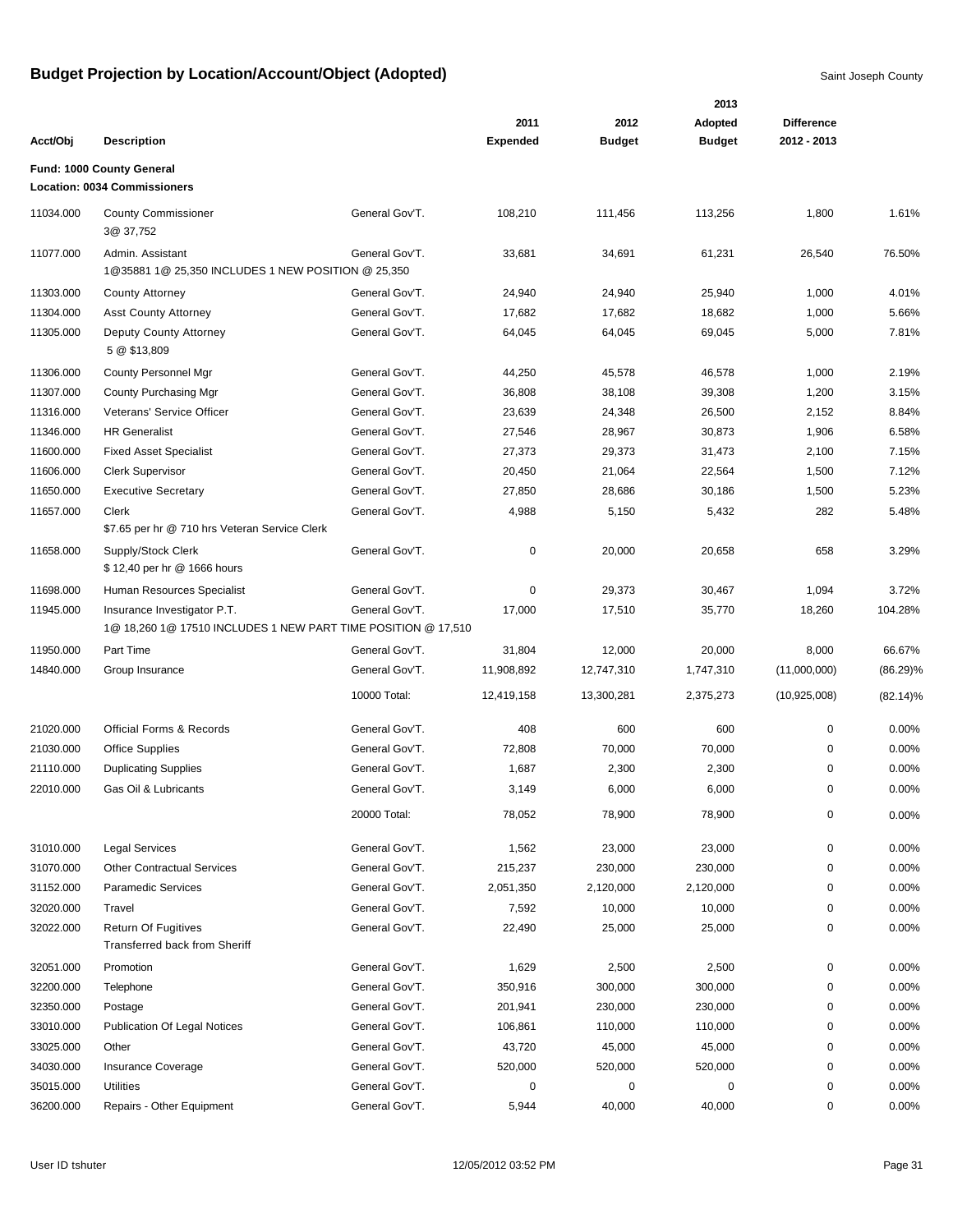|           |                                     |                        |                 |               | 2013          |                   |             |
|-----------|-------------------------------------|------------------------|-----------------|---------------|---------------|-------------------|-------------|
|           |                                     |                        | 2011            | 2012          | Adopted       | <b>Difference</b> |             |
| Acct/Obj  | <b>Description</b>                  |                        | <b>Expended</b> | <b>Budget</b> | <b>Budget</b> | 2012 - 2013       |             |
|           | Fund: 1000 County General           |                        |                 |               |               |                   |             |
|           | <b>Location: 0034 Commissioners</b> |                        |                 |               |               |                   |             |
| 36500.000 | Service Contract                    | General Gov'T.         | 5,315           | 15,400        | 15,400        | $\Omega$          | 0.00%       |
| 39010.000 | Dues & Subscription                 | General Gov'T.         | 14,662          | 14,260        | 14,260        | 0                 | 0.00%       |
| 39201.000 | <b>Mental Health</b>                | General Gov'T.         | 2,292,894       | 2,991,391     | 3,000,000     | 8,609             | 0.29%       |
| 39202.000 | <b>Council For The Retarded</b>     | General Gov'T.         | 455,000         | 455,000       | 455,000       | 0                 | 0.00%       |
| 39241.000 | <b>Memorial Day Expense</b>         | General Gov'T.         | 6,600           | 10,000        | 10,000        | 0                 | 0.00%       |
| 39242.000 | <b>Cemetary Committee</b>           | General Gov'T.         | $\mathbf 0$     | 1,000         | 1,000         | 0                 | 0.00%       |
| 39251.000 | Humane Society                      | General Gov'T.         | 122,800         | 122,800       | 122,800       | 0                 | 0.00%       |
| 39261.000 | M.A.C.O.G.                          | General Gov'T.         | 92,946          | 92,946        | 92,946        | 0                 | 0.00%       |
| 39401.000 | Mandates                            | General Gov'T.         | 227,044         | 0             | 0             | 0                 | 0.00%       |
| 39402.000 | Care Patients & Inmates             | General Gov'T.         | 69,173          | 35,000        | 35,000        | 0                 | 0.00%       |
| 39403.000 | <b>Burial</b>                       | General Gov'T.         | 58,430          | 55,000        | 55,000        | 0                 | 0.00%       |
| 39411.000 | <b>Animal Health Test</b>           | General Gov'T.         | 0               | 1,000         | 1,000         | 0                 | 0.00%       |
| 39450.000 | <b>Environmental Control</b>        | General Gov'T.         | 67,117          | 88,000        | 88,000        | 0                 | 0.00%       |
| 39491.000 | Change Of Venue                     | General Gov'T.         | 0               | 1,000         | 1,000         | $\Omega$          | 0.00%       |
| 39500.000 | Kankakee River Assessment           | General Gov'T.         | 0               | 6,560         | 6,650         | 90                | 1.37%       |
| 39602.000 | Property Tax Refunds                | General Gov'T.         | 7,939,710       | 0             | 0             | $\Omega$          | 0.00%       |
| 39955.000 | Sale Cost-Co. Property              | General Gov'T.         | 25,104          | 35,000        | 35,000        | 0                 | 0.00%       |
|           |                                     | 30000 Total:           | 14,906,037      | 7,579,857     | 7,588,556     | 8,699             | 0.11%       |
|           |                                     | <b>Location Total:</b> | 27.403.247      | 20,959,038    | 10,042,729    | (10, 916, 309)    | $(52.08)\%$ |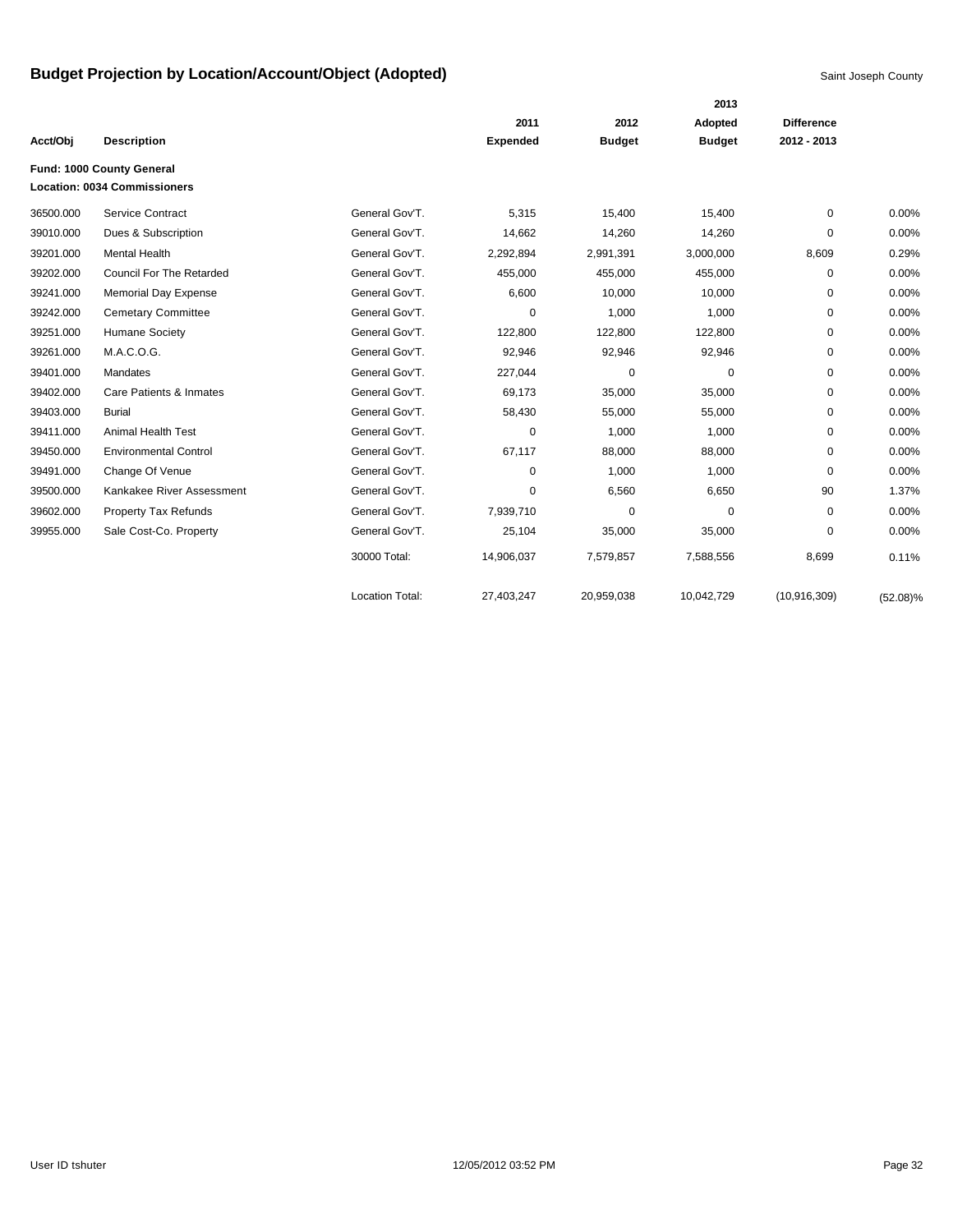|           |                                                                   |                        |                 |               | 2013          |                   |              |
|-----------|-------------------------------------------------------------------|------------------------|-----------------|---------------|---------------|-------------------|--------------|
|           |                                                                   |                        | 2011            | 2012          | Adopted       | <b>Difference</b> |              |
| Acct/Obj  | <b>Description</b>                                                |                        | <b>Expended</b> | <b>Budget</b> | <b>Budget</b> | 2012 - 2013       |              |
|           | Fund: 1000 County General<br><b>Location: 0035 County Council</b> |                        |                 |               |               |                   |              |
| 11035.000 | County Councilman<br>9@ 13,728                                    | General Gov'T.         | 113,400         | 116,802       | 123,552       | 6,750             | 5.78%        |
| 11041.000 | <b>Attorney Part Time</b>                                         | General Gov'T.         | 21,026          | 21,657        | 22,657        | 1,000             | 4.62%        |
| 11080.000 | Chief Of Admin/Finance                                            | General Gov'T.         | $\mathbf 0$     | $\mathbf 0$   | 45,000        | 45,000            | 0.00%        |
| 11650.000 | <b>Executive Secretary</b>                                        | General Gov'T.         | 26,840          | 28,000        | 29,500        | 1,500             | 5.36%        |
| 11950.000 | Part Time                                                         | General Gov'T.         | 0               | 3,750         | 0             | (3,750)           | $(100.00)\%$ |
|           |                                                                   | 10000 Total:           | 161,266         | 170,209       | 220,709       | 50,500            | 29.67%       |
| 21030.000 | <b>Office Supplies</b>                                            | General Gov'T.         | 672             | 1,200         | 1,200         | 0                 | 0.00%        |
|           |                                                                   | 20000 Total:           | 672             | 1,200         | 1,200         | 0                 | 0.00%        |
| 31070.000 | <b>Other Contractual Services</b><br>Code Book Maintenance        | General Gov'T.         | $\mathbf 0$     | 57,000        | 7,000         | (50,000)          | $(87.72)\%$  |
| 32350.000 | Postage                                                           | General Gov'T.         | 183             | 250           | 250           | 0                 | 0.00%        |
| 33100.000 | Printing                                                          | General Gov'T.         | 30              | 100           | 100           | $\Omega$          | 0.00%        |
| 36300.000 | Repair - Office Equipment                                         | General Gov'T.         | 29              | 100           | 100           | $\mathbf 0$       | 0.00%        |
| 37400.000 | Leases - Photocopy                                                | General Gov'T.         | 242             | 560           | 560           | 0                 | 0.00%        |
|           |                                                                   | 30000 Total:           | 484             | 58,010        | 8,010         | (50,000)          | $(86.19)\%$  |
| 44250.000 | <b>Office Machines</b>                                            | General Gov'T.         | 0               | $\mathbf 0$   | 1,500         | 1,500             | 0.00%        |
|           |                                                                   | 40000 Total:           | 0               | 0             | 1,500         | 1,500             | 0.00%        |
|           |                                                                   | <b>Location Total:</b> | 162,422         | 229,419       | 231,419       | 2,000             | 0.87%        |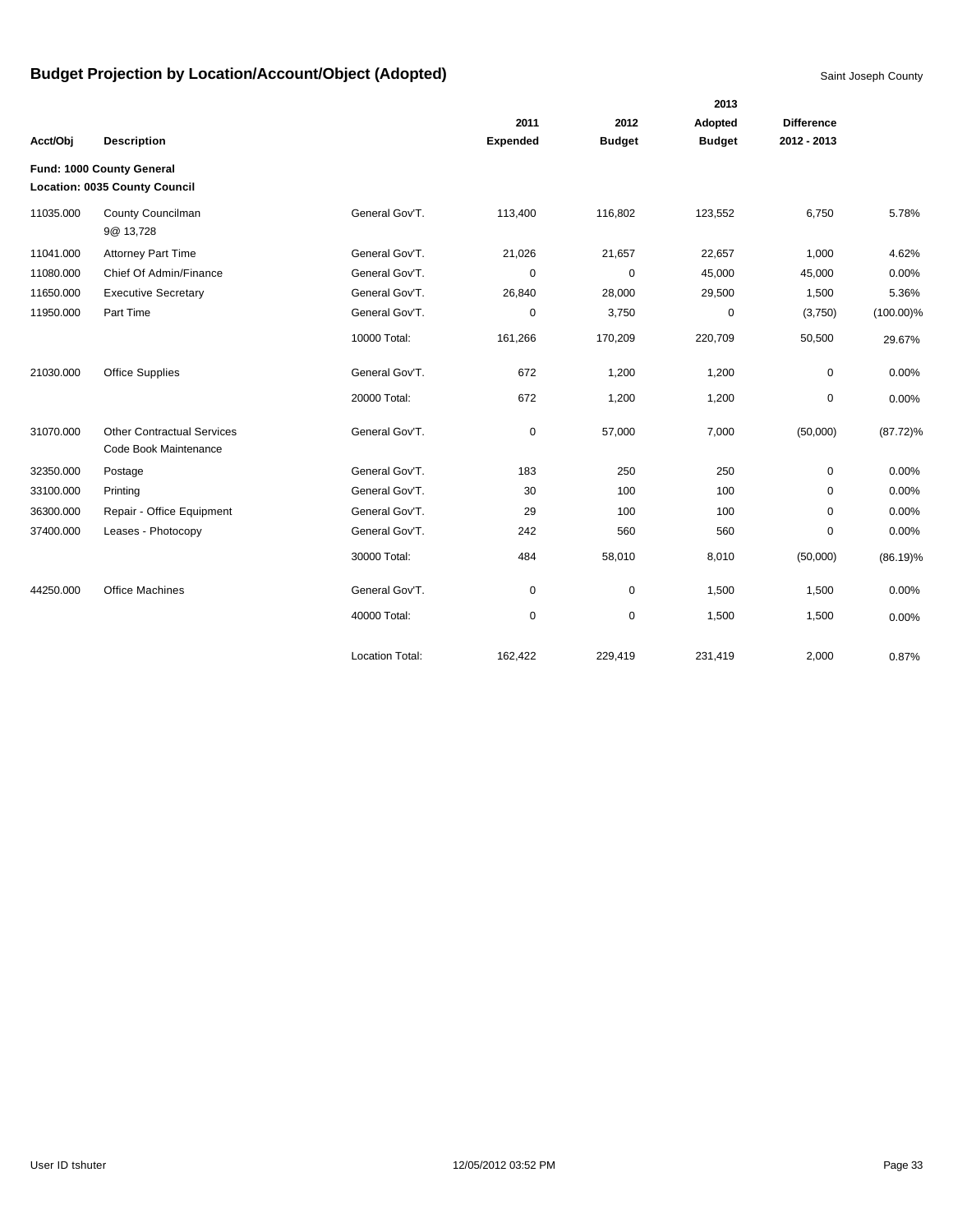|           |                                                                                                                                                                                                |                        |                 |               | 2013          |                   |        |
|-----------|------------------------------------------------------------------------------------------------------------------------------------------------------------------------------------------------|------------------------|-----------------|---------------|---------------|-------------------|--------|
|           |                                                                                                                                                                                                |                        | 2011            | 2012          | Adopted       | <b>Difference</b> |        |
| Acct/Obj  | <b>Description</b>                                                                                                                                                                             |                        | <b>Expended</b> | <b>Budget</b> | <b>Budget</b> | 2012 - 2013       |        |
|           | Fund: 1000 County General                                                                                                                                                                      |                        |                 |               |               |                   |        |
|           | <b>Location: 0036 Public Defenders</b>                                                                                                                                                         |                        |                 |               |               |                   |        |
| 11036.000 | <b>Chief Public Defender</b>                                                                                                                                                                   | General Gov'T.         | 70,200          | 70,200        | 74,743        | 4,543             | 6.47%  |
| 11041.000 | <b>Attorney Part Time</b>                                                                                                                                                                      | General Gov'T.         | 898,025         | 908,314       | 969,910       | 61,596            | 6.78%  |
|           | 1@ 46,750 2@ 39,080 3@ 38,637 2@ 36,225 1@33,526 1@ 33,337 3@ 33,075 1@ 32,832 1@ 32,760 1@ 31,363 1@ 31,095 3@ 30,732 1@ 30,400 1@ 30,038 1@<br>28,632 3@ 28,119 1@ 27,578 3@ 23,100 30 Total |                        |                 |               |               |                   |        |
| 11070.000 | <b>Chief Deputy</b>                                                                                                                                                                            | General Gov'T.         | 55,000          | 55,000        | 58,650        | 3,650             | 6.64%  |
| 11077.000 | Admin. Assistant                                                                                                                                                                               | General Gov'T.         | 22,000          | 25,000        | 25,750        | 750               | 3.00%  |
| 14800.000 | <b>Fica Contribution</b>                                                                                                                                                                       | General Gov'T.         | 76,514          | 80,976        | 80,976        | 0                 | 0.00%  |
| 14810.000 | P.E.R.F.                                                                                                                                                                                       | General Gov'T.         | 52,829          | 68,803        | 84,681        | 15,878            | 23.08% |
| 14840.000 | Group Insurance                                                                                                                                                                                | General Gov'T.         | 180,000         | 180,000       | 342,158       | 162,158           | 90.09% |
|           |                                                                                                                                                                                                | 10000 Total:           | 1,354,568       | 1,388,293     | 1,636,868     | 248,575           | 17.91% |
| 21030.000 | <b>Office Supplies</b>                                                                                                                                                                         | General Gov'T.         | 325             | 800           | 800           | 0                 | 0.00%  |
|           |                                                                                                                                                                                                | 20000 Total:           | 325             | 800           | 800           | 0                 | 0.00%  |
| 32200.000 | Telephone                                                                                                                                                                                      | General Gov'T.         | 62              | 200           | 200           | 0                 | 0.00%  |
| 32350.000 | Postage                                                                                                                                                                                        | General Gov'T.         | 6               | 250           | 250           | 0                 | 0.00%  |
| 33198.000 | <b>Consultants &amp; Contractual Serv</b>                                                                                                                                                      | General Gov'T.         | 16,688          | 21,500        | 21,500        | 0                 | 0.00%  |
| 36015.000 | <b>Contractual Services</b>                                                                                                                                                                    | General Gov'T.         | 83,256          | 83,500        | 83,500        | 0                 | 0.00%  |
| 36016.000 | <b>Professional Contracts</b>                                                                                                                                                                  | General Gov'T.         | 153,568         | 153,696       | 153,696       | 0                 | 0.00%  |
| 37010.000 | Rent - Bldgs & Office Space                                                                                                                                                                    | General Gov'T.         | 268,700         | 271,200       | 271,200       | 0                 | 0.00%  |
|           | Rent office allowance pd to Pub Def to defray costs of rent, secretarial/paralegal, supplies used toward Pub Def wk                                                                            |                        |                 |               |               |                   |        |
|           |                                                                                                                                                                                                | 30000 Total:           | 522,280         | 530,346       | 530,346       | 0                 | 0.00%  |
|           |                                                                                                                                                                                                | <b>Location Total:</b> | 1.877.173       | 1,919,439     | 2.168.014     | 248.575           | 12.95% |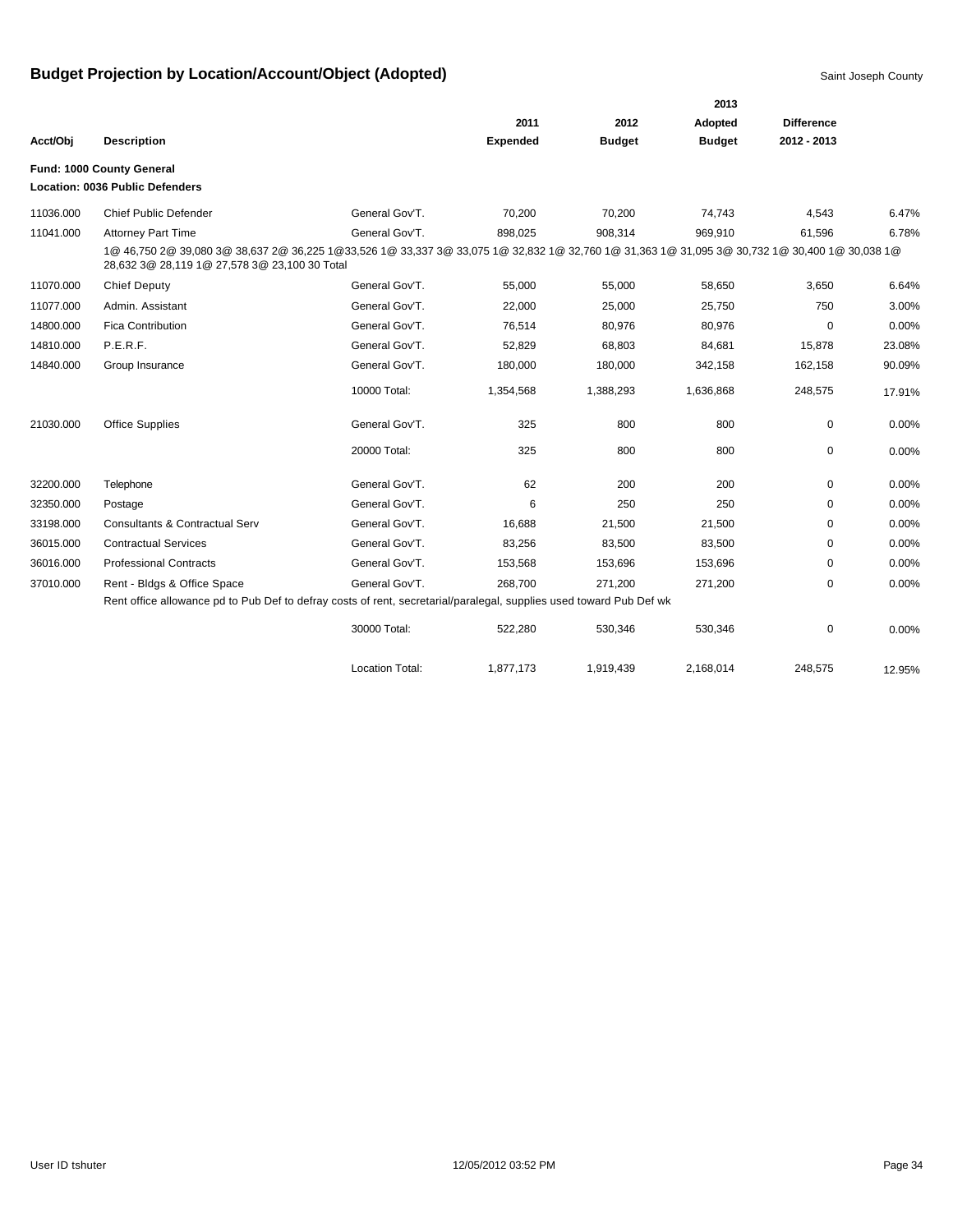|           |                                                                            |                        |                 |               | 2013          |                   |        |
|-----------|----------------------------------------------------------------------------|------------------------|-----------------|---------------|---------------|-------------------|--------|
|           |                                                                            |                        | 2011            | 2012          | Adopted       | <b>Difference</b> |        |
| Acct/Obj  | <b>Description</b>                                                         |                        | <b>Expended</b> | <b>Budget</b> | <b>Budget</b> | 2012 - 2013       |        |
|           | Fund: 1000 County General                                                  |                        |                 |               |               |                   |        |
|           | Location: 0037 Historic Preservation                                       |                        |                 |               |               |                   |        |
| 11075.000 | <b>Deputy Director</b><br>\$9,000 funded by City of South Bend Grant.      | General Gov'T.         | 31,300          | 33,000        | 34,200        | 1,200             | 3.64%  |
| 11309.000 | Historic Preservation Admin.                                               | General Gov'T.         | 37,350          | 37,132        | 38,332        | 1,200             | 3.23%  |
|           |                                                                            | 10000 Total:           | 68,650          | 70,132        | 72,532        | 2,400             | 3.42%  |
| 21030.000 | Office Supplies                                                            | General Gov'T.         | 353             | 400           | 400           | 0                 | 0.00%  |
| 22010.000 | Gas Oil & Lubricants                                                       | General Gov'T.         | 661             | 800           | 1,200         | 400               | 50.00% |
| 22120.000 | Garage & Motor Supplies                                                    | General Gov'T.         | 225             | 225           | 225           | $\mathbf 0$       | 0.00%  |
|           |                                                                            | 20000 Total:           | 1,239           | 1,425         | 1,825         | 400               | 28.07% |
| 31070.000 | <b>Other Contractual Services</b><br>\$15,000 funded by City of So Bnd Grt | General Gov'T.         | 15,498          | 16,216        | 16,216        | 0                 | 0.00%  |
| 32020.000 | Travel                                                                     | General Gov'T.         | 100             | 100           | 100           | $\mathbf 0$       | 0.00%  |
| 32053.000 | <b>Public Relations</b>                                                    | General Gov'T.         | 0               | $\mathbf 0$   | $\mathbf 0$   | $\mathbf 0$       | 0.00%  |
| 32200.000 | Telephone                                                                  | General Gov'T.         | 0               | 160           | 160           | 0                 | 0.00%  |
| 32350.000 | Postage                                                                    | General Gov'T.         | 282             | 400           | 400           | 0                 | 0.00%  |
| 33010.000 | <b>Publication Of Legal Notices</b>                                        | General Gov'T.         | 132             | 200           | 200           | $\mathbf 0$       | 0.00%  |
| 33100.000 | Printing                                                                   | General Gov'T.         | 39              | 100           | 100           | $\mathbf 0$       | 0.00%  |
| 34040.000 | Auto Liability                                                             | General Gov'T.         | 786             | 1,100         | 1,100         | $\mathbf 0$       | 0.00%  |
|           | Auto Insurance \$1000 from City SB Grant                                   |                        |                 |               |               |                   |        |
| 39010.000 | Dues & Subscription                                                        | General Gov'T.         | 245             | 245           | 245           | $\mathbf 0$       | 0.00%  |
|           |                                                                            | 30000 Total:           | 17,082          | 18,521        | 18,521        | $\mathbf 0$       | 0.00%  |
|           |                                                                            | <b>Location Total:</b> | 86,971          | 90.078        | 92.878        | 2.800             | 3.11%  |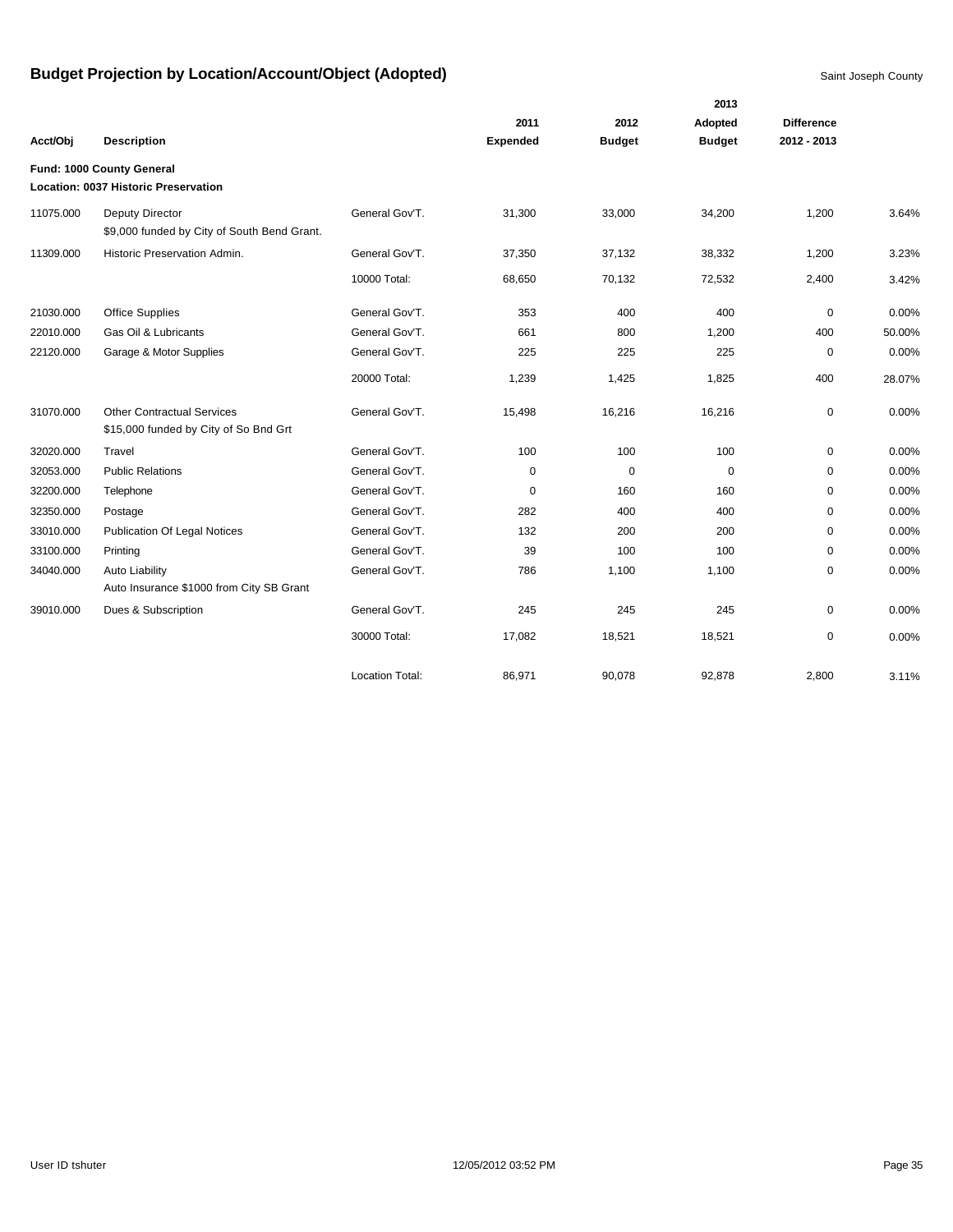|           |                                                                                                                               |                        |                 |               | 2013          |                   |       |
|-----------|-------------------------------------------------------------------------------------------------------------------------------|------------------------|-----------------|---------------|---------------|-------------------|-------|
|           |                                                                                                                               |                        | 2011            | 2012          | Adopted       | <b>Difference</b> |       |
| Acct/Obj  | <b>Description</b>                                                                                                            |                        | <b>Expended</b> | <b>Budget</b> | <b>Budget</b> | 2012 - 2013       |       |
|           | Fund: 1000 County General                                                                                                     |                        |                 |               |               |                   |       |
|           | <b>Location: 0038 Court House</b>                                                                                             |                        |                 |               |               |                   |       |
| 11021.000 | <b>Buildings Engineer</b><br>32% of salary-68% funded from Location 21                                                        | General Gov'T.         | 20,214          | 20,820        | 20,820        | $\mathbf 0$       | 0.00% |
| 11690.000 | Maintenance Man<br>2@ 29,111                                                                                                  | General Gov'T.         | 53,608          | 55,222        | 58,222        | 3,000             | 5.43% |
| 11959.000 | Maintenance Part Time Class 3                                                                                                 | General Gov'T.         | 10,822          | 22,735        | 23,901        | 1,166             | 5.13% |
|           | 1 Security On-Call @ 9.16 per hour for 683 hrs & 1 Full Time and 1 On-Call Housekeeper @7.87 per hour for a total 2,242 hours |                        |                 |               |               |                   |       |
| 14900.000 | Uniforms                                                                                                                      | General Gov'T.         | 700             | 700           | 700           | 0                 | 0.00% |
|           |                                                                                                                               | 10000 Total:           | 85,344          | 99,477        | 103,643       | 4,166             | 4.19% |
| 22417.000 | <b>General Supplies</b>                                                                                                       | General Gov'T.         | 28,280          | 26,000        | 26,000        | 0                 | 0.00% |
|           |                                                                                                                               | 20000 Total:           | 28,280          | 26,000        | 26,000        | 0                 | 0.00% |
| 35015.000 | <b>Utilities</b>                                                                                                              | General Gov'T.         | 136,989         | 181,500       | 181,500       | 0                 | 0.00% |
| 36010.000 | Repairs-Bldgs & Structures                                                                                                    | General Gov'T.         | 2,400           | 2,400         | 2,400         | $\Omega$          | 0.00% |
| 36011.000 | <b>Bldg Maintenance</b>                                                                                                       | General Gov'T.         | 15,841          | 15,841        | 15,841        | $\Omega$          | 0.00% |
| 36200.000 | Repairs - Other Equipment                                                                                                     | General Gov'T.         | 5,000           | 5,000         | 5,000         | 0                 | 0.00% |
| 39750.000 | Data Processing                                                                                                               | General Gov'T.         | 0               | 0             | 0             | 0                 | 0.00% |
|           |                                                                                                                               | 30000 Total:           | 160,230         | 204,741       | 204,741       | 0                 | 0.00% |
|           |                                                                                                                               | <b>Location Total:</b> | 273,854         | 330,218       | 334,384       | 4,166             | 1.26% |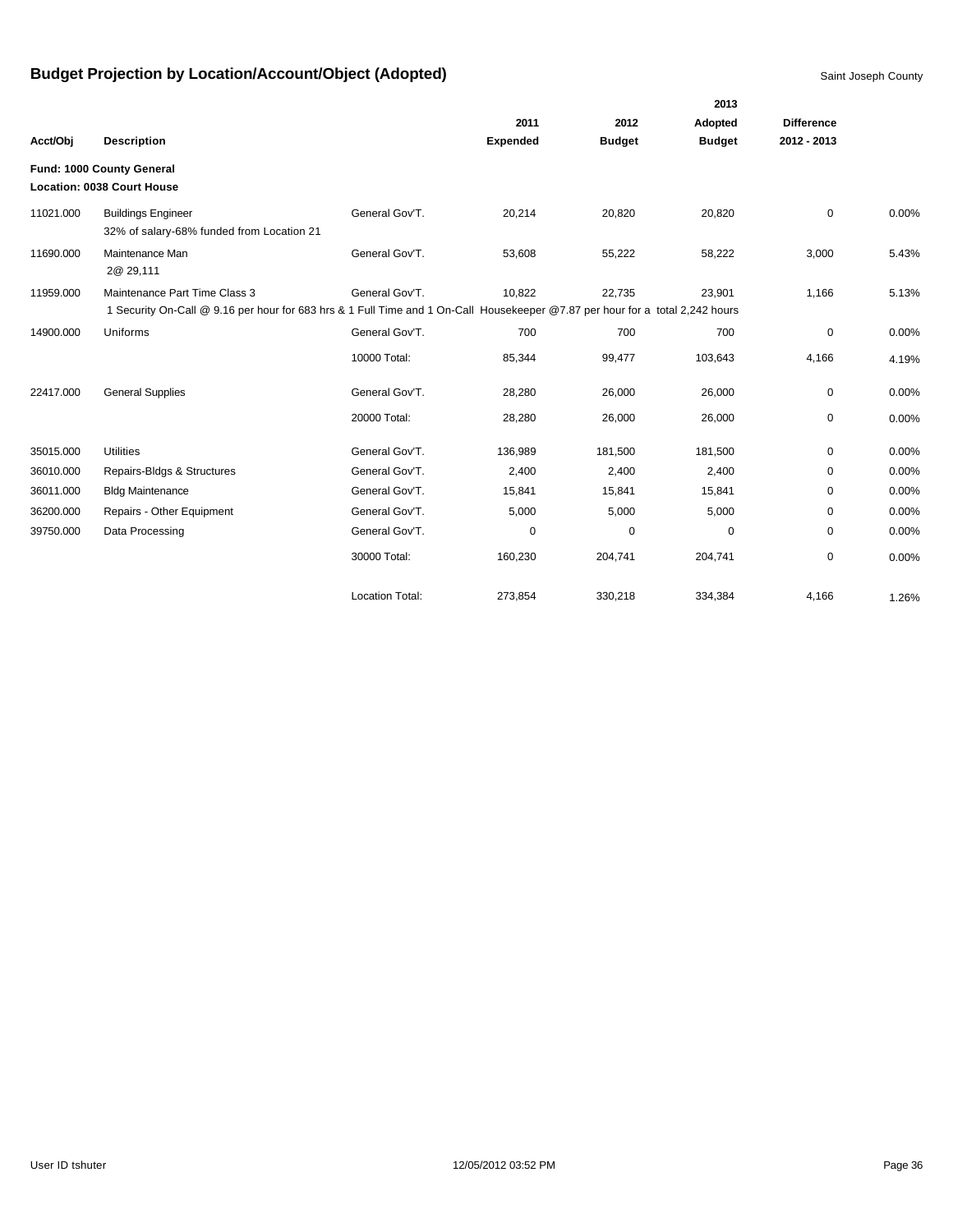|           |                                                                                                                                  |                 |                 |               | 2013          |                   |         |
|-----------|----------------------------------------------------------------------------------------------------------------------------------|-----------------|-----------------|---------------|---------------|-------------------|---------|
|           |                                                                                                                                  |                 | 2011            | 2012          | Adopted       | <b>Difference</b> |         |
| Acct/Obj  | <b>Description</b>                                                                                                               |                 | <b>Expended</b> | <b>Budget</b> | <b>Budget</b> | 2012 - 2013       |         |
|           | Fund: 1000 County General                                                                                                        |                 |                 |               |               |                   |         |
|           | Location: 0048 Pros. Title Iv                                                                                                    |                 |                 |               |               |                   |         |
| 11070.000 | <b>Chief Deputy</b><br>Also paid from Location 18                                                                                | General Gov'T.  | 40,009          | 41,209        | 41,610        | 401               | 0.97%   |
| 11080.000 | Chief Of Admin/Finance<br>Also paid from Location 18                                                                             | General Gov'T.  | 9,850           | 10,146        | 10,646        | 500               | 4.93%   |
| 11081.000 | Asst. Chief - Admin./Finance<br>Also paid from Location 18                                                                       | General Gov'T.  | 21,646          | 22,483        | 23,083        | 600               | 2.67%   |
| 11326.000 | Deputy Prosecutor IV-D<br>DPA'S HAVE A SALARY RANGE OF 45,000- 59,410 BASED ON EXPERIENCE SALARIES 1@ 59,410 1@ 54,000 2@ 50,501 | General Gov'T.  | 152,132         | 207,650       | 214,412       | 6,762             | 3.26%   |
| 11330.000 | Child Support Adm.<br>1@ 72,972 1@ 66,837 1@ 48,380 1@ 38,280 4@ 32,100                                                          | General Gov'T.  | 323,391         | 340,930       | 354,869       | 13,939            | 4.09%   |
| 11348.000 | Comms. & I.T. Coordinator<br>Also paid from Location 18                                                                          | General Gov'T.  | 12,000          | 12,360        | 12,860        | 500               | 4.05%   |
| 11355.000 | Investigator<br>Also paid from Location 18                                                                                       | General Gov'T.  | 15,923          | 16,480        | 17,080        | 600               | 3.64%   |
| 11645.000 | Caseworker<br>1@ 36,220 1@ 34,160 1@ 30,855 2@ 30,340 16@ 29,310                                                                 | General Gov'T.  | 567,916         | 595,340       | 630,875       | 35,535            | 5.97%   |
| 11645.621 | Caseworker<br>2@ 27,500 5@29,310 1@ 32,100 NO APPROPRIATION REQUIRED INCENTIVE FUNDED POSITIONS                                  | Child Sup Incen | 160,375         | 0             | 0             | $\mathbf 0$       | 0.00%   |
| 11957.000 | <b>Interns Part Time</b>                                                                                                         | General Gov'T.  | 3,580           | 5,665         | 5,665         | 0                 | 0.00%   |
| 14800.000 | <b>Fica Contribution</b>                                                                                                         | General Gov'T.  | 95,618          | 90,351        | 100,921       | 10,570            | 11.70%  |
| 14810.000 | P.E.R.F.                                                                                                                         | General Gov'T.  | 64,784          | 58,778        | 105,085       | 46,307            | 78.78%  |
| 14840.000 | Group Insurance                                                                                                                  | General Gov'T.  | 162,830         | 144,000       | 331,305       | 187,305           | 130.07% |
|           |                                                                                                                                  | 10000 Total:    | 1,630,054       | 1,545,392     | 1,848,411     | 303,019           | 19.61%  |
| 21030.000 | <b>Office Supplies</b>                                                                                                           | General Gov'T.  | 10,391          | 8,578         | 8,578         | 0                 | 0.00%   |
| 22010.000 | Gas Oil & Lubricants                                                                                                             | General Gov'T.  | 2,469           | 3,000         | 3,000         | 0                 | 0.00%   |
| 24010.000 | <b>Other Supplies</b>                                                                                                            | General Gov'T.  | 7,178           | 6,831         | 6,831         | 0                 | 0.00%   |
|           |                                                                                                                                  | 20000 Total:    | 20,038          | 18,409        | 18,409        | 0                 | 0.00%   |
| 31070.000 | <b>Other Contractual Services</b>                                                                                                | General Gov'T.  | 39,386          | 30,000        | 30,000        | $\mathbf 0$       | 0.00%   |
| 32020.000 | Travel                                                                                                                           | General Gov'T.  | 14,074          | 10,000        | 10,000        | $\pmb{0}$         | 0.00%   |
| 32050.000 | Instruction & Training                                                                                                           | General Gov'T.  | 10,443          | 10,000        | 10,000        | 0                 | 0.00%   |
| 32200.000 | Telephone                                                                                                                        | General Gov'T.  | 9,978           | 10,000        | 14,600        | 4,600             | 46.00%  |
| 32350.000 | Postage                                                                                                                          | General Gov'T.  | 18,208          | 10,623        | 22,980        | 12,357            | 116.32% |
| 36100.000 | Repairs - Auto & Truck                                                                                                           | General Gov'T.  | 1,346           | 1,750         | 1,750         | 0                 | 0.00%   |
| 36300.000 | Repair - Office Equipment                                                                                                        | General Gov'T.  | 1,484           | 1,750         | 1,750         | 0                 | 0.00%   |
| 37100.000 | Auto Lease<br>From Dept 18                                                                                                       | General Gov'T.  | 3,850           | 4,200         | 4,200         | 0                 | 0.00%   |
| 39750.000 | Data Processing                                                                                                                  | General Gov'T.  | 30,630          | 7,300         | 11,800        | 4,500             | 61.64%  |
|           |                                                                                                                                  | 30000 Total:    | 129,399         | 85,623        | 107,080       | 21,457            | 25.06%  |
| 44250.000 | <b>Office Machines</b>                                                                                                           | General Gov'T.  | 4,448           | $\pmb{0}$     | 47,000        | 47,000            | 0.00%   |
|           |                                                                                                                                  | 40000 Total:    | 4,448           | $\pmb{0}$     | 47,000        | 47,000            | 0.00%   |
|           |                                                                                                                                  | Location Total: | 1,783,939       | 1,649,424     | 2,020,900     | 371,476           | 22.52%  |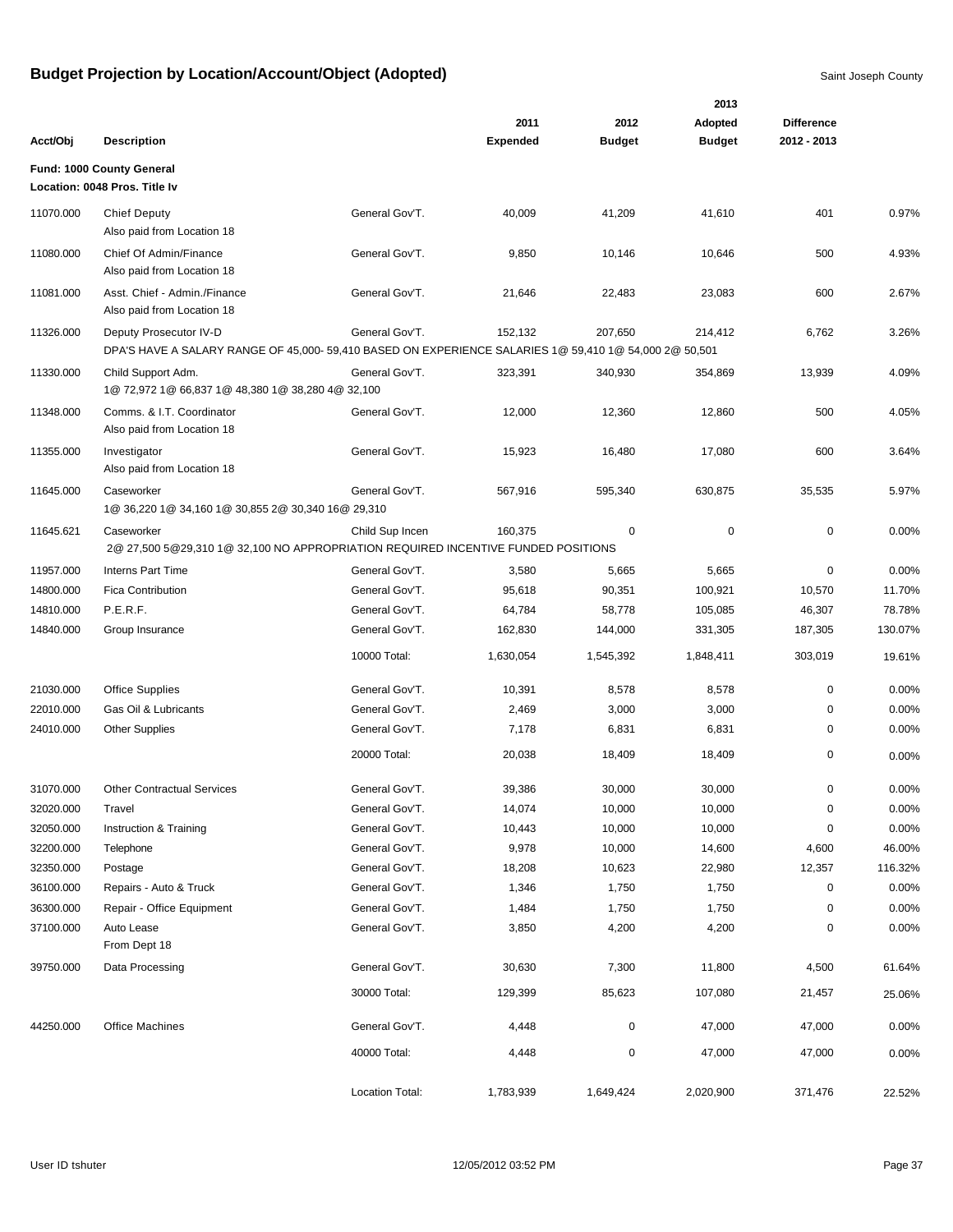|           |                                                                                      |                |                         |                       | 2013                     |                                  |             |
|-----------|--------------------------------------------------------------------------------------|----------------|-------------------------|-----------------------|--------------------------|----------------------------------|-------------|
| Acct/Obj  | <b>Description</b>                                                                   |                | 2011<br><b>Expended</b> | 2012<br><b>Budget</b> | Adopted<br><b>Budget</b> | <b>Difference</b><br>2012 - 2013 |             |
|           |                                                                                      |                |                         |                       |                          |                                  |             |
|           | Fund: 1000 County General<br>Location: 0049 Juvenile Justice Center                  |                |                         |                       |                          |                                  |             |
| 11032.000 | <b>Executive Director</b>                                                            | General Gov'T. | 95,999                  | 84,846                | 85,846                   | 1,000                            | 1.18%       |
| 11049.000 | Director Of Detention                                                                | General Gov'T. | 54,266                  | 55,894                | 56,894                   | 1,000                            | 1.79%       |
| 11067.000 | Director Of Security                                                                 | General Gov'T. | 35,767                  | 41,285                | 42,285                   | 1,000                            | 2.42%       |
| 11075.000 | <b>Deputy Director</b><br>Assistant Director of Detention.                           | General Gov'T. | 42,667                  | 43,947                | 44,947                   | 1,000                            | 2.28%       |
| 11155.000 | <b>Nurses</b><br>1 @ 54,560 2 @ 33,336                                               | General Gov'T. | 110,100                 | 117,832               | 121,232                  | 3,400                            | 2.89%       |
| 11332.000 | Psychologist                                                                         | General Gov'T. | 53,610                  | 61,587                | 62,587                   | 1,000                            | 1.62%       |
| 11334.000 | Controller-Juv. Cntr.<br>Salary includes Grant from DOC supplement of \$3564         | General Gov'T. | 40,894                  | 39,479                | 40,679                   | 1,200                            | 3.04%       |
| 11335.000 | Personnel/Training Officer<br>1@ 55,017 PO Guidelines & 1@ 45,276                    | General Gov'T. | 96,819                  | 98,109                | 100,293                  | 2,184                            | 2.23%       |
| 11338.000 | Youth Care Specialist<br>2@ 30,144                                                   | General Gov'T. | 44,278                  | 111,240               | 60,288                   | (50, 952)                        | $(45.80)\%$ |
| 11367.000 | <b>Team Leaders</b><br>7@ 31,234 w/degree, 10@ 30,172 w/o deg CONTROL OFFICERS       | General Gov'T. | 458,783                 | 494,379               | 520,358                  | 25,979                           | 5.25%       |
| 11370.000 | <b>Detention Officers</b><br>9@ 30,172 w/degree, 20@ 29,203 w/o degree               | General Gov'T. | 699,982                 | 811,321               | 855,608                  | 44,287                           | 5.46%       |
| 11379.000 | Counselor/Caseworker<br>1 @ \$58,197 1 @ 52,000 1 @ 35,095                           | General Gov'T. | 113,280                 | 124,988               | 145,292                  | 20,304                           | 16.24%      |
| 11439.000 | Overtime                                                                             | General Gov'T. | 193,235                 | 63,982                | 120,000                  | 56,018                           | 87.55%      |
| 11535.000 | <b>Special Deputy</b><br>9@ 27,260 SECURITY OFFICERS Includes 1 NEW Security Officer | General Gov'T. | 167,335                 | 206,082               | 245,340                  | 39,258                           | 19.05%      |
| 11601.000 | Supervisor<br>3@ 38,367 3@ 34.119 DETENTION SUPERVISOR                               | General Gov'T. | 204,113                 | 210,058               | 217,458                  | 7,400                            | 3.52%       |
| 11655.000 | Receptionist                                                                         | General Gov'T. | 23,227                  | 24,280                | 25,780                   | 1,500                            | 6.18%       |
| 11670.000 | Bookkeeper<br>Reinstated per mandate including raise                                 | General Gov'T. | 28,021                  | 30,696                | 31,896                   | 1,200                            | 3.91%       |
| 11692.000 | Maintenance Man Class II<br>3 @ 26.510                                               | General Gov'T. | 65,785                  | 75,031                | 79,530                   | 4,499                            | 6.00%       |
| 11704.000 | Dir. Of Bldgs. & Grounds                                                             | General Gov'T. | 54,266                  | 55,894                | 56,894                   | 1,000                            | 1.79%       |
| 11706.000 | Food Service Supervisor                                                              | General Gov'T. | 35,000                  | 36,050                | 37,250                   | 1,200                            | 3.33%       |
| 11714.000 | Maintenance Class III                                                                | General Gov'T. | 19,116                  | 21,630                | 23,130                   | 1,500                            | 6.93%       |
| 11716.000 | Cooks<br>1@ 26,650 3@ 25,110                                                         | General Gov'T. | 91,692                  | 94,982                | 100,980                  | 5,998                            | 6.31%       |
| 11720.000 | <b>Recreation Officers</b>                                                           | General Gov'T. | 29,330                  | 30,376                | 31,576                   | 1,200                            | 3.95%       |
| 11950.000 | Part Time                                                                            | General Gov'T. | 32,288                  | 24,365                | 43,282                   | 18,917                           | 77.64%      |
| 14900.000 | Uniforms                                                                             | General Gov'T. | 4,489                   | 3,715                 | 3,715                    | 0                                | 0.00%       |
|           |                                                                                      | 10000 Total:   | 2,794,342               | 2,962,048             | 3,153,140                | 191,092                          | 6.45%       |
| 22010.000 | Gas Oil & Lubricants                                                                 | General Gov'T. | 6,021                   | 5,500                 | 5,500                    | 0                                | 0.00%       |
| 22200.000 | <b>Household Supplies</b>                                                            | General Gov'T. | 52,075                  | 43,400                | 43,400                   | 0                                | 0.00%       |
| 24100.000 | Food                                                                                 | General Gov'T. | 158,527                 | 180,000               | 180,000                  | 0                                | 0.00%       |
| 24110.000 | Clothing                                                                             | General Gov'T. | 8,170                   | 13,000                | 13,000                   | 0                                | 0.00%       |
| 24120.000 | Medical Supplies, Etc                                                                | General Gov'T. | 4,391                   | 4,050                 | 4,050                    | 0                                | 0.00%       |
|           |                                                                                      | 20000 Total:   | 229,184                 | 245,950               | 245,950                  | 0                                | 0.00%       |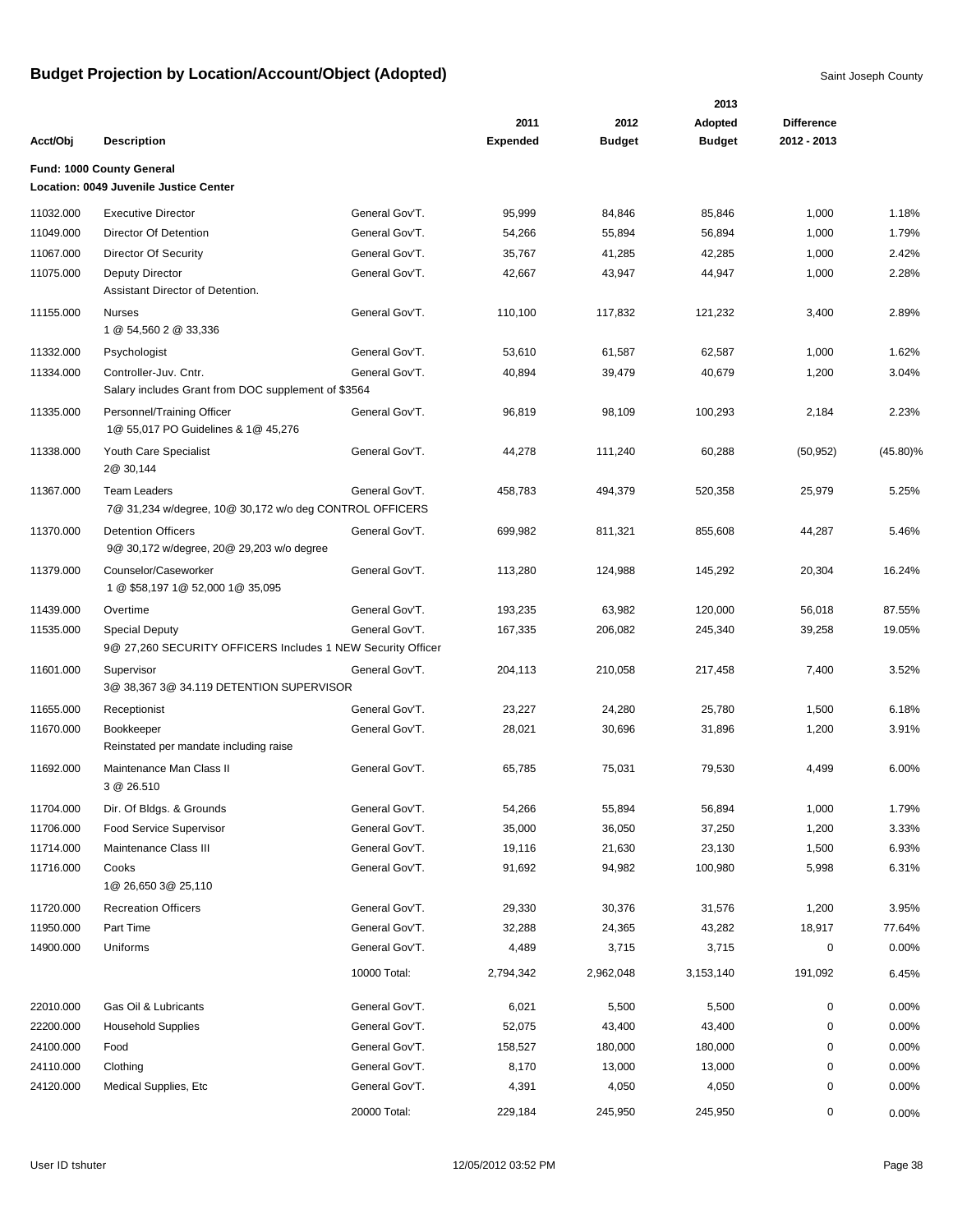|           |                                        |                        |                 |               | 2013          |                   |       |
|-----------|----------------------------------------|------------------------|-----------------|---------------|---------------|-------------------|-------|
|           |                                        |                        | 2011            | 2012          | Adopted       | <b>Difference</b> |       |
| Acct/Obj  | <b>Description</b>                     |                        | <b>Expended</b> | <b>Budget</b> | <b>Budget</b> | 2012 - 2013       |       |
|           | Fund: 1000 County General              |                        |                 |               |               |                   |       |
|           | Location: 0049 Juvenile Justice Center |                        |                 |               |               |                   |       |
| 31070.000 | <b>Other Contractual Services</b>      | General Gov'T.         | 101,649         | 100,000       | 100,000       | 0                 | 0.00% |
| 31150.000 | <b>Medical Services</b>                | General Gov'T.         | 26,584          | 25,600        | 25,600        | 0                 | 0.00% |
| 32020.000 | Travel                                 | General Gov'T.         | 240             | 250           | 250           | 0                 | 0.00% |
| 32050.000 | Instruction & Training                 | General Gov'T.         | 13,541          | 18,000        | 18,000        | 0                 | 0.00% |
| 32200.000 | Telephone                              | General Gov'T.         | 33,326          | 35,000        | 35,000        | 0                 | 0.00% |
| 32350.000 | Postage                                | General Gov'T.         | 0               | 0             | 0             | 0                 | 0.00% |
| 35010.000 | Electric                               | General Gov'T.         | 181,940         | 170,000       | 170,000       | 0                 | 0.00% |
| 35020.000 | Gas                                    | General Gov'T.         | 97,085          | 105,000       | 105,000       | 0                 | 0.00% |
| 35030.000 | Water & Sewage                         | General Gov'T.         | 47,999          | 41,200        | 41,200        | 0                 | 0.00% |
| 35090.000 | <b>Trash Removal</b>                   | General Gov'T.         | 15,960          | 15,000        | 15,000        | 0                 | 0.00% |
| 36010.000 | Repairs-Bldgs & Structures             | General Gov'T.         | 65,467          | 50,000        | 50,000        | 0                 | 0.00% |
| 36100.000 | Repairs - Auto & Truck                 | General Gov'T.         | 5,256           | 5,000         | 5,000         | 0                 | 0.00% |
| 36200.000 | Repairs - Other Equipment              | General Gov'T.         | 28,058          | 35,000        | 35,000        | 0                 | 0.00% |
| 39750.000 | Data Processing                        | General Gov'T.         | 0               | 0             | 0             | 0                 | 0.00% |
|           |                                        | 30000 Total:           | 617,105         | 600,050       | 600,050       | 0                 | 0.00% |
| 44600.000 | Special Equipment                      | General Gov'T.         | 31,277          | 0             | 0             | 0                 | 0.00% |
|           |                                        | 40000 Total:           | 31,277          | 0             | 0             | 0                 | 0.00% |
|           |                                        | <b>Location Total:</b> | 3,671,908       | 3,808,048     | 3,999,140     | 191.092           | 5.02% |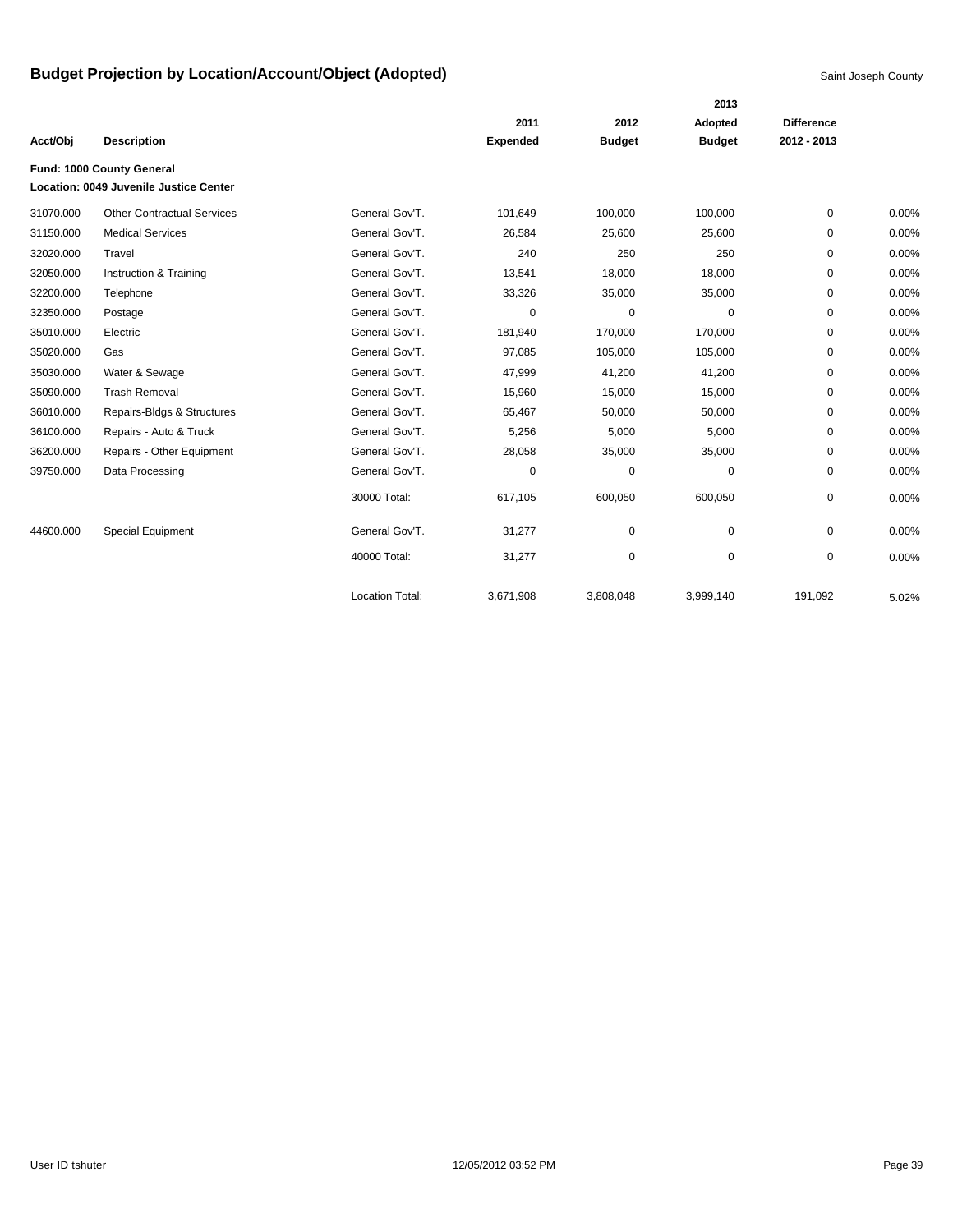|           |                                                                   |                        |                 |               | 2013          |                   |             |
|-----------|-------------------------------------------------------------------|------------------------|-----------------|---------------|---------------|-------------------|-------------|
|           |                                                                   |                        | 2011            | 2012          | Adopted       | <b>Difference</b> |             |
| Acct/Obj  | <b>Description</b>                                                |                        | <b>Expended</b> | <b>Budget</b> | <b>Budget</b> | 2012 - 2013       |             |
|           | Fund: 1000 County General                                         |                        |                 |               |               |                   |             |
|           | <b>Location: 0054 Domestic Relations</b>                          |                        |                 |               |               |                   |             |
| 11009.000 | Director                                                          | General Gov'T.         | 45,953          | 47,332        | 48,332        | 1,000             | 2.11%       |
| 11075.000 | Deputy Director<br>NEW POSITION IN 2013                           | General Gov'T.         | 0               | 0             | 37,250        | 37,250            | 0.00%       |
| 11077.000 | Admin. Assistant<br>2@ 28,733                                     | General Gov'T.         | 26,489          | 54,566        | 57,566        | 3,000             | 5.50%       |
| 11375.000 | <b>Family Court Specialist</b><br>5 positions 1@ 36,150 4@ 33,000 | General Gov'T.         | 201,960         | 211,977       | 168,150       | (43, 827)         | $(20.68)\%$ |
|           |                                                                   | 10000 Total:           | 274,402         | 313,875       | 311,298       | (2,577)           | $(0.82)\%$  |
| 21030.000 | <b>Office Supplies</b>                                            | General Gov'T.         | 2,612           | 2,200         | 2,200         | 0                 | 0.00%       |
|           |                                                                   | 20000 Total:           | 2,612           | 2,200         | 2,200         | 0                 | 0.00%       |
| 32020.000 | Travel                                                            | General Gov'T.         | 629             | 1,500         | 900           | (600)             | $(40.00)\%$ |
| 32050.000 | Instruction & Training                                            | General Gov'T.         | 222             | 400           | 350           | (50)              | $(12.50)\%$ |
| 32200.000 | Telephone                                                         | General Gov'T.         | 802             | 900           | 900           | $\mathbf 0$       | 0.00%       |
| 32350.000 | Postage                                                           | General Gov'T.         | 523             | 900           | 693           | (207)             | $(23.00)\%$ |
| 37400.000 | Leases - Photocopy                                                | General Gov'T.         | 383             | 500           | 500           | 0                 | 0.00%       |
|           |                                                                   | 30000 Total:           | 2,559           | 4,200         | 3,343         | (857)             | $(20.40)\%$ |
|           |                                                                   | <b>Location Total:</b> | 279,573         | 320,275       | 316,841       | (3, 434)          | (1.07)%     |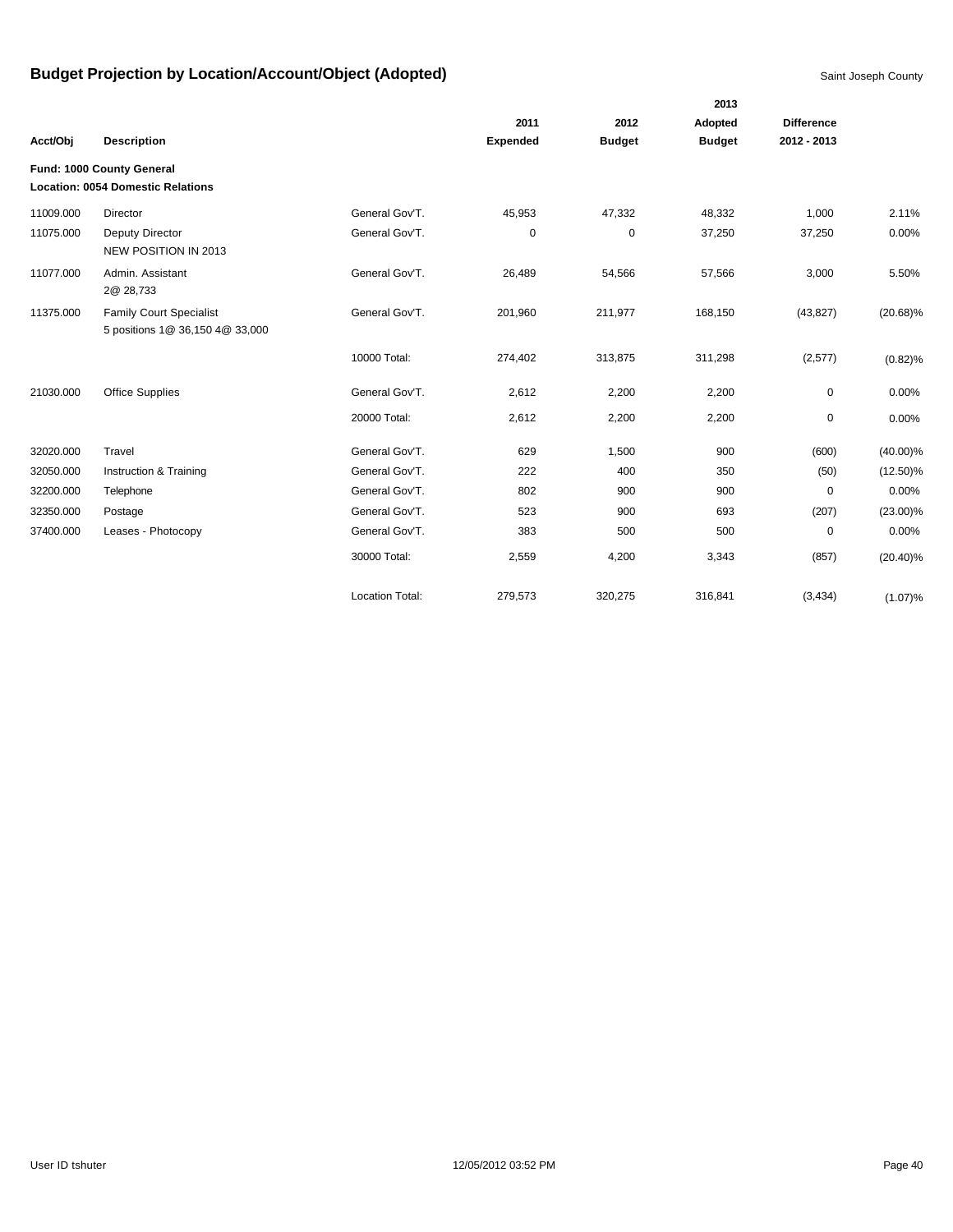|           |                                                                        |                        |                 |               | 2013          |                   |             |
|-----------|------------------------------------------------------------------------|------------------------|-----------------|---------------|---------------|-------------------|-------------|
|           |                                                                        |                        | 2011            | 2012          | Adopted       | <b>Difference</b> |             |
| Acct/Obj  | <b>Description</b>                                                     |                        | <b>Expended</b> | <b>Budget</b> | <b>Budget</b> | 2012 - 2013       |             |
|           | Fund: 1000 County General<br>Location: 0056 C.S.A.P.                   |                        |                 |               |               |                   |             |
| 11009.000 | Director<br>PO/DIRECTOR                                                | General Gov'T.         | 50,350          | 51,860        | 52,742        | 882               | 1.70%       |
| 11077.000 | Admin, Assistant                                                       | General Gov'T.         | 25,564          | 26,265        | 27,765        | 1,500             | 5.71%       |
| 11280.000 | Comp Ofcr/Client Service Coord<br>PO/DRUG COURT COMPIANCE COORD        | General Gov'T.         | 38,500          | 39,655        | 40,527        | 872               | 2.20%       |
| 11291.000 | Client Srv Coord/Drug Court<br>PO/DRUG COURT COORD                     | General Gov'T.         | 46,000          | 39,655        | 40,527        | 872               | 2.20%       |
| 11362.000 | Technician                                                             | General Gov'T.         | 35,916          | 41,972        | 32,100        | (9, 872)          | $(23.52)\%$ |
| 11363.000 | Technician III<br>2@ 22,615                                            | General Gov'T.         | 59,377          | 53,560        | 45,230        | (8, 330)          | $(15.55)\%$ |
| 11379.000 | Counselor/Caseworker<br>3@ 32,198 1@ 53,907 Paid as Probation Officers | General Gov'T.         | 98,944          | 116,268       | 150,501       | 34,233            | 29.44%      |
| 11396.000 | Educator<br>2@ 11.73 hr-Total of 428 hours                             | General Gov'T.         | 4,312           | 4,841         | 5,020         | 179               | 3.70%       |
| 11652.000 | Secretary I                                                            | General Gov'T.         | 20,969          | 22,145        | 23,645        | 1,500             | 6.77%       |
| 11950.000 | Part Time                                                              | General Gov'T.         | $\mathbf 0$     | $\mathbf 0$   | 28,125        | 28,125            | 0.00%       |
|           | Technician 1 - 12.76 Hr @ 896 Hrs. Technician III- 10.70 Hr @ 1560 Hrs |                        |                 |               |               |                   |             |
|           |                                                                        | 10000 Total:           | 379,932         | 396,221       | 446,182       | 49,961            | 12.61%      |
| 21030.000 | <b>Office Supplies</b>                                                 | General Gov'T.         | 5,196           | 3,300         | 3,300         | $\mathbf 0$       | 0.00%       |
|           |                                                                        | 20000 Total:           | 5,196           | 3,300         | 3,300         | 0                 | 0.00%       |
| 31215.000 | Drug Test Fees<br><b>LAB Supplies</b>                                  | General Gov'T.         | 134,827         | 126,500       | 126,500       | $\mathbf 0$       | 0.00%       |
| 32010.000 | Mileage Allowance                                                      | General Gov'T.         | 1,641           | 3,050         | 3,050         | $\mathbf 0$       | 0.00%       |
| 32050.000 | Instruction & Training                                                 | General Gov'T.         | 5,843           | 5,000         | 5,000         | 0                 | 0.00%       |
| 32200.000 | Telephone                                                              | General Gov'T.         | 2,219           | 3,072         | 3,072         | 0                 | 0.00%       |
| 32350.000 | Postage                                                                | General Gov'T.         | 420             | 1,200         | 1,200         | 0                 | 0.00%       |
| 36015.000 | <b>Contractual Services</b>                                            | General Gov'T.         | 1,745           | 5,000         | 5,000         | 0                 | 0.00%       |
| 36300.000 | Repair - Office Equipment                                              | General Gov'T.         | $\pmb{0}$       | 600           | 600           | 0                 | 0.00%       |
| 39750.000 | Data Processing                                                        | General Gov'T.         | 5,935           | 6,000         | 6,000         | 0                 | 0.00%       |
|           |                                                                        | 30000 Total:           | 152,630         | 150,422       | 150,422       | 0                 | 0.00%       |
|           |                                                                        | <b>Location Total:</b> | 537,758         | 549,943       | 599,904       | 49.961            | 9.08%       |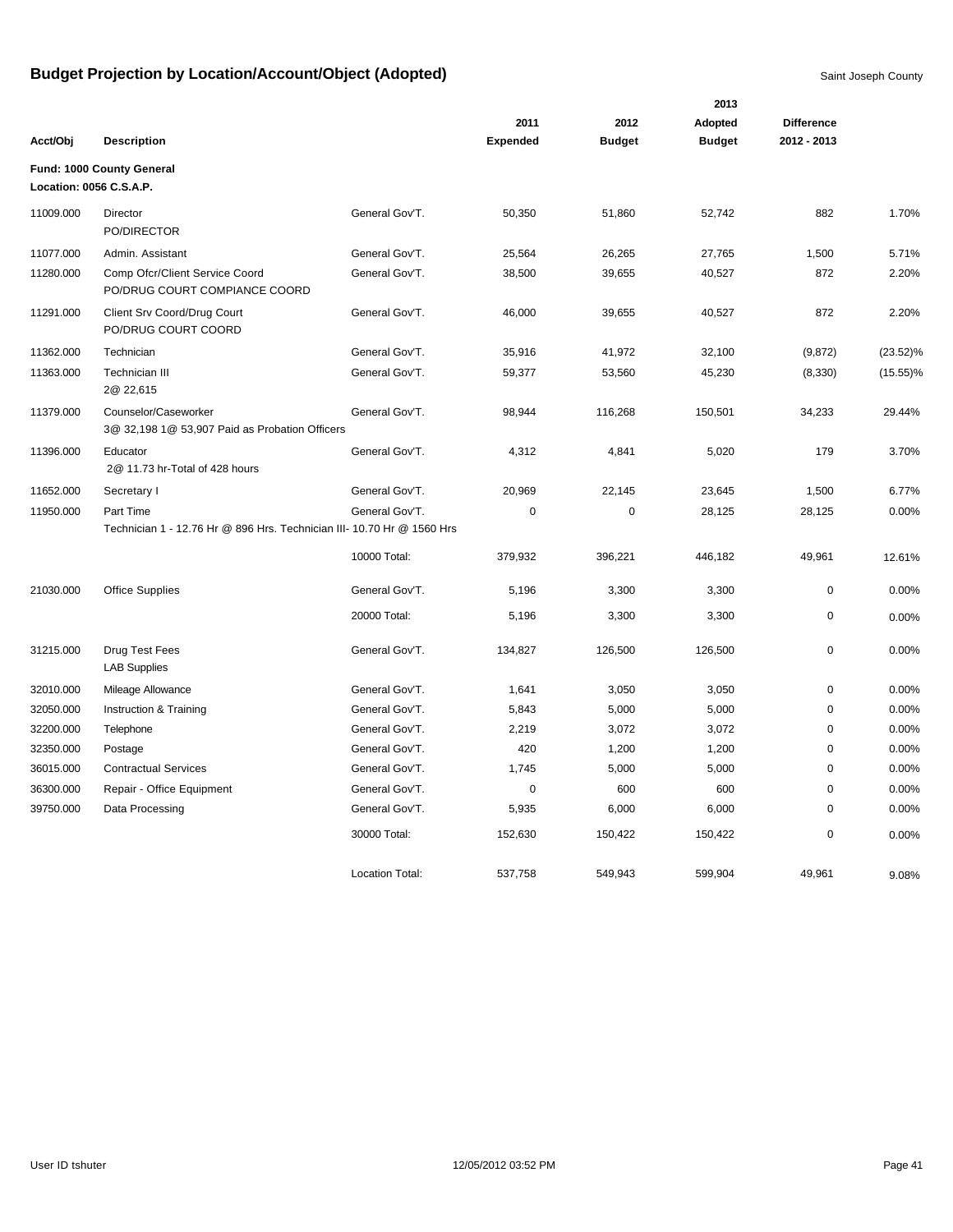|           |                                                           |                        |                 |               | 2013          |                   |       |
|-----------|-----------------------------------------------------------|------------------------|-----------------|---------------|---------------|-------------------|-------|
|           |                                                           |                        | 2011            | 2012          | Adopted       | <b>Difference</b> |       |
| Acct/Obj  | <b>Description</b>                                        |                        | <b>Expended</b> | <b>Budget</b> | <b>Budget</b> | 2012 - 2013       |       |
|           | Fund: 1000 County General<br>Location: 0150 Penn Assessor |                        |                 |               |               |                   |       |
| 11010.000 | <b>Township Assessor</b>                                  | General Gov'T.         | 38,186          | 39,332        | 40,332        | 1,000             | 2.54% |
| 11070.000 | <b>Chief Deputy</b>                                       | General Gov'T.         | 29,190          | 30,656        | 31,856        | 1,200             | 3.91% |
| 11102.000 | Second Deputy                                             | General Gov'T.         | 21,600          | 22,248        | 23,748        | 1,500             | 6.74% |
| 11107.000 | Real Estate Deputy One                                    | General Gov'T.         | 29,610          | 30,498        | 31,698        | 1,200             | 3.93% |
| 11108.000 | Real Estate Deputy Two                                    | General Gov'T.         | 23,907          | 24,624        | 26,124        | 1,500             | 6.09% |
| 11950.000 | Part Time<br>Certifications                               | General Gov'T.         | 0               | $\pmb{0}$     | 1,500         | 1,500             | 0.00% |
|           |                                                           | 10000 Total:           | 142,493         | 147,358       | 155,258       | 7,900             | 5.36% |
| 21030.000 | <b>Office Supplies</b>                                    | General Gov'T.         | 678             | 1,180         | 1,180         | 0                 | 0.00% |
|           |                                                           | 20000 Total:           | 678             | 1,180         | 1,180         | 0                 | 0.00% |
| 32010.000 | Mileage Allowance                                         | General Gov'T.         | 4,496           | 6,300         | 6,300         | 0                 | 0.00% |
| 32020.000 | Travel                                                    | General Gov'T.         | 1,213           | 4,000         | 4,000         | 0                 | 0.00% |
| 32350.000 | Postage                                                   | General Gov'T.         | 0               | 2,000         | 2,000         | 0                 | 0.00% |
| 36300.000 | Repair - Office Equipment                                 | General Gov'T.         | 86              | 600           | 600           | 0                 | 0.00% |
| 39010.000 | Dues & Subscription                                       | General Gov'T.         | 432             | 832           | 832           | 0                 | 0.00% |
|           |                                                           | 30000 Total:           | 6,227           | 13,732        | 13,732        | 0                 | 0.00% |
|           |                                                           | <b>Location Total:</b> | 149,398         | 162,270       | 170,170       | 7,900             | 4.87% |
|           |                                                           | Fund Totals:           | 67,497,657      | 65,334,991    | 56,738,631    | (8,596,360)       | 0.00% |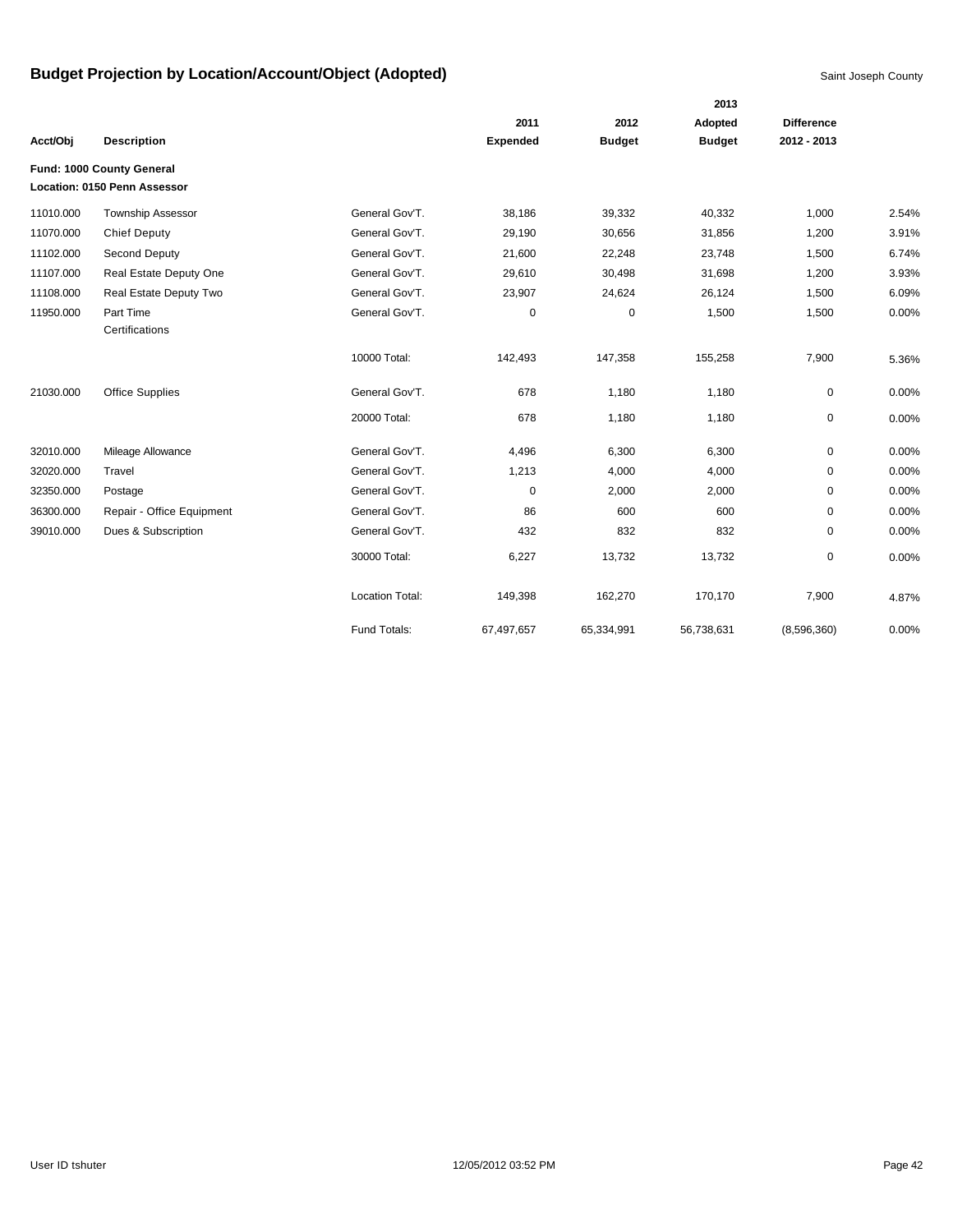|           |                                                                       |                        |                 |               | 2013          |                   |              |
|-----------|-----------------------------------------------------------------------|------------------------|-----------------|---------------|---------------|-------------------|--------------|
|           |                                                                       |                        | 2011            | 2012          | Adopted       | <b>Difference</b> |              |
| Acct/Obj  | <b>Description</b>                                                    |                        | <b>Expended</b> | <b>Budget</b> | <b>Budget</b> | 2012 - 2013       |              |
|           | Fund: 1135 Cumulative Bridge<br>Location: 0069 Cum Bridge-Co Engineer |                        |                 |               |               |                   |              |
| 23401.000 | <b>Bridge Materials</b>                                               | General Gov'T.         | 0               | 15,000        | 15,000        | 0                 | 0.00%        |
|           |                                                                       | 20000 Total:           | 0               | 15,000        | 15,000        | 0                 | 0.00%        |
| 31030.000 | <b>Engineering Services</b>                                           | General Gov'T.         | 48,474          | 30,000        | 30,000        | 0                 | 0.00%        |
| 36005.000 | Darden Br. Hist. Grant Repairs                                        | General Gov'T.         | 0               | 1,250         | 1,250         | 0                 | 0.00%        |
| 36015.000 | <b>Contractual Services</b>                                           | General Gov'T.         | 30,000          | 30,000        | 30,000        | 0                 | 0.00%        |
| 39150.000 | Other Expense                                                         | General Gov'T.         | 115,259         | 90,000        | 90,000        | 0                 | 0.00%        |
|           |                                                                       | 30000 Total:           | 193,733         | 151,250       | 151,250       | 0                 | 0.00%        |
| 43124.000 | Spruce Rd/Pine Creek                                                  | General Gov'T.         | 125             | 0             | $\Omega$      | $\Omega$          | 0.00%        |
| 43507.000 | Linden Road over Heston Creek<br><b>Federal Aid Project</b>           | General Gov'T.         | 339,894         | $\pmb{0}$     | $\mathbf 0$   | $\mathbf 0$       | 0.00%        |
| 45000.000 | Small Bridge Maintenance                                              | General Gov'T.         | 208,611         | 173,750       | 125,000       | (48, 750)         | $(28.06)\%$  |
|           |                                                                       | 40000 Total:           | 548,630         | 173,750       | 125,000       | (48, 750)         | $(28.06)\%$  |
| 90006.000 | Tyler Rd Over Yellowbank Creek<br>Federal Aid Project                 | General Gov'T.         | 62,846          | 180,000       | 0             | (180,000)         | $(100.00)\%$ |
| 90101.000 | Beech Rd over Grimes Ditch                                            | General Gov'T.         | 0               | 180,000       | 450,000       | 270,000           | 150.00%      |
|           |                                                                       | 90000 Total:           | 62,846          | 360,000       | 450,000       | 90,000            | 25.00%       |
|           |                                                                       | <b>Location Total:</b> | 805,209         | 700,000       | 741,250       | 41,250            | 5.89%        |
|           |                                                                       | Fund Totals:           | 805,209         | 700,000       | 741,250       | 41,250            | 150.00%      |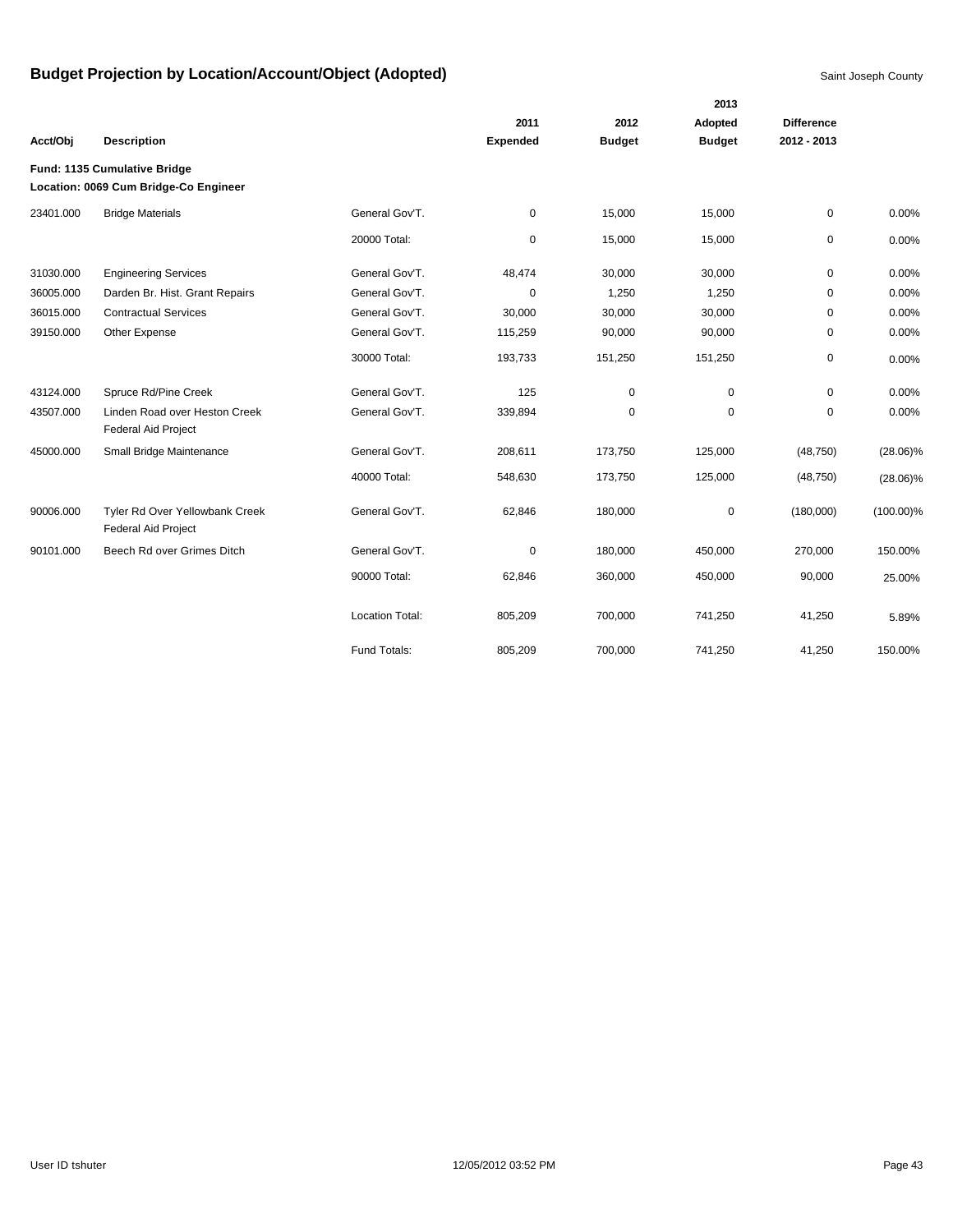|                        |                                     |                 |                 |               | 2013          |                   |          |
|------------------------|-------------------------------------|-----------------|-----------------|---------------|---------------|-------------------|----------|
|                        |                                     |                 | 2011            | 2012          | Adopted       | <b>Difference</b> |          |
| Acct/Obj               | <b>Description</b>                  |                 | <b>Expended</b> | <b>Budget</b> | <b>Budget</b> | 2012 - 2013       |          |
|                        | Fund: 1138 Cum Capital Devlpmt Fund |                 |                 |               |               |                   |          |
| Location: 0002 Auditor |                                     |                 |                 |               |               |                   |          |
| 39750.000              | Data Processing                     | General Gov'T.  | 142,367         | 125,000       | 125,000       | 0                 | 0.00%    |
|                        |                                     | 30000 Total:    | 142,367         | 125,000       | 125,000       | 0                 | $0.00\%$ |
| 42010.000              | <b>Buildings &amp; Structures</b>   | General Gov'T.  | 699,712         | 675,000       | 675,000       | 0                 | 0.00%    |
| 44009.000              | <b>Heavy Equipment</b>              | General Gov'T.  | 586,088         | 555,000       | 555,000       | 0                 | 0.00%    |
| 44250.000              | <b>Office Machines</b>              | General Gov'T.  | 16,724          | 50,000        | 50,000        | 0                 | 0.00%    |
| 44311.000              | <b>Emergency Equipment</b>          | General Gov'T.  | 0               | 25,000        | 25,000        | $\mathbf 0$       | 0.00%    |
| 44605.000              | <b>County Police Equipment</b>      | General Gov'T.  | 0               | 0             | 273,000       | 273,000           | 0.00%    |
| 45010.000              | Autos                               | General Gov'T.  | 328,806         | 450,000       | 450,000       | $\Omega$          | 0.00%    |
| 45510.000              | Furniture & Fixtures                | General Gov'T.  | 11,276          | 10,000        | 10,000        | 0                 | 0.00%    |
|                        |                                     | 40000 Total:    | 1,642,606       | 1,765,000     | 2,038,000     | 273,000           | 15.47%   |
|                        |                                     | Location Total: | 1,784,973       | 1,890,000     | 2,163,000     | 273,000           | 14.44%   |
|                        |                                     | Fund Totals:    | 1,784,973       | 1,890,000     | 2,163,000     | 273,000           | 0.00%    |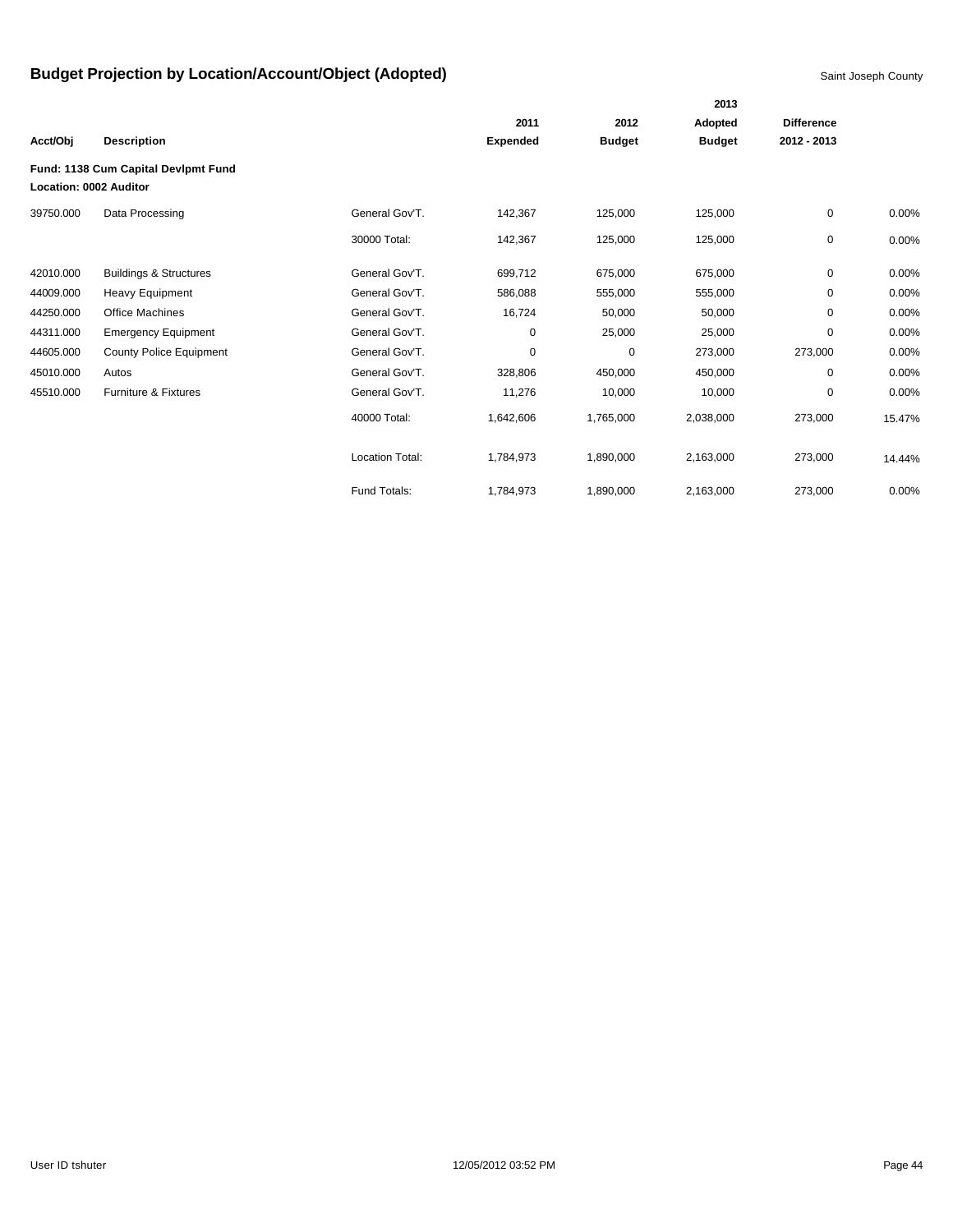|                       |                                                                                                                                                          |                   |                 |               | 2013          |                   |              |
|-----------------------|----------------------------------------------------------------------------------------------------------------------------------------------------------|-------------------|-----------------|---------------|---------------|-------------------|--------------|
|                       |                                                                                                                                                          |                   | 2011            | 2012          | Adopted       | <b>Difference</b> |              |
| Acct/Obj              | <b>Description</b>                                                                                                                                       |                   | <b>Expended</b> | <b>Budget</b> | <b>Budget</b> | 2012 - 2013       |              |
|                       | Fund: 1159 County Health                                                                                                                                 |                   |                 |               |               |                   |              |
| Location: 0055 Health |                                                                                                                                                          |                   |                 |               |               |                   |              |
| 11030.000             | Administrator                                                                                                                                            | General Gov'T.    | 55,000          | 56,650        | 57,650        | 1,000             | 1.77%        |
| 11041.000             | <b>Attorney Part Time</b>                                                                                                                                | General Gov'T.    | 15,135          | 15,135        | 16,135        | 1,000             | 6.61%        |
| 11055.000             | <b>County Health Officer</b>                                                                                                                             | General Gov'T.    | 58,000          | 59,740        | 60,740        | 1,000             | 1.67%        |
| 11073.000             | Finance Manager                                                                                                                                          | General Gov'T.    | 0               | 32,394        | 33,594        | 1,200             | 3.70%        |
| 11077.000             | Admin. Assistant<br>1@27,801 1@ 28,316 1@ 29,552                                                                                                         | General Gov'T.    | 78,802          | 81,169        | 85,669        | 4,500             | 5.54%        |
| 11143.000             | Registrars                                                                                                                                               | General Gov'T.    | 228,621         | 238,704       | 253,704       | 15,000            | 6.28%        |
|                       | 3@ 24,160 1@ 24,418 1@ 24,727 1@ 25,190 1@ 26,426 1@26,478 1@ 26,735 1@ 27,250                                                                           |                   |                 |               |               |                   |              |
| 11150.000             | Vital Records Supervisor                                                                                                                                 | General Gov'T.    | 29,000          | 29,870        | 31,370        | 1,500             | 5.02%        |
| 11152.000             | Director of Nursing                                                                                                                                      | General Gov'T.    | 50,925          | 52,453        | 53,453        | 1,000             | 1.91%        |
| 11153.000             | Asst. Director of Nursing                                                                                                                                | General Gov'T.    | 39,849          | 44,397        | 45,397        | 1,000             | 2.25%        |
| 11155.000             | <b>Nurses</b>                                                                                                                                            | General Gov'T.    | 289,679         | 338,622       | 349,422       | 10,800            | 3.19%        |
|                       | 7@ 38,512 1@ 39,108 1@ 40,730                                                                                                                            |                   |                 |               |               |                   |              |
| 11157.000             | Epidemiologist/EmerPre Super                                                                                                                             | General Gov'T.    | 36,850          | 44,856        | 45,856        | 1,000             | 2.23%        |
| 11157.805             | Epidemiologist/EmerPre Super                                                                                                                             | <b>Trust Fund</b> | 27,842          | 0             | 0             | 0                 | 0.00%        |
| 11161.000             | Env. Health Director                                                                                                                                     | General Gov'T.    | 43,466          | 44,856        | 45,856        | 1,000             | 2.23%        |
| 11163.000             | <b>Food Services Director</b>                                                                                                                            | General Gov'T.    | 43,550          | 44,856        | 45,856        | 1,000             | 2.23%        |
| 11164.000             | <b>Environmental/Food Specialist</b><br>1@ 31,467 1@ 31,637 2@ 32,100 3@ 32,152 4@ 32,667 1@ 33,182 1@ 33,388 2@ 38,124 Includes 1 NEW position @ 31,467 | General Gov'T.    | 423,678         | 441,979       | 497,246       | 55,267            | 12.50%       |
| 11193.000             | <b>Health Educator</b>                                                                                                                                   | General Gov'T.    | 35,000          | 36,050        | 67,485        | 31,435            | 87.20%       |
|                       | 1@ 30,235 1@ 37,250 Includes 1 NEW position @ 30,235                                                                                                     |                   |                 |               |               |                   |              |
| 11312.000             | I.T. Manager                                                                                                                                             | General Gov'T.    | 32,479          | 40,222        | 0             | (40, 222)         | $(100.00)\%$ |
| 11650.000             | <b>Executive Secretary</b>                                                                                                                               | General Gov'T.    | 27,540          | 28,366        | 29,866        | 1,500             | 5.29%        |
| 11718.000             | Soc Sec Cont & Grant Fringe                                                                                                                              | General Gov'T.    | 112,225         | 126,023       | 131,527       | 5,504             | 4.37%        |
| 11728.000             | <b>Retirement Cont Health</b>                                                                                                                            | General Gov'T.    | 74,406          | 102,221       | 131,394       | 29,173            | 28.54%       |
| 11738.000             | Group Insurance                                                                                                                                          | General Gov'T.    | 210,255         | 211,000       | 422,000       | 211,000           | 100.00%      |
| 11758.000             | <b>Unemployment Comp</b>                                                                                                                                 | General Gov'T.    | 0               | 750           | 750           | $\mathbf 0$       | 0.00%        |
| 11828.000             | Instruction                                                                                                                                              | General Gov'T.    | 925             | 1,000         | 1,000         | 0                 | 0.00%        |
| 11965.000             | Clinic Physician Parttime Hrly                                                                                                                           | General Gov'T.    | 0               | 1,000         | 1,000         | 0                 | 0.00%        |
|                       |                                                                                                                                                          | 10000 Total:      | 1,913,227       | 2,072,313     | 2,406,970     | 334,657           | 16.15%       |
| 22118.000             | <b>Office Supplies</b>                                                                                                                                   | General Gov'T.    | 14,761          | 15,750        | 16,850        | 1,100             | 6.98%        |
| 22148.000             | <b>Field Supplies</b>                                                                                                                                    | General Gov'T.    | 1,948           | 2,500         | 3,000         | 500               | 20.00%       |
| 22238.000             | Garage & Motor Supplies Other                                                                                                                            | General Gov'T.    | 12,990          | 14,000        | 14,000        | $\mathbf 0$       | 0.00%        |
| 22328.000             | <b>Equipment Repairs</b>                                                                                                                                 | General Gov'T.    | 2,959           | 2,250         | 2,250         | 0                 | 0.00%        |
| 22448.000             | <b>Books</b>                                                                                                                                             | General Gov'T.    | 467             | 500           | 500           | 0                 | 0.00%        |
|                       |                                                                                                                                                          | 20000 Total:      | 33,125          | 35,000        | 36,600        | 1,600             | 4.57%        |
| 31070.000             | <b>Other Contractual Services</b>                                                                                                                        | General Gov'T.    | 0               | 225           | 225           | 0                 | 0.00%        |
| 32208.000             | Telephone & Beepers                                                                                                                                      | General Gov'T.    | 12,146          | 12,000        | 12,400        | 400               | 3.33%        |
| 33025.800             | Other                                                                                                                                                    | Bio-Terrorism     | 0               | 1,000         | 1,000         | 0                 | 0.00%        |
|                       | <b>Bio Terrorism</b>                                                                                                                                     |                   |                 |               |               |                   |              |
| 33118.000             | <b>Immunization Supplies</b>                                                                                                                             | General Gov'T.    | 90,000          | 130,000       | 130,000       | $\pmb{0}$         | 0.00%        |
| 33128.000             | <b>Environmental Health</b>                                                                                                                              | General Gov'T.    | 636             | 2,000         | 2,000         | 0                 | 0.00%        |
| 33228.000             | Postage                                                                                                                                                  | General Gov'T.    | 6,316           | 9,000         | 9,000         | 0                 | 0.00%        |
| 33238.000             | <b>Travel Expense</b>                                                                                                                                    | General Gov'T.    | 15,489          | 14,500        | 16,500        | 2,000             | 13.79%       |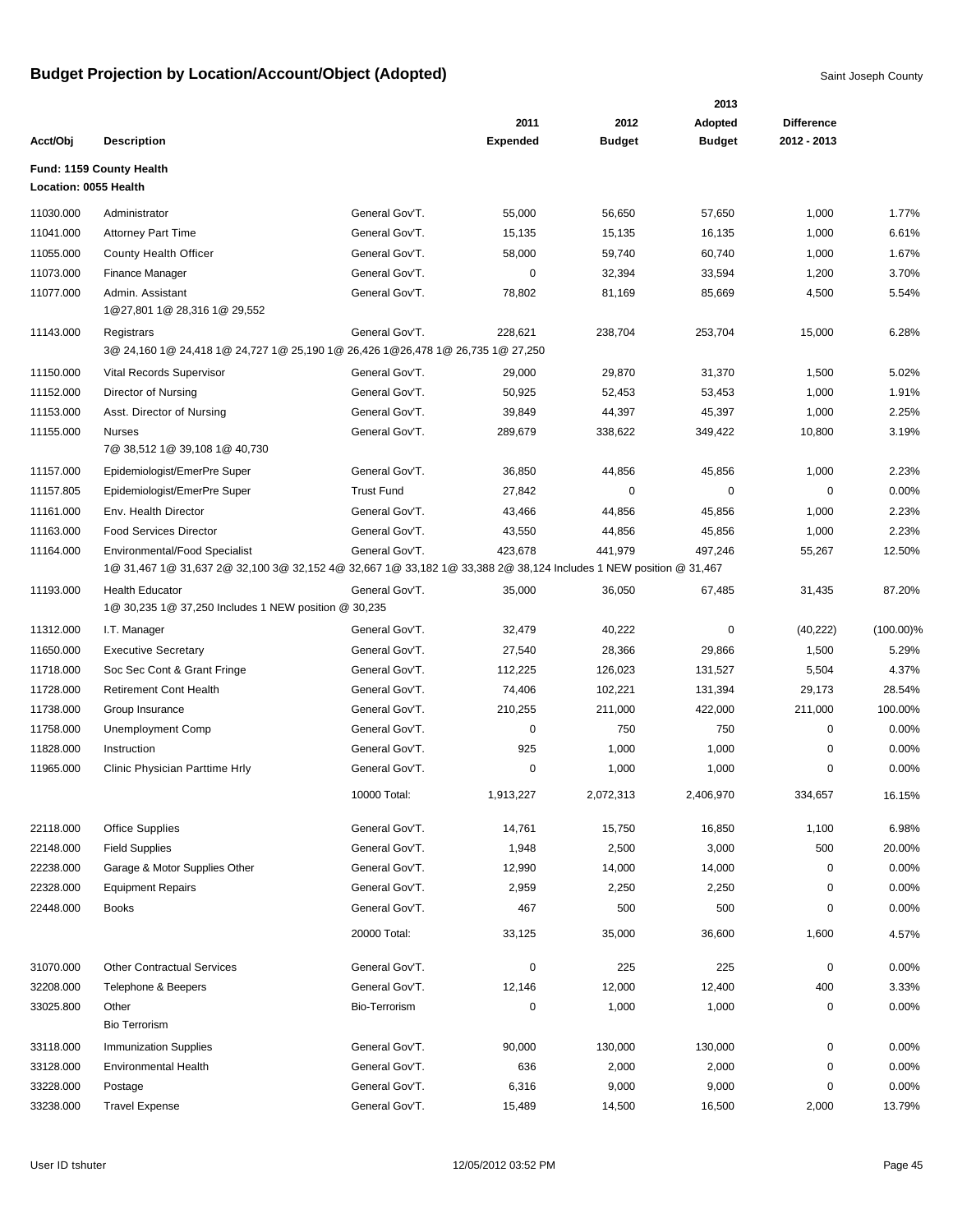|                       |                                 |                        |                 |               | 2013          |                   |          |
|-----------------------|---------------------------------|------------------------|-----------------|---------------|---------------|-------------------|----------|
|                       |                                 |                        | 2011            | 2012          | Adopted       | <b>Difference</b> |          |
| Acct/Obj              | <b>Description</b>              |                        | <b>Expended</b> | <b>Budget</b> | <b>Budget</b> | 2012 - 2013       |          |
| Location: 0055 Health | Fund: 1159 County Health        |                        |                 |               |               |                   |          |
| 33368.000             | Public Info. & Educ.            | General Gov'T.         | 0               | 100           | 100           | $\mathbf 0$       | $0.00\%$ |
| 33648.000             | <b>Rebinding Records</b>        | General Gov'T.         | 0               | 1,500         | 1,500         | $\mathbf 0$       | 0.00%    |
| 33918.000             | Professional Dues & Journals    | General Gov'T.         | 400             | 500           | 500           | 0                 | $0.00\%$ |
| 33938.000             | Vector Abatement                | General Gov'T.         | 0               | 2,000         | 2,000         | 0                 | 0.00%    |
| 36500.000             | Service Contract                | General Gov'T.         | 5,574           | 6,100         | 6,100         | $\mathbf 0$       | 0.00%    |
| 37050.000             | <b>Credit Card Service Fees</b> | General Gov'T.         | 0               | 550           | 550           | 0                 | 0.00%    |
| 39450.000             | <b>Environmental Control</b>    | General Gov'T.         | 550             | 1,000         | 1,000         | 0                 | 0.00%    |
| 39750.000             | Data Processing                 | General Gov'T.         | 2,308           | 5,000         | 8,500         | 3,500             | 70.00%   |
|                       |                                 | 30000 Total:           | 133,419         | 185,475       | 191,375       | 5,900             | 3.18%    |
|                       |                                 | <b>Location Total:</b> | 2,079,771       | 2,292,788     | 2,634,945     | 342,157           | 14.92%   |
|                       |                                 | Fund Totals:           | 2,079,771       | 2,292,788     | 2,634,945     | 342,157           | 70.00%   |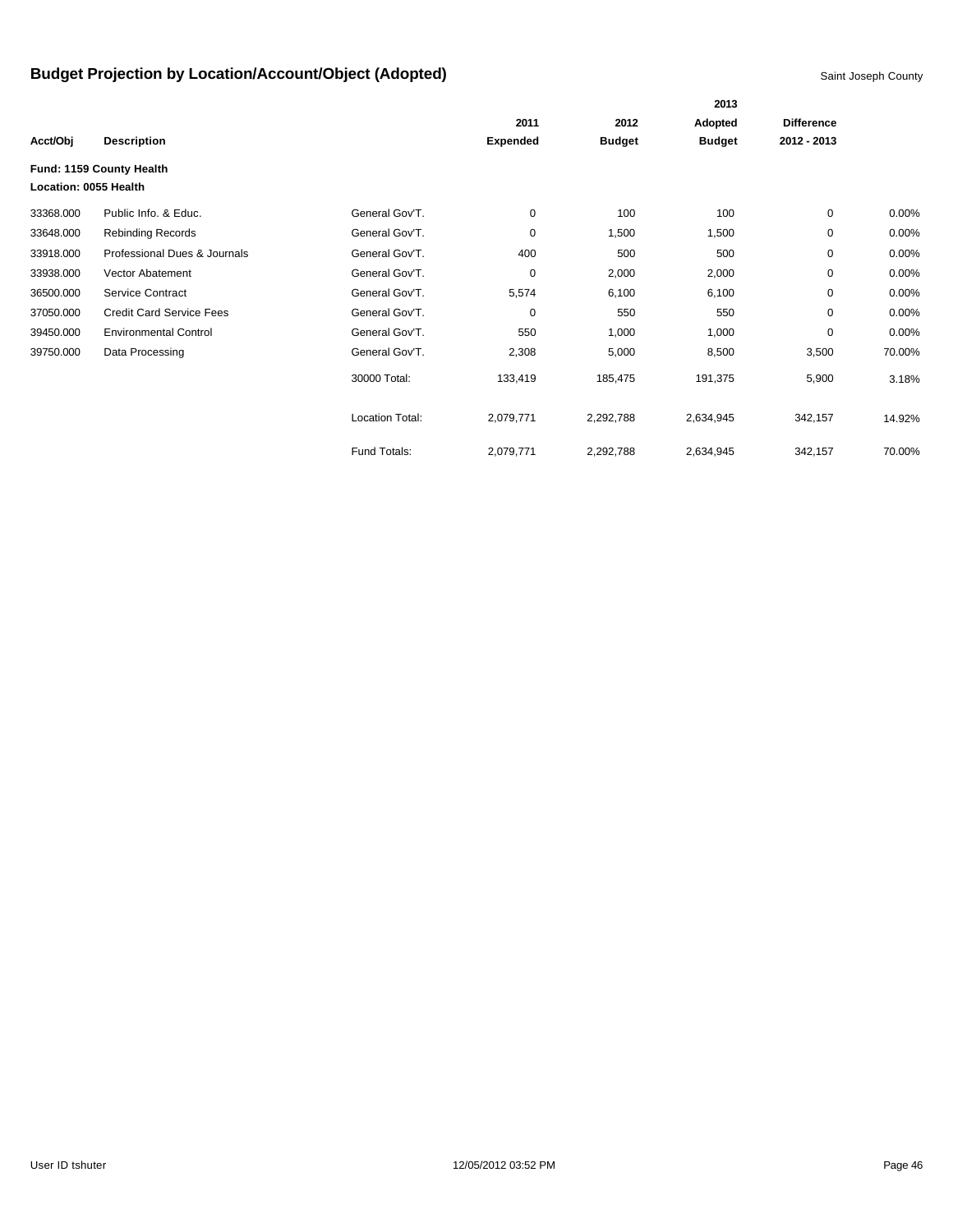|           |                                                   |                        |                 |               | 2013          |                   |             |
|-----------|---------------------------------------------------|------------------------|-----------------|---------------|---------------|-------------------|-------------|
|           |                                                   |                        | 2011            | 2012          | Adopted       | <b>Difference</b> |             |
| Acct/Obj  | <b>Description</b>                                |                        | <b>Expended</b> | <b>Budget</b> | <b>Budget</b> | 2012 - 2013       |             |
|           | Fund: 1171 Major Cumulative Bridge                |                        |                 |               |               |                   |             |
|           | Location: 0023 County Engineer                    |                        |                 |               |               |                   |             |
| 31020.000 | Administration                                    | General Gov'T.         | 100,550         | 100,550       | 100,550       | 0                 | 0.00%       |
|           | Reimburse County General Fund for Engineer Staff. |                        |                 |               |               |                   |             |
| 38012.000 | Int. - Maj. Bridge Bonds-2005                     | General Gov'T.         | 135,025         | 127,025       | 119,025       | (8,000)           | $(6.30)\%$  |
| 38013.000 | Prin - Maj Bridge Bonds - 2005                    | General Gov'T.         | 200,000         | 200,000       | 225,000       | 25,000            | 12.50%      |
| 38017.000 | MCB Bonds - 2000                                  | General Gov'T.         | 665,000         | 680,000       | 690,000       | 10,000            | 1.47%       |
| 38024.000 | Int. - Maj. Bridge Bonds-2000                     | General Gov'T.         | 143,370         | 123,420       | 103,020       | (20, 400)         | $(16.53)\%$ |
|           |                                                   | 30000 Total:           | 1,243,945       | 1,230,995     | 1,237,595     | 6,600             | 0.54%       |
| 43050.000 | Major Bridge Maintenance/Rehab                    | General Gov'T.         | 47.750          | 169,005       | 163,000       | (6,005)           | $(3.55)$ %  |
| 43142.000 | Sample/Olive Overpass Rehab.                      | General Gov'T.         | 294,098         | 0             | 0             | 0                 | 0.00%       |
| 43144.000 | Mishawaka Ave./St. Jos. River                     | General Gov'T.         | 171,629         | 0             | 0             | $\mathbf 0$       | 0.00%       |
| 43145.000 | Ironwood Dr./St. Joseph River                     | General Gov'T.         | 45,203          | 0             | 0             | $\mathbf 0$       | 0.00%       |
| 43146.000 | Twyckenham Dr./St. Joseph Rive                    | General Gov'T.         | 320,270         | 0             | 0             | 0                 | 0.00%       |
|           |                                                   | 40000 Total:           | 878,950         | 169,005       | 163,000       | (6,005)           | $(3.55)$ %  |
|           |                                                   | <b>Location Total:</b> | 2,122,895       | 1,400,000     | 1,400,595     | 595               | 0.04%       |
|           |                                                   | Fund Totals:           | 2,122,895       | 1,400,000     | 1,400,595     | 595               | 0.00%       |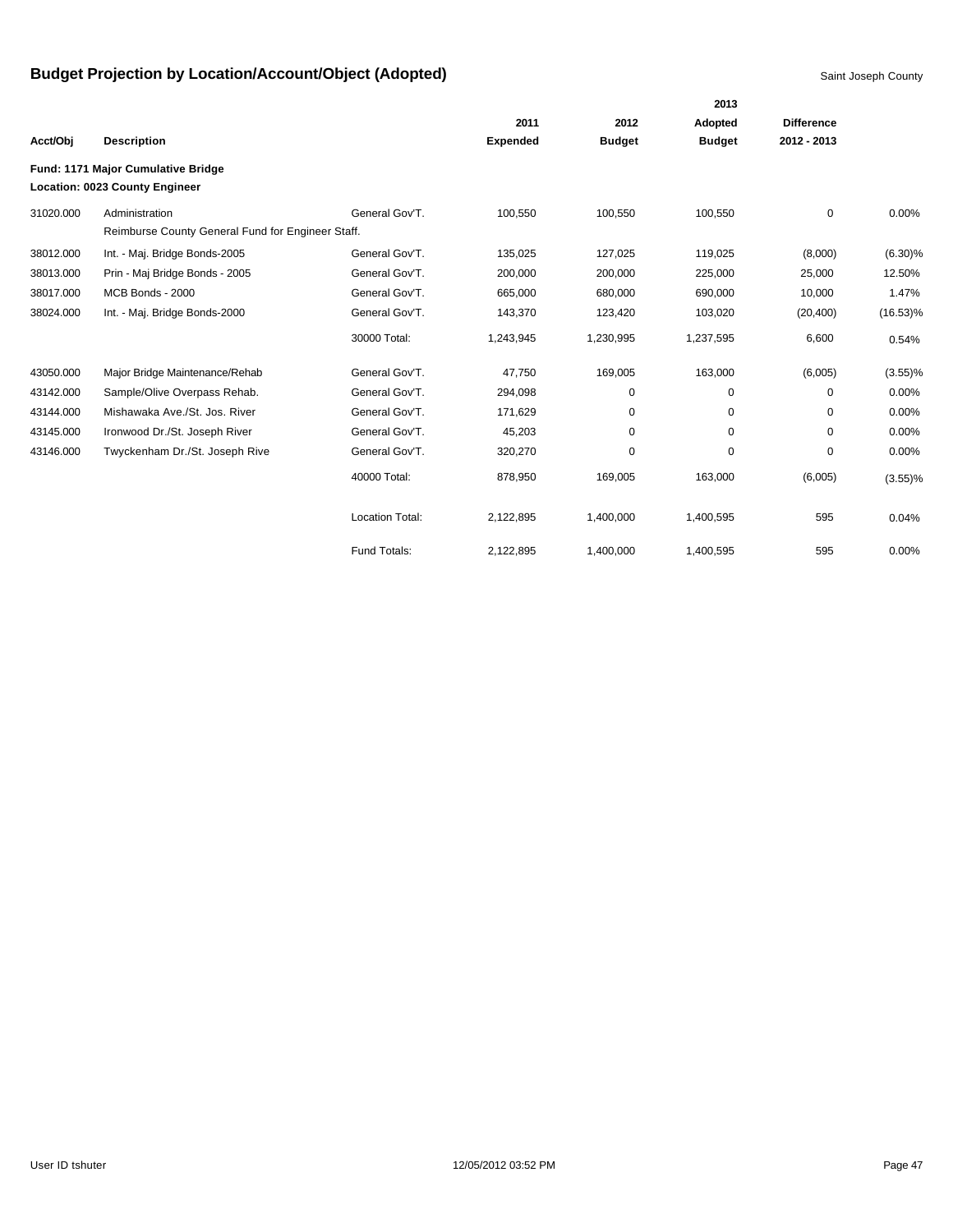|           |                                   |                 |                 |               | 2013          |                   |        |
|-----------|-----------------------------------|-----------------|-----------------|---------------|---------------|-------------------|--------|
|           |                                   |                 | 2011            | 2012          | Adopted       | <b>Difference</b> |        |
| Acct/Obj  | <b>Description</b>                |                 | <b>Expended</b> | <b>Budget</b> | <b>Budget</b> | 2012 - 2013       |        |
|           | Fund: 1176 County Highway         |                 |                 |               |               |                   |        |
|           | Location: 0061 Highway Adm        |                 |                 |               |               |                   |        |
| 11061.000 | <b>Highway Commissioner</b>       | General Gov'T.  | 58,164          | 59,909        | 60,909        | 1,000             | 1.67%  |
| 11400.000 | Payroll Adm/Adm Assistant         | General Gov'T.  | 31,342          | 32,282        | 33,482        | 1,200             | 3.72%  |
| 11401.000 | <b>Highway Engineer</b>           | General Gov'T.  | 31,955          | 63,195        | 64,195        | 1,000             | 1.58%  |
| 11406.000 | Area Adm./Adm. Assistant          | General Gov'T.  | 31,342          | 32,282        | 33,482        | 1,200             | 3.72%  |
| 11407.000 | Supervisor<br>5@ \$48,369         | General Gov'T.  | 229,945         | 236,845       | 241,845       | 5,000             | 2.11%  |
| 11447.000 | <b>Construction Technician IV</b> | General Gov'T.  | 35,942          | 37,305        | 38,505        | 1,200             | 3.22%  |
|           |                                   | 10000 Total:    | 418,690         | 461,818       | 472,418       | 10,600            | 2.30%  |
| 21030.000 | <b>Office Supplies</b>            | General Gov'T.  | 439             | 700           | 700           | 0                 | 0.00%  |
| 24010.000 | <b>Other Supplies</b>             | General Gov'T.  | 1,793           | 2,000         | 2,000         | 0                 | 0.00%  |
|           |                                   | 20000 Total:    | 2,232           | 2,700         | 2,700         | 0                 | 0.00%  |
| 32020.000 | Travel                            | General Gov'T.  | 642             | 600           | 600           | $\mathbf 0$       | 0.00%  |
| 32200.000 | Telephone                         | General Gov'T.  | 15,901          | 18,000        | 18,000        | $\mathbf 0$       | 0.00%  |
| 32300.000 | Freight & Express                 | General Gov'T.  | $\mathbf 0$     | 250           | 250           | $\mathbf 0$       | 0.00%  |
| 32350.000 | Postage                           | General Gov'T.  | $\mathbf 0$     | 300           | 400           | 100               | 33.33% |
| 35015.000 | <b>Utilities</b>                  | General Gov'T.  | 74,778          | 75,000        | 75,000        | $\mathbf 0$       | 0.00%  |
| 36010.000 | Repairs-Bldgs & Structures        | General Gov'T.  | 2,794           | 10,000        | 10,000        | $\mathbf 0$       | 0.00%  |
| 39010.000 | Dues & Subscription               | General Gov'T.  | 229             | 600           | 600           | $\mathbf 0$       | 0.00%  |
| 39150.000 | Other Expense                     | General Gov'T.  | 1,720           | 1,500         | 1,500         | $\mathbf 0$       | 0.00%  |
|           |                                   | 30000 Total:    | 96,064          | 106,250       | 106,350       | 100               | 0.09%  |
| 44250.000 | <b>Office Machines</b>            | General Gov'T.  | 160             | 2,000         | 2,000         | $\mathbf 0$       | 0.00%  |
|           |                                   | 40000 Total:    | 160             | 2,000         | 2,000         | 0                 | 0.00%  |
|           |                                   | Location Total: | 517,146         | 572,768       | 583,468       | 10,700            | 1.87%  |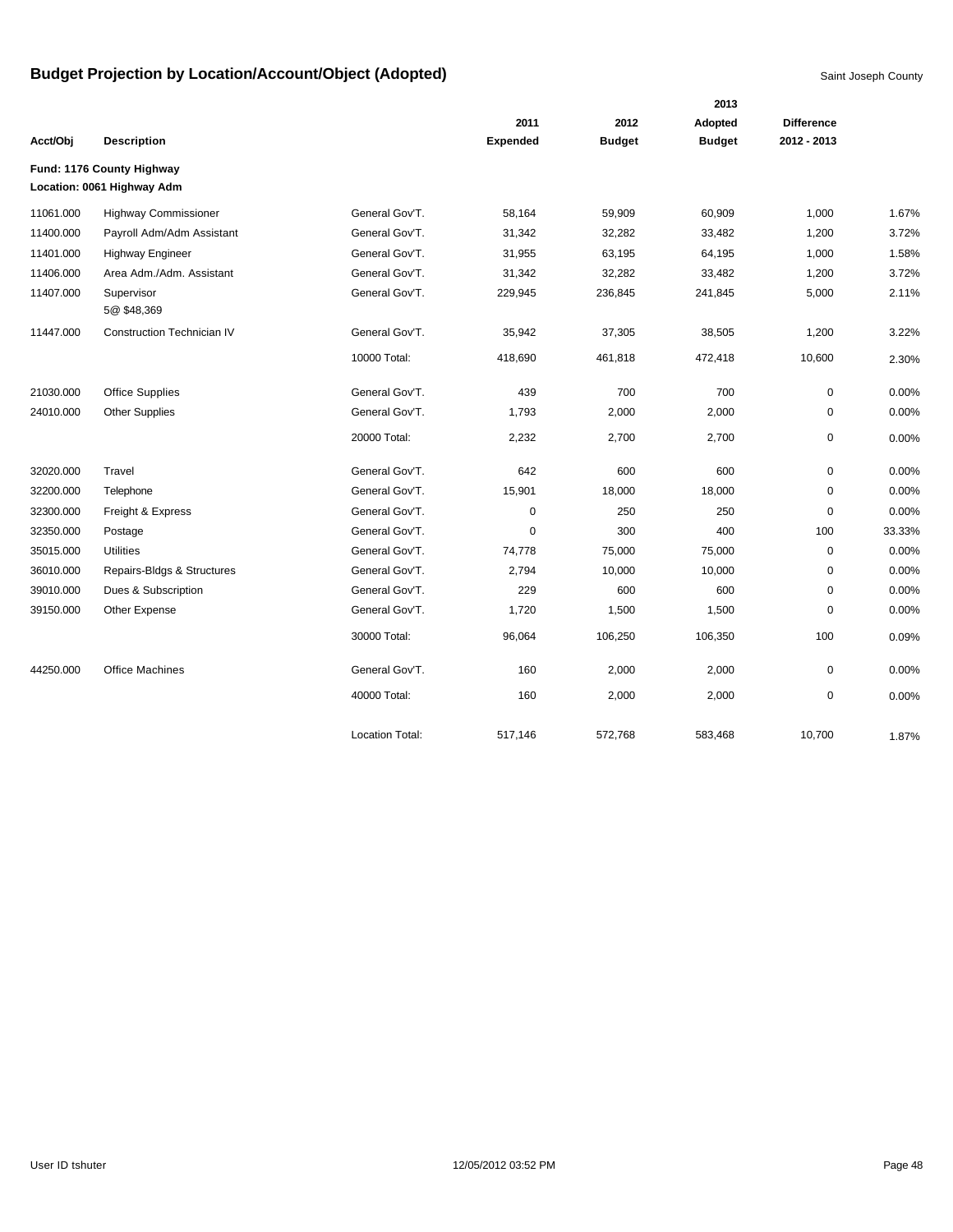|           |                                                                 |                        |                 |               | 2013          |                   |             |
|-----------|-----------------------------------------------------------------|------------------------|-----------------|---------------|---------------|-------------------|-------------|
|           |                                                                 |                        | 2011            | 2012          | Adopted       | <b>Difference</b> |             |
| Acct/Obj  | <b>Description</b>                                              |                        | <b>Expended</b> | <b>Budget</b> | <b>Budget</b> | 2012 - 2013       |             |
|           | Fund: 1176 County Highway<br>Location: 0062 Highway Maintenance |                        |                 |               |               |                   |             |
| 11402.000 | Asst. Supervisors<br>5@ 34,944                                  | General Gov'T.         | 161,166         | 168,845       | 174,720       | 5,875             | 3.48%       |
| 11423.000 | Group 3 (Hrly)<br>23@ 31,580                                    | General Gov'T.         | 620,364         | 699,276       | 726,340       | 27,064            | 3.87%       |
| 11424.000 | Group 2 (Hrly)<br>33@ 30,335                                    | General Gov'T.         | 1,001,012       | 948,559       | 1,001,055     | 52,496            | 5.53%       |
| 11428.000 | Part Time (Hrly)<br>8@ 400 hours @ 12.37 per hour               | General Gov'T.         | 38,817          | 38,300        | 39,584        | 1,284             | 3.35%       |
| 11439.000 | Overtime                                                        | General Gov'T.         | 73,168          | 115,633       | 115,633       | 0                 | 0.00%       |
| 14900.000 | Uniforms                                                        | General Gov'T.         | 23,879          | 30,320        | 30,320        | $\mathbf 0$       | 0.00%       |
|           |                                                                 | 10000 Total:           | 1,918,406       | 2,000,933     | 2,087,652     | 86,719            | 4.33%       |
| 23200.000 | Hardware & Tools                                                | General Gov'T.         | 5,297           | 3,600         | 3,600         | 0                 | 0.00%       |
| 23210.000 | Calcium Chloride                                                | General Gov'T.         | 245,285         | 245,148       | 219,912       | (25, 236)         | $(10.29)\%$ |
| 23220.000 | <b>Weed Spray</b>                                               | General Gov'T.         | 2,093           | 4,000         | 4,000         | 0                 | 0.00%       |
| 23230.000 | Paint                                                           | General Gov'T.         | 79,507          | 95,000        | 95,000        | 0                 | 0.00%       |
| 23240.000 | <b>Other Supplies</b>                                           | General Gov'T.         | $\mathbf 0$     | 1,500         | 1,500         | $\pmb{0}$         | 0.00%       |
| 23400.000 | Stone Gravel, Aggregates                                        | General Gov'T.         | 44,840          | 75,000        | 75,000        | 0                 | 0.00%       |
| 23410.000 | Culverts, Tile & Sewer Pipes                                    | General Gov'T.         | 3,418           | 8,000         | 8,000         | 0                 | 0.00%       |
| 23420.000 | <b>Bituminous</b>                                               | General Gov'T.         | 126,898         | 125,000       | 125,000       | $\mathbf 0$       | 0.00%       |
| 23430.000 | Lumber                                                          | General Gov'T.         | 217             | 1,500         | 1,500         | 0                 | 0.00%       |
| 23440.000 | Road Signs                                                      | General Gov'T.         | 29,663          | 60,000        | 60,000        | 0                 | 0.00%       |
| 23460.000 | <b>Other Materials</b>                                          | General Gov'T.         | 891             | 2,000         | 2,000         | 0                 | 0.00%       |
|           |                                                                 | 20000 Total:           | 538,109         | 620,748       | 595,512       | (25, 236)         | (4.07)%     |
| 35015.000 | <b>Utilities</b>                                                | General Gov'T.         | 36,934          | 45,000        | 45,000        | 0                 | 0.00%       |
| 35090.000 | <b>Trash Removal</b>                                            | General Gov'T.         | 66,770          | 55,000        | 55,000        | $\mathbf 0$       | 0.00%       |
| 36014.000 | Road Repairs                                                    | General Gov'T.         | 4,767           | 10,000        | 10,000        | 0                 | 0.00%       |
| 37210.000 | <b>Rental Of Equipment</b>                                      | General Gov'T.         | 15,076          | 7,500         | 7,500         | 0                 | 0.00%       |
| 39050.000 | Licenses                                                        | General Gov'T.         | 90              | 200           | 200           | $\mathbf 0$       | 0.00%       |
| 39150.000 | Other Expense                                                   | General Gov'T.         | 3,914           | 4,000         | 4,000         | $\mathbf 0$       | 0.00%       |
| 39510.000 | Drainage & Other Assessment                                     | General Gov'T.         | 441             | 800           | 800           | 0                 | 0.00%       |
|           |                                                                 | 30000 Total:           | 127,992         | 122,500       | 122,500       | $\mathbf 0$       | 0.00%       |
|           |                                                                 | <b>Location Total:</b> | 2,584,507       | 2,744,181     | 2,805,664     | 61,483            | 2.24%       |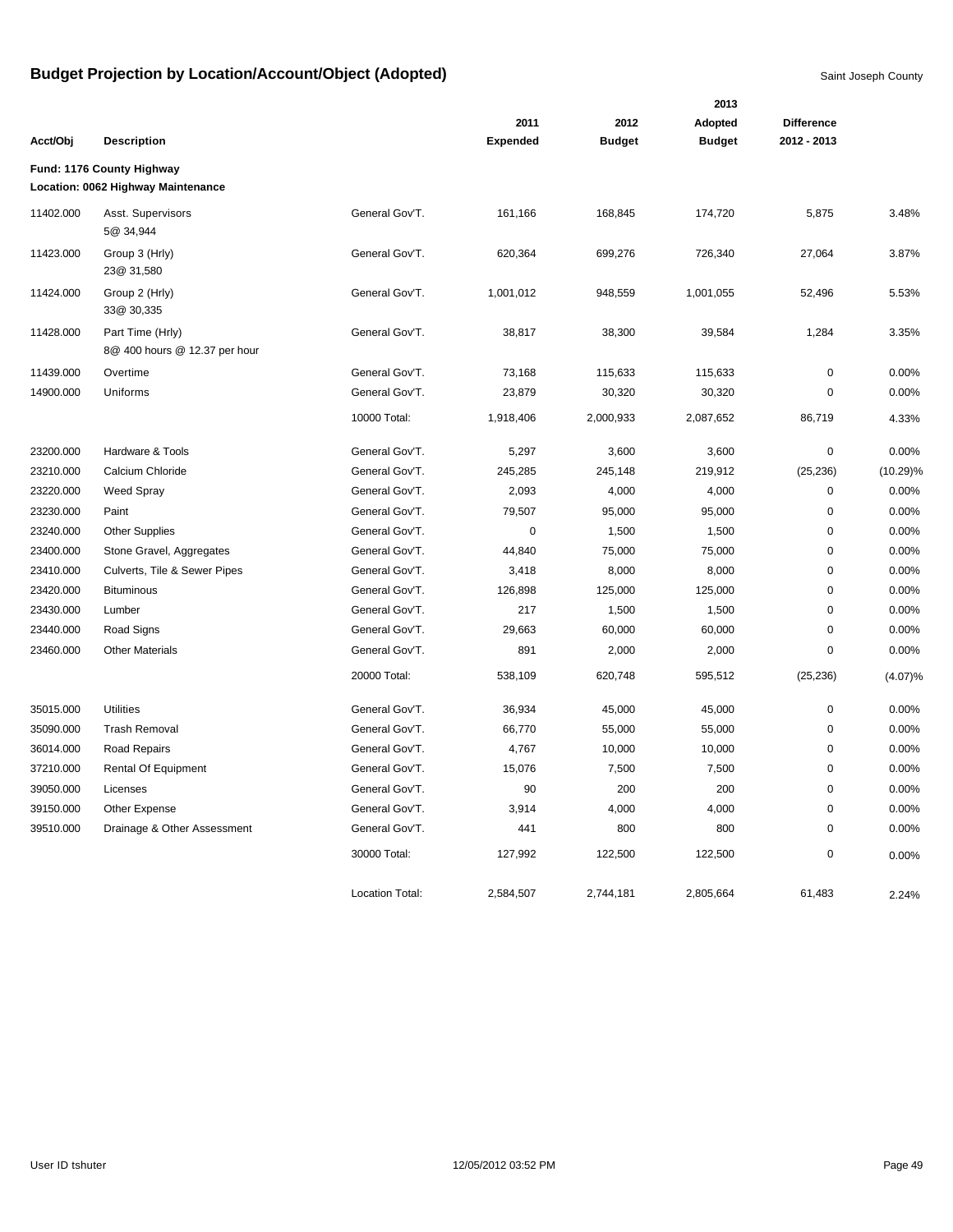|           |                                                             |                        |                 |               | 2013          |                   |             |
|-----------|-------------------------------------------------------------|------------------------|-----------------|---------------|---------------|-------------------|-------------|
|           |                                                             |                        | 2011            | 2012          | Adopted       | <b>Difference</b> |             |
| Acct/Obj  | <b>Description</b>                                          |                        | <b>Expended</b> | <b>Budget</b> | <b>Budget</b> | 2012 - 2013       |             |
|           | Fund: 1176 County Highway<br>Location: 0064 Highway Gen Exp |                        |                 |               |               |                   |             |
| 11436.000 | Group B Mechanic<br>5@ 34,149                               | General Gov'T.         | 151,153         | 164,726       | 170,745       | 6,019             | 3.65%       |
| 11437.000 | Group C Mechanic<br>5@ 31,789                               | General Gov'T.         | 56,894          | 152,507       | 158,945       | 6,438             | 4.22%       |
| 11439.000 | Overtime                                                    | General Gov'T.         | 8,448           | 20,000        | 20,000        | $\mathbf 0$       | 0.00%       |
| 14800.000 | <b>Fica Contribution</b>                                    | General Gov'T.         | 186,801         | 212,153       | 220,275       | 8,122             | 3.83%       |
| 14810.000 | P.E.R.F.                                                    | General Gov'T.         | 127,571         | 176,471       | 184,588       | 8,117             | 4.60%       |
| 14840.000 | Group Insurance                                             | General Gov'T.         | 295,000         | 295,000       | 295,000       | 0                 | 0.00%       |
| 14910.000 | C.D.L. Compliance                                           | General Gov'T.         | 6,026           | 7,000         | 7,000         | $\mathbf 0$       | 0.00%       |
|           |                                                             | 10000 Total:           | 831,893         | 1,027,857     | 1,056,553     | 28,696            | 2.79%       |
| 22010.000 | Gas Oil & Lubricants                                        | General Gov'T.         | 582,971         | 700,000       | 358,425       | (341, 575)        | $(48.80)\%$ |
| 22100.000 | Tires & Tubes                                               | General Gov'T.         | 41,279          | 50,000        | 60,000        | 10,000            | 20.00%      |
| 22120.000 | Garage & Motor Supplies                                     | General Gov'T.         | 133,798         | 200,000       | 200,000       | 0                 | 0.00%       |
| 24010.000 | Other Supplies                                              | General Gov'T.         | 22,916          | 40,000        | 40,000        | $\mathbf 0$       | 0.00%       |
|           |                                                             | 20000 Total:           | 780,964         | 990,000       | 658,425       | (331, 575)        | $(33.49)\%$ |
| 32210.000 | Radio Maintenance                                           | General Gov'T.         | 18,391          | 10,000        | 10,000        | $\mathbf 0$       | 0.00%       |
| 34030.000 | Insurance Coverage                                          | General Gov'T.         | 0               | 140,000       | 140,000       | $\mathbf 0$       | 0.00%       |
| 34050.000 | <b>Workmens Comp</b>                                        | General Gov'T.         | 0               | 30,000        | 30,000        | 0                 | 0.00%       |
| 35015.000 | <b>Utilities</b>                                            | General Gov'T.         | 49,909          | 90,000        | 90,000        | 0                 | 0.00%       |
| 36010.000 | Repairs-Bldgs & Structures                                  | General Gov'T.         | 13,164          | 15,000        | 15,000        | 0                 | 0.00%       |
| 36100.000 | Repairs - Auto & Truck                                      | General Gov'T.         | 36,059          | 40,000        | 40,000        | 0                 | 0.00%       |
| 36110.000 | Repairs - Road Equip                                        | General Gov'T.         | 43,154          | 44,124        | 44,124        | 0                 | 0.00%       |
| 36200.000 | Repairs - Other Equipment                                   | General Gov'T.         | 16,702          | 25,000        | 25,000        | $\pmb{0}$         | 0.00%       |
|           |                                                             | 30000 Total:           | 177,379         | 394,124       | 394,124       | $\pmb{0}$         | 0.00%       |
| 42010.000 | <b>Buildings &amp; Structures</b>                           | General Gov'T.         | 4,687           | 10,000        | 10,000        | 0                 | 0.00%       |
|           |                                                             | 40000 Total:           | 4,687           | 10,000        | 10,000        | 0                 | 0.00%       |
|           |                                                             | <b>Location Total:</b> | 1,794,923       | 2,421,981     | 2,119,102     | (302, 879)        | $(12.51)\%$ |
|           |                                                             | Fund Totals:           | 4,896,576       | 5,738,930     | 5,508,234     | (230, 696)        | 0.00%       |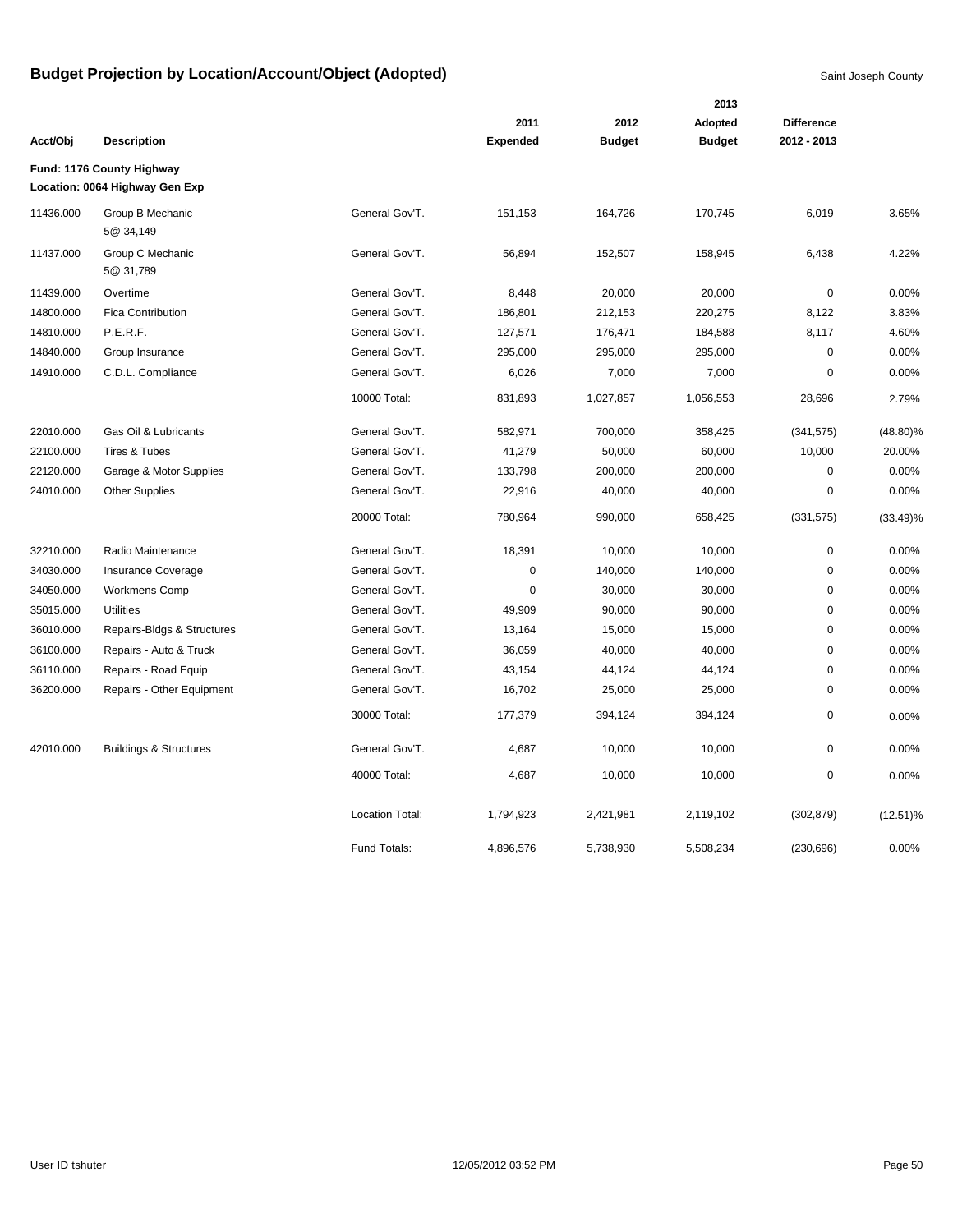|           |                                                                                                                           |                 |                 |               | 2013          |                   |             |
|-----------|---------------------------------------------------------------------------------------------------------------------------|-----------------|-----------------|---------------|---------------|-------------------|-------------|
|           |                                                                                                                           |                 | 2011            | 2012          | Adopted       | <b>Difference</b> |             |
| Acct/Obi  | <b>Description</b>                                                                                                        |                 | <b>Expended</b> | <b>Budget</b> | <b>Budget</b> | 2012 - 2013       |             |
|           | Fund: 1188 2017 Cum Reassessment                                                                                          |                 |                 |               |               |                   |             |
|           | <b>Location: 0012 County Assessor</b>                                                                                     |                 |                 |               |               |                   |             |
| 11010.000 | Township Assessor                                                                                                         | General Gov'T.  | 1,426           | 5,150         | 5,150         | 0                 | 0.00%       |
| 11012.000 | <b>County Assessor</b>                                                                                                    | General Gov'T.  | 0               | 22,660        | 22,660        | $\Omega$          | 0.00%       |
| 11040.000 | <b>Board Member</b>                                                                                                       | General Gov'T.  | 20,036          | 65,000        | 65,000        | 0                 | 0.00%       |
|           | 5 @ \$12 per hour                                                                                                         |                 |                 |               |               |                   |             |
| 11101.000 | Deputy                                                                                                                    | General Gov'T.  | 168,468         | 944,706       | 122,628       | (822,078)         | $(87.02)\%$ |
|           | 1@ 24,531 1@ 26,138 1@ 26,673 1@ 20,220 1@ 25,066                                                                         |                 |                 |               |               |                   |             |
| 11102.000 | Second Deputy                                                                                                             | General Gov'T.  | 0               | 0             | 58,000        | 58,000            | 0.00%       |
|           | 2@ 29,000                                                                                                                 |                 |                 |               |               |                   |             |
| 11103.000 | <b>Third Deputy</b>                                                                                                       | General Gov'T.  | 0               | 0             | 187,200       | 187,200           | 0.00%       |
|           | 5@ 37,440                                                                                                                 |                 |                 |               |               |                   |             |
| 11625.000 | Prop. Tax Appeals Manager                                                                                                 | General Gov'T.  | 12,637          | 31,000        | 32,200        | 1,200             | 3.87%       |
| 11809.000 | Compliance Manager-Reasses.                                                                                               | General Gov'T.  | 12,637          | 31,000        | 32,200        | 1,200             | 3.87%       |
| 11950.000 | Part Time                                                                                                                 | General Gov'T.  | $\mathbf 0$     | 34,500        | 104,500       | 70,000            | 202.90%     |
|           | \$3,500 for Certifications-Certificates Required \$101,000 for Part Time Hourly Paid Deputies 8.00-20.00 per hour maximum |                 |                 |               |               |                   |             |
| 14800.000 | <b>Fica Contribution</b>                                                                                                  | General Gov'T.  | 14,887          | 87,981        | 46,905        | (41,076)          | $(46.69)\%$ |
|           | Based on 38 employees                                                                                                     |                 |                 |               |               |                   |             |
| 14810.000 | P.E.R.F.                                                                                                                  | General Gov'T.  | 8,086           | 65,986        | 33,546        | (32, 440)         | $(49.16)\%$ |
|           | 8%                                                                                                                        |                 |                 |               |               |                   |             |
| 14840.000 | Group Insurance                                                                                                           | General Gov'T.  | 19,000          | 76,000        | 158,500       | 82,500            | 108.55%     |
|           |                                                                                                                           | 10000 Total:    | 257,177         | 1,363,983     | 868,489       | (495, 494)        | $(36.33)\%$ |
|           |                                                                                                                           |                 |                 |               |               |                   |             |
| 21010.000 | <b>Stationery &amp; Printing</b>                                                                                          | General Gov'T.  | 748             | 15,000        | 15,000        | 0                 | 0.00%       |
| 21020.000 | <b>Official Forms &amp; Records</b>                                                                                       | General Gov'T.  | 265             | 15,000        | 15,000        | 0                 | 0.00%       |
| 21030.000 | <b>Office Supplies</b>                                                                                                    | General Gov'T.  | 2,384           | 15,000        | 15,000        | 0                 | 0.00%       |
|           |                                                                                                                           | 20000 Total:    | 3,397           | 45,000        | 45,000        | 0                 | 0.00%       |
|           |                                                                                                                           |                 |                 |               |               |                   |             |
| 31070.000 | <b>Other Contractual Services</b>                                                                                         | General Gov'T.  | 174,318         | 600,000       | 600,000       | 0                 | 0.00%       |
| 31300.000 | <b>Appraisers Fees</b>                                                                                                    | General Gov'T.  | 0               | 20,000        | 50,000        | 30,000            | 150.00%     |
| 31400.000 | <b>Mapping Services</b>                                                                                                   | General Gov'T.  | 0               | 20,000        | 20,000        | 0                 | 0.00%       |
| 32010.000 | Mileage Allowance                                                                                                         | General Gov'T.  | 1,185           | 25,080        | 25,080        | 0                 | 0.00%       |
| 32020.000 | Travel                                                                                                                    | General Gov'T.  | 2,349           | 8,000         | 8,000         | 0                 | 0.00%       |
| 32200.000 | Telephone                                                                                                                 | General Gov'T.  | 4,523           | 10,000        | 10,000        | 0                 | 0.00%       |
| 32350.000 | Postage                                                                                                                   | General Gov'T.  | 1,689           | 60,160        | 60,160        | 0                 | 0.00%       |
|           | 128,000 parcel mailing Form 11's                                                                                          |                 |                 |               |               |                   |             |
| 36300.000 | Repair - Office Equipment                                                                                                 | General Gov'T.  | 0               | 2,500         | 2,500         | 0                 | 0.00%       |
| 37100.000 | Auto Lease                                                                                                                | General Gov'T.  | 0               | 0             | 6,000         | 6,000             | 0.00%       |
| 37400.000 | Leases - Photocopy                                                                                                        | General Gov'T.  | 0               | 2,500         | 2,500         | 0                 | 0.00%       |
| 39010.000 | Dues & Subscription                                                                                                       | General Gov'T.  | 0               | 2,500         | 2,500         | 0                 | 0.00%       |
| 39750.000 | Data Processing                                                                                                           | General Gov'T.  | 19,274          | 130,000       | 130,000       | 0                 | 0.00%       |
|           |                                                                                                                           | 30000 Total:    | 203,338         | 880,740       | 916,740       | 36,000            | 4.09%       |
|           |                                                                                                                           |                 |                 |               |               |                   |             |
| 45510.000 | Furniture & Fixtures                                                                                                      | General Gov'T.  | 0               | 2,500         | 2,500         | 0                 | 0.00%       |
|           |                                                                                                                           | 40000 Total:    | 0               | 2,500         | 2,500         | 0                 | 0.00%       |
|           |                                                                                                                           |                 |                 |               |               |                   |             |
|           |                                                                                                                           | Location Total: | 463,912         | 2,292,223     | 1,832,729     | (459, 494)        | $(20.05)\%$ |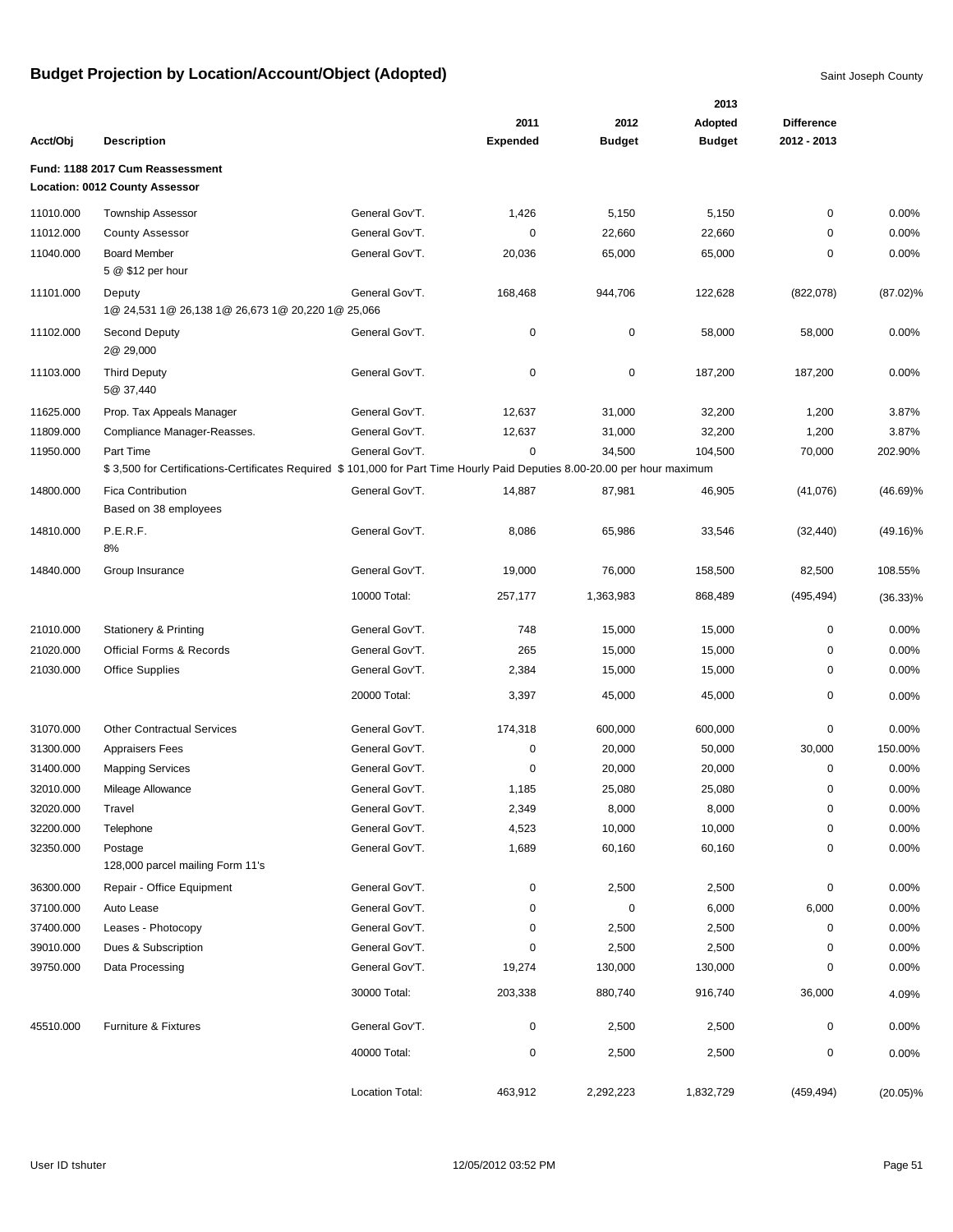|          |                                  |              | 2013            |               |               |                   |       |  |
|----------|----------------------------------|--------------|-----------------|---------------|---------------|-------------------|-------|--|
|          |                                  |              | 2011            | 2012          | Adopted       | <b>Difference</b> |       |  |
| Acct/Obj | <b>Description</b>               |              | <b>Expended</b> | <b>Budget</b> | <b>Budget</b> | 2012 - 2013       |       |  |
|          | Fund: 1188 2017 Cum Reassessment |              |                 |               |               |                   |       |  |
|          |                                  | Fund Totals: | 463.912         | 2,292,223     | .832,729      | (459, 494)        | 0.00% |  |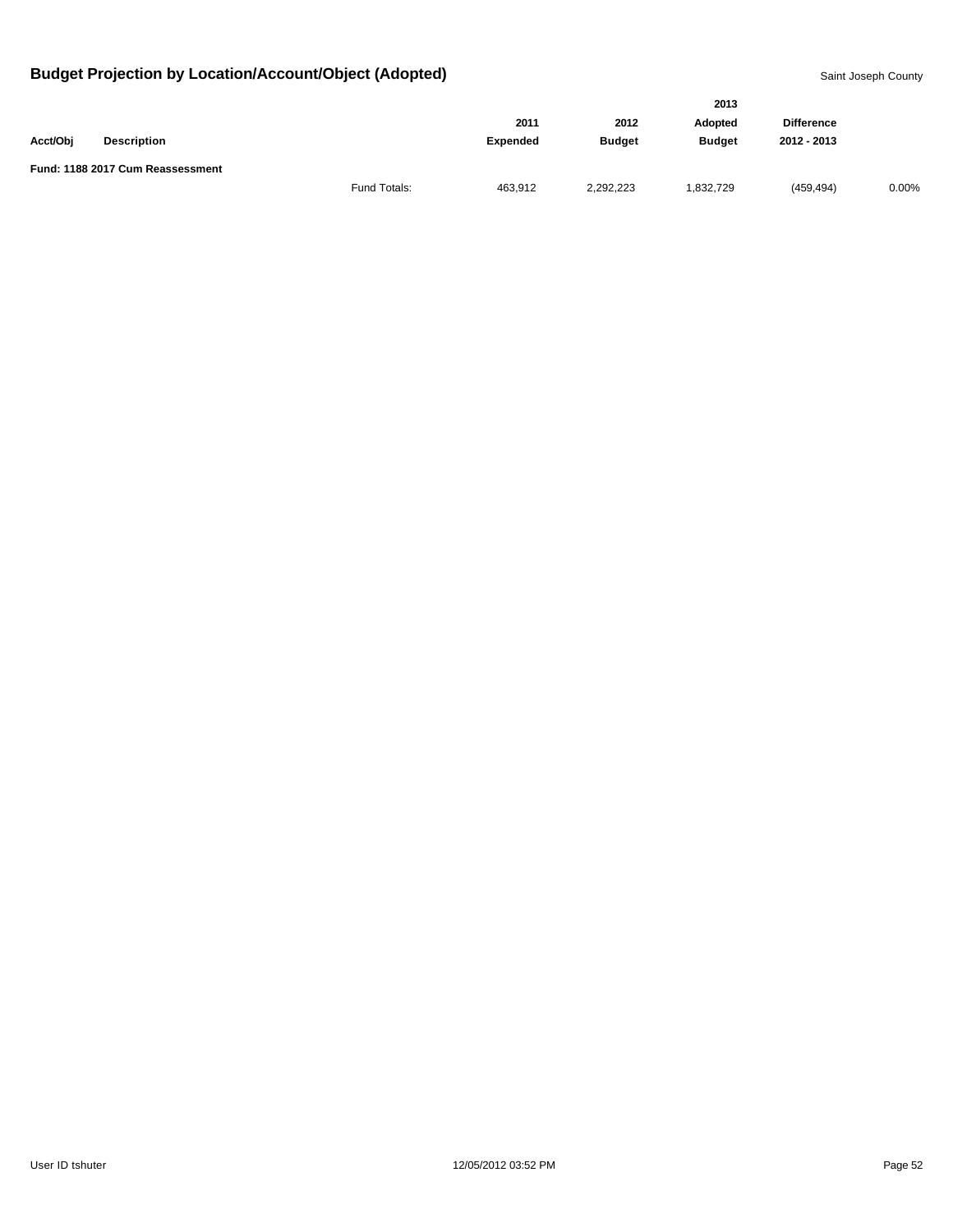|           |                                  |                        |                 |               | 2013          |                   |       |
|-----------|----------------------------------|------------------------|-----------------|---------------|---------------|-------------------|-------|
|           |                                  |                        | 2011            | 2012          | Adopted       | <b>Difference</b> |       |
| Acct/Obj  | <b>Description</b>               |                        | <b>Expended</b> | <b>Budget</b> | <b>Budget</b> | 2012 - 2013       |       |
|           | Fund: 1189 Recorder Perpetuation |                        |                 |               |               |                   |       |
|           | Location: 0004 Recorder          |                        |                 |               |               |                   |       |
| 11360.000 | Technician I                     | General Gov'T.         | 0               | 0             | 29,640        | 29,640            | 0.00% |
| 14800.000 | <b>Fica Contribution</b>         | General Gov'T.         | 0               | 0             | 2,153         | 2,153             | 0.00% |
| 14810.000 | P.E.R.F.                         | General Gov'T.         | 0               | $\pmb{0}$     | 1,829         | 1,829             | 0.00% |
|           |                                  | 10000 Total:           | 0               | $\mathbf 0$   | 33,622        | 33,622            | 0.00% |
| 21030.000 | <b>Office Supplies</b>           | General Gov'T.         | 5,929           | 0             | $\mathbf 0$   | 0                 | 0.00% |
|           |                                  | 20000 Total:           | 5,929           | 0             | $\mathbf 0$   | 0                 | 0.00% |
| 32020.000 | Travel                           | General Gov'T.         | 2,586           | $\pmb{0}$     | $\mathbf 0$   | 0                 | 0.00% |
| 32350.000 | Postage                          | General Gov'T.         | 1,568           | 0             | $\mathbf 0$   | 0                 | 0.00% |
| 33310.000 | Micro Filming                    | General Gov'T.         | 10,905          | $\pmb{0}$     | $\mathbf 0$   | $\mathbf 0$       | 0.00% |
| 36300.000 | Repair - Office Equipment        | General Gov'T.         | 255             | 0             | 0             | $\mathbf 0$       | 0.00% |
| 39010.000 | Dues & Subscription              | General Gov'T.         | 424             | $\mathbf 0$   | 0             | $\mathbf 0$       | 0.00% |
| 39750.000 | Data Processing                  | General Gov'T.         | 126,841         | 0             | 0             | $\mathbf 0$       | 0.00% |
|           |                                  | 30000 Total:           | 142,579         | 0             | $\mathbf 0$   | 0                 | 0.00% |
|           |                                  | <b>Location Total:</b> | 148,508         | 0             | 33,622        | 33,622            | 0.00% |
|           |                                  | Fund Totals:           | 148,508         | $\mathbf 0$   | 33,622        | 33,622            | 0.00% |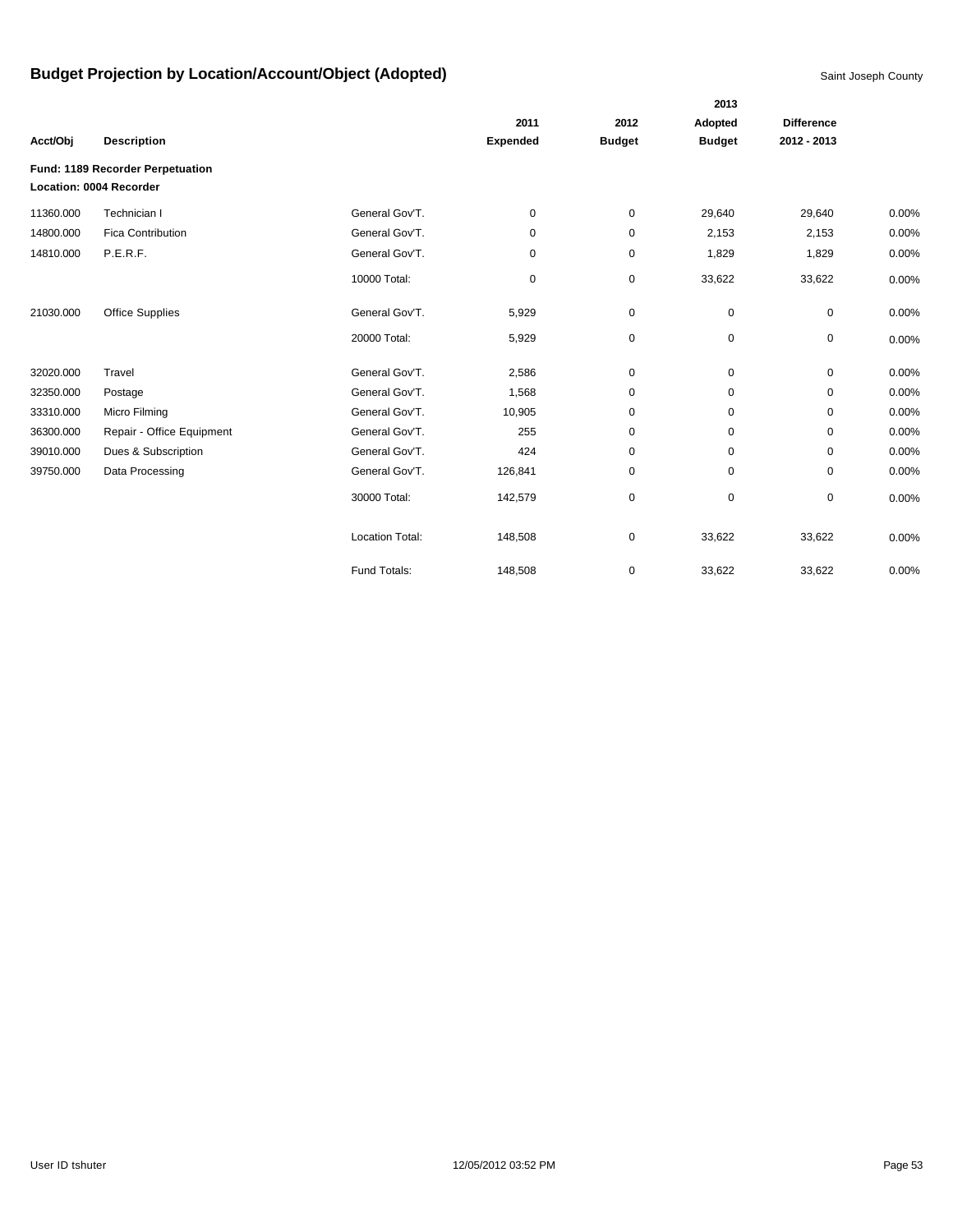|           |                                                                        |                 |                 |               | 2013          |                   |          |
|-----------|------------------------------------------------------------------------|-----------------|-----------------|---------------|---------------|-------------------|----------|
|           |                                                                        |                 | 2011            | 2012          | Adopted       | <b>Difference</b> |          |
| Acct/Obj  | <b>Description</b>                                                     |                 | <b>Expended</b> | <b>Budget</b> | <b>Budget</b> | 2012 - 2013       |          |
|           | Fund: 1213 GAL/CASA Program<br>Location: 0025 Juvenile & Probate Court |                 |                 |               |               |                   |          |
| 21030.000 | Office Supplies                                                        | General Gov'T.  | 0               | $\pmb{0}$     | 4,000         | 4,000             | 0.00%    |
|           |                                                                        | 20000 Total:    | 0               | $\mathbf 0$   | 4,000         | 4,000             | $0.00\%$ |
| 32050.000 | Instruction & Training                                                 | General Gov'T.  | 0               | $\mathbf 0$   | 40,000        | 40,000            | 0.00%    |
| 32051.000 | Promotion                                                              | General Gov'T.  | 0               | 0             | 50,965        | 50,965            | 0.00%    |
| 32350.000 | Postage                                                                | General Gov'T.  | 0               | 0             | 2,500         | 2,500             | 0.00%    |
|           |                                                                        | 30000 Total:    | 0               | 0             | 93,465        | 93,465            | 0.00%    |
| 44250.000 | <b>Office Machines</b>                                                 | General Gov'T.  | 0               | 0             | 10,000        | 10,000            | 0.00%    |
| 45510.000 | Furniture & Fixtures                                                   | General Gov'T.  | 0               | $\pmb{0}$     | 2,500         | 2,500             | 0.00%    |
|           |                                                                        | 40000 Total:    | 0               | $\pmb{0}$     | 12,500        | 12,500            | 0.00%    |
|           |                                                                        | Location Total: | 0               | $\pmb{0}$     | 109,965       | 109,965           | 0.00%    |
|           |                                                                        | Fund Totals:    | 0               | $\mathbf 0$   | 109,965       | 109,965           | 0.00%    |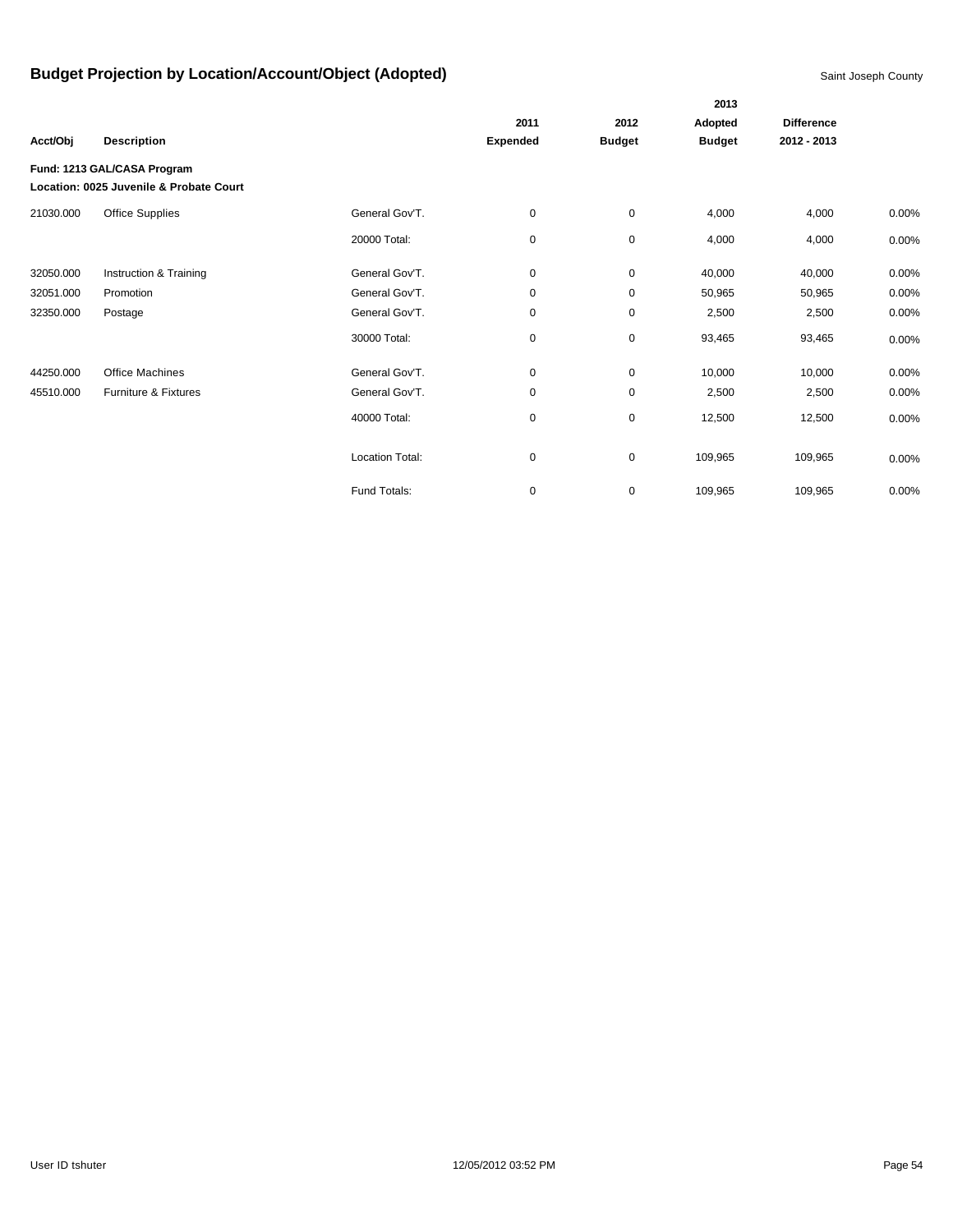|           |                                                                   |                |                 |               | 2013          |                   |         |
|-----------|-------------------------------------------------------------------|----------------|-----------------|---------------|---------------|-------------------|---------|
|           |                                                                   |                | 2011            | 2012          | Adopted       | <b>Difference</b> |         |
| Acct/Obj  | <b>Description</b>                                                |                | <b>Expended</b> | <b>Budget</b> | <b>Budget</b> | 2012 - 2013       |         |
|           | Fund: 1219 Park & Recreation Fund                                 |                |                 |               |               |                   |         |
|           | Location: 0057 Parks & Rec                                        |                |                 |               |               |                   |         |
| 11009.000 | Director                                                          | General Gov'T. | 59,500          | 61,285        | 62,285        | 1,000             | 1.63%   |
| 11075.000 | Deputy Director                                                   | General Gov'T. | 50,000          | 51,500        | 52,500        | 1,000             | 1.94%   |
| 11451.000 | <b>Board Members</b>                                              | General Gov'T. | 1,800           | 2,100         | 2,100         | 0                 | 0.00%   |
|           | 7 @ 75.00 per Quarter                                             |                |                 |               |               |                   |         |
| 11452.000 | <b>Administrative Secretary</b>                                   | General Gov'T. | 36,357          | 37,448        | 38,648        | 1,200             | 3.20%   |
| 11454.000 | Sec'y Receptionist                                                | General Gov'T. | 38,839          | 49,440        | 52,440        | 3,000             | 6.07%   |
|           | 2@ 26,220                                                         |                |                 |               |               |                   |         |
| 11455.000 | <b>Computer Operator</b>                                          | General Gov'T. | 31,275          | 32,213        | 33,413        | 1,200             | 3.73%   |
| 11456.000 | Sup't. Of Interpretation                                          | General Gov'T. | 36,907          | 38,014        | 39,214        | 1,200             | 3.16%   |
| 11458.000 | <b>Chief Of Operations</b>                                        | General Gov'T. | 36,907          | 38,014        | 39,214        | 1,200             | 3.16%   |
| 11461.000 | Program Managers                                                  | General Gov'T. | 89,339          | 92,934        | 96,834        | 3,900             | 4.20%   |
|           | 1@38,649 1@ 32,906 1@ 25,279                                      |                |                 |               |               |                   |         |
| 11462.000 | Interpreter                                                       | General Gov'T. | 64,311          | 66,240        | 68,640        | 2,400             | 3.62%   |
|           | 1@35,167 1@ 33,473                                                |                |                 |               |               |                   |         |
| 11463.000 | Legal Retainer                                                    | General Gov'T. | 0               | 3,040         | 3,040         | 0                 | 0.00%   |
| 11464.000 | <b>Chief Of Construction</b>                                      | General Gov'T. | 36,907          | 38,014        | 39,214        | 1,200             | 3.16%   |
|           | <b>Facility Manager</b>                                           |                |                 |               |               |                   |         |
| 11465.000 | Repairman                                                         | General Gov'T. | 31,333          | 32,273        | 33,473        | 1,200             | 3.72%   |
| 11466.000 | Equipment Repair Leader                                           | General Gov'T. | 31,333          | 32,273        | 33,473        | 1,200             | 3.72%   |
| 11467.000 | Park Leader F/Bc                                                  | General Gov'T. | 31,333          | 32,273        | 33,473        | 1,200             | 3.72%   |
| 11468.000 | Park Leader Bxw                                                   | General Gov'T. | 31,333          | 32,273        | 33,473        | 1,200             | 3.72%   |
| 11469.000 | Park Leader Stp                                                   | General Gov'T. | 31,333          | 32,273        | 33,473        | 1,200             | 3.72%   |
| 11470.000 | Park Technician Stp                                               | General Gov'T. | 28,574          | 29,431        | 30,931        | 1,500             | 5.10%   |
| 11471.000 | Park Technicial F/Bc                                              | General Gov'T. | 28,574          | 29,431        | 30,931        | 1,500             | 5.10%   |
| 11472.000 | Maint. Apprentice Stp                                             | General Gov'T. | 24,000          | 24,720        | 26,220        | 1,500             | 6.07%   |
| 11474.000 | Park Technician Bxw                                               | General Gov'T. | 28,574          | 29,431        | 30,931        | 1,500             | 5.10%   |
| 11475.000 | Carpenter Leader                                                  | General Gov'T. | 31,310          | 32,273        | 33,473        | 1,200             | 3.72%   |
| 11476.000 | Gatekeepers/Security                                              | General Gov'T. | 57,713          | 59,283        | 62,783        | 3,500             | 5.90%   |
|           | 32 Gate/Seasonal & 8 Ranger/Security @ \$7.65 to \$23.40 per hour |                |                 |               |               |                   |         |
| 11477.000 | Interpretive P-T<br>4 @\$7.65 to \$23.40 per hour                 | General Gov'T. | 5,173           | 10,183        | 10,183        | 0                 | 0.00%   |
|           | Maintenance P-T                                                   |                |                 |               |               |                   |         |
| 11478.000 | 5 @\$7.65 to \$23.40 per hour                                     | General Gov'T. | 22,031          | 29,857        | 31,857        | 2,000             | 6.70%   |
| 11480.000 | <b>Construction Technician</b>                                    | General Gov'T. | 28,574          | 29,431        | 30,931        | 1,500             | 5.10%   |
| 14800.000 | Fica Contribution                                                 | General Gov'T. | 65,940          | 71,540        | 72,763        | 1,223             | 1.71%   |
| 14810.000 | P.E.R.F.                                                          | General Gov'T. | 43,103          | 59,600        | 76,092        | 16,492            | 27.67%  |
| 14840.000 | Group Insurance                                                   | General Gov'T. | 101,508         | 101,508       | 215,000       | 113,492           | 111.81% |
| 14900.000 | Uniforms                                                          | General Gov'T. | 2,787           | 5,193         | 5,193         | 0                 | 0.00%   |
|           |                                                                   |                |                 |               |               |                   |         |
|           |                                                                   | 10000 Total:   | 1,106,668       | 1,183,488     | 1,352,195     | 168,707           | 14.26%  |
| 21030.000 | <b>Office Supplies</b>                                            | General Gov'T. | 3,211           | 4,500         | 4,500         | 0                 | 0.00%   |
| 22010.000 | Gas Oil & Lubricants                                              | General Gov'T. | 31,888          | 31,500        | 32,000        | 500               | 1.59%   |
| 22011.000 | Diesel Fuel                                                       | General Gov'T. | 6,000           | 7,000         | 9,000         | 2,000             | 28.57%  |
| 22100.000 | Tires & Tubes                                                     | General Gov'T. | 4,093           | 4,000         | 4,000         | 0                 | 0.00%   |
| 22120.000 | Garage & Motor Supplies                                           | General Gov'T. | 13,082          | 15,000        | 15,000        | 0                 | 0.00%   |
| 22210.000 | <b>Institutional Supplies</b>                                     | General Gov'T. | 7,897           | 10,300        | 10,300        | 0                 | 0.00%   |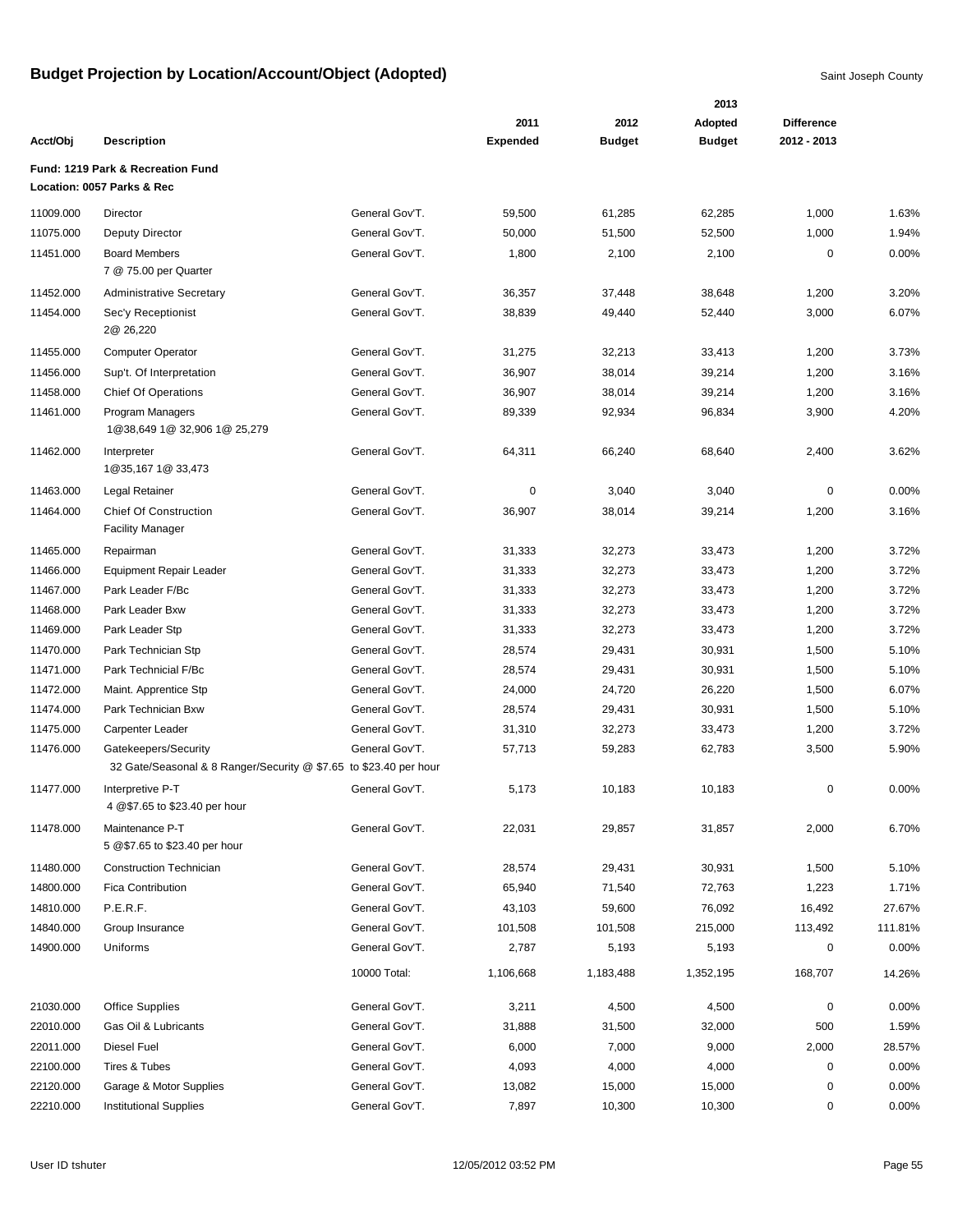|           |                                      |                        |                 |               | 2013          |                   |              |
|-----------|--------------------------------------|------------------------|-----------------|---------------|---------------|-------------------|--------------|
|           |                                      |                        | 2011            | 2012          | Adopted       | <b>Difference</b> |              |
| Acct/Obj  | <b>Description</b>                   |                        | <b>Expended</b> | <b>Budget</b> | <b>Budget</b> | 2012 - 2013       |              |
|           | Fund: 1219 Park & Recreation Fund    |                        |                 |               |               |                   |              |
|           | Location: 0057 Parks & Rec           |                        |                 |               |               |                   |              |
| 23010.000 | Repair & Maint Supplies-Bldgs        | General Gov'T.         | 25,606          | 27,700        | 27,700        | 0                 | 0.00%        |
| 23015.000 | <b>Construction Supplies</b>         | General Gov'T.         | 20,996          | 16,700        | $\pmb{0}$     | (16,700)          | $(100.00)\%$ |
| 24130.000 | <b>Recreation Supplies</b>           | General Gov'T.         | 499             | 500           | 750           | 250               | 50.00%       |
|           |                                      | 20000 Total:           | 113,272         | 117,200       | 103,250       | (13,950)          | $(11.90)\%$  |
| 32200.000 | Telephone                            | General Gov'T.         | 21,043          | 25,400        | 27,000        | 1,600             | 6.30%        |
| 32350.000 | Postage                              | General Gov'T.         | 2,918           | 3,000         | 3,100         | 100               | 3.33%        |
| 33100.000 | Printing                             | General Gov'T.         | 1,625           | 2,000         | 2,000         | $\mathbf 0$       | 0.00%        |
| 34030.000 | <b>Insurance Coverage</b>            | General Gov'T.         | 25,640          | 25,640        | 25,640        | 0                 | 0.00%        |
| 35015.000 | <b>Utilities</b>                     | General Gov'T.         | 80,592          | 92,000        | 92,000        | $\Omega$          | 0.00%        |
| 35090.000 | <b>Trash Removal</b>                 | General Gov'T.         | 4,723           | 6,500         | 6,500         | 0                 | 0.00%        |
| 36010.000 | Repairs-Bldgs & Structures           | General Gov'T.         | 8,807           | 8,000         | $\mathbf 0$   | (8,000)           | $(100.00)\%$ |
| 36015.000 | <b>Contractual Services</b>          | General Gov'T.         | 27,501          | 24,518        | $\mathbf 0$   | (24, 518)         | $(100.00)\%$ |
| 36200.000 | Repairs - Other Equipment            | General Gov'T.         | 7,061           | 10,000        | 10,000        | $\mathbf 0$       | 0.00%        |
| 37300.000 | Lease - Office Equipment             | General Gov'T.         | 4,200           | 4,200         | 6,000         | 1,800             | 42.86%       |
| 39010.000 | Dues & Subscription                  | General Gov'T.         | 568             | 1,000         | 1,000         | $\mathbf 0$       | 0.00%        |
| 39014.000 | <b>Technical Books &amp; Manuals</b> | General Gov'T.         | 0               | 300           | 300           | $\mathbf 0$       | 0.00%        |
| 39750.000 | Data Processing                      | General Gov'T.         | 1,122           | 1,000         | 4,000         | 3,000             | 300.00%      |
|           |                                      | 30000 Total:           | 185,800         | 203,558       | 177,540       | (26, 018)         | $(12.78)\%$  |
| 44601.000 | Maintenance Equipment                | General Gov'T.         | $\pmb{0}$       | 2,500         | 2,500         | $\pmb{0}$         | 0.00%        |
|           |                                      | 40000 Total:           | $\mathbf 0$     | 2,500         | 2,500         | 0                 | 0.00%        |
|           |                                      | <b>Location Total:</b> | 1,405,740       | 1,506,746     | 1,635,485     | 128,739           | 8.54%        |
|           |                                      | Fund Totals:           | 1,405,740       | 1,506,746     | 1,635,485     | 128,739           | 0.00%        |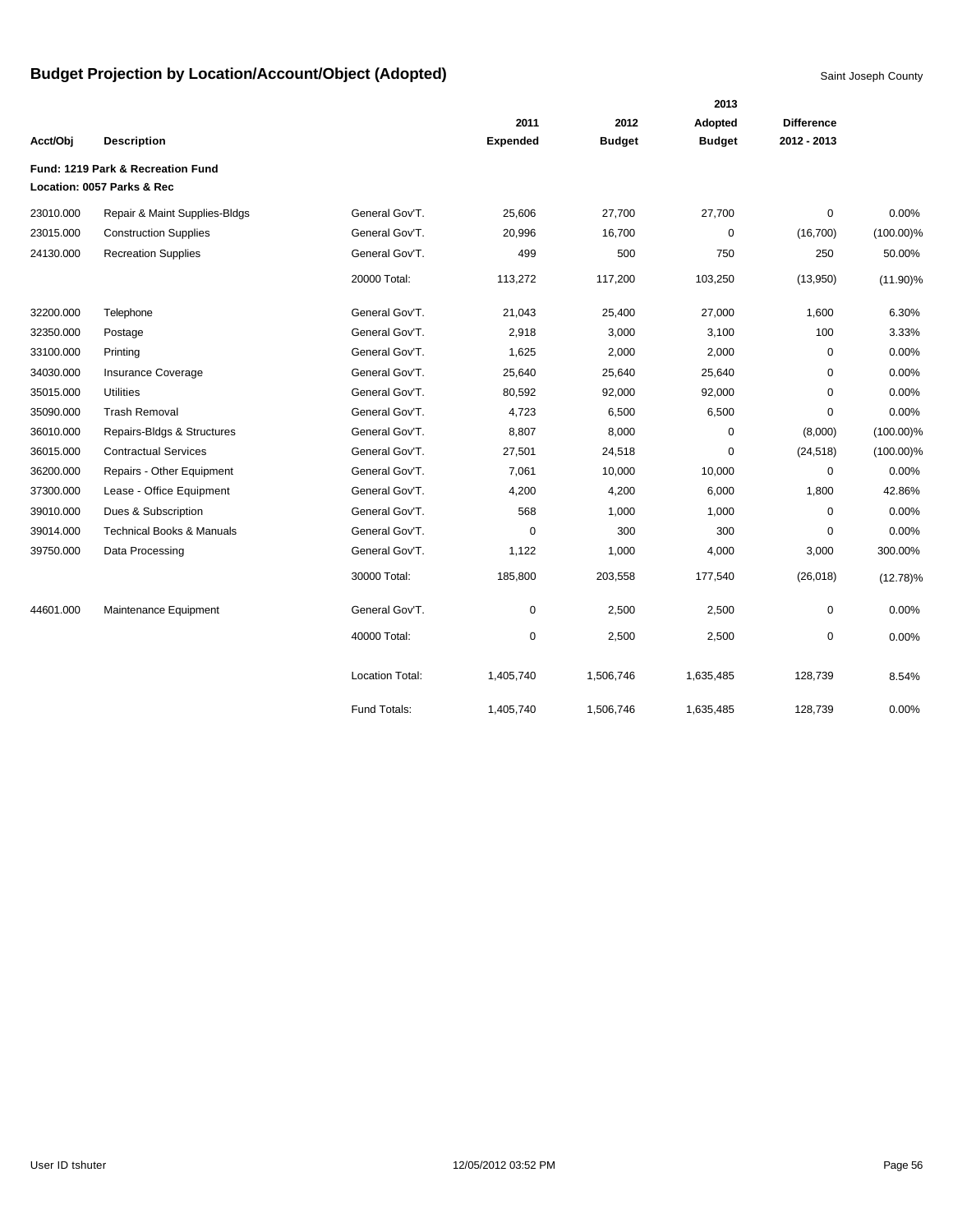|           |                                                          |                        |                 |               | 2013          |                   |       |
|-----------|----------------------------------------------------------|------------------------|-----------------|---------------|---------------|-------------------|-------|
|           |                                                          |                        | 2011            | 2012          | Adopted       | <b>Difference</b> |       |
| Acct/Obj  | <b>Description</b>                                       |                        | <b>Expended</b> | <b>Budget</b> | <b>Budget</b> | 2012 - 2013       |       |
|           | Fund: 2000 Adult Probation Fees                          |                        |                 |               |               |                   |       |
|           | <b>Location: 0024 Adult Probation</b>                    |                        |                 |               |               |                   |       |
| 11653.000 | Secretary II                                             | General Gov'T.         | 23,911          | $\mathbf 0$   | $\mathbf 0$   | $\Omega$          | 0.00% |
| 11719.000 | Secretary                                                | General Gov'T.         | 0               | 23,096        | 24,596        | 1,500             | 6.49% |
| 11727.000 | Secretary                                                | General Gov'T.         | 67,545          | 69,840        | 74,340        | 4,500             | 6.44% |
|           | 3 @ 24,780                                               |                        |                 |               |               |                   |       |
| 11960.000 | <b>Probation Officer Part Time</b>                       | General Gov'T.         | 0               | 20,000        | 20,000        | 0                 | 0.00% |
|           | 3 Part Time P.O.'s 2 @ 10.40 per hour 1 @ 20.40 per hour |                        |                 |               |               |                   |       |
|           |                                                          | 10000 Total:           | 91,456          | 112,936       | 118,936       | 6,000             | 5.31% |
| 32020.000 | Travel                                                   | General Gov'T.         | 8,728           | 8,000         | 8,000         | 0                 | 0.00% |
| 32200.000 | Telephone                                                | General Gov'T.         | 899             | 1,500         | 1,500         | 0                 | 0.00% |
| 32350.000 | Postage                                                  | General Gov'T.         | 1,811           | 2,900         | 2,900         | 0                 | 0.00% |
| 33118.000 | <b>Immunization Supplies</b>                             | General Gov'T.         | 90              | 500           | 500           | 0                 | 0.00% |
| 36300.000 | Repair - Office Equipment                                | General Gov'T.         | 3,359           | 5,000         | 5,000         | 0                 | 0.00% |
| 39010.000 | Dues & Subscription                                      | General Gov'T.         | 105             | 300           | 300           | 0                 | 0.00% |
| 39750.000 | Data Processing                                          | General Gov'T.         | 11,994          | 20,000        | 20,000        | 0                 | 0.00% |
|           |                                                          | 30000 Total:           | 26,986          | 38,200        | 38,200        | 0                 | 0.00% |
|           |                                                          | <b>Location Total:</b> | 118,442         | 151,136       | 157,136       | 6,000             | 3.97% |
|           |                                                          | Fund Totals:           | 118,442         | 151,136       | 157,136       | 6,000             | 0.00% |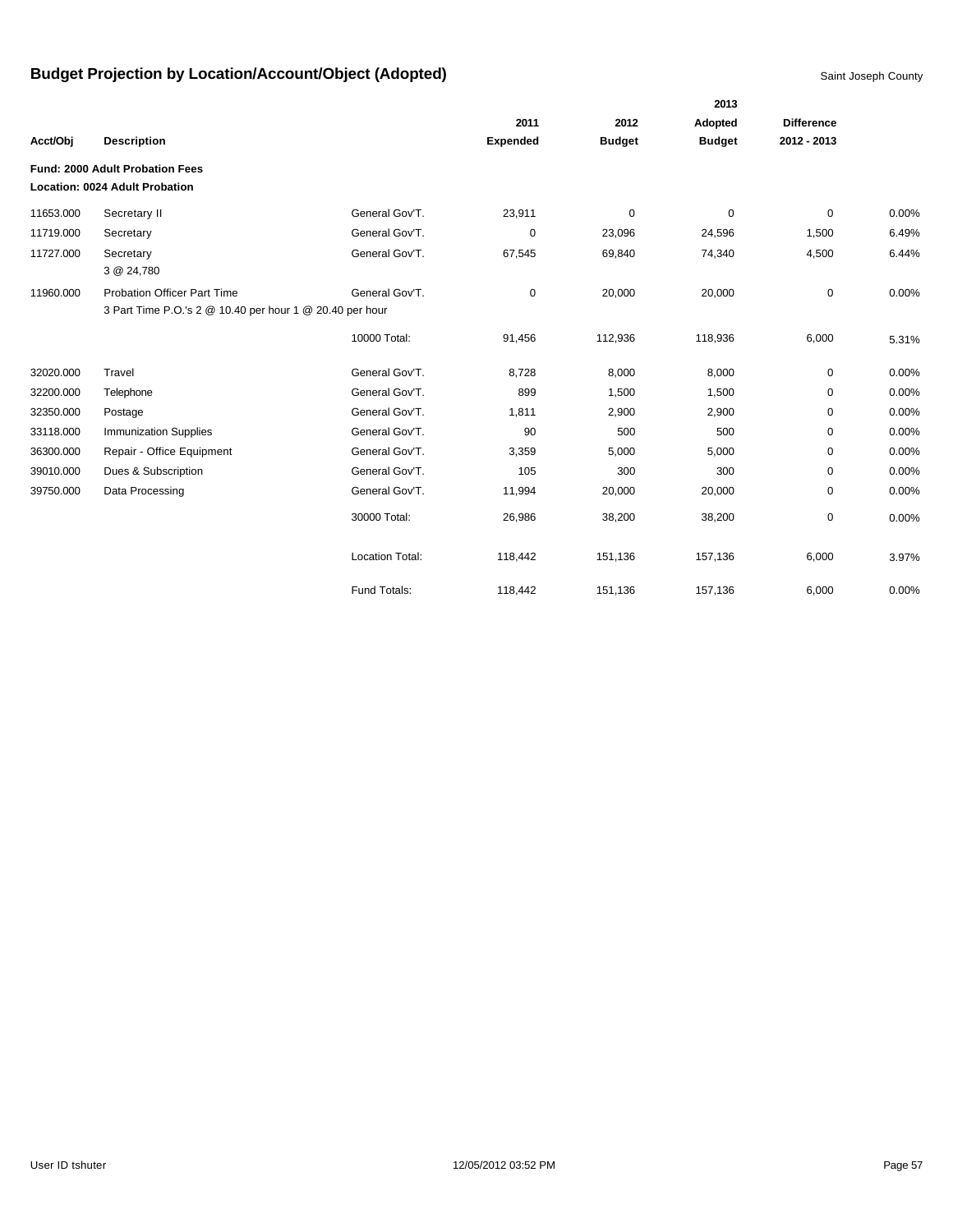|           |                                         |                        |                 |               | 2013          |                   |       |
|-----------|-----------------------------------------|------------------------|-----------------|---------------|---------------|-------------------|-------|
|           |                                         |                        | 2011            | 2012          | Adopted       | <b>Difference</b> |       |
| Acct/Obj  | <b>Description</b>                      |                        | <b>Expended</b> | <b>Budget</b> | <b>Budget</b> | 2012 - 2013       |       |
|           | Fund: 2050 Juvenile Probation Fees      |                        |                 |               |               |                   |       |
|           | Location: 0025 Juvenile & Probate Court |                        |                 |               |               |                   |       |
| 11347.000 | Accelerated Academy Teacher             | General Gov'T.         | $\mathbf 0$     | $\mathbf 0$   | 48,038        | 48,038            | 0.00% |
| 11376.000 | <b>Education Coordinator</b>            | General Gov'T.         | 0               | 0             | 46,000        | 46,000            | 0.00% |
| 11385.000 | <b>Probation Officer I</b>              | General Gov'T.         | 0               | $\pmb{0}$     | 42,808        | 42,808            | 0.00% |
|           | Raises for Probation Officers           |                        |                 |               |               |                   |       |
| 11601.000 | Supervisor                              | General Gov'T.         | 0               | $\mathbf 0$   | 56,000        | 56,000            | 0.00% |
| 11646.000 | Secretary/Coordinator                   | General Gov'T.         | 0               | $\mathbf 0$   | 46,000        | 46,000            | 0.00% |
| 14800.000 | <b>Fica Contribution</b>                | General Gov'T.         | 0               | 0             | 14,997        | 14,997            | 0.00% |
| 14810.000 | P.E.R.F.                                | General Gov'T.         | 0               | $\mathbf 0$   | 15,683        | 15,683            | 0.00% |
| 14840.000 | Group Insurance                         | General Gov'T.         | 0               | $\mathbf 0$   | 35,441        | 35,441            | 0.00% |
|           |                                         | 10000 Total:           | 0               | $\pmb{0}$     | 304,967       | 304,967           | 0.00% |
| 21030.000 | <b>Office Supplies</b>                  | General Gov'T.         | 0               | $\mathbf 0$   | 5,000         | 5,000             | 0.00% |
| 24100.000 | Food                                    | General Gov'T.         | $\mathbf 0$     | $\mathbf 0$   | 2,500         | 2,500             | 0.00% |
|           |                                         | 20000 Total:           | 0               | $\pmb{0}$     | 7,500         | 7,500             | 0.00% |
| 32020.000 | Travel                                  | General Gov'T.         | 0               | $\pmb{0}$     | 6,750         | 6,750             | 0.00% |
| 32050.000 | Instruction & Training                  | General Gov'T.         | 0               | 0             | 16,675        | 16,675            | 0.00% |
| 32051.000 | Promotion                               | General Gov'T.         | 0               | $\mathbf 0$   | 1,875         | 1,875             | 0.00% |
| 36015.000 | <b>Contractual Services</b>             | General Gov'T.         | 0               | $\pmb{0}$     | 15,600        | 15,600            | 0.00% |
|           |                                         | 30000 Total:           | 0               | $\pmb{0}$     | 40,900        | 40,900            | 0.00% |
|           |                                         | <b>Location Total:</b> | 0               | $\mathbf 0$   | 353,367       | 353,367           | 0.00% |
|           |                                         | Fund Totals:           | 0               | $\pmb{0}$     | 353,367       | 353,367           | 0.00% |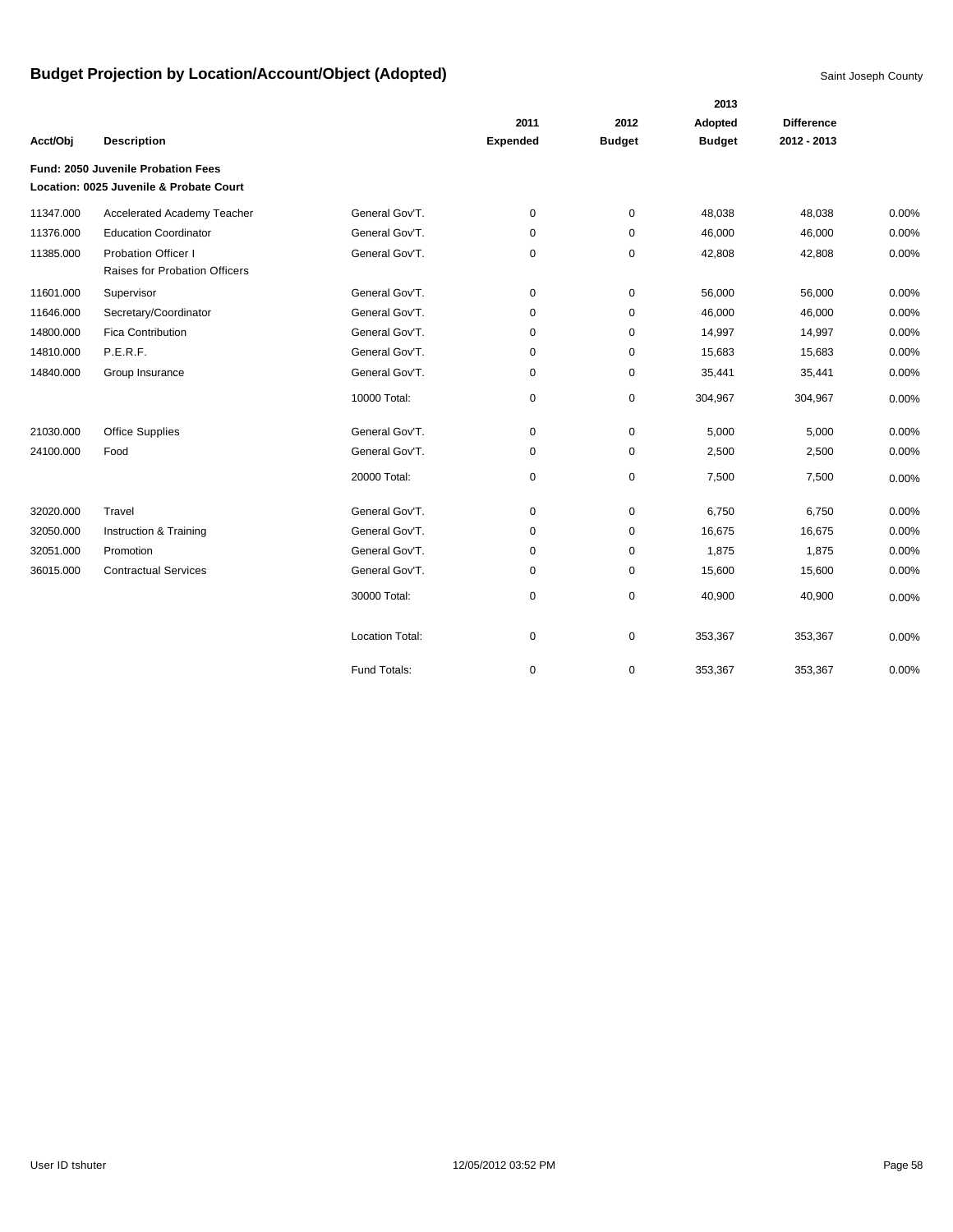|           |                                                                                                                                                                                    |                |                 |               | 2013           |                   |              |
|-----------|------------------------------------------------------------------------------------------------------------------------------------------------------------------------------------|----------------|-----------------|---------------|----------------|-------------------|--------------|
|           |                                                                                                                                                                                    |                | 2011            | 2012          | <b>Adopted</b> | <b>Difference</b> |              |
| Acct/Obj  | <b>Description</b>                                                                                                                                                                 |                | <b>Expended</b> | <b>Budget</b> | <b>Budget</b>  | 2012 - 2013       |              |
|           | Fund: 4019 Portage Manor Fund<br>Location: 0030 Portage Manor                                                                                                                      |                |                 |               |                |                   |              |
| 11009.000 | Director                                                                                                                                                                           | General Gov'T. | 78,000          | 80,340        | 81,340         | 1,000             | 1.24%        |
| 11075.000 | <b>Deputy Director</b>                                                                                                                                                             | General Gov'T. | 42,890          | 44,177        | 45,177         | 1,000             | 2.26%        |
| 11700.000 | <b>Medical Director</b>                                                                                                                                                            | General Gov'T. | 18,447          | 19,000        | 20,500         | 1,500             | 7.89%        |
| 11701.000 | Director Of Nursing                                                                                                                                                                | General Gov'T. | 51,985          | 53,545        | 54,545         | 1,000             | 1.87%        |
| 11702.000 | Lic Pract'L Nurse/ Med Records                                                                                                                                                     | General Gov'T. | 26,188          | 28,979        | 30,479         | 1,500             | 5.18%        |
| 11703.000 | <b>Pharmacist Consultant</b>                                                                                                                                                       | General Gov'T. | 0               | 596           | 0              | (596)             | $(100.00)\%$ |
| 11704.000 | Dir. Of Bldgs. & Grounds                                                                                                                                                           | General Gov'T. | 38,349          | 39,499        | 40,699         | 1,200             | 3.04%        |
| 11705.000 | Dietican Consultant                                                                                                                                                                | General Gov'T. | 1,700           | 19,282        | $\mathbf 0$    | (19, 282)         | $(100.00)\%$ |
| 11706.000 | <b>Food Service Supervisor</b>                                                                                                                                                     | General Gov'T. | 31,210          | 32,146        | 33,346         | 1,200             | 3.73%        |
| 11707.000 | <b>Activity Director</b>                                                                                                                                                           | General Gov'T. | 29,527          | 30,413        | 31,613         | 1,200             | 3.95%        |
| 11708.000 | <b>Admission Counselor</b>                                                                                                                                                         | General Gov'T. | 33,564          | 34,571        | 35,771         | 1,200             | 3.47%        |
| 11709.000 | Asst. Dir. Nursing                                                                                                                                                                 | General Gov'T. | 34,622          | 36,591        | 37,808         | 1,217             | 3.33%        |
| 11710.000 | <b>Executive Housekeeper</b>                                                                                                                                                       | General Gov'T. | 33,477          | 34,481        | 35,681         | 1,200             | 3.48%        |
| 11711.000 | <b>Qualified Medication Aide</b><br>1@29,455 1@31,494 1@ 29,663 1@ 21,842 3@ 29,767 1@ 29,455 1@17,984 Total 249,194 Balance to be paid hourly to part time @ 12.90-13.84 per hour | General Gov'T. | 288,936         | 254,409       | 314,335        | 59,926            | 23.55%       |
| 11712.000 | Maintenance Class I                                                                                                                                                                | General Gov'T. | 25,349          | 25,111        | 26,611         | 1,500             | 5.97%        |
| 11713.000 | Housekeeper                                                                                                                                                                        | General Gov'T. | 73,672          | 90,958        | 85,010         | (5,948)           | (6.54)%      |
|           | 2@ 21,697 Balance to be paid to part time @ 8.80-10.11 per hour                                                                                                                    |                |                 |               |                |                   |              |
| 11714.000 | Maintenance Class III                                                                                                                                                              | General Gov'T. | 20,320          | 21,693        | 23,193         | 1,500             | 6.91%        |
| 11715.000 | Maintenance Class II                                                                                                                                                               | General Gov'T. | 31,262          | 32,218        | 33,418         | 1,200             | 3.72%        |
| 11716.000 | Cooks<br>3@ 24,422                                                                                                                                                                 | General Gov'T. | 71,507          | 68,769        | 73,016         | 4,247             | 6.18%        |
| 11717.000 | Dietary Aide                                                                                                                                                                       | General Gov'T. | 102,583         | 117,130       | 104,198        | (12, 932)         | $(11.04)\%$  |
|           | 1@18,764 1@ 19,492 1@19,513 Balance to be paid to part time @ 7.65-9.06 per hour                                                                                                   |                |                 |               |                |                   |              |
| 11719.000 | Secretary                                                                                                                                                                          | General Gov'T. | 19,293          | 19,836        | 21,336         | 1,500             | 7.56%        |
| 11720.000 | <b>Recreation Officers</b>                                                                                                                                                         | General Gov'T. | 18,490          | 29,028        | 29,060         | 32                | 0.11%        |
|           | 1@20,844 Balance to be paid to part time @7.90 per hour                                                                                                                            |                |                 |               |                |                   |              |
| 11722.000 | Data Processor                                                                                                                                                                     | General Gov'T. | 31,423          | 34,144        | 35,344         | 1,200             | 3.51%        |
| 11723.000 | Stockroom Clerk                                                                                                                                                                    | General Gov'T. | 18,845          | 20,570        | 22,070         | 1,500             | 7.29%        |
| 11724.000 | Extra Hire<br>520 hours @ 7.65                                                                                                                                                     | General Gov'T. | 6,828           | 21,255        | 3,978          | (17, 277)         | $(81.28)\%$  |
| 11725.000 | Holiday Pay                                                                                                                                                                        | General Gov'T. | 0               | 49,365        | 49,365         | 0                 | 0.00%        |
| 11729.000 | <b>Certified Nursing Assistant</b><br>1@ 22,716 Balance of 12.043 for Part Time 9.65 Hr                                                                                            | General Gov'T. | 13,736          | 25,744        | 34,759         | 9,015             | 35.02%       |
| 11730.000 | Unit Coordinator                                                                                                                                                                   | General Gov'T. | 6,643           | 29,994        | 31,494         | 1,500             | 5.00%        |
| 11731.000 | <b>License Practical Nurse</b><br>1@ 15,160 Balance to be paid to part time @ 17.40 Hr.                                                                                            | General Gov'T. | 11,972          | 14,568        | 22,398         | 7,830             | 53.75%       |
| 11780.000 | Housekeeper/Security                                                                                                                                                               | General Gov'T. | 21,501          | 22,076        | 23,576         | 1,500             | 6.79%        |
| 14800.000 | <b>Fica Contribution</b>                                                                                                                                                           | General Gov'T. | 87,233          | 95,021        | 104,305        | 9,284             | 9.77%        |
| 14810.000 | P.E.R.F.                                                                                                                                                                           | General Gov'T. | 53,679          | 67,925        | 84,087         | 16,162            | 23.79%       |
| 14840.000 | Group Insurance                                                                                                                                                                    | General Gov'T. | 159,041         | 159,041       | 260,147        | 101,106           | 63.57%       |
| 14850.000 | Unemployment                                                                                                                                                                       | General Gov'T. | 0               | 3,675         | 3,675          | 0                 | 0.00%        |
|           |                                                                                                                                                                                    | 10000 Total:   | 1,482,272       | 1,656,150     | 1,832,334      | 176,184           | 10.64%       |
| 21010.000 |                                                                                                                                                                                    | General Gov'T. |                 | 2,000         | 2,000          | 0                 | $0.00\%$     |
| 21030.000 | <b>Stationery &amp; Printing</b><br><b>Office Supplies</b>                                                                                                                         | General Gov'T. | 300<br>5,517    | 4,900         | 4,900          | 0                 | $0.00\%$     |
|           |                                                                                                                                                                                    |                |                 |               |                |                   |              |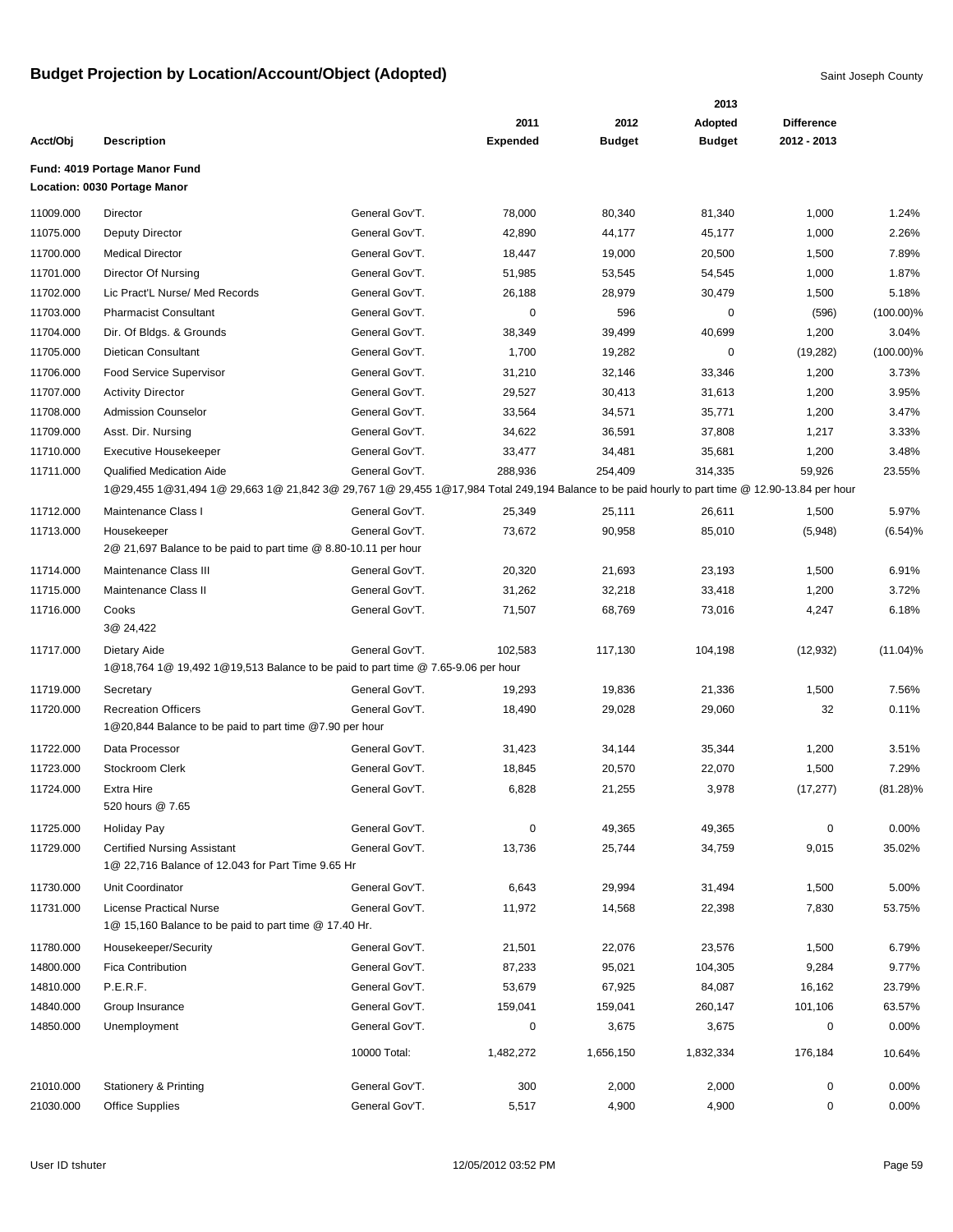|           |                               |                 |                 | 2013          |               |                   |          |
|-----------|-------------------------------|-----------------|-----------------|---------------|---------------|-------------------|----------|
|           |                               |                 | 2011            | 2012          | Adopted       | <b>Difference</b> |          |
| Acct/Obj  | <b>Description</b>            |                 | <b>Expended</b> | <b>Budget</b> | <b>Budget</b> | 2012 - 2013       |          |
|           | Fund: 4019 Portage Manor Fund |                 |                 |               |               |                   |          |
|           | Location: 0030 Portage Manor  |                 |                 |               |               |                   |          |
| 22010.000 | Gas Oil & Lubricants          | General Gov'T.  | 7,009           | 9,000         | 9,000         | 0                 | $0.00\%$ |
| 22100.000 | <b>Tires &amp; Tubes</b>      | General Gov'T.  | 0               | 560           | 560           | 0                 | 0.00%    |
| 22120.000 | Garage & Motor Supplies       | General Gov'T.  | 0               | 75            | 75            | 0                 | 0.00%    |
| 23011.000 | <b>Boiler Supplies</b>        | General Gov'T.  | 613             | 1,018         | 1,018         | 0                 | 0.00%    |
| 23230.000 | Paint                         | General Gov'T.  | 682             | 2,500         | 2,500         | 0                 | 0.00%    |
| 24010.000 | <b>Other Supplies</b>         | General Gov'T.  | 17,979          | 20,527        | 20,527        | 0                 | 0.00%    |
| 24100.000 | Food                          | General Gov'T.  | 281,243         | 280,614       | 280,614       | 0                 | 0.00%    |
| 24120.000 | Medical Supplies, Etc         | General Gov'T.  | 5,085           | 5,000         | 5,000         | 0                 | 0.00%    |
| 24130.000 | <b>Recreation Supplies</b>    | General Gov'T.  | 1,642           | 2,402         | 2,402         | 0                 | 0.00%    |
|           |                               | 20000 Total:    | 320,070         | 328,596       | 328,596       | 0                 | 0.00%    |
| 31010.000 | <b>Legal Services</b>         | General Gov'T.  | 0               | 1,000         | 1,000         | 0                 | 0.00%    |
| 31150.000 | <b>Medical Services</b>       | General Gov'T.  | 3,773           | 8,000         | 8,000         | 0                 | 0.00%    |
| 31158.000 | <b>Veterinary Services</b>    | General Gov'T.  | 1,062           | 1,700         | 1,700         | 0                 | 0.00%    |
| 32050.000 | Instruction & Training        | General Gov'T.  | 1,583           | 2,188         | 2,188         | 0                 | 0.00%    |
| 32200.000 | Telephone                     | General Gov'T.  | 12,447          | 11,572        | 11,572        | 0                 | 0.00%    |
| 32350.000 | Postage                       | General Gov'T.  | 1,400           | 1,647         | 1,647         | 0                 | 0.00%    |
| 33025.000 | Other                         | General Gov'T.  | 3,779           | 7,000         | 7,000         | 0                 | 0.00%    |
| 35010.000 | Electric                      | General Gov'T.  | 53,825          | 53,534        | 53,534        | 0                 | 0.00%    |
| 35030.000 | Water & Sewage                | General Gov'T.  | 11,508          | 15,560        | 15,560        | 0                 | 0.00%    |
| 35040.000 | Heating & Fuel Oil            | General Gov'T.  | 27,342          | 49,200        | 49,200        | 0                 | 0.00%    |
| 36010.000 | Repairs-Bldgs & Structures    | General Gov'T.  | 44,293          | 50,650        | 50,650        | $\mathbf 0$       | 0.00%    |
| 36015.000 | <b>Contractual Services</b>   | General Gov'T.  | 83,025          | 85,537        | 92,133        | 6,596             | 7.71%    |
| 36100.000 | Repairs - Auto & Truck        | General Gov'T.  | 3,376           | 6,000         | 6,000         | $\mathbf 0$       | 0.00%    |
| 36200.000 | Repairs - Other Equipment     | General Gov'T.  | 5,890           | 25,000        | 25,000        | 0                 | 0.00%    |
| 39050.000 | Licenses                      | General Gov'T.  | 1,081           | 1,081         | 1,081         | $\mathbf 0$       | 0.00%    |
| 39100.000 | Laundry & Cleaning            | General Gov'T.  | 28,333          | 29,360        | 29,360        | 0                 | 0.00%    |
| 39750.000 | Data Processing               | General Gov'T.  | 986             | 1,000         | 1,000         | 0                 | 0.00%    |
|           |                               | 30000 Total:    | 283,703         | 350,029       | 356,625       | 6,596             | 1.88%    |
| 44600.000 | Special Equipment             | General Gov'T.  | 21,842          | 30,000        | 30,000        | 0                 | 0.00%    |
| 44601.000 | Maintenance Equipment         | General Gov'T.  | 214             | 2,350         | 2,350         | 0                 | 0.00%    |
| 45510.000 | Furniture & Fixtures          | General Gov'T.  | 20,847          | 78,758        | 78,758        | 0                 | 0.00%    |
|           |                               | 40000 Total:    | 42,903          | 111,108       | 111,108       | 0                 | 0.00%    |
|           |                               | Location Total: | 2,128,948       | 2,445,883     | 2,628,663     | 182,780           | 7.47%    |
|           |                               | Fund Totals:    | 2,128,948       | 2,445,883     | 2,628,663     | 182,780           | 0.00%    |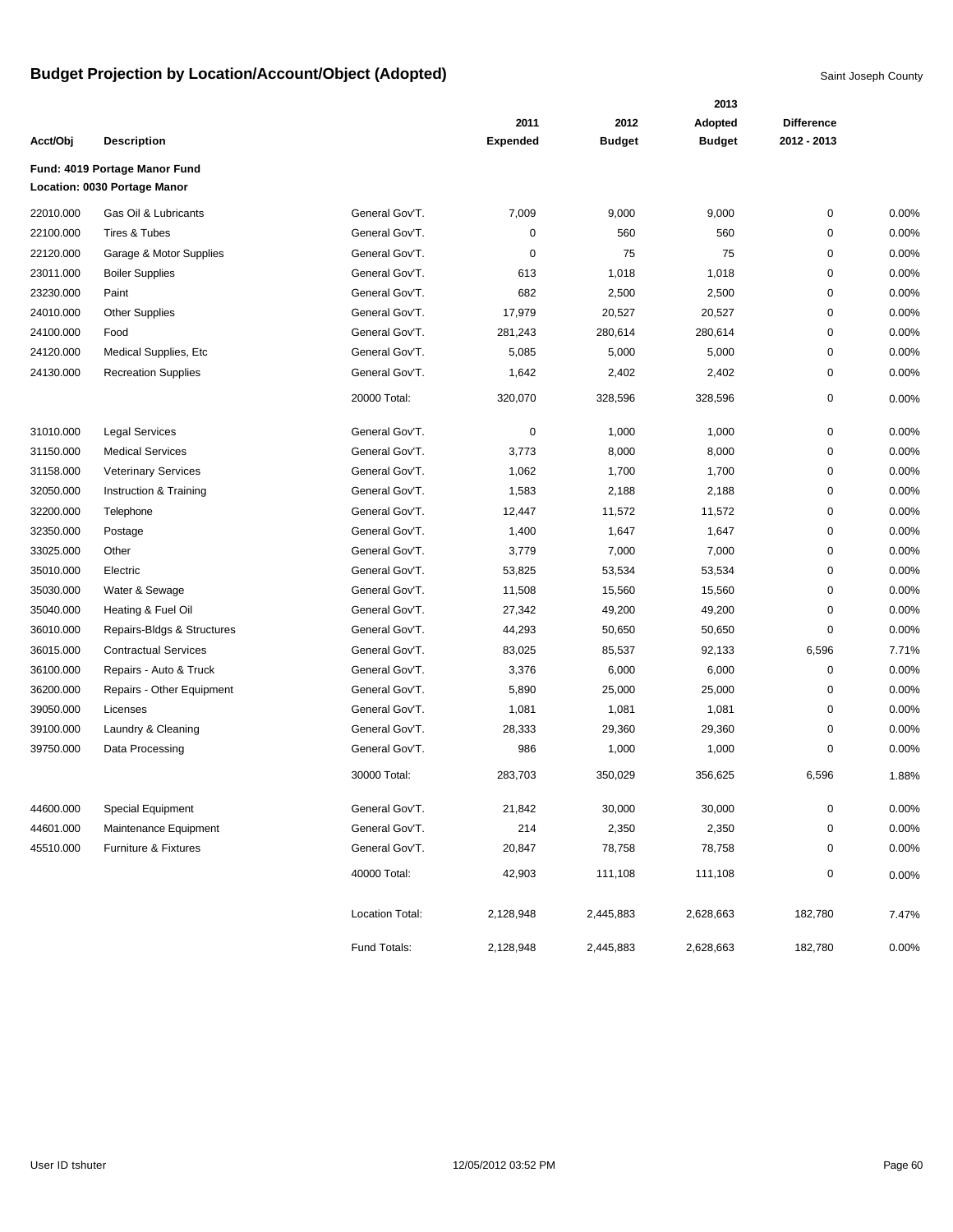|                        |                                    |                        | 2011            | 2012          | Adopted       | <b>Difference</b> |             |  |
|------------------------|------------------------------------|------------------------|-----------------|---------------|---------------|-------------------|-------------|--|
| Acct/Obj               | <b>Description</b>                 |                        | <b>Expended</b> | <b>Budget</b> | <b>Budget</b> | 2012 - 2013       |             |  |
| Location: 0002 Auditor | Fund: 4600 County Bonds & Interest |                        |                 |               |               |                   |             |  |
| 38010.000              | Paying Agent Fees                  | General Gov'T.         | 1,733,125       | 6,000         | 4,000         | (2,000)           | $(33.33)\%$ |  |
| 38550.000              | Jail Lease Rental                  | General Gov'T.         | 1,735,000       | 3,460,000     | 5,194,000     | 1,734,000         | 50.12%      |  |
|                        |                                    | 30000 Total:           | 3,468,125       | 3,466,000     | 5,198,000     | 1,732,000         | 49.97%      |  |
|                        |                                    | <b>Location Total:</b> | 3,468,125       | 3,466,000     | 5,198,000     | 1,732,000         | 49.97%      |  |
|                        |                                    | Fund Totals:           | 3,468,125       | 3,466,000     | 5,198,000     | 1,732,000         | 50.12%      |  |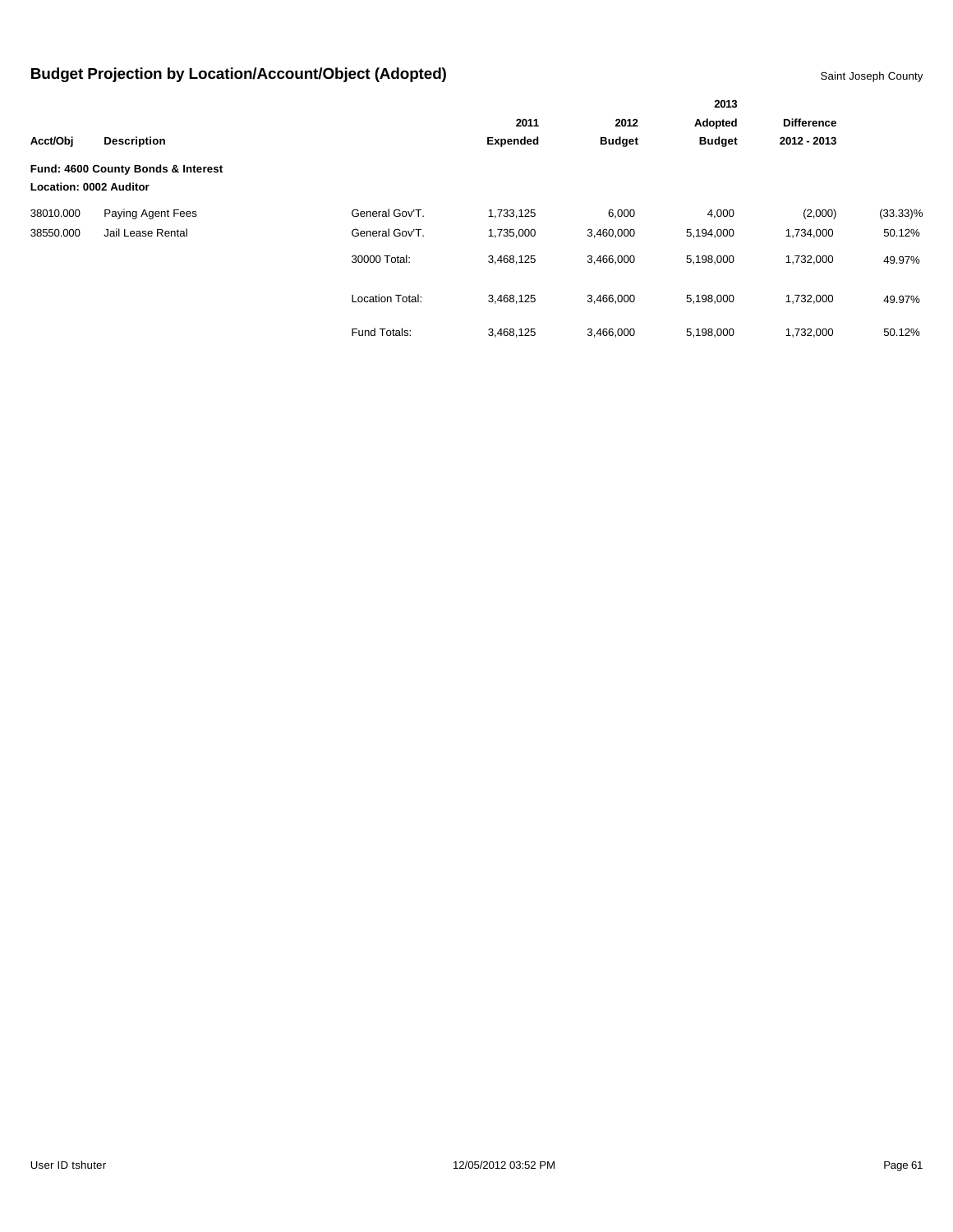|           |                                                                           |                        |               |               | 2013        |                   |       |
|-----------|---------------------------------------------------------------------------|------------------------|---------------|---------------|-------------|-------------------|-------|
|           |                                                                           |                        | 2011          | 2012          | Adopted     | <b>Difference</b> |       |
| Acct/Obj  | <b>Description</b>                                                        | <b>Expended</b>        | <b>Budget</b> | <b>Budget</b> | 2012 - 2013 |                   |       |
|           | Fund: 4925 Adult Pro. Admin. Fee<br><b>Location: 0024 Adult Probation</b> |                        |               |               |             |                   |       |
| 11385.000 | <b>Probation Officer I</b>                                                | General Gov'T.         | 0             | 34,000        | 35,649      | 1,649             | 4.85% |
|           |                                                                           | 10000 Total:           | 0             | 34,000        | 35,649      | 1,649             | 4.85% |
|           |                                                                           | <b>Location Total:</b> | 0             | 34,000        | 35,649      | 1,649             | 4.85% |
|           |                                                                           | Fund Totals:           | 0             | 34,000        | 35,649      | 1,649             | 4.85% |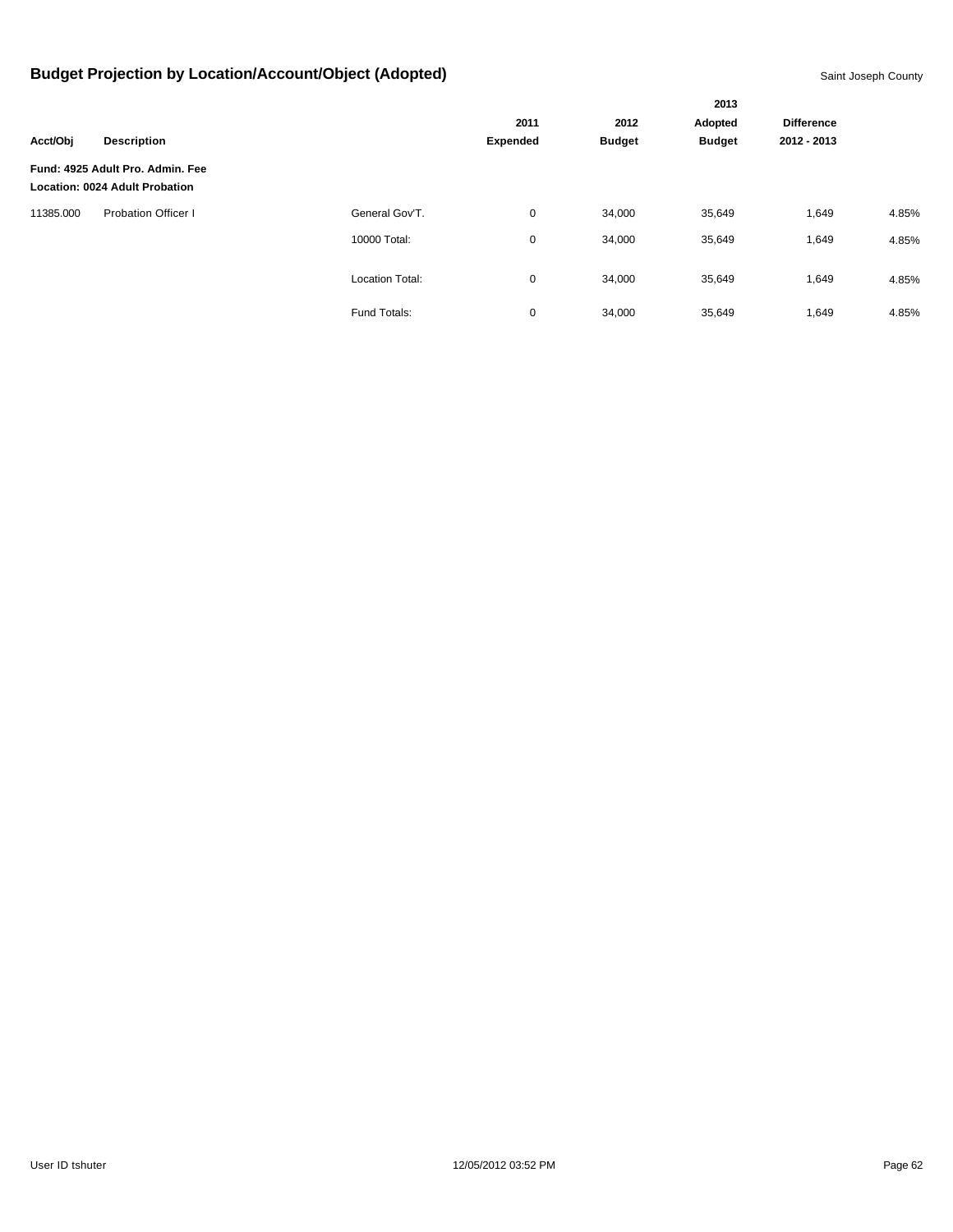|           |                                                                          |                        | 2013            |               |               |                   |          |
|-----------|--------------------------------------------------------------------------|------------------------|-----------------|---------------|---------------|-------------------|----------|
|           |                                                                          |                        | 2011            | 2012          | Adopted       | <b>Difference</b> |          |
| Acct/Obj  | <b>Description</b>                                                       |                        | <b>Expended</b> | <b>Budget</b> | <b>Budget</b> | 2012 - 2013       |          |
|           | Fund: 6005 Public Safety L.O.I.T.<br><b>Location: 0005 County Police</b> |                        |                 |               |               |                   |          |
| 14830.000 | Police Pension                                                           | General Gov'T.         | 1.044.164       | 0             | 1,690,633     | 1,690,633         | 0.00%    |
|           |                                                                          | 10000 Total:           | 1,044,164       | 0             | 1,690,633     | 1,690,633         | 0.00%    |
|           |                                                                          | <b>Location Total:</b> | 1,044,164       | 0             | 1,690,633     | 1,690,633         | $0.00\%$ |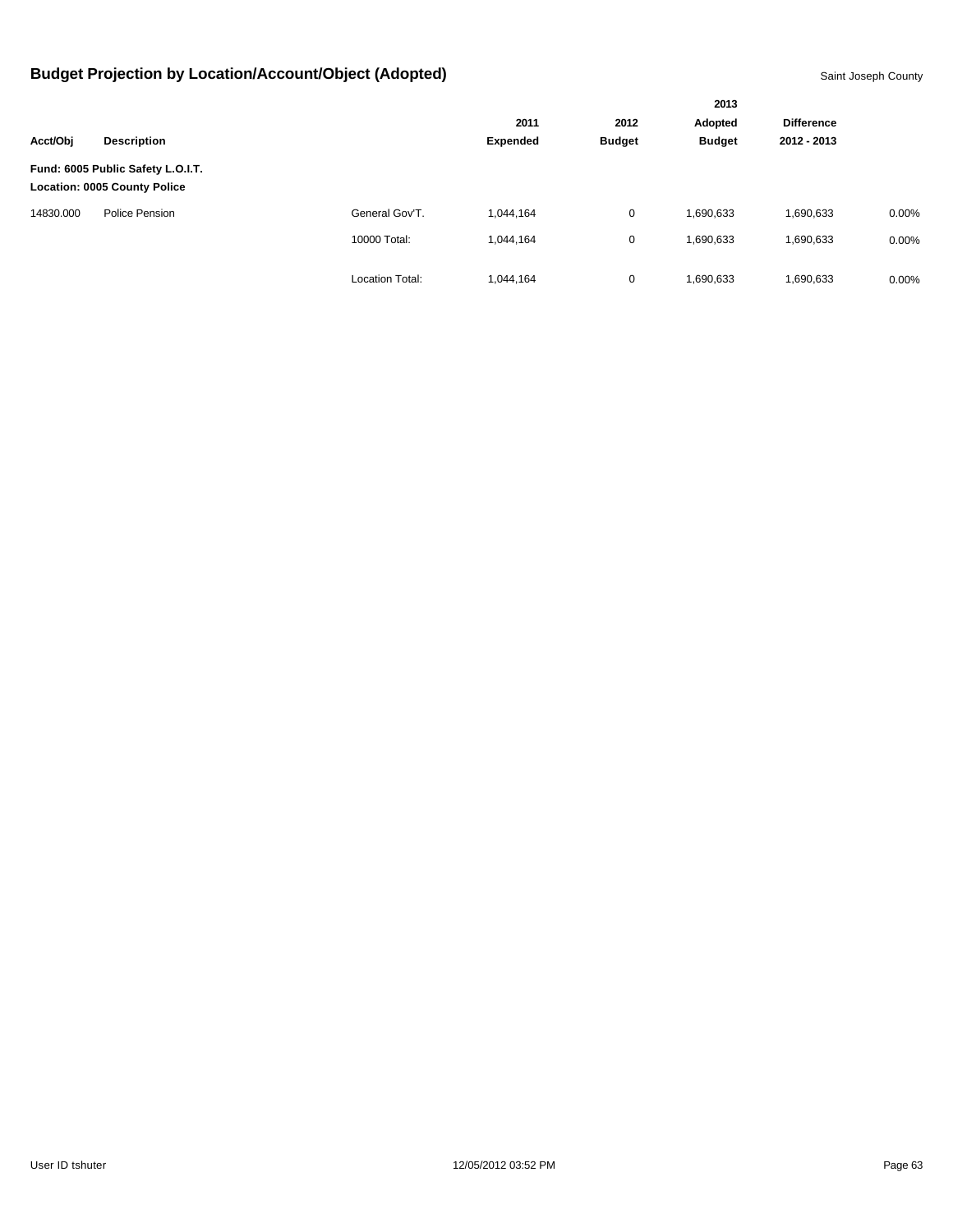|           |                                                                    |                 | 2013            |               |               |                   |          |  |  |
|-----------|--------------------------------------------------------------------|-----------------|-----------------|---------------|---------------|-------------------|----------|--|--|
|           |                                                                    |                 | 2011            | 2012          | Adopted       | <b>Difference</b> |          |  |  |
| Acct/Obj  | <b>Description</b>                                                 |                 | <b>Expended</b> | <b>Budget</b> | <b>Budget</b> | 2012 - 2013       |          |  |  |
|           | Fund: 6005 Public Safety L.O.I.T.<br>Location: 0006 Cty Jail Admin |                 |                 |               |               |                   |          |  |  |
| 24100.000 | Food                                                               | General Gov'T.  | 649,029         | $\mathbf 0$   | $\mathbf 0$   | 0                 | 0.00%    |  |  |
|           |                                                                    | 20000 Total:    | 649,029         | $\mathbf 0$   | 0             | 0                 | 0.00%    |  |  |
| 31150.000 | <b>Medical Services</b>                                            | General Gov'T.  | 2,020,568       | $\mathbf 0$   | 1,919,130     | 1,919,130         | $0.00\%$ |  |  |
|           |                                                                    | 30000 Total:    | 2,020,568       | $\mathbf 0$   | 1,919,130     | 1,919,130         | 0.00%    |  |  |
|           |                                                                    | Location Total: | 2,669,597       | $\mathbf 0$   | 1,919,130     | 1,919,130         | $0.00\%$ |  |  |
|           |                                                                    | Fund Totals:    | 3,713,761       | 0             | 3,609,763     | 3,609,763         | 0.00%    |  |  |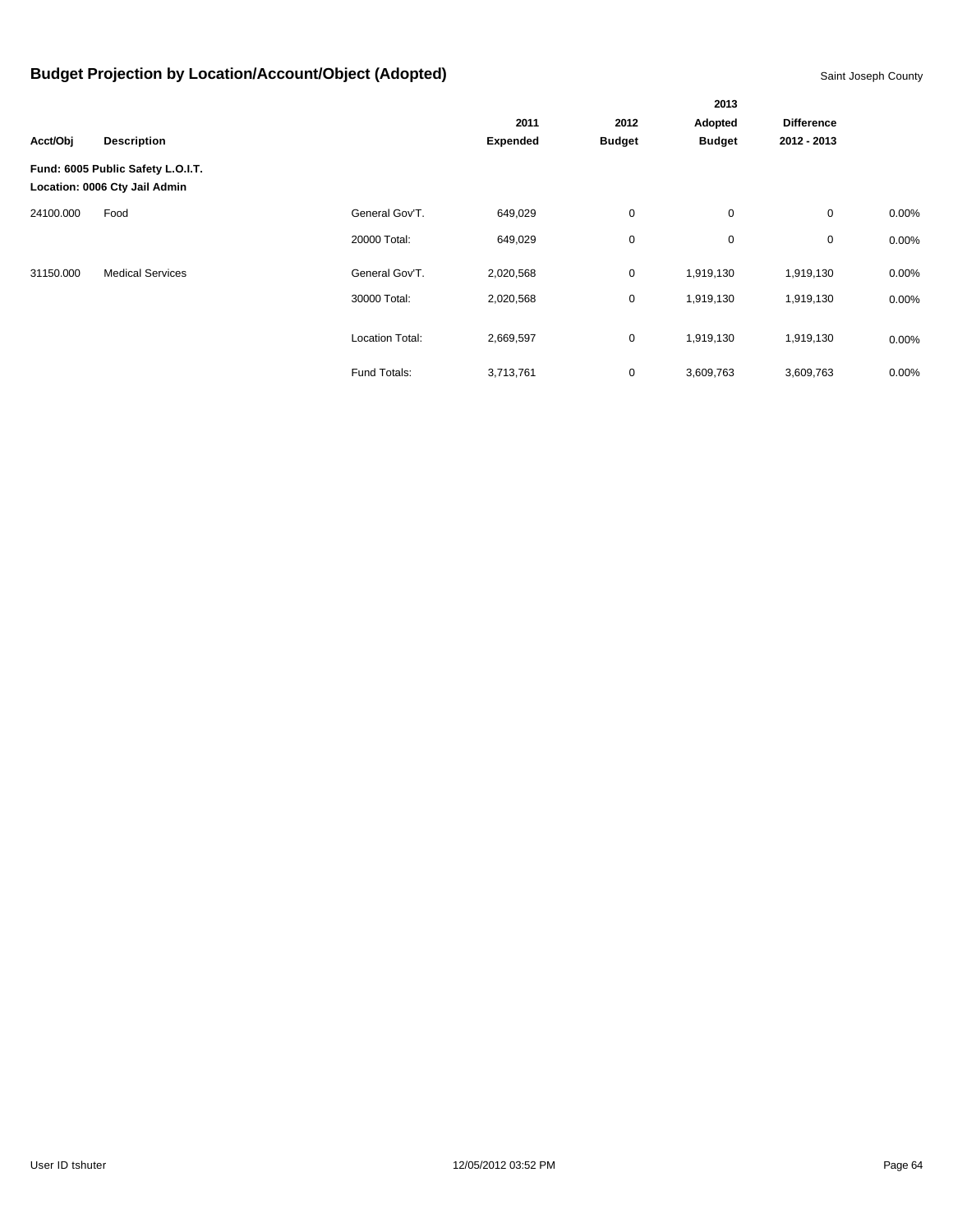|           |                                                                              |                        |                 |               | 2013          |                   |          |
|-----------|------------------------------------------------------------------------------|------------------------|-----------------|---------------|---------------|-------------------|----------|
|           |                                                                              |                        | 2011            | 2012          | Adopted       | <b>Difference</b> |          |
| Acct/Obj  | <b>Description</b>                                                           |                        | <b>Expended</b> | <b>Budget</b> | <b>Budget</b> | 2012 - 2013       |          |
|           | Fund: 7400 County C.O.I.T. Dist. Fund<br><b>Location: 0034 Commissioners</b> |                        |                 |               |               |                   |          |
| 14840.000 | Group Insurance                                                              | General Gov'T.         | 0               | $\mathbf 0$   | 7,000,000     | 7,000,000         | $0.00\%$ |
|           |                                                                              | 10000 Total:           | 0               | $\mathbf 0$   | 7,000,000     | 7,000,000         | $0.00\%$ |
|           |                                                                              | <b>Location Total:</b> | 0               | $\mathbf 0$   | 7,000,000     | 7,000,000         | $0.00\%$ |
|           |                                                                              | Fund Totals:           | 0               | 0             | 7,000,000     | 7,000,000         | 0.00%    |